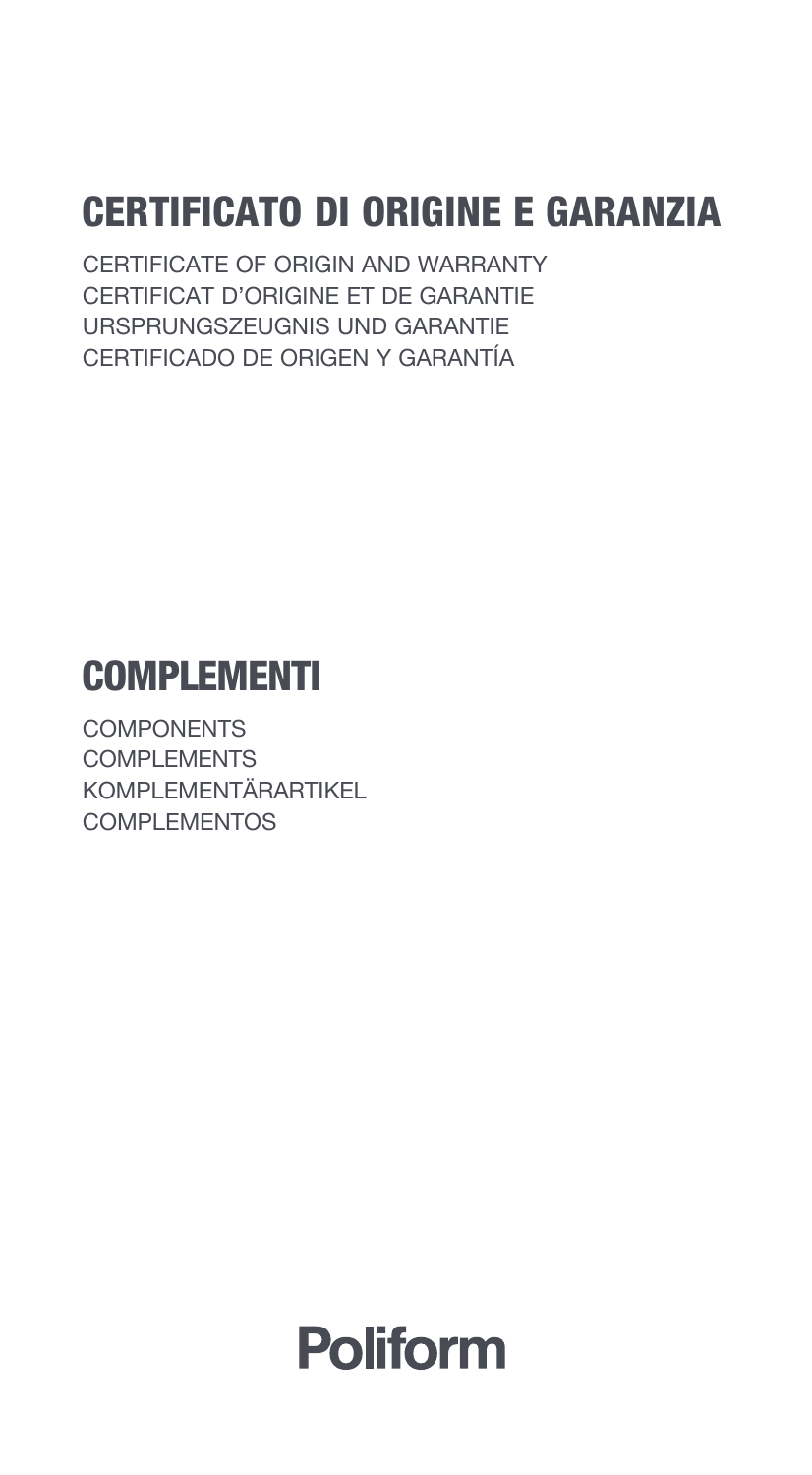COMPLEMENTI SEDIE/TAVOLI/TAVOLINI/MADIE LETTI/CONTENITORI NOTTE/SPECCHI CERTIFICATO DI ORIGINE E GARANZIA

**COMPONENTS** CHAIRS/TABLES/COFFEE TABLES/SIDEBOARDS BEDS/NIGHT STANDS AND CHESTS OF DRAWERS/MIRROIRS CERTIFICATE OF ORIGIN AND WARRANTY

COMPLEMENTS SIÈGES/TABLES/TABLES BASSES/BUFFETS LITS/ÉLÉMENTS DE RANGEMENT POUR CHAMBRE À COUCHER/MIROIRS CERTIFICAT D'ORIGINE ET DE GARANTIE

KOMPLEMENTÄRARTIKEL STÜHLE/TISCHE/TISCHCHEN/KOMMODEN BETTEN/BEHÄLTER/NACHTSCHRÄNKE/SPIEGEL URSPRUNGSZERTIFIKAT UND GARANTIEURKUNDE

COMPLEMENTOS SILLAS/MESAS/MESITAS/APARADORES CAMAS/CONTENEDORES NOCHE/ESPEJOS CERTIFICADO DE ORIGEN Y GARANTÍA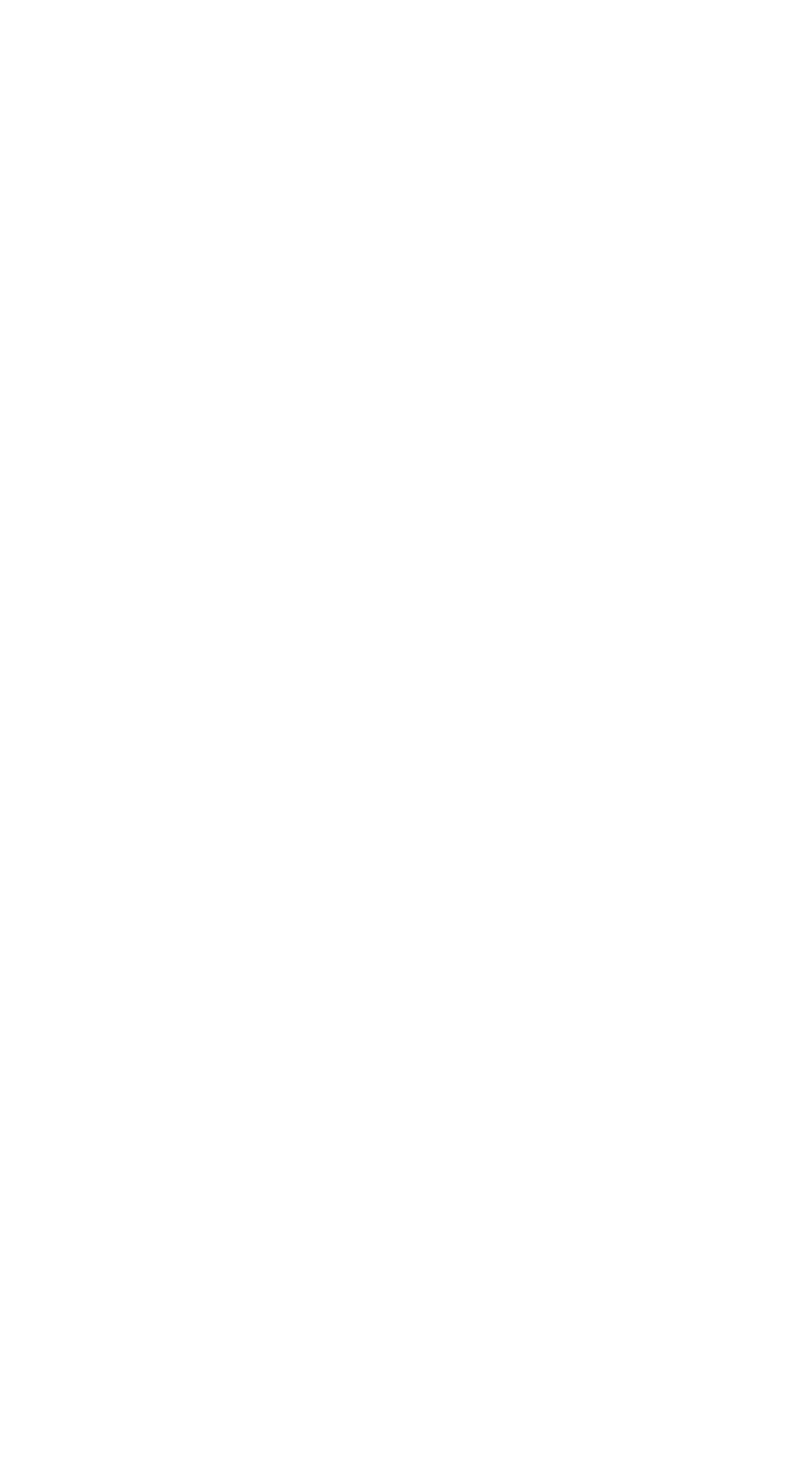# **INDICE/TABLE OF CONTENTS/TABLE DES MATIÈRES/INHALTSVERZEICHNIS/ÍNDICE**

| LA QUALITÀ POLIFORM<br>CERTIFICATO DI GARANZIA<br>I MATERIALI NEL DETTAGLIO<br>ISTRUZIONI DI MANUTENZIONE<br>IL VOSTRO ACQUISTO | PAG. 5<br><b>PAG. 7</b><br>PAG. 8<br><b>PAG. 18</b><br>PAG. 96 |  |
|---------------------------------------------------------------------------------------------------------------------------------|----------------------------------------------------------------|--|
| POLIFORM QUALITY<br><b>WARRANTY</b><br>AN OVERVIEW OF MATERIALS<br>CARE INSTRUCTIONS<br>YOUR PURCHASE                           | PAGE 23<br>PAGE 25<br>PAGE 26<br>PAGE 36<br>PAGE 96            |  |
| LA QUALITÉ POLIFORM<br>CERTIFICAT DE GARANTIE<br>LE DÉTAIL DES MATÉRIAUX<br><b>CONSIGNES D'ENTRETIEN</b><br><b>VOTRE ACHAT</b>  | PAGE 41<br>PAGE 43<br>PAGE 44<br>PAGE 54<br>PAGE 96            |  |
| DIE POLIFORMQUALITÄT<br><b>GARANTIESCHEIN</b><br>ALLE MATERIALIEN IM DETAIL                                                     | SEITE 59<br>SEITE 61<br>SEITE 62                               |  |

| <b>PFLEGEHINWEISE</b><br><b>IHR EINKAUF</b> | SFITF <sub>72</sub><br>SEITE 96 |
|---------------------------------------------|---------------------------------|
|                                             |                                 |
| LA CALIDAD DOLIFODM                         | $D\Lambda$ $\cap$ $77$          |

| LA GALIDAD POLIFORM.                    | $PAG = 77$    |  |
|-----------------------------------------|---------------|--|
| CERTIFICADO DE GARANTÍA                 | <b>PÁG 79</b> |  |
| INFORMACIÓN SOBRE LOS MATERIALES PÁG 80 |               |  |
| INSTRUCCIONES DE MANTENIMIENTO PÁG 90   |               |  |
| SU COMPRA                               | PÁG 96        |  |
|                                         |               |  |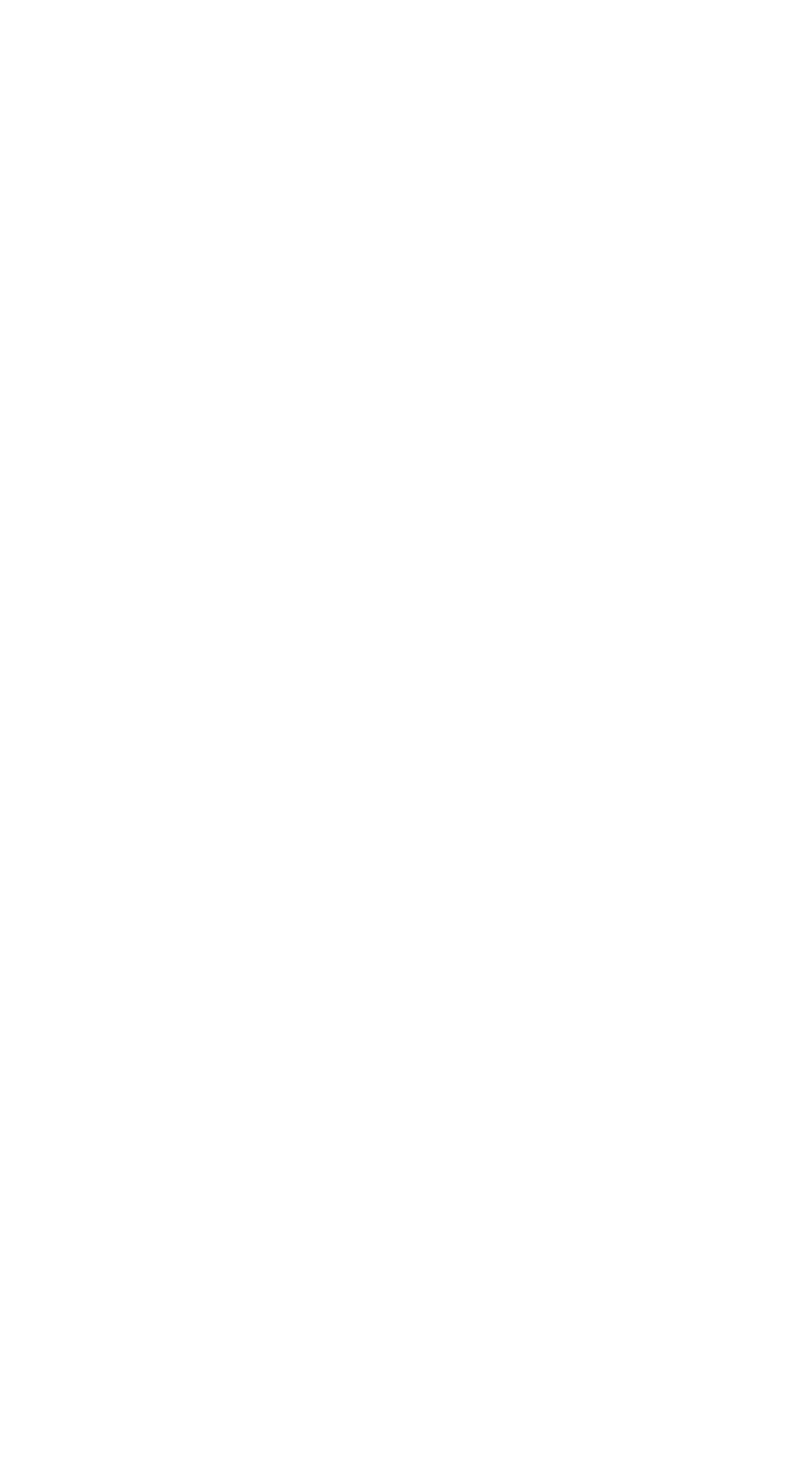# BENVENUTI NELLA QUALITÀ POLIFORM

GRAZIE PER AVER ACQUISTATO UN PRODOTTO POLIFORM. OUESTO CERTIFICATO NE ATTESTA L'AUTENTICITÀ E NE DESCRIVE TUTTE LE CARATTERISTICHE. PER CONSENTIRVI DI AVERNE CURA AL MEGLIO.

OGNI PROPOSTA POLIFORM È L'ESPRESSIONE DI UNA FILOSOFIA PRODUTTIVA CHE VI GARANTISCE LA MASSIMA QUALITÀ. SOTTO OGNI ASPETTO: UN'ESTETICA SEMPRE ATTUALE ALL'INSEGNA DELL'ESSENZIALITÀ; UNA RICERCA TECNOLOGICA FINALIZZATA ALLE MIGLIORI PRESTAZIONI FUNZIONALI: UNA SELEZIONE DEI MIGLIORI MATERIALI PER ASSICURARVI LA PIÙ TOTALE AFFIDABILITÀ NEL TEMPO.

# IL SIGNIFICATO DELLA QUALITÀ

QUALITÀ DELL'ABITARE COME COMPONENTE FONDAMENTALE DELLA VITA QUOTIDIANA: LA COLLEZIONE POLIFORM È IL RISULTATO DI UN IMPEGNO COSTANTE NEL PROPORRE AL GRANDE PUBBLICO LA PIÙ AMPIA VARIETÀ DI SCELTA PER REALIZZARE LA PROPRIA DIMENSIONE DOMESTICA.

ALLA BASE DELLA QUALITÀ POLIFORM STA UN PATRIMONIO DI "CONOSCENZA DEL LEGNO" CHE HA LE PROPRIE RADICI NELLA TRADIZIONE ARTIGIANA DELLA BRIANZA, E CHE SI RINNOVA CONTINUAMENTE, DIVENTANDO UN KNOW-HOW TECNOLOGICO SEMPRE ALL'AVANGUARDIA.

SCEGLIENDO, NEL 1970, DI INTRAPRENDERE LA STRADA DELLA PRODUZIONE SU SCALA INDUSTRIALE, POLIFORM SI È POSTA L'OBIETTIVO DI CONIUGARNE LE GARANZIE DI QUALITÀ E AFFIDABILITÀ CON UN APPROCCIO PROGETTUALE SEMPRE INNOVATIVO E IMPRONTATO ALLA MASSIMA CREATIVITÀ

LE PROPOSTE POLIFORM SONO STRETTAMENTE LEGATE ALL'ATTUALITÀ: DAI SISTEMI COMPONIBILI AI COMPLEMENTI. DALLA ZONA GIORNO ALLA ZONA NOTTE. LA COLLEZIONE È CARATTERIZZATA DA UNA VARIETÀ STILISTICA CHE RIFLETTE I NOSTRI TEMPI, EVOLVENDOSI ED ADATTANDOSI AL MUTARE **DELLE ABITUDINI.** 

# LA QUALITA' DEL PROGETTO

L'AMPIEZZA TIPOLOGICA DELLA COLLEZIONE RIFLETTE LA CAPACITÀ DI POLIFORM DI AFFRONTARE OGNI TEMATICA RELATIVA ALLA QUALITÀ DELL'ABITARE.

OGNI PROGETTO. OGNI PROPOSTA POSSIEDE ESIGENZE FUNZIONALI DIFFERENZIATE CHE LE SONO PROPRIE: PER ESEMPIO, I SISTEMI COMPONIBILI VENGONO ASSOCIATI ALLA MASSIMA VERSATILITÀ. GLI ARMADI DEVONO CONSENTIRE IL MASSIMO GRADO DI PERSONALIZZAZIONE SIA A LIVELLO ESTETICO CHE DI ORGANIZZAZIONE DEGLI INTERNI.

OGNI COMPONENTE DELL'ARREDO DOMESTICO POSSIEDE UNA PROPRIA DIMENSIONE FUNZIONALE CHE POLIFORM ESPLORA AL MEGLIO. ASSOCIANDOVI IL VALORE AGGIUNTO DELLA QUALITÀ DEL DESIGN E DELLA CREATIVITÀ, FRUTTO DELLA COLLABORAZIONE CON ALCUNI DEI PIÙ PRESTIGIOSI PROGETTISTI ITALIANI ED INTERNAZIONALI.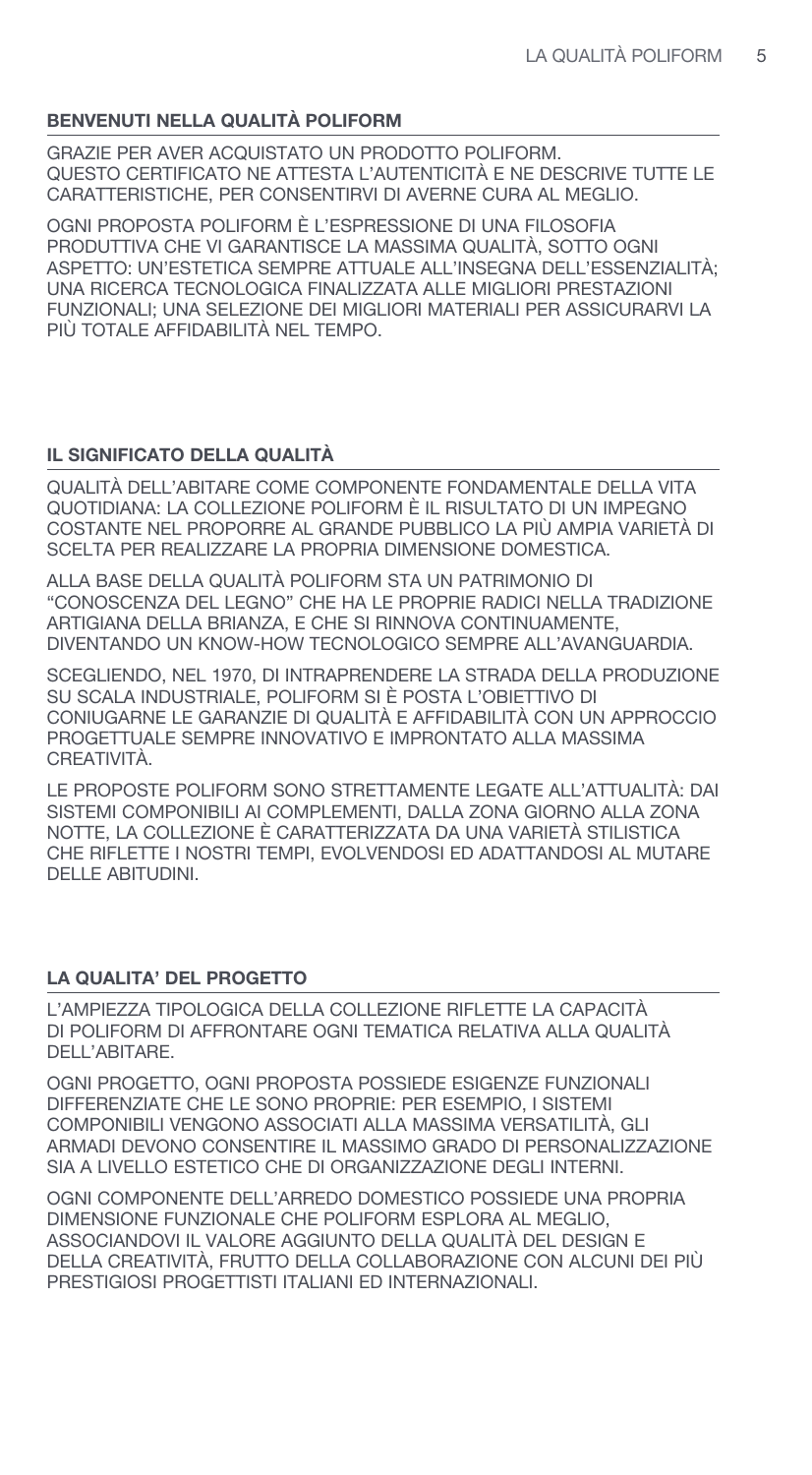# LA QUALITA' DEL MADE IN ITALY

OGNI PROPOSTA POLIFORM VIENE REALIZZATA IN ITALIA. RISULTATO DI UN NETWORK INDUSTRIALE CHE COMPRENDE LMIGLIORI FORNITORI EUROPEI ED INTERNAZIONALI.

A RENDERE OGNI PRODOTTO POLIFORM UN ESEMPIO DI "MADE IN ITALY" AL 100% SONO SOPRATTUTTO I SUOI VALORI: LA CREATIVITÀ SENZA LIMITI. LA TRADIZIONE NEL MONDO DEL MOBILE CHE RISALE AL 1942, IL KNOW-HOW TECNOLOGICO SPECIFICO E SEMPRE ALL'AVANGUARDIA. TUTTE QUALITÀ FONDAMENTALI PER UN'AZIENDA CHE SI CONFRONTA CONTINUAMENTE CON IL PROPRIO PUBBLICO E LE SUE ESIGENZE.

# L'INNOVAZIONE AL SERVIZIO DEL GRANDE PUBBLICO

L'INNOVAZIONE È UNA QUALITÀ CHE HA SEMPRE FATTO PARTE DELLA CULTURA PRODUTTIVA POLIFORM. CON IL COSTANTE OBIETTIVO DI SODDISFARE LE ESIGENZE DEL GRANDE PUBBLICO, POLIFORM HA SEMPRE CONCENTRATO LE PROPRIE RICERCHE STILISTICHE E TECNOLOGICHE VERSO PROGETTI FORTEMENTE CONCRETI E MIRATI A GARANTIRE LA MASSIMA QUALITÀ.

L'INNOVAZIONE DI POLIFORM SI MISURA NELLA QUALITÀ DELLE MATERIE PRIME, SEMPRE VERIFICATE E ACCURATAMENTE TESTATE; NELLA GRANDE ATTENZIONE DEDICATA ALL'AFFIDABILITÀ, ALLA SICUREZZA, ALLA DURATA NEL TEMPO.

LA RICERCA STILISTICA È CONTINUA, SEMPRE MIRATA AD INTERPRETARE AL MEGLIO I TREND PIÙ CONTEMPORANEI DELL'ABITARE E A FORNIRE LA MASSIMA LIBERTÀ DI ACCOSTAMENTO FRA LE DIVERSE PROPOSTE.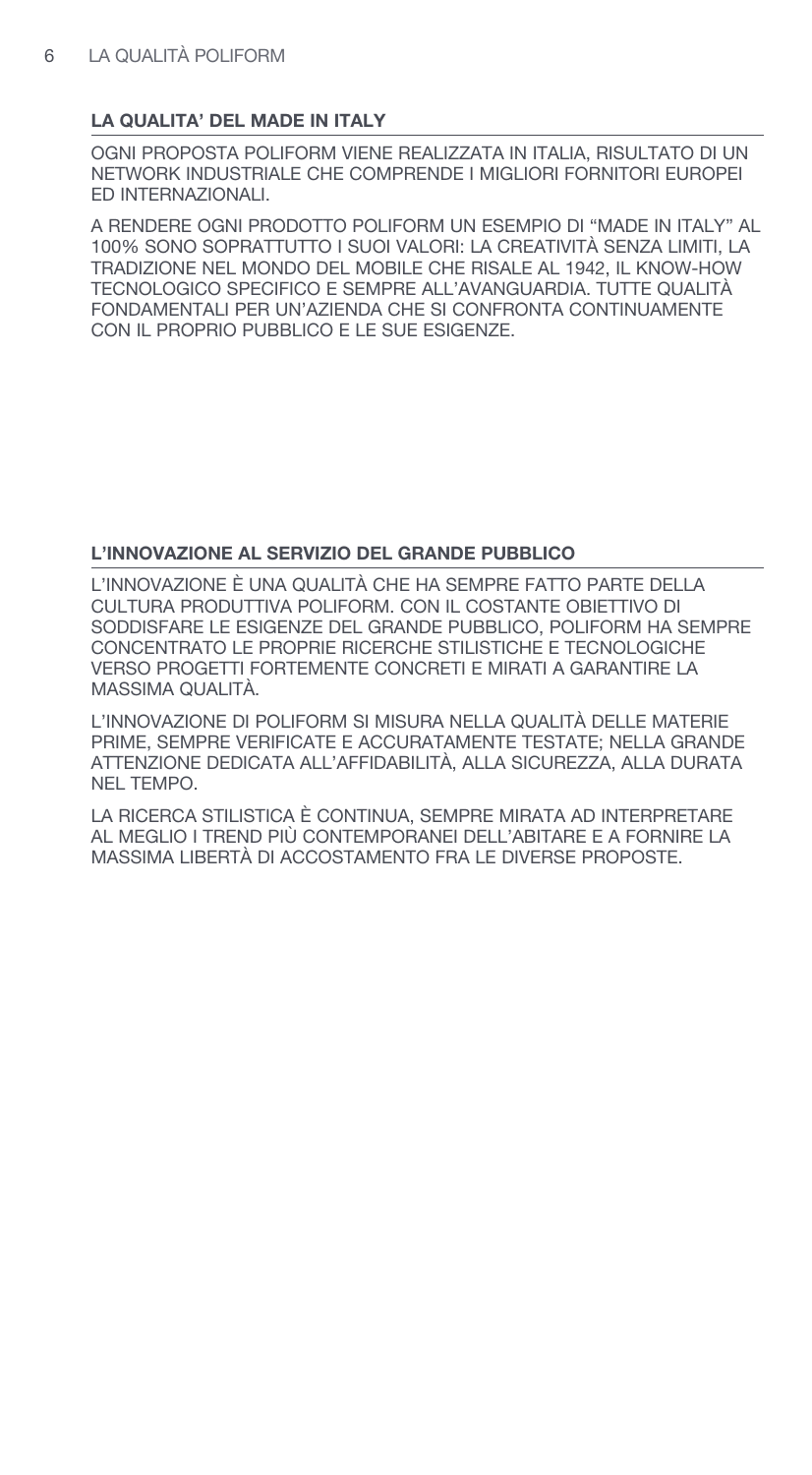# **LA GARANZIA POLIFORM**

LA GARANZIA È VALIDA PER DUE (2) ANNI DALLA DATA DI ACQUISTO E COPRE I DIFETTI ORIGINARI DI FABBRICAZIONE. LA GARANZIA DECORRE DALLA DATA CERTIFICATA DALLO SCONTRINO FISCALE O DALLA BOLLA DI ACCOMPAGNAMENTO, CHE VANNO ESIBITI AD OGNI RICHIESTA DI INTERVENTO.

LA GARANZIA È VALIDA SOLO NEI CONFRONTI DELL'ACQUIRENTE ORIGINARIO E CONSISTE NELLA RIPARAZIONE O SOSTITUZIONE GRATUITA DI ELEMENTI INUTILIZZABILI O DIFETTOSI ACCERTATI IN SEDE DI COLLAUDO O RICONOSCIUTI COME TALI DA POLIFORM, O DA CHI DA ESSA DELEGATO, DURANTE IL PERIODO DI VALIDITÀ DELLA GARANZIA.

NON POSSONO ESSERE CONSIDERATI DIFETTI LA VARIAZIONE NATURALE DEI LEGNI, LE VARIAZIONI DI TONALITÀ DI COLORI SOLLECITATI DA LUCI AMBIENTALI O ARTIFICIALI, LE MINIME VARIAZIONI DIMENSIONALI DETERMINATE DA TASSI ANOMALI DI UMIDITÀ O SECCHEZZA, LE VENATURE, I NODI E ALTRE CARATTERISTICHE NATURALI DI PRODOTTI IN LEGNO.

PER QUANTO RIGUARDA PELLE E CUOIO, EVENTUALI SEGNI NATURALI, RUGOSITÀ, DIVERSO GRADO DI LUCENTEZZA E TONALITÀ, PUNTI ED IMPERFEZIONI IN GENERE, PIEGHE DOVUTE ALLA NORMALE DILATAZIONE DURANTE L'USO, NON SONO DA CONSIDERARSI DIFETTI, MA ELEMENTI CHE CARATTERIZZANO UN PRODOTTO NATURALE E LA SUA AUTENTICITÀ.

IN ALCUNI CASI (PELLE INVECCHIATA, PELLE NABUK E PELLE VINTAGE, SOPRATTUTTO NEI COLORI CHIARI), TALI CARATTERISTICHE SONO PARTICOLARMENTE PRESENTI, IN QUANTO IL TIPO DI CONCIATURA DI QUESTI PELLAMI TENDE AD EVIDENZIARE LA NATURALEZZA DEL PRODOTTO E NON A COPRIRLA CON LA VERNICIATURA O LA STAMPA A PRESSIONE.

L'EFFETTO SCRIVENTE DELLA PELLE NABUK È DA CONSIDERARSI UNA CARATTERISTICA DEL PRODOTTO.

PER LA PELLE NABUK E VINTAGE IL PROLUNGATO CONTATTO CON I GRASSI DELL'EPIDERMIDE E DEI CAPELLI POTREBBE GENERARE NEL TEMPO MACCHIE SCLIBE.

ALCUNE TIPOLOGIE DI TESSUTO PRESENTANO CARATTERISTICHE DOVUTE ALLA COMPOSIZIONE ED AL TIPO DI LAVORAZIONE CHE NON SONO DA CONSIDERARSI DIFETTOSITÀ. A PURO TITOLO ESEMPLIFICATIVO, CITIAMO: "FIOCCO" O "FIAMMATURA" ED "EFFETTO STROPICCIATO" DEL LINO, "EFFETTO A MACCHIA" O MARAZZATURA, L' EFFETTO CHIARO/SCURO E L'"EFFETTO IMPRONTA" DEI VELLUTI.

NEI TESSUTI, NELLE PELLI E NEI CUOI, OGNI LOTTO DI PRODUZIONE PUÒ PRESENTARE VARIAZIONI MINIME DI TONALITÀ, SIA RISPETTO AL CAMPIONARIO, SIA RISPETTO AD ELEMENTI PRODOTTI IN TEMPI DIVERSI.

NON SONO COPERTE DA GARANZIA LE PARTI DANNEGGIATE PER CATTIVA O ERRATA INSTALLAZIONE DEI MOBILI ED EVENTUALI DANNI CAUSATI DA EVENTI ACCIDENTALI QUALI CADUTE, COLPI, CALAMITÀ NATURALI, INCENDI E COMUNQUE OGNI DIFETTO CHE NON POSSA ESSERE RICONDOTTO A DIFETTO DI FABBRICAZIONE DEL PRODOTTO.

ALTRESÌ LA GARANZIA NON RISULTA VALIDA IN CASO I PRODOTTI SIANO SMONTATI, MODIFICATI O RIPARATI DA PERSONE DIVERSE DAL PERSONALE AUTORIZZATO POLIFORM.

NON SONO CONSIDERATI DIFETTI DI FABBRICAZIONE I DANNI DOVUTI A MANUTENZIONE ED USO IMPROPRI DEL PRODOTTO. SUL LIBRETTO DI ISTRUZIONI PER L'USO E LA MANUTENZIONE SONO RIPORTATE LE PRINCIPALI PRECAUZIONI DA ADOTTARE, PER EVENTUALI DUBBI O ULTERIORI INFORMAZIONI SI CONSIGLIA DI CONSULTARE IL RIVENDITORE PRESSO IL QUALE È STATO EFFETTUATO L'ACQUISTO.

PER TUTTI GLI EVENTI NON ESPRESSAMENTE PREVISTI DALLA PRESENTE GARANZIA, SI APPLICANO LE DISPOSIZIONI CONTENUTE NELLA LEGISLAZIONE.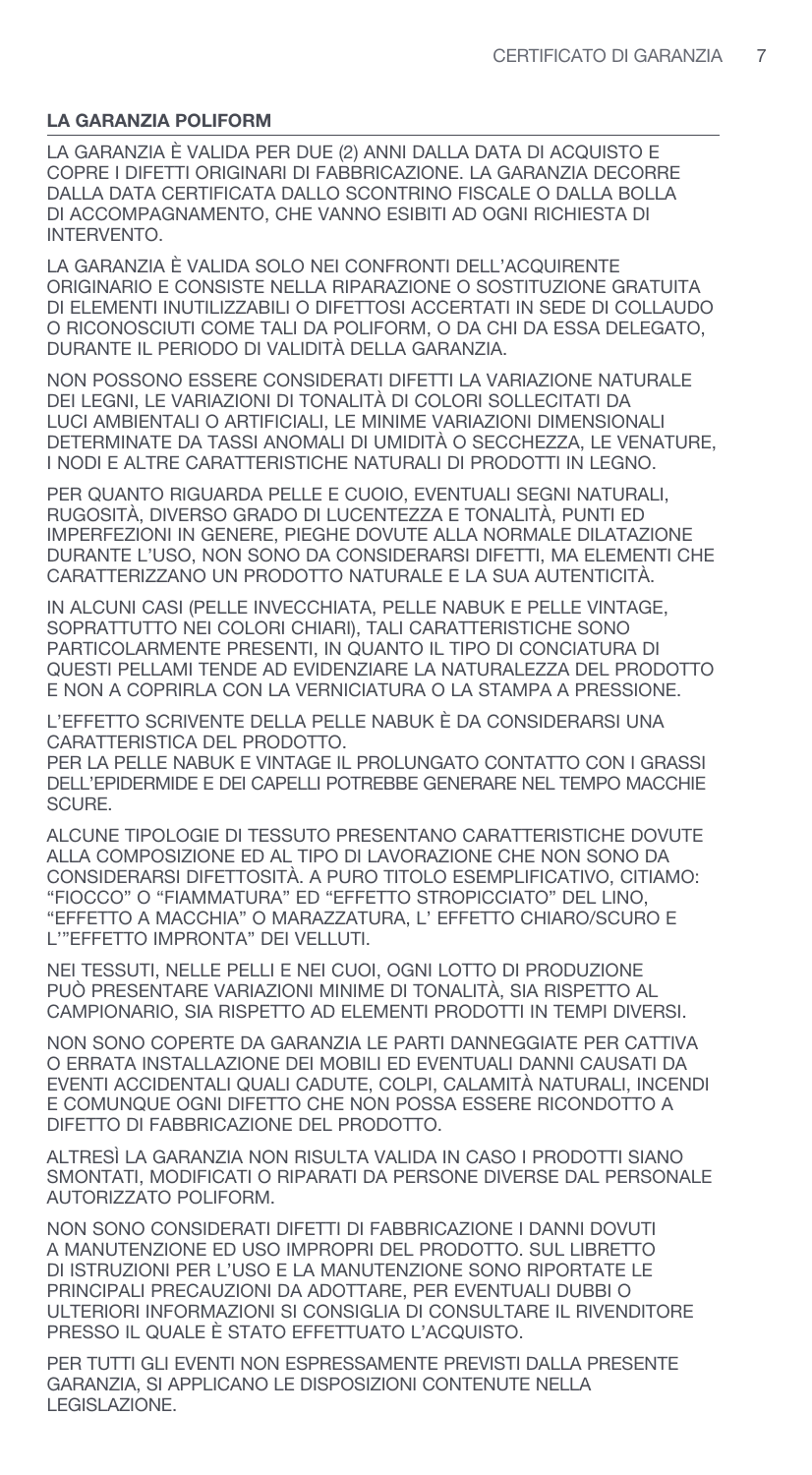## IL KNOW-HOW POLIFORM

CONOSCERE NEL DETTAGLIO IL VOSTRO MOBILE POLIFORM VI AIUTERÀ AD APPREZZARNE ANCORA DI PIÙ II, VALORE, LE PROPOSTE POLIFORM VENGONO REALIZZATE SELEZIONANDO LE MIGLIORI MATERIE PRIME E CON L'AUSILIO DELLE TECNOLOGIE PIÙ RECENTI, CON LA MASSIMA ATTENZIONE A GARANTIRE IL RISPETTO DELLE NORME VIGENTI IN MATERIA DI SICUREZZA.

## LE NORMATIVE SULLA SICUREZZA

POLIFORM UTILIZZA PANNELLI DI PARTICELLE DI LEGNO CLASSIFICATI EPF-S E0.5, OVVERO I PIÙ SICURI NEL RISPETTO DELLE NORME EUROPEE EN 120, EN 717-2, SUL CONTENUTO E L'EMISSIONE DI FORMALDEIDE. PER QUANTO CONCERNE I LACCATI, POLIFORM UTILIZZA ESCLUSIVAMENTE VERNICI POLIURETANICHE CHE NON CONTENGONO METALLI PESANTI E COV APPARTENENTI ALLE VARIE CLASSI DELLA TABELLA A1 DEL D.M. 12/07/90 E/O ALLE CLASSI I E II DELLA TABELLA D DEL D.M. 12/07/90.

# **MATERIALI STRUTTURALI**

#### **MASSELLO**

SEZIONE SOTTOCORTICALE DEI TRONCHI D'ALBERO. IN PROSSIMITÀ DEI CERCHI PIÙ INTERNI E PIÙ SCURI, DETTA ANCHE DURAME. CON MASSELLO SI IDENTIFICA IL LEGNO VERO E PROPRIO, IL PIÙ PREGIATO, IN OPPOSIZIONE AI PANNELLI COSTITUITI DA AGGLOMERATI DI PARTICELLE LIGNEE O AL MULTISTRATI.

#### PANNELLO DI PARTICELLE IMPIALI ACCIATO

PANNELLO COMPOSTO DA PARTICELLE DI LEGNO E RIVESTITO CON UN SOTTILE FOGLIO DI LEGNO MASSELLO DETTO PIALLACCIO, DI SPESSORE **INFERIORE A 7 MM.** 

#### **TAMBURATO**

PANNELLO OTTENUTO INCOLLANDO DUE FOGLI DI MULTISTRATO (NORMALMENTE DA 4 MM) SU UN TELAIO DI LISTELLI DI ABETE OD ALTRA ESSENZA COMUNE. I LATI ESTERNI POSSONO ESSERE IMPIALLACCIATI O LACCATI. I PANNELLI DI GRANDI DIMENSIONI HANNO NELL'INTERCAPEDINE DEI LISTELLI VERTICALI DI COMPENSATO, PER IRRIGIDIRE LA SUPERFICIE. QUESTO METODO DI COSTRUZIONE PERMETTE DI CREARE PANNELLI CHE CONIUGANO ROBUSTEZZA E LEGGEREZZA. RIVELANDOSI IDEALE PER ESEMPIO PER LE ANTE DEGLI ARMADI.

# PANNELLO DI PARTICELLE DI LEGNO (TRUCIOLARE)

PANNELLO A BASE DI LEGNO COMPOSTO DA PARTICELLE DI LEGNO (SCAGLIE. FRAMMENTI ETC.) LEGATE TRA LORO MEDIANTE INCOLLAGGIO CON RESINE SINTETICHE TERMOINDURENTI E PRESSATE A CALDO. IL PANNELLO TRUCIOLARE SFRUTTA GLI ASSORTIMENTI DEL LEGNO MENO PREGIATI ED I SOTTOPRODOTTI DI ALTRE LAVORAZIONI: PER QUESTO MOTIVO È UN PRODOTTO MOLTO INTERESSANTE DAL PUNTO DI VISTA ECOLOGICO.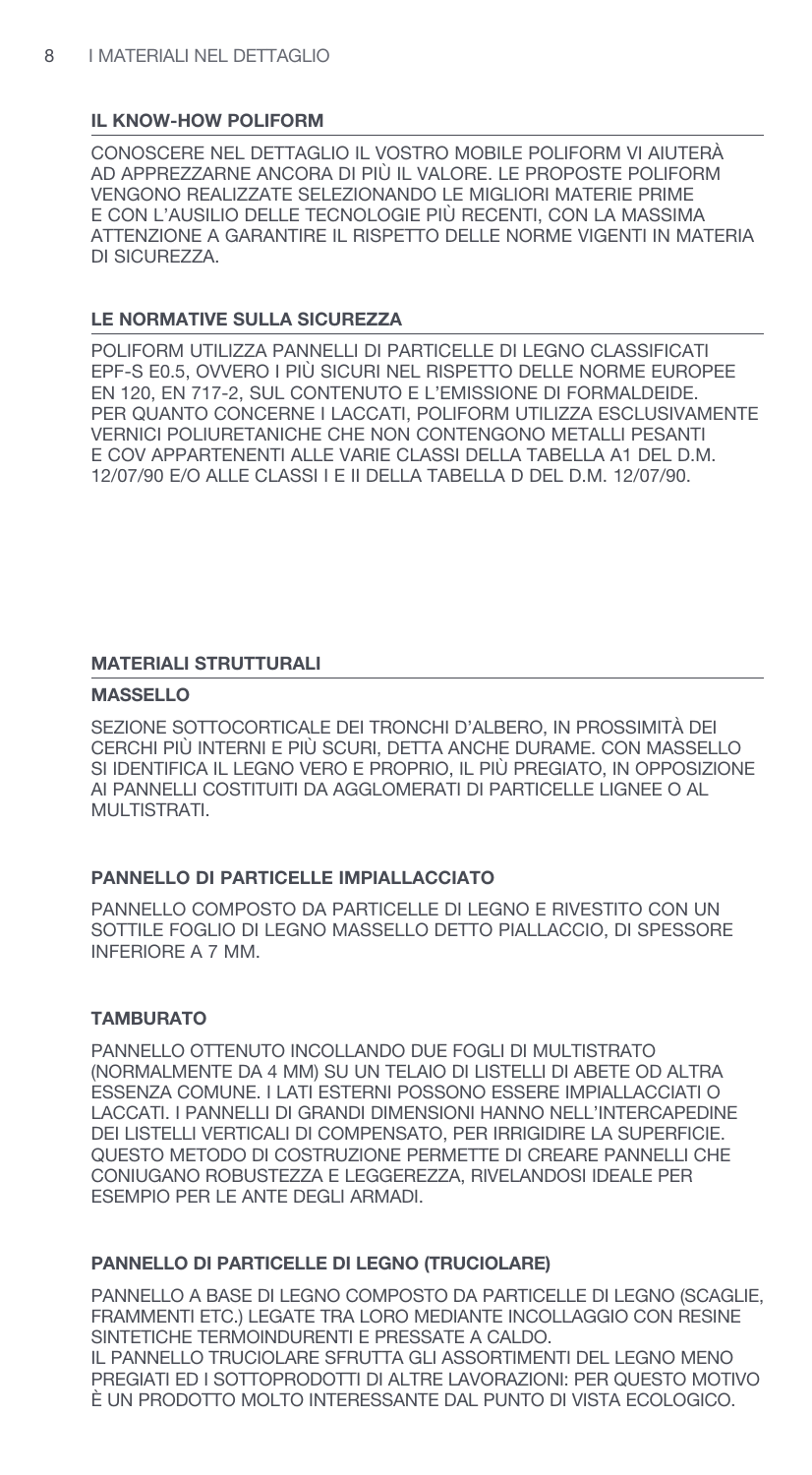## **MATERIALI STRUTTURALI**

#### PANNELLO DI FIBRA DI LEGNO A MEDIA DENSITÀ (MDF)

PANNELLO A BASE DI LEGNO, COMPOSTO DA FIBRE O FASCETTI DI FIBRE DI LEGNO, OTTENUTE PER DEFIBRATURA TERMOMECCANICA AD ALTA TEMPERATURA. LE FIBRE VENGONO LEGATE TRA LORO MEDIANTE **INCOLLAGGI CON RESINE SINTETICHE TERMOINDURENTI.** 

#### **PANNELLO MULTISTRATO**

PANNELLO A BASE DI LEGNO COMPOSTO DA PIÙ DI TRE STRATI DI FOGLI DI LEGNO SOVRAPPOSTI IN MODO CHE LA FIBRATURA DEGLI STRATI ADIACENTI SIA AD ANGOLO RETTO.

#### **PANNELLO NOBILITATO**

PANNELLO COMPOSTO DA PARTICELLE DI LEGNO E RIVESTITO CON MATERIALI A SUPPORTO CELLULOSICO (CARTE), CON FOGLIE POLIMERICHE (FOGLIE PVC, ABS ETC.) O CON RESINE MELAMINICHE.

#### **MELAMINA**

RESINA SINTETICA TERMOINDURENTE OTTENUTA PER POLICONDENSAZIONE DELLA FORMALDEIDE. È UNA RESINA INCOLORE E INODORE. RESISTENTE ALL'ACQUA, AGLI AGENTI CHIMICI, ALL'ABRASIONE, AL CALORE E CON UNA NOTEVOLE TRASPARENZA ALLE RADIAZIONI LUMINOSE.

#### **ABS**

(ACRONITRILE-BUTADIENE-STIRENE) RESINA TERMOPLASTICA SINTETICA. PRESENTA BUONA RESISTENZA AGLI ACIDI. NON ATTIRA LA POLVERE F NON SI DEFORMA: PER OUESTE PROPRIETÀ I 'ABS È IMPIEGATA PER LA FABBRICAZIONE DI BORDI E DI FOGLIE PER IL RIVESTIMENTO DELLE SUPERFICI

#### PIALLACCIO O TRANCIATO

SI DEFINISCONO TRANCIATI (O PIALLACCI) DEI SOTTILI FOGLI DI LEGNO DI SPESSORE DAI 3 AI 30 DECIMI DI MILLIMETRO. LA DENOMINAZIONE TRANCIATI DERIVA APPUNTO DAL FATTO CHE IL TRONCO VIENE TRANCIATO DA UNA LAMA CHE, SENZA PRODUZIONE DI SEGATURA, TAGLIA IL TRONCO IN SENSO LONGITUDINALE. I TRANCIATI VENGONO AGGIUNTATI ASSIEME E POI INCOLLATI E PRESSATI SU LEGNO MENO NOBILE E/O PANNELLI GREZZI DI QUALUNQUE TIPO (MULTISTRATO, TRUCIOLARE, LISTELLARE, COMPENSATO, TAMBURATI, ECC. IL TRANCIATO DI LEGNO CONSENTE DI OTTENERE MANUFATTI IN LEGNO CON MAGGIORE STABILITÀ. MINORI RISCHI DI ATTACCHI DI TARLO, PIÙ OMOGENEI, E CON MAGGIORE CURA NELLA SCELTA DELLE PARTI A VISTA, UTILIZZANDO I TRANCIATI DI LEGNO SI RISPONDE ANCHE ALLE ESIGENZE DI UNO SFRUTTAMENTO ECO-COMPATIBILE DELLE RISORSE LEGNOSE.

#### **LACCATI LUCIDI / OPACHI**

PANNELLI IN FIBRA DI LEGNO NOBILITATI E POLIESTERATI SULLA FACCIATA ANTERIORE E SUCCESSIVAMENTE LACCATI SU ENTRAMBE LE FACCE CON VERNICI A BASE DI POLIMERI POLIURETANICI. DI ELEVATO PESO MOLECOLARE. IL PANNELLO POSSIEDE CARATTERISTICHE DI STABILITÀ DIMENSIONALE.

#### **PAGLIA**

ERBA PALUSTRE PER IMPAGLIATURA. PRODOTTO NATURALE. DIAMETRO 4/5MM.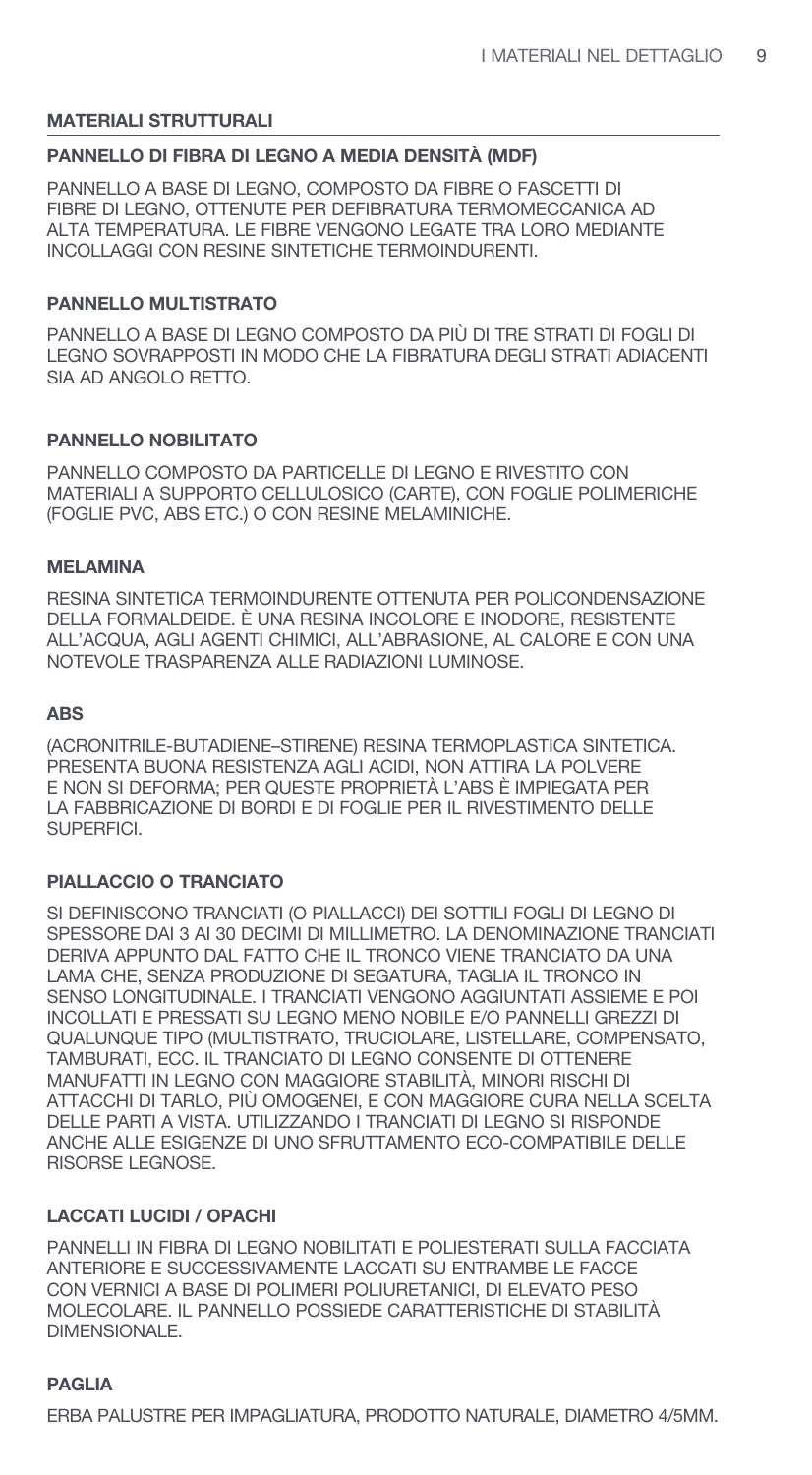## **MATERIALI STRUTTURALI**

#### **POLIPROPILENE**

IL POLIPROPILENE (PP) È UN COMPOSTO PLASTICO (POLIMERO VINILICO). ESTREMAMENTE VERSATILE E DI GRANDE QUALITÀ, POICHÉ RICHIEDE TECNOLOGIE DI LAVORAZIONE IMPECCABILI.

ALCUNE DELLE STRAORDINARIE CARATTERISTICHE DI QUESTO MATERIALE SONO: L'ECCEZIONALE RESISTENZA. LA SUA OTTIMA STABILITÀ A TEMPERATURE ELEVATE, ELASTICITÀ E RESISTENZA AGLI URTI, BASSA DENSITÀ E LEGGEREZZA. IL POLIPROPILENE È ANCHE UNA MATERIA PLASTICA AD ELEVATA ECO COMPATIBILITÀ: ASSOLUTAMENTE ATOSSICO. NON RILASCIA SOSTANZE NOCIVE DURANTE E DOPO L'USO. LA SUA LAVORAZIONE RICHIEDE UNA RIDOTTA ENERGIA E IL SUO ALTO CONTENUTO ENERGETICO NE CONSENTE UN EFFICACE RICICLAGGIO TERMICO.

# **NYLON**

IL NYLON È UN MATERIALE TERMOPLASTICO DELLA FAMIGLIA DEI POLIMERI SINTETICI (POLIAMMIDI): DUREZZA, TENACITÀ, LEGGEREZZA, ELEVATA RESISTENZA AGLI URTI ANCHE A BASSE TEMPERATURE, BASSO COEFFICIENTE D'ATTRITO, ELEVATO POTERE DI ATTENUAZIONE, RESISTENZA ALLA CORROSIONE, LO FANNO PREFERIRE IN MOLTEPLICI IMPIEGHI AD ALTRE MATERIE PLASTICHE. POSSIEDE BUONE CARATTERISTICHE DI RESISTENZA CHIMICA AI COMPONENTI ORGANICI ED INORGANICI; MENO BUONA AGLI ACIDI.

## **VETRO**

IL VETRO COMUNE È COSTITUITO QUASI ESCLUSIVAMENTE DA SILICE, LO STESSO COMPONENTE DEL QUARZO. IN FORMA PURA, IL VETRO È TRASPARENTE, RELATIVAMENTE DURO. PRESSOCHÉ INERTE DAL PUNTO DI VISTA CHIMICO E BIOLOGICO E PRESENTA UNA SUPERFICIE MOLTO LISCIA. IL VETRO PER ARREDAMENTO È DISPONIBILE IN UN'AMPIA GAMMA DI FINITURE E COLORI. È POSSIBILE OVVIARE ALLA SUA INTRINSECA FRAGILITÀ ATTRAVERSO TRATTAMENTI CHIMICI (AGGIUNGENDO ALTRI MINERALI ALLA MESCOLA) O PROCESSI FISICI. COME QUELLO DELLA TEMPRA.

#### **MARMO**

IL MARMO È UN MATERIALE NATURALE DI ORIGINE SEDIMENTARIA ED È FORMATO PRINCIPALMENTE DA CARBONATO DI CALCIO (CACO3). SI FORMA ATTRAVERSO UN PROCESSO METAMORFICO DA ROCCE SEDIMENTARIE, PROCESSO CHE PROVOCA UNA COMPLETA RICRISTALLIZZAZIONE DEL CARBONATO DI CALCIO.

IL COLORE DEL MARMO PUÒ DIPENDERE DALLA PRESENZA DI IMPURITÀ MINERALI (ARGILLA, SABBIA, OSSIDI DI FERRO, LIMO, NODULI DI SELCE) ESISTENTI IN GRANULI O IN STRATI ALL'INTERNO DELLA ROCCIA SEDIMENTARIA ORIGINARIA OPPURE DAL PROCESSO DI METAMORFOSI DI ROCCE CALCAREE PRIVE DI IMPURITÀ

## **ALLUMINIO**

METALLO DUTTILE COLOR ARGENTO. LE SUE CARATTERISTICHE PRINCIPALI SONO LA RESISTENZA ALL'OSSIDAZIONE E LA DUREZZA. ASSOCIATA ALLA LEGGEREZZA: QUALITÀ CHE NE PERMETTONO L'UTILIZZO PER LA CREAZIONE DI ELEMENTI STRUTTURALI SOLIDI E LEGGERI NELLO STESSO TEMPO, L'ALLUMINIO GREZZO VIENE LAVORATO TRAMITE DIVERSI PROCESSI DI PRODUZIONE INDUSTRIALE. QUALI AD ESEMPIO LA FUSIONE, LA FORGIATURA O LO STAMPAGGIO.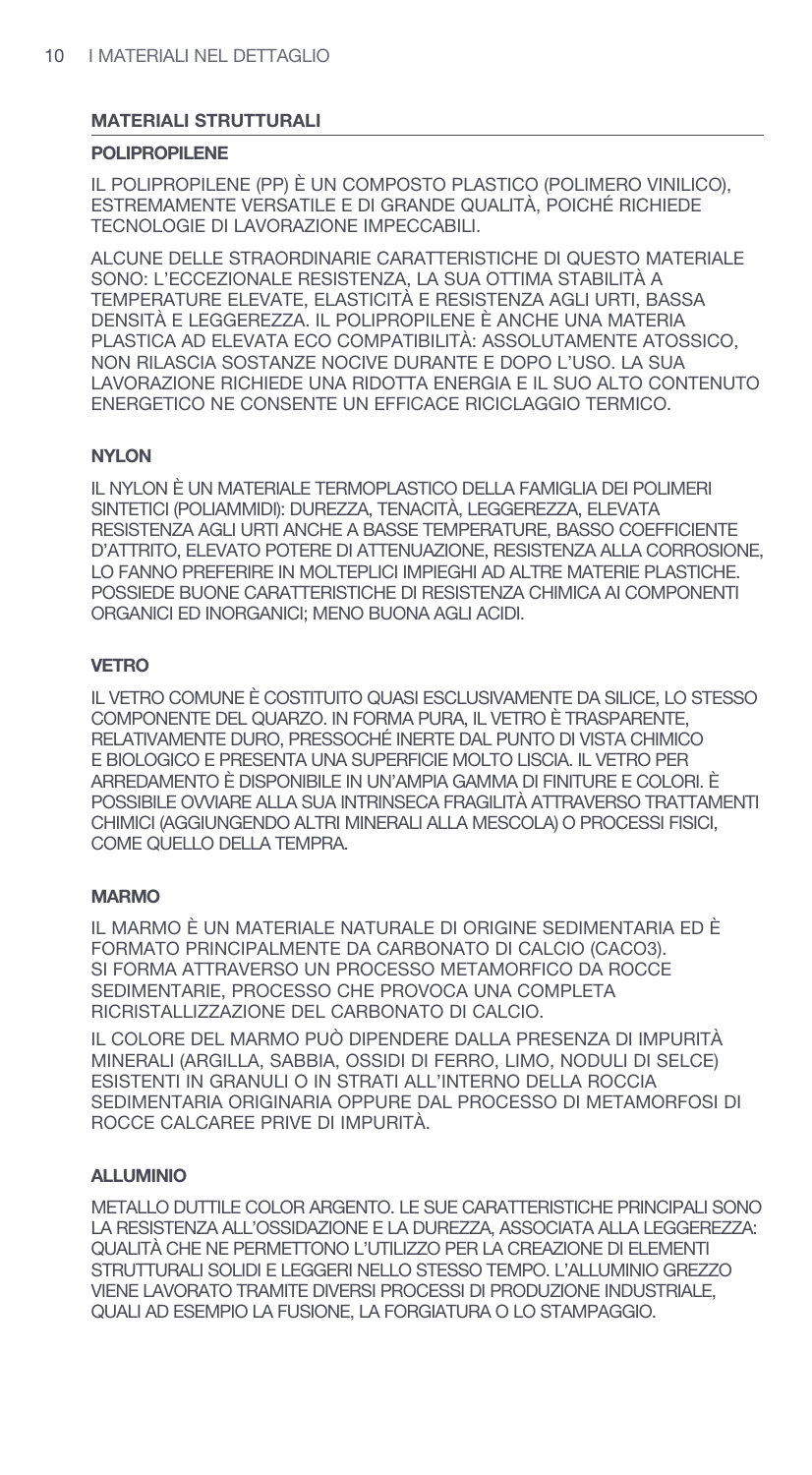## **MATERIALI STRUTTURALI**

#### **ACCIAIO**

LEGA DI FERRO CONTENENTE CARBONIO IN PERCENTUALE NON SUPERIORE AL 2,11%. L'ACCIAIO INOSSIDABILE È IL NOME DATO CORRENTEMENTE AGLI ACCIAI AD ALTO TENORE DI CROMO. PER LA LORO PROPRIETÀ DI NON ARRUGGINIRE SE ESPOSTI ALL'ARIA E ALL'ACQUA.

#### **RAME**

IL RAME È UN METALLO ROSATO O ROSSASTRO. DI CONDUCIBILITÀ ELETTRICA E TERMICA ELEVATISSIME. SUPERATE SOLO DA QUELLE DELL'ARGENTO: È MOLTO RESISTENTE ALLA CORROSIONE E NON È MAGNETICO. È FACILMENTE LAVORABILE, ESTREMAMENTE DUTTILE E MALLEABILE, PUÒ ESSERE FACILMENTE RICICLATO: SI COMBINA CON ALTRI METALLI A FORMARE NUMEROSE LEGHE METALLICHE. COME AD ESEMPIO IL BRONZO.

INOLTRE IL RAME È BATTERIOSTATICO. CIOÈ COMBATTE LA PROLIFERAZIONE DEI BATTERI SULLA SUA SUPERFICIE.

#### **CORIAN**

DUPONT CORIAN È UN MATERIALE SOLIDO. NON POROSO, OMOGENEO. COMPOSTO DA CIRCA 1/3 DA RESINA ACRILICA (POLIMETIL METACRILATO) E PER I RIMANENTI 2/3 DA MINERALI NATURALI COSTRUITI PRINCIPALMENTE DA TRIIDATO DI ALLUMINIO (ATH). MINERALE RICAVATO DALLA BAUXITE CON CUI SI PRODUCE L'ALLUMINIO.

E' UN MATERIALE INERTE E ATOSSICO. ESPOSTO A TEMPERATURE NORMALI NON RILASCIA GAS. QUANDO BRUCIA RILASCIA SOLO OSSIDI DI CARBONIO, MENTRE IL FUMO CHE PRODUCE HA UNA DENSITÀ OTTICA LIMITATA E NON CONTIENE GAS ALOGENATI TOSSICI.

DUPONT CORIAN PUÒ ANCHE ESSERE TERMOFORMATO CON STAMPI DI LEGNO O METALLO A TEMPERATURA CONTROLLATA CHE PERMETTONO DI MODELLARLO IN FORME BI E TRIDIMENSIONALI.

VIENE PRODOTTO NEL RISPETTO DI NORME SEVERE PER LIMITARE GLI SCARTI E IL CONSUMO DI ENERGIA IN OGNI FASE DEL PROCESSO PRODUTTIVO. IL MATERIALE, GLI ADESIVI E I SIGILLANTI UTILIZZATI PER L'INSTALLAZIONE PRODUCONO BASSE EMISSIONI DI COMPOSTI ORGANICI VOLATILI (VOC) E HANNO OTTENUTO LA CERTIFICAZIONE GREEN GUARD INDOOR AIR QUALITY CERTIFIED.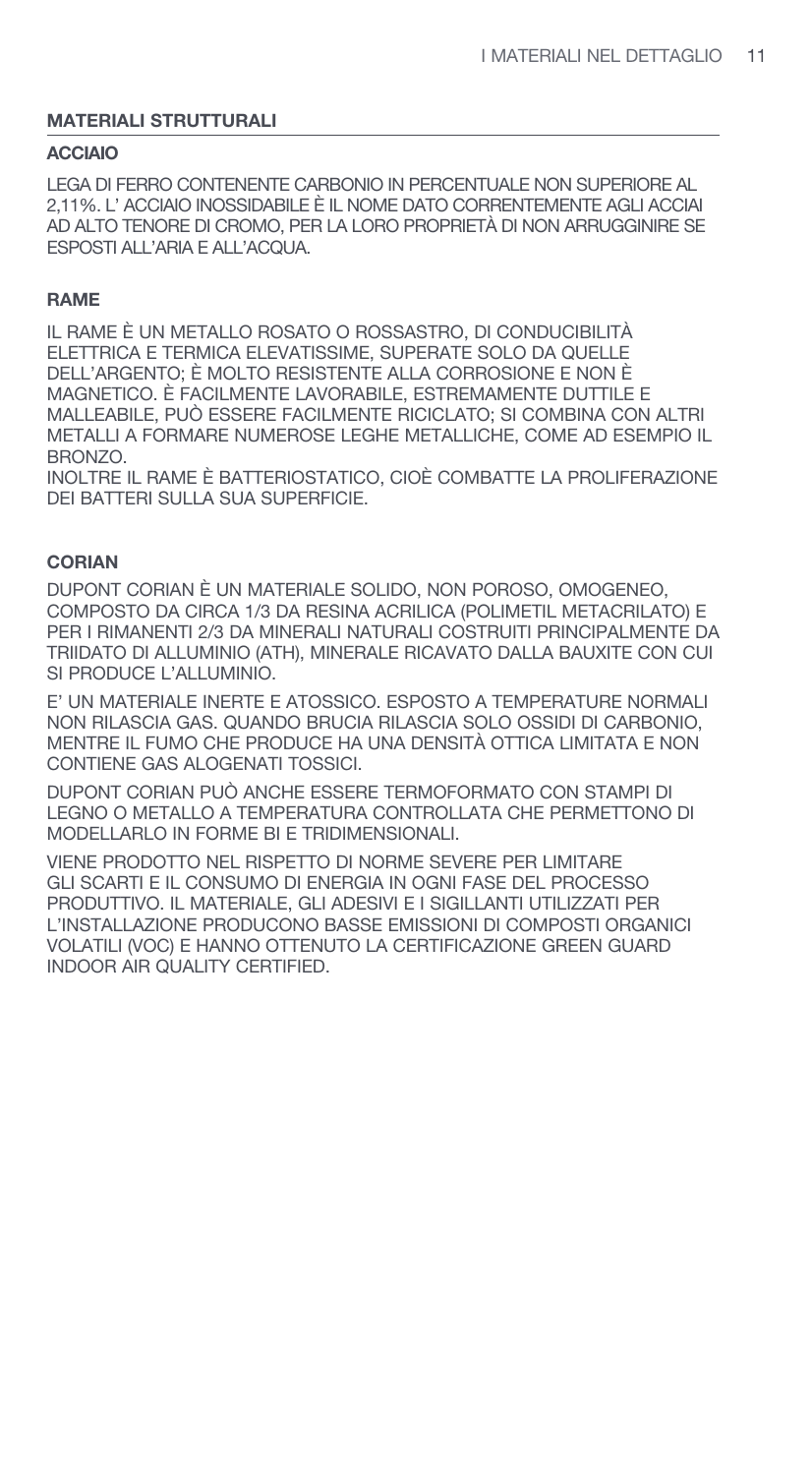## **IMBOTTITURA**

#### POLIURETANO STAMPATO

ATTRAVERSO LA TECNOLOGIA DELLO STAMPO A FREDDO. È POSSIBILE FAR ASSUMERE ALLA SCHIUMA POLIURETANICA OGNI TIPO DI FORMA. GRAZIE ALLA MEMORIA DI CUI È DOTATO IL MATERIALE. UNA VOLTA TERMINATA LA FASE DI STAMPAGGIO LA FORMA OTTENUTA È IMMUTABILE. ATTRAVERSO IL GIUSTO DOSAGGIO DEI COMPONENTI. SI POSSONO OTTENERE SOFFICITÀ ADATTE AD OGNI ESIGENZA DI COMFORT. È POSSIBILE INCORPORARE NELLO STAMPO ANCHE GLI ELEMENTI STRUTTURALI DELLA SEDUTA. OTTENENDO COSÌ ASSIEMI AUTOPORTANTI.

## POLIURETANO ESPANSO

MATERIALE POLIMERICO, SOLIDO, ELASTICO, A STRUTTURA CELLULARE APERTA. GLI ESPANSI POLIURETANICI FLESSIBILI SONO, SECONDO LO STATO ATTUALE DI CONOSCENZA. TOSSICOLOGICAMENTE INERTI. SONO PRODOTTI COMBUSTIBILI E PERTANTO NON DEVONO ESSERE ESPOSTI A FONTI DI ACCENSIONE. I POLIURETANI UTILIZZATI NELLE IMBOTTITURE DEI DIVANI SONO A DENSITÀ DIFFERENZIATA: PRESENTANO CIOÈ UNA MAGGIORE CONCENTRAZIONE DI CELLULE NEI PUNTI PIÙ SOGGETTI AL CARICO DI PESO.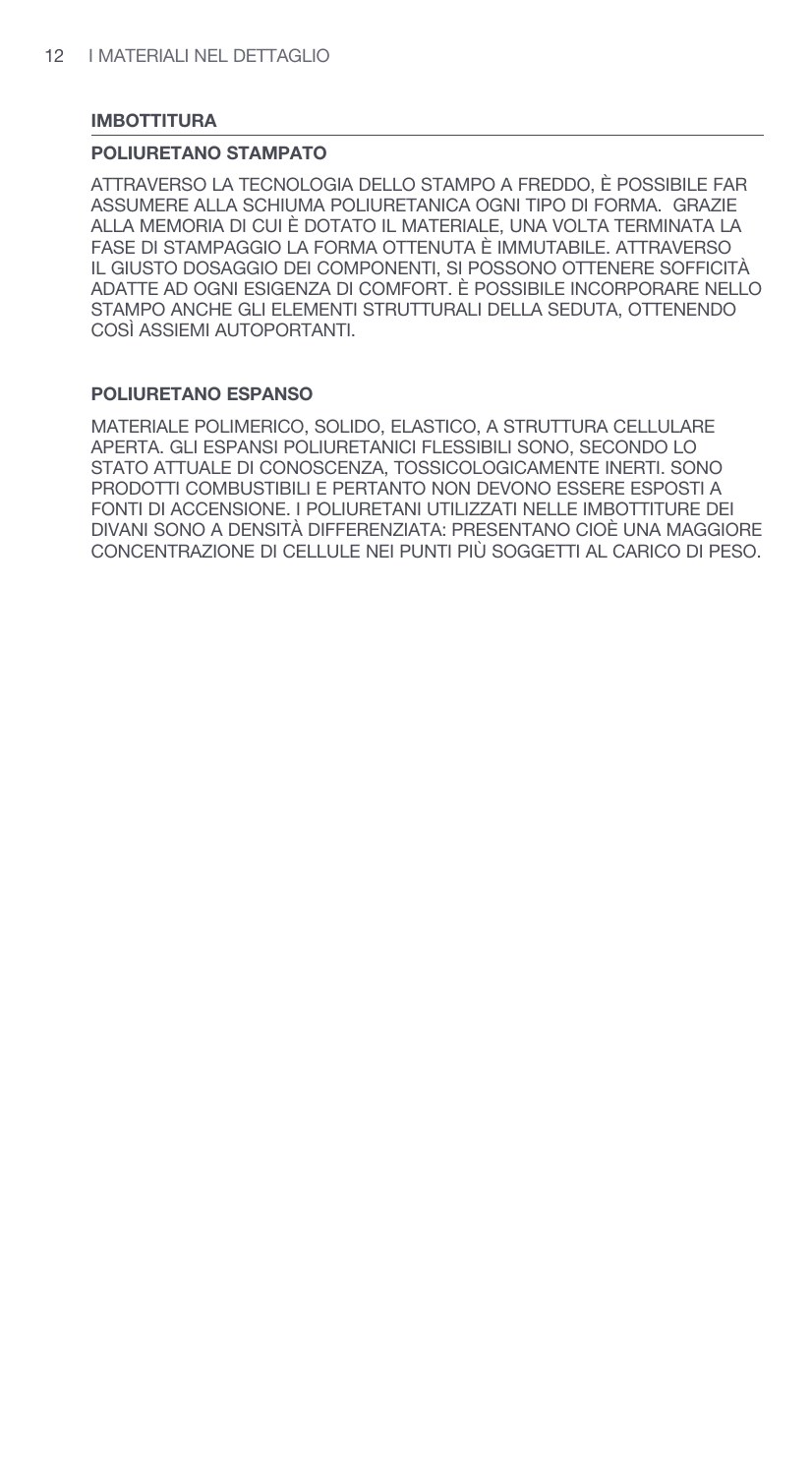#### **LANA E PANNO**

FIBRA TESSILE NATURALE CHE SI OTTIENE DAL VELLO DI OVINI E CAMELIDI. GRAZIE ALLA SUA PARTICOLARE STRUTTURA E ALLA FITTA ONDULAZIONE DELLE FIBRE. POSSIEDE ELEVATE CARATTERITICHE DI IGROSCOPICITÀ (ASSORBE UMIDITÀ IN PESO SINO AL 30%), FORTE PROTEZIONE TERMICA, ELASTICITÀ, RESISTENZA ALL'USURA ED ALLA FIAMMA. IL TESSUTO IDENTIFICATO COMUNEMENTE COME PANNO E' UN FILATO DI LANA CARDATA, SEMPRE FOLLATO, PUÒ ESSERE ANCHE GARZATO.

#### **LINO**

FIBRA VEGETALE COMPOSITA RICAVATA DAL LIBRO (CORTECCIA SUPERFICIALE) DEL LINUM USITATISSIMUM. COMPOSTA PER CIRCA IL 70% DA CELLULOSA. È UNA FIBRA FRESCA. RESISTENTE ALL'USURA E MORBIDA. PER LA SUA PARTICOLARE STRUTTURA MOLECOLARE, IL LINO ASSORBE ACQUA FINO AL 20% DEL PESO SENZA CHE IL CORPO AVVERTA UMIDITÀ: PARTICOLARITÀ CHE LO RENDE INDICATO PER I TESSUTI CHE SI TROVANO A CONTATTO CON LA PELLE. IN PARTICOLARE, LE QUALITÀ ANALLERGICHE, TRASPIRANTI E ANTISTATICHE RENDONO IL LINO IL MATERIALE PER ECCELLENZA PER LA BIANCHERIA PER IL LETTO.

## **COTONE**

FIBRA VEGETALE RICAVATA DALLA BAMBAGIA CHE AVVOLGE I SEMI DELLE PIANTE DEL GENERE GOSSYPIUM. LA FIBRA DI COTONE NON PRESENTA CONDUTTIVITÀ ELETTROSTATICA. NON INFELTRISCE. HA UN'ALTISSIMA IGROSCOPICITÀ, NON IRRITA LA PELLE, È ANALLERGICA E SI PUÒ STIRARE AD ALTE TEMPERATURE, DOPO IL LINO E LA LANA, IL COTONE È LA FIBRA TESSILE PIÙ ANTICA. LA LUNGHEZZA DELLA FIBRA NE DETERMINA LA QUALITÀ: PIÙ È LUNGA, PIÙ IL COTONE È LUCENTE, RESISTENTE E PREGIATO.

#### **CANAPA**

FIBRA VEGETALE RICAVATA DAL TRONCO DELLA CANNABIS SATIVA, SIMILE AL LINO COME ASPETTO E TATTO. LA CANAPA È IL TESSUTO NATURALE PIÙ RESISTENTE ALL'UMIDITÀ.

## **JUTA**

FIBRA VEGETALE RICAVATA DALLA CORTECCIA DELLE PIANTE DEL GENERE CORCHORUS. CON ALTE QUALITÀ IGROSCOPICHE. LA FIBRA È RUVIDA E TENACE. IL FILATO RISULTA ANCH'ESSO RUVIDO. RIGIDO E MOLTO RESISTENTE.

#### **VELLUTO**

TESSUTO IN CUI I FILETTI DEL TAGLIO SONO DISTRIBUITI MOLTO UNIFORMEMENTE, CON UN CORPO DENSO E CORTO, CHE GLI DONA IL RELATIVO TATTO DISTINTIVO. È TESSUTO SU UN TELAIO SPECIALE CHE TESSE DUE PARTI DI VELLUTO ALLO STESSO TEMPO. LE DUE PARTI POI SONO TAGLIATE E LE DUE LUNGHEZZE DI TESSUTO SONO AVVOLTE SU RULLI DI PRESA SEPARATI. IL VELLUTO PUÒ ESSERE FATTO DA MOLTI GENERI DIFFERENTI DI FIBRE. SETA E COTONE PRINCIPALMENTE.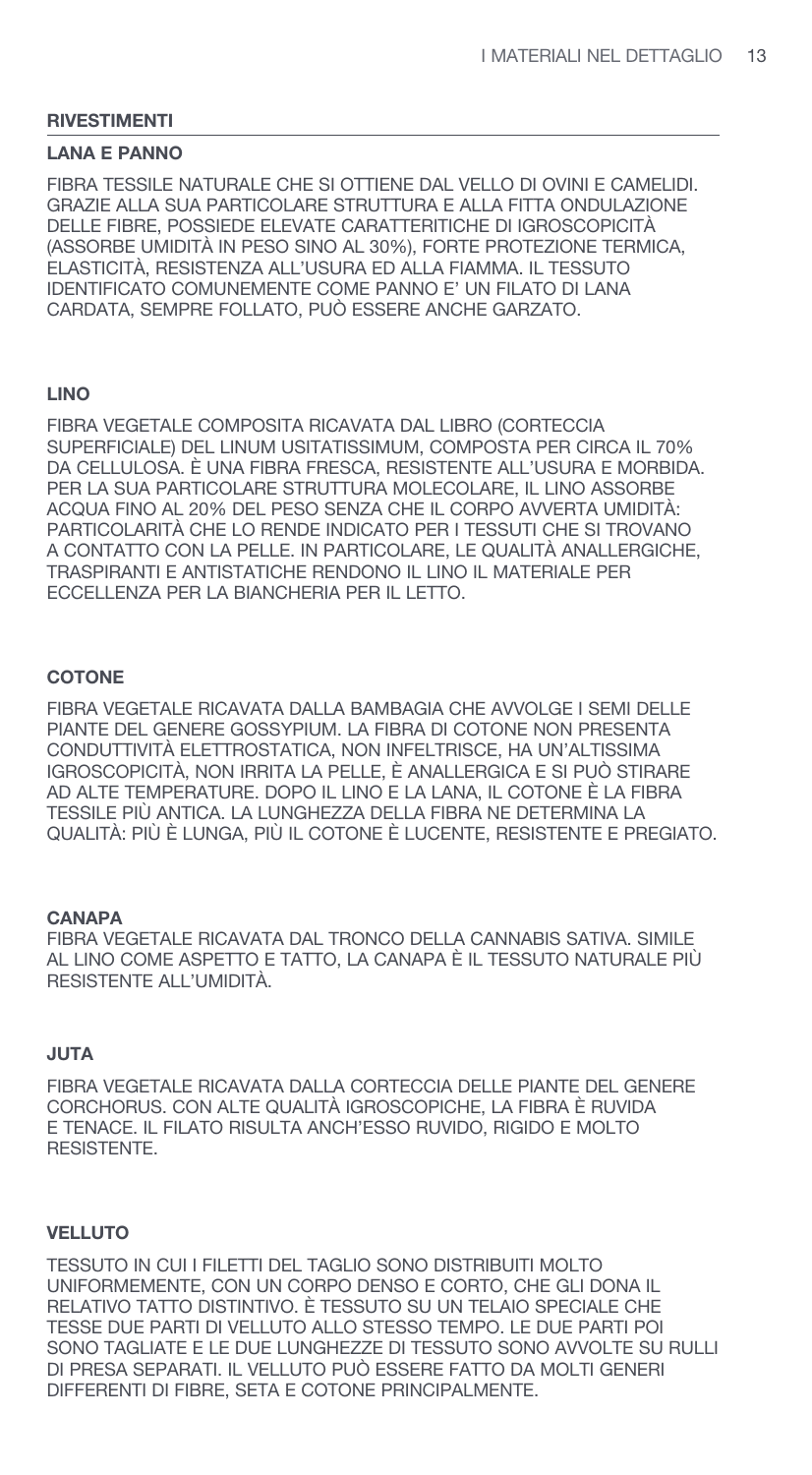#### **SETA**

FIBRA NATURALE PROTEICA DI ORIGINE ANIMALE. OTTENUTA DAL BOZZOLO DELLE LARVE DEGLI INSETTI SERIFERI BOMBIX MORI. AL MICROSCOPIO LA FIBRA HA UN ASPETTO REGOLARE MOLTO SIMILE ALLE FIBRE CHIMICHE. UNA CARATTERISTICA PARTICOLARE DELLA SETA È LA LUNGHEZZA DEL FILAMENTO: PUÒ ARRIVARE FACILMENTE AI 700-800 METRI. QUESTO LA RENDE LA FIBRA ANIMALE PIÙ LUNGA, ESISTONO QUATTRO GRUPPI DI TESSUTI DI SETA: LE TELE O TAFFETAS. LE SAGLIE O DIAGONALI. I RASI O SATIN E GLI JACQUARD. LA SETA È LA PIÙ NOBILE, LA PIÙ MORBIDA, LA PIÙ FINE TRA LE FIBRE NATURALI. FRESCHISSIMA D'ESTATE E CALDA D'INVERNO.

#### **TESSUTI MISTI**

IN UNA STESSA STOFFA POSSONO ESSERE IMPIEGATE DUE O PIÙ FIBRE DIVERSE: AD ESEMPIO, COTONE E LANA, LANA E ACRILICO, ETC. QUESTI TESSUTI MISTI HANNO CARATTERISTICHE DIVERSE A SECONDA DELLE FIBRE CHE LI COMPONGONO E DELLE PERCENTUALI DI CIASCUNA. IN GENERALE. LA MISTA DI FIBRE PERMETTE AL TESSUTO RISULTANTE DI MANTENERE LE QUALITÀ PRINCIPALI DELLE FIBRE CHE LO COMPONGONO: PER ESEMPIO. MESCOLANDO IL COTONE CON FIBRE SINTETICHE SE NE AUMENTA LA RESISTENZA ALLA SGUALCITURA.

#### FIBRE CHIMICHE ARTIFICIALI E SINTETICHE

LE FIBRE CHIMICHE ARTIFICIALI SI OTTENGONO TRATTANDO LA CELLULOSA NATURALE DI PIANTE DIVERSE (LA STESSA CHE COSTITUISCE LE FIBRE VEGETALI), OPPORTUNAMENTE TRASFORMATA E SCIOLTA CON SOLVENTI, E SUCCESSIVAMENTE FILATA SOTTO FORMA DI FIBRA TESSILE IN FILO CONTINUO OPPURE IN FIOCCO. LA FAMIGLIA COMPRENDE: MODAL. ACETATO, CUPRO, LYOCELL, VISCOSA. LE FIBRE CHIMICHE SINTETICHE SONO FIBRE DERIVATE DA SOSTANZE ORGANICHE DI SINTESI CHE VENGONO POLIMERIZZATE OTTENENDO LUNGHE CATENE MOLECOLARI (MACROMOLECOLE) FILABILI SOTTOFORMA DI FILO CONTINUO O DI FIOCCO (FIBRA DISCONTINUA). LA FAMIGLIA COMPRENDE: ACRILICO, MODACRILICA. POLIAMMIDE, POLIESTERE, POLIPROPILENE, POLIURETANO,

#### **VISCOSA**

FIBRA TESSILE ARTIFICIALE INVENTATA NEL 1883. FILATO CELLULOSICO COME FILO CONTINUO O FIOCCO (DENOMINATA ANCHE RAYON). HA CARATTERISTICHE FORMALI MOLTO SIMILI A QUELLE DELLA SETA. COMFORT TIPICO DELLE FIBRE VEGETALI, BUONA RESISTENZA ALL'USURA (ALLO STATO ASCIUTTO)E UN'ELEVATA CAPACITÀ IGROSCOPICA. VIENE UTILIZZATA ANCHE IN MISCHIA CON ALTRE FIBRE NATURALI O SINTETICHE.

#### **MODACRILICA**

FIBRA SINTETICA OTTENUTA DA MACROMOLECOLE COSTITUITE PER ALMENO IL 50% DA ACRILONITRILE, GENERALMENTE DISPONIBILE COME FIOCCO, HA UN' OTTIMA RESISTENZA ALLA FIAMMA E QUALITÀ TATTILI MOLTO VICINE ALLA FIBRA ACRILICA. INOLTRE PRESENTA UN'OTTIMA TENACITÀ. STABILITÀ DIMENSIONALE, RESISTENZA ALLA LUCE E AI LAVAGGI, MANO MORBIDA, SOLIDITÀ E BRILLANTEZZA DI COLORI, RESISTENZA AGLI AGENTI CHIMICI, FACILITÀ DI MANUTENZIONE. COIBENZA TERMICA. ATOSSICITÀ.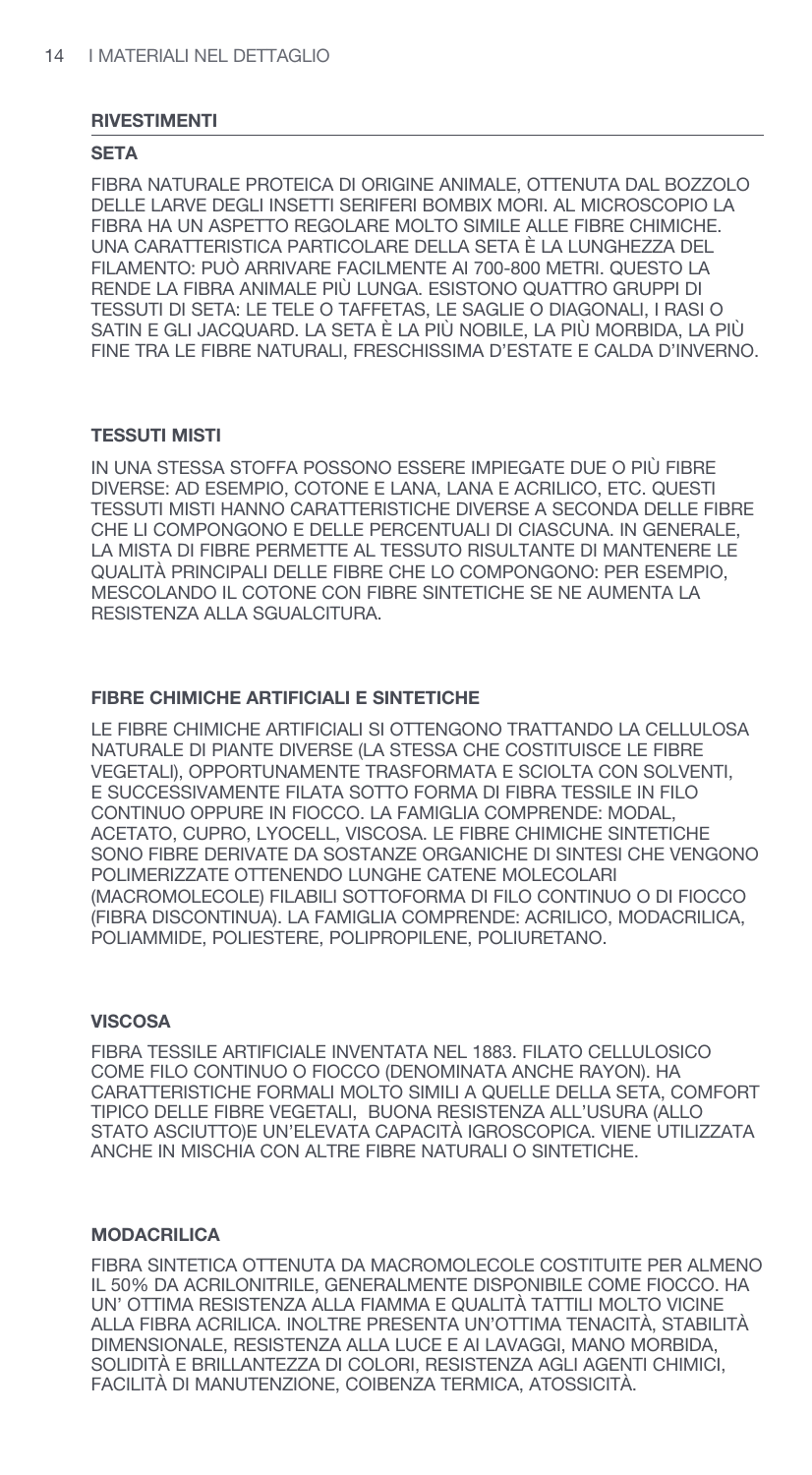#### **POLIAMMIDE (NYLON)**

FIBRA SINTETICA OTTENUTA DA MACROMOLECOLE LINEARI CHE PRESENTANO NELLA CATENA LA RICORRENZA DI LEGAMI AMMIDICI. DI CUI ALMENO L'85% SONO UNITI A GRUPPI ALIFATICI O CICLO ALIFATICI. È USATA IN FILO CONTINUO E FIOCCO. HA CARATTERISTICHE DI ELEVATA RESISTENZA ALLA ROTTURA. ALLA DEFORMAZIONE (OTTIMO RECUPERO ELASTICO). ALL'ABRASIONE. ASSICURA UNA FACILE MANUTENZIONE (LAVAGGIO. ASCIUGATURA, NON NECESSITA DI STIRATURA), OTTIMA TINGIBILITÀ, INGUALCIBILITÀ.

#### **TREVIRA (PET)**

(POLIETILENTEREFTALATO) FIBRA SINTETICA OTTENUTA DA MACROMOLECOLE COSTITUITE DA POLIESTERE. DISPONIBILE SIA COME FIOCCO SIA COME FILO LISCIO O VOLUMINIZZATO. TREVIRA È UNO DEI NOMI CON CUI VIENE COMMERCIALIZZATO. HA OTTIME CARATTERISTICHE DI DURATA, FACILITÀ DI MANUTENZIONE, RESISTENZA ALLA LUCE, ALL'UMIDITÀ E AI MICRORGANISMI.

#### **SIMILPELLE**

LA SIMILPELLE (O FINTAPELLE O VINPELLE) È UNO SPECIALE TESSUTO ECOLOGICO DEL TUTTO SIMILE ALLA PELLE O AL CUOIO PUR NON ESSENDO REALIZZATO CON MATERIALE ANIMALE. PUÒ ESSERE COMPOSTO DA UN TESSUTO O UNA MAGLINA SU CUI VIENE SPALMATO DEL MATERIALE PLASTICO PER SIMULARE LA SUPERFICIE DEL PELLAME. AL TATTO PUÒ APPARIRE LISCIO O RUVIDO, CON VENATURE O CARATTERISTICHE SUPERFICIALI TIPICHE DELLE PELLI CONCIATE DI VARI **ANIMALL** 

I COLORI VANNO DALL'IMITAZIONE DEL NATURALE. SIA IN TINTA UNITA CHE CON SFUMATURE E MACCHIE AD IMITAZIONE DEL VERO, A DISEGNI E TONALITÀ CHE SEGUONO I DETTAMI DELLA MODA. DI FACILE MANUTENZIONE, GARANTISCE UN'OTTIMA DURATA NEL TEMPO MANTENENDO INALTERATE LE SUE CARATTERISTICHE.

#### **CUOIO**

MEMBRANA DI NATURA PROTEICA RICAVATA DAI BOVINI E SOTTOPOSTA A TRATTAMENTO PER RENDERLA INALTERABILE. IL PROCESSO È CHIAMATO CONCIA E CONSISTE NELL'ELIMINAZIONE DELLO STRATO PIÙ SUPERFICIALE E DEL TESSUTO CONNETTIVO SOTTOCUTANEO (IPODERMA). LO STRATO PIÙ IMPORTANTE È IL DERMA. ED È COSTITUITO DA FASCI DI FIBRE CONNETTIVE ED ELASTICHE. LA PARTE SUPERIORE DEL DERMA. CHIAMATA FIORE. IDENTIFICA IL TIPO DI CUOIO PIÙ PREGIATO CHE VIENE CHIAMATO "PIENO FIORE"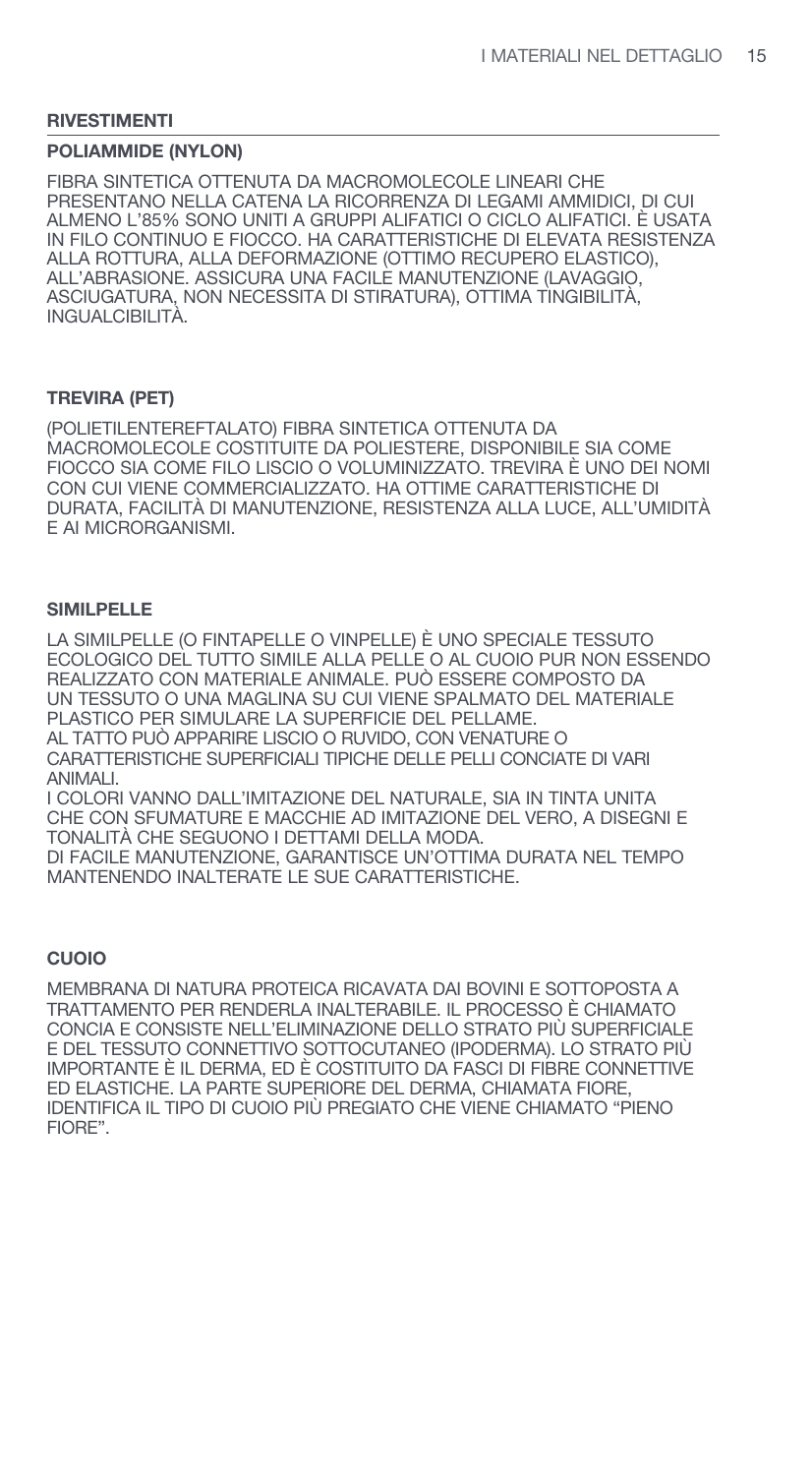#### **PELLE**

MEMBRANA DI NATURA PROTEICA RICAVATA DAI BOVINI E SOTTOPOSTA AL PROCESSO DI CONCIA. DI SPESSORE PIÙ SOTTILE E PIÙ LEGGERA RISPETTO AL CUOIO.

CONSIDERAZIONI GENERALI. LA PELLE, COME LA PAROLA STESSA LASCIA INTENDERE, DERIVA DALL' EPIDERMIDE DEGLI ANIMALI, CHE È COSTITUITA DA VARI STRATI ED ORIGINARIAMENTE HA UNO SPESSORE DI CIRCA 1 CM.

QUALITÀ, QUANDO SI PARLA DI FIORE, SI INTENDE LO STRATO PIÙ SUPERFICIALE DELL'EPIDERMIDE. CHE MANTIENE LE CARATTERISTICHE NATURALI DI GRANA. VENATURE E MORBIDEZZA (PIÙ O MENO MARCATE). LA DIMENSIONE DELLA GRANA NON DETERMINA LA QUALITÀ DELLA PELLE. DERIVA BENSÌ DA SCELTE ESTETICHE. NEL CASO DI PELLAMI PIÙ ECONOMICI. SI USANO STRATI PIÙ INTERNI. CHE VENGONO LAVORATI PER RIPRODURRE LE CARATTERISTICHE NATURALI DELLA PELLE (SMERIGLIATURA E STAMPA A PRESSIONE DELLA GRANA)

PROVENIENZA. LA PROVENIENZA EUROPEA DELLE PELLI È SENZA DUBBIO DA PREFERIRE A QUELLA ESOTICA OD OLTREOCEANO (CHE PRESENTANO PIÙ DIFETTOSITÀ DOVUTE A CICATRICI E PUNTURE DI INSETTI A CAUSA DELL'ALLEVAMENTO ALLO STATO BRADO)

CONCIA MINERALE. LA CONCIA. PROCEDIMENTO CHE TENDE PRESERVARE LA PELLE DAL NATURALE DECADIMENTO ORGANICO. SERVE ANCHE AD ESALTARNE LA MORBIDEZZA, IL COLORE, LA LUCENTEZZA E LA LUMINOSITÀ. NORMALMENTE SI EFFETTUA CON SALI DI CROMO E SOLO NEL CASO DI PELLI DI ELEVATA QUALITÀ SI EFFETTUA UNA RICONCIA AL VEGETALE. PER OTTENERE UN EFFETTO IL PIÙ POSSIBILE NATURALE.

TINTURA. LA TINTURA, CHE SERVE PER OTTENERE TUTTI I DIFFFRENTI COLORI PARTENDO DA QUELLO NATURALE. AVVIENE PER IMMERSIONE DELLE PELLI IN BOTTI CON IL COLORANTE: NEL NOSTRO CASO SI UTILIZZA SEMPRE L'ANILINA, CON TINTURA PASSANTE SU TUTTO LO SPESSORE (DA PREFERIRE ALLA TINTURA SUPERFICIALE).

ASCIUGATURA. L'ASCIUGATURA. NORMALMENTE EFFETTUATA SU TELAI IN FORNI. PER LE PELLI PIÙ PREGIATE AVVIENE NATURALMENTE ALL'ARIA.

GRANA. LA GRANA NATURALE (NON STAMPATA) E L'ASSENZA DI SMERIGLIATURA (UNA SORTA DI LEVIGATURA) STANNO A DIMOSTRARE L'UTILIZZO DI PELLE FIORE (O PIENO FIORE) DI QUALITÀ TALE DA NON RENDERE NECESSARIE OPERAZIONI DI CORREZIONE E RITOCCO.

RIFINITURA. LA RIFINITURA FINALE MIGLIORE, CHE DETERMINA POI IL REALE ASPETTO DELLA PELLE, È QUELLA ALL' ANILINA, CON UN ASPETTO PIÙ NATURALE MA ANCHE PIÙ DELICATA. LA RIFINITURA CON RESINE POLIURETANICHE, GARANTISCE INVECE MAGGIORE UNIFORMITÀ E RESISTENZA NELL'UTILIZZO.

SPESSORE E DIMENSIONE. LO SPESSORE MAGGIORE DETERMINA UNA PELLE MIGLIORE, COSÌ COME LE MAGGIORI DIMENSIONI SONO DA PREFERIRE, IN QUANTO SI HANNO MENO SPRECHI NELL'UTILIZZO.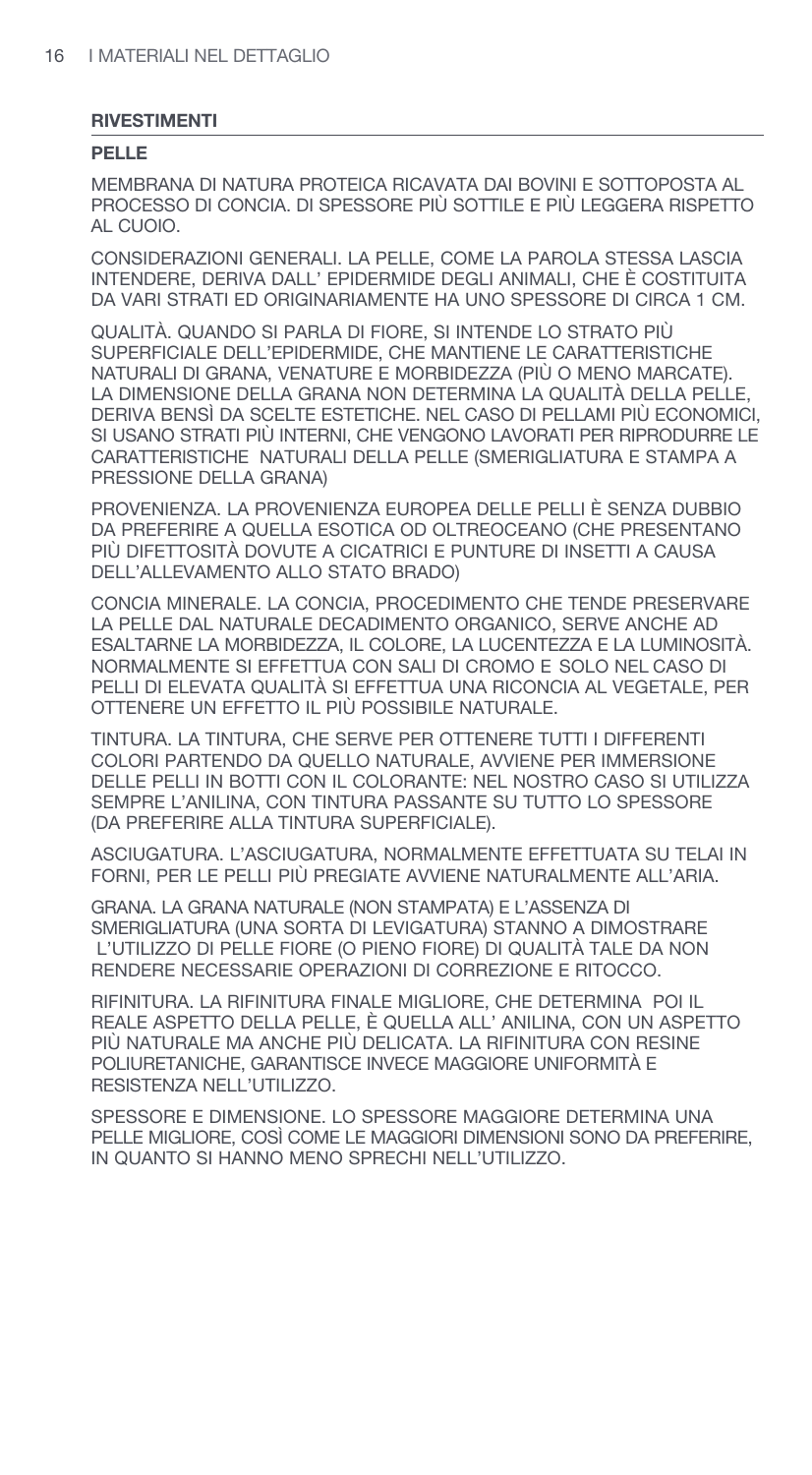## **PELLE SPRING CATEGORIA P**

- PELLI VITELLONE
- PROVENIENZA EUROPEA
- CONCIA AI SALI DI CROMO - TINTURA PASSANTE IN BOTTE
- ALL'ANILINA
- ASCIUGATURA SOTTOVUOTO - GRANA STAMPATA
- SMERIGLIATA
- RIFINITURA CON RESINA POLIURETANICA
- SPESSORE 1,0/1,2 MM
- DIMENSIONE MEDIA 4,5/5,0 MQ

# **PELLE COLORS CATEGORIA S**

- PELLI BOVINO FIORE
- PROVENIENZA EUROPEA
- CONCIA AI SALI DI CROMO
- TINTURA PASSANTE IN BOTTE ALL'ANILINA
- GRANA NATURALE FINE
- NON SMERIGLIATA
- RIFINITURA CON RESINA POLIURETANICA
- SPESSORE 1,0/1,2 MM
- DIMENSIONE MEDIA 5,00/5,50 MQ

# **PELLE SUPER CATEGORIA S**

- PELLI BOVINO FIORE
- PROVENIENZA EUROPEA
- CONCIA AI SALI DI CROMO
- TINTURA PASSANTE
- GRANA NATURALE FINE
- NON SMERIGLIATA
- RIFINITURA LEGGERMENTE PIGMENTATA
- SPESSORE 2,0/2,3 MM
- DIMENSIONE MEDIA 5,00 MQ

# **PELLE SPECIAL CATEGORIA X**

- PELLI BOVINO FIORE
- PROVENIENZA EUROPEA
- CONCIA AI SALI DI CROMO
- TINTURA PASSANTE
- GRANA NATURALE FINE
- LEGGERMENTE CORRETTA
- RIFINITURA PIGMENTATA
- SPESSORE 1,2/1,4 MM
- DIMENSIONE MEDIA 5,00/5,50 MQ

# **PELLE INVECCHIATA CATEGORIA Y**

- PELLI TORI FIORE
- PROVENIENZA NORD EUROPEA
- CONCIA AI SALI DI CROMO E RICONCIA AL VEGETALE
- TINTURA PASSANTE IN BOTTE ALL'ANILINA
- ASCIUGATURA AL NATURALE
- GRANA NATURALE
- NON SMERIGLIATA
- RIFINITURA ALL'ANILINA
- SPESSORE 1,3/1,4 MM
- DIMENSIONE MEDIA 5,00/5,50 MQ

# **PELLE VINTAGE CATEGORIA S**

- PELLI BOVINO SMERIGLIATO NUVOLATO
- PROVENIENZA EUROPEA
- CONCIA MINERALE AI SALI DI CROMO
- GRANA NATURALE
- COLORE CON EFFETTO SCHIARENTE (PULL-UP)
- RIFINITURA PIGMENTATA EFFETTO ANTICATO
- TRATTAMENTO CON OLIO IDROREPELLENTE
- SPESSORE 1,4/1,5 MM
- DIMENSIONE MEDIA 4,40/4,80 MQ

# **PELLE NABUK CATEGORIA Y**

- PELLI BOVINO
- PROVENIENZA EUROPEA
- CONCIA AI SALI DI CROMO
- TINTURA PASSANTE IN BOTTE ALL'ANILINA
- ASCIUGATURA AL NATURALE
- GRANA NATURALE
- SMERIGI IATA
- 3M SCOTCHGARD
- SPESSORE 1,3/1,4 MM
- DIMENSIONE MEDIA 4,50/5,00 MQ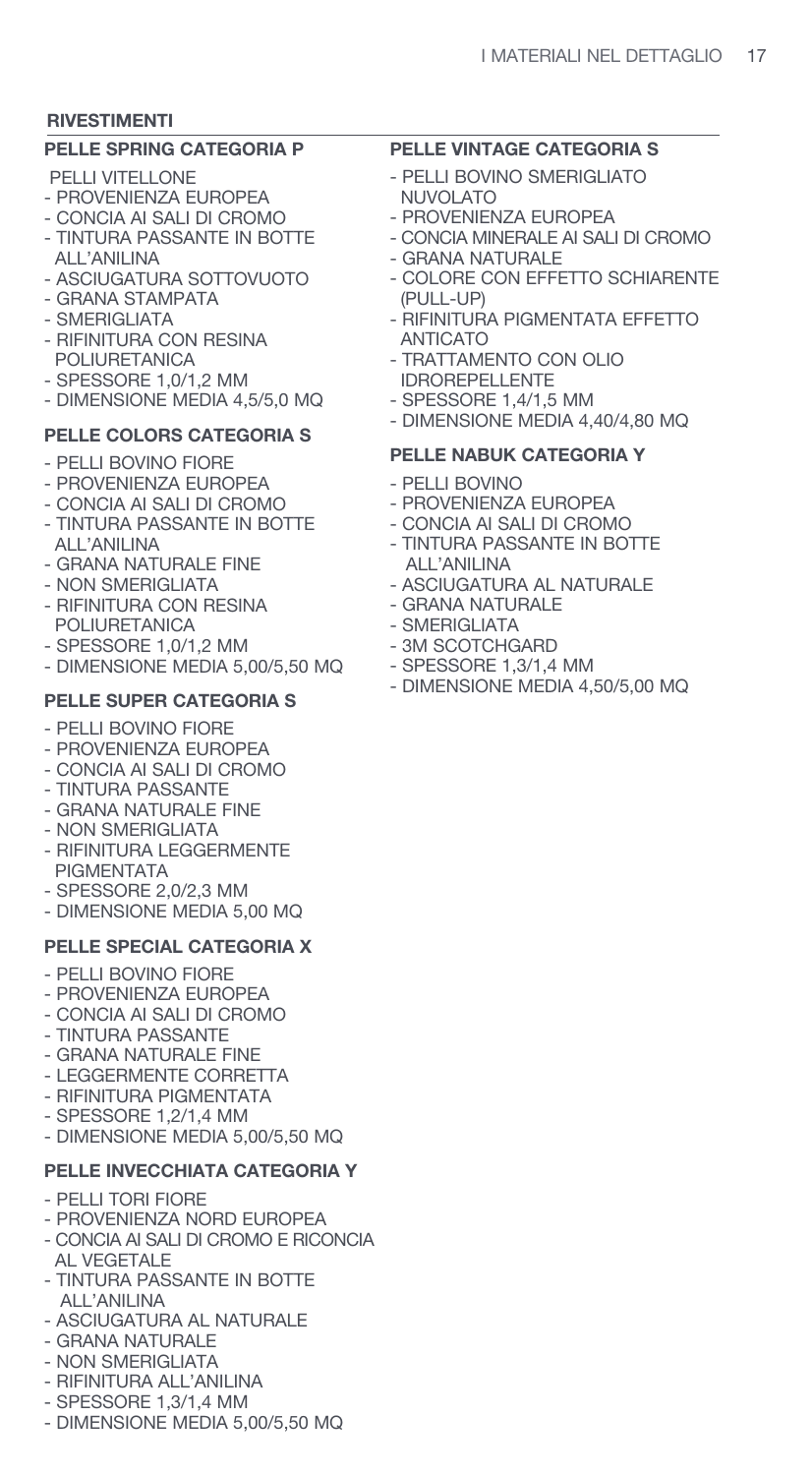LE SEGUENTI ISTRUZIONI. SUDDIVISE PER MATERIALE. VI CONSIGLIERANNO IL METODO MIGLIORE PER AVER CURA NEL TEMPO DEL VOSTRO MOBILE POLIFORM. ATTENETEVI AI PRODOTTI DI PULIZIA CONSIGLIATI. EVITANDO IN GENERALE DETERGENTI TROPPO AGGRESSIVI O ABRASIVI: IN QUESTO MODO. POTRETE GODERE PER MOLTI ANNI DELLA QUALITÀ POLIFORM.

## MANUTENZIONE PARTI IN LEGNO O IMPIALLACCIATO LEGNO

SI CONSIGLIA L'USO DI UN DETERGENTE NEUTRO. DA EVITARE PRODOTTI CONTENENTI ACETONE, DILUENTI, AMMONIACA, DETERSIVI ABRASIVI O CERE PER MOBILI.

ATTENZIONE LA SUPERFICIE DEL LEGNO È TRATTATA IN MODO TALE DA RESPINGERE UNTO E SPORCO IN QUANTITÀ MODERATA. LE VERNICI UTILIZZATE SONO INOLTRE IDROREPELLENTI E ANTINGIALLENTI, CIÒ NONOSTANTE NON VANNO RIGATE O SOLLECITATE CON ALTE TEMPERATURE.

## **MANUTENZIONE PARTI LACCATE**

SI CONSIGLIA L'USO DI UN DETERGENTE NEUTRO. DA EVITARE PRODOTTI CONTENENTI ACETONE, DILUENTI, AMMONIACA. DETERSIVI ABRASIVI O CERE PER MOBILI. ATTENZIONE È POSSIBILE CHE DURANTE LE PRIME PULIZIE IL PANNO RIMANGA LEGGERMENTE COLORATO. QUESTO FATTO È FISIOLOGICO ED È LEGATO ALLA PRESENZA DI POLVERI DI VERNICE CHE NELL'OPERAZIONE DI ESSICCAZIONE AFFIORANO IN SUPERFICIE: UNA VOLTA ELIMINATE NON SI RIPRESENTANO PIÙ.

# **MANUTENZIONE PANNELLO NOBILITATO CON MELAMINA**

SI CONSIGLIA L'USO DI UN DETERGENTE NEUTRO. DA EVITARE PRODOTTI CONTENENTI ACETONE, CLORO, DILUENTI O DETERSIVI ABRASIVI.

# MANUTENZIONE PANNELLO CRISTALLO

SI CONSIGLIA ACETO DILUITO CON MOLTA ACQUA O PRODOTTI DI PULIZIA PER VETRI. ATTENZIONE NEL CASO IL CRISTALLO SIA MONTATO SU PROFILI DI ALLUMINIO EVITARE L'USO DI ALCOOL E AMMONIACA CHE POTREBBERO MACCHIARE IL PROFILO.

# **MANUTENZIONE PIANI IN MARMO**

UTILIZZARE ACQUA CON PANNO O SPUGNA. IL MARMO E UN MATERIALE CHE VA PULITO CON ESTREMA DELICATEZZA: ESSENDO POROSO TENDE AD ASSORBIRE I LIQUIDI E QUINDI A MACCHIARSI. I PIANI POLIFORM SONO TRATTATI CON UNO SPECIFICO PRODOTTO ANTI-MACCHIA ED ANTI-OLIO, MA ANCHE IN QUESTO CASO MACCHIE DI VINO, CAFFÈ, LIMONE, ACETO ED ALTRI PRODOTTI CONTENENTI SOSTANZE AGGRESSIVE DEVONO ESSERE RIMOSSE IMMEDIATAMENTE. PER LA CONSERVAZIONE DEI PIANI È CONSIGLIABILE ESEGUIRE PERIODICAMENTE UN TRATTAMENTO CON PRODOTTI TIPICI PER LA PULIZIA E MANUTENZIONE DEI MARMI, ACCERTANDOSI CHE TALI PRODOTTI SIANO NEUTRI, E SPECIFICI PER LA FINITURA LUCIDA O LEVIGATA DEL PROPRIO MARMO. EVITARE NEL MODO PIÙ ASSOLUTO PRODOTTI ABRASIVI ED AGGRESSIVI: DETERSIVI ACIDI. CANDEGGINA, CARTA ABRASIVA E PAGLIETTE METALLICHE.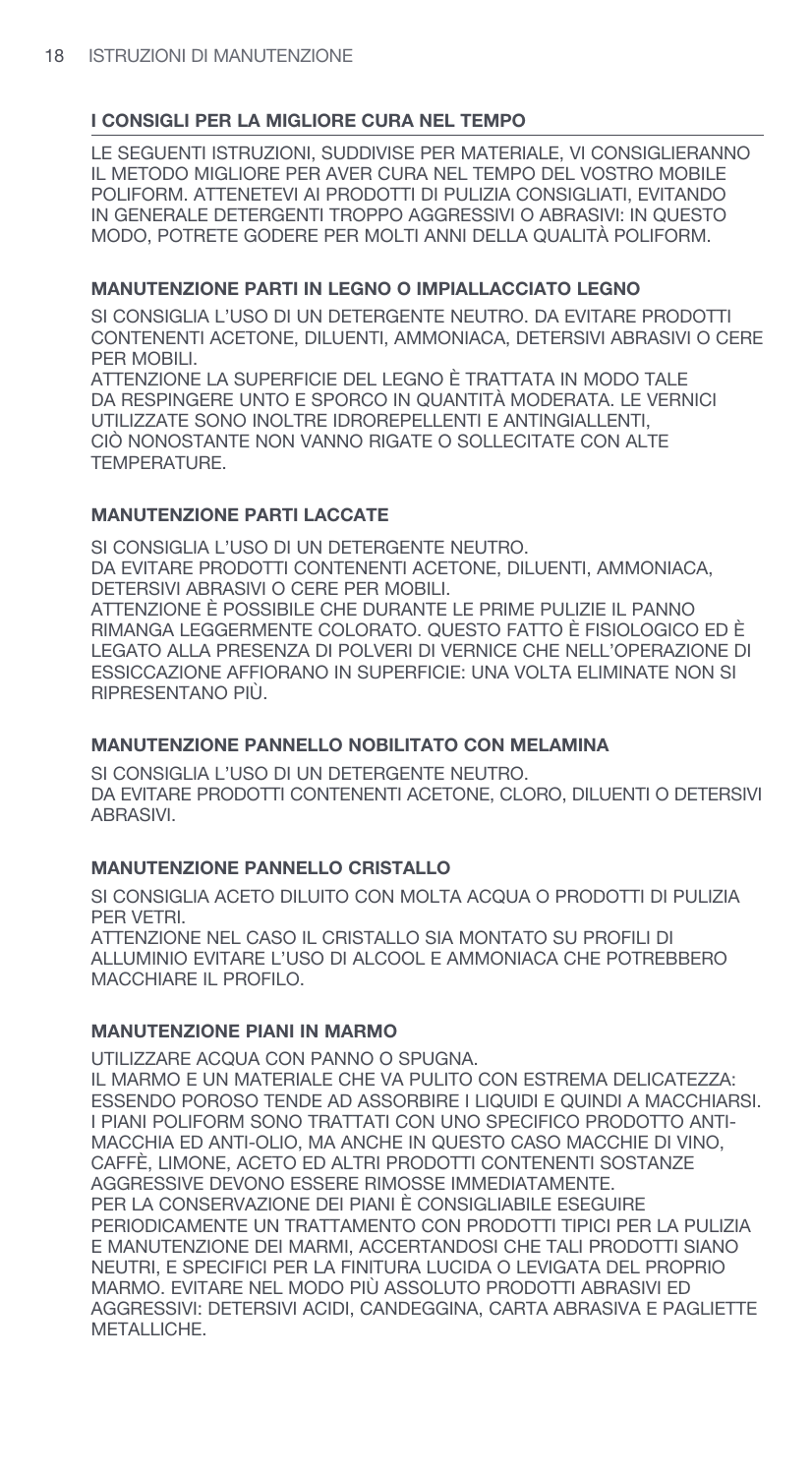## **MANUTENZIONE PARTI IN RAME**

MANUTENZIONE QUOTIDIANA: PER RIMUOVERE LA POLVERE È SUFFICIENTE PULIRE LE PARTI CON DELICATEZZA AIUTANDOSI CON UN PANNO IN FLANELLA PULITO E ASCIUTTO. SI SCONSIGLIA L'USO DELLO SPOLVERINO POICHÉ POTREBBE GRAFFIARE LA SUPERFICIE.

NEL CASO IN CUI IL TAVOLINO SIA ESPOSTO A ELEVATA UMIDITÀ O VENGA A CONTATTO DIRETTO CON LIQUIDI PER LUNGO TEMPO E COMPAIANO DELLE MACCHIE ESTESE E DENSE, È POSSIBILE APPLICARE DELLA PASTA ABRASIVA. DISTRIBUIRE DELICATAMENTE LA PASTA ABRASIVA SULLA MACCHIA IN OUESTIONE PER TOGLIERLA IN MODO GRADUALE, ATTENZIONE A NON GRATTARE/STROFINARE ECCESSIVAMENTE LE MACCCHIE PER EVITARE DI RIMUOVERE IL COLOR RAME ORIGINALE.

# **MANUTENZIONE CORIAN**

CORIAN È UN MATERIALE AUTOPULENTE. CORIAN È ESTREMAMENTE IGIENICO IN QUANTO NON POROSO, ANCHE SE I LIQUIDI NON POSSONO PENETRARE ALL'INTERNO DI CORIAN MEGLIO ELIMINARLI SUBITO. UTILIZZARE UN PANNO UMIDO CON UNA CREMA ABRASIVA LEGGERA O UN COMUNE DETERGENTE (ES. CIF). AGITE SEMPRE CON UN MOVIMENTO CIRCOLARE.

PER MACCHIE PRODOTTE DA CADUTA DI LIQUIDI, IN PRIMO LUOGO, SEGUITE SEMPRE I METODI PIÙ SEMPLICI, POI USARE PROGRESSIVAMENTE UNA SPUGNA ABRASIVA E UN DETERGENTE A BASE DI AMMONIACA, SOLO IN PRESENZA DI MACCHIE PARTICOI ARMENTE TENACI COME POLLINE DI GIGLIO O DI UN GRAFFIO SIGNIFICATIVO SARÀ POSSIBILE UTILIZZARE UNA SPUGNA ABRASIVA CON DELLA CANDEGGINA. RISCIACQUATE PARECCHIE VOLTE CON ACQUA CALDA ED ASCIUGATE CON UN PANNO MORBIDO. PER RIDARE L'ASPETTO ORIGINALE PASSATE UN PANNO UMIDO E UNA CREMA ABRASIVA LEGGERA SULL'INTERA SUPERFICIE DEL PIANO CON UN MOVIMENTO CIRCOLARE.

LE MACCHIE ACCIDENTALI DI SOSTANZE CHIMICHE COME SVERNICIATORI, PRODOTTI CONTENENTI CLORURO DI METILENE, ACIDI, DILUENTI DI SMALTI PER UNGHIE. PRODOTTI A BASE DI ACETONE ECC. DEVONO ESSERE PRONTAMENTE ELIMINATE CON UN'ABBONDANTE QUANTITÀ DI ACQUA E SAPONE PER EVITARE DI DANNEGGIARE LA SUPERFICIE. CORIAN ESSENDO SOLIDO ED OMOGENEO È RINNOVABILE. MOLTI DANNI DOVUTI A URTI, CALORE O PRODOTTI CHIMICI POSSONO ESSERE RIPARATI SOLITAMENTE SUL LUOGO, RIDANDO INTEGRALMENTE ALLA SUPERFICIE IL SUO ASPETTO ORIGINALE, REGOLARE, IGENICO.

# **MANUTENZIONE CERNIERE. GUIDE CASSETTI E COMPONENTI METALLICI**

LUBRIFICARE CON I PRODOTTI NORMALMENTE IN COMMERCIO. IL LUBRIFICANTE È DA UTILIZZARE PERIODICAMENTE SIA SULLE CERNIERE CHE SULLE GUIDE DI SCORRIMENTO PREVIA PULIZIA DELLA EVENTUALE POLVERE PRESENTE.

SU TUTTI GLI ALTRI COMPONENTI METALLICI È SUFFICIENTE PASSARE PERIODICAMENTE UN PANNO UMIDO.

DA EVITARE OGNI GENERE DI PRODOTTI ABRASIVI.

# MANUTENZIONE RIVESTIMENTI IN TESSUTO

SI CONSIGLIA L'UTILIZZO DI UN ASPIRAPOLVERE DOTATO DI SPAZZOLE MORBIDE, PERIODICAMENTE PUÒ ESSERE UTILIZZATA UNA SPAZZOLA ADESIVA.

PER SMACCHIARE, AGIRE IMMEDIATAMENTE TAMPONANDO CON UN PANNO PULITO ED IMPEDENDO ALLA MACCHIA DI ESPANDERSI. ATTENZIONE NEL CASO DI UTILIZZO DI SOLVENTI. QUESTI VANNO APPLICATI SU UN PANNO E MAI DIRETTAMENTE SUL RIVESTIMENTO.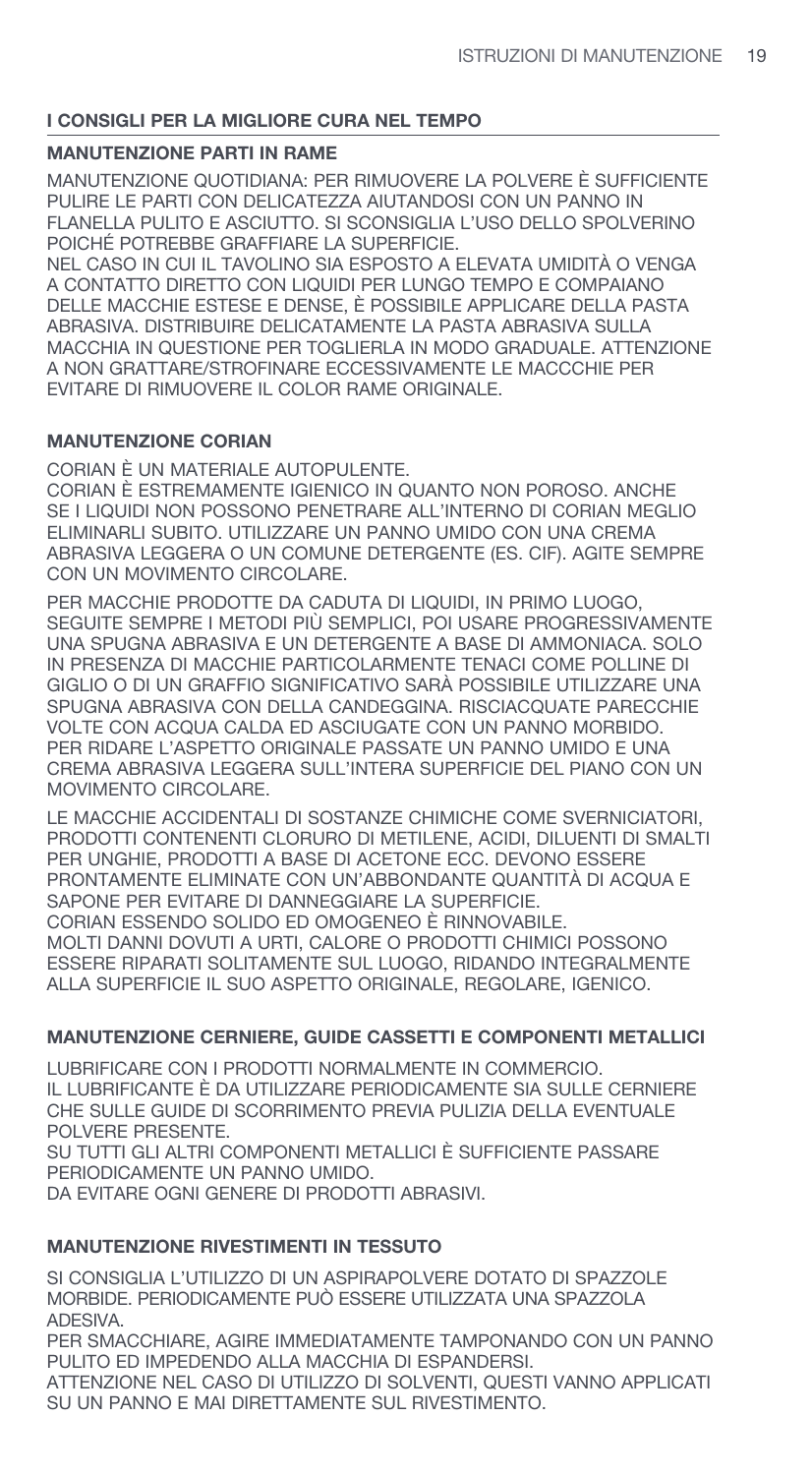#### **LAVAGGIO RIVESTIMENTI SFODERABILI**

SI CONSIGLIA DI ATTENERSI SCRUPOLOSAMENTE ALLE ISTRUZIONI DI MANUTENZIONE RIPORTATE SULLE ETICHETTE CUCITE SUI RIVESTIMENTI E RIPORTATE ALLA FINE DI QUESTO CERTIFICATO DI ORIGINE E GARANZIA.

SI RICORDA CHE OGNI TESSUTO LAVATO AD ACQUA O A SECCO POTREBBE ESSERE SOGGETTO A VARIAZIONI DIMENSIONALI, ANCHE SE LAVATO COME DA ISTRUZIONI DI MANUTENZIONE.

## **LAVAGGIO AD ACQUA (SE PREVISTO)**

LAVARE I RIVESTIMENTI RIVOLTATI. EFFETTUARE UN PRE-LAVAGGIO IMMERGENDOLI IN ACQUA FREDDA, AGGIUNGENDO QUATTRO CUCCHIAI DI SAPONE NEUTRO. LAVARE IN LAVATRICE A 30°. PER LA STIRATURA FARE RIFERIMENTO ALL' ETICHETTA DEL SINGOLO TESSUTO. DA EVITARE: NON CENTRIFUGARE. NON UTILIZZARE CANDEGGIANTI O SBIANCANTI.

SI RACCOMANDA DI COPRIRE LE PARTI RIGIDE IN VELCRO DURANTE I LAVAGGI DEI RIVESTIMENTI, IN MODO CHE QUESTE NON VADANO A GRAFFIARE O A DANNEGGIARE I TESSUTI.

## **LAVAGGIO A SECCO (SE PREVISTO)**

RIVOLGERSI AD AZIENDE SPECIALIZZATE, INCLUDENDO SEMPRE LE INFORMAZIONI SUL TESSUTO INCLUSE ALLA FINE DELLA PRESENTE SCHEDA PRODOTTO.

SI RACCOMANDA DI COPRIRE LE PARTI RIGIDE IN VELCRO DURANTE I LAVAGGI DEI RIVESTIMENTI, IN MODO CHE QUESTE NON VADANO A GRAFFIARE O A DANNEGGIARE I TESSUTI.

## **MANUTENZIONE RIVESTIMENTI IN CUOIO**

UTILIZZARE UN PANNO DI FELTRO O DI LANA MORBIDO. APPLICARE CERA PER PELLAME SOLO SE NECESSARIO. EVENTUALI MACCHIE VANNO RIMOSSE CON LA MASSIMA TEMPESTIVITÀ, UTILIZZANDO UN PANNO ASSORBENTE. NON STROFINARE MA TAMPONARE DAI BORDI DELLA MACCHIA VERSO IL CENTRO. DA EVITARE: OGNI TIPO DI PRODOTTI AGGRESSIVI (SOLVENTI) O ABRASIVI. NON PULIRE CON IL VAPORE. NON UTILIZZARE PRODOTTI PER SCARPE.

#### **MANUTENZIONE RIVESTIMENTI IN PELLE**

LA PULIZIA ORDINARIA PUÒ ESSERE ESEGUITA CON UN ASPIRAPOLVERE DOTATO DI SPAZZOLE MORBIDE, CON LA MASSIMA DELICATEZZA. IN SEGUITO È POSSIBILE PULIRE LE SUPERFICI IN PELLE CON UN PANNO INUMIDITO CON ACQUA TIEPIDA E STRIZZATO AD ECCEZIONE DELLA PELLE NABUK CHE DEVE ESSERE SPOLVERATA CON UN PANNO ASCIUTTO. EVENTUALI MACCHIE VANNO RIMOSSE CON LA MASSIMA TEMPESTIVITÀ, UTILIZZANDO UN PANNO ASSORBENTE. NON STROFINARE MAI TROPPO ENERGICAMENTE.

SI CONSIGLIA UN TRATTAMENTO IDRATANTE OGNI SEI MESI, UTILIZZANDO SPECIFICI PRODOTTI IN COMMERCIO.

## **MANUTENZIONE RIVESTIMENTI IN SIMILPELLE**

E' RESISTENTE ALLE MACCHIE. LA GRAN PARTE DEI LIQUIDI, INFATTI, RIMANE IN SUPERFICIE FORMANDO GOCCE FACILMENTE PULIBILI CON UNA SPUGNA O PANNO MORBIDO. DA NON UTILIZZARE SOLVENTI, CANDEGGINE, DETERGENTI CHIMICI O SPRAY PER LUCIDARE.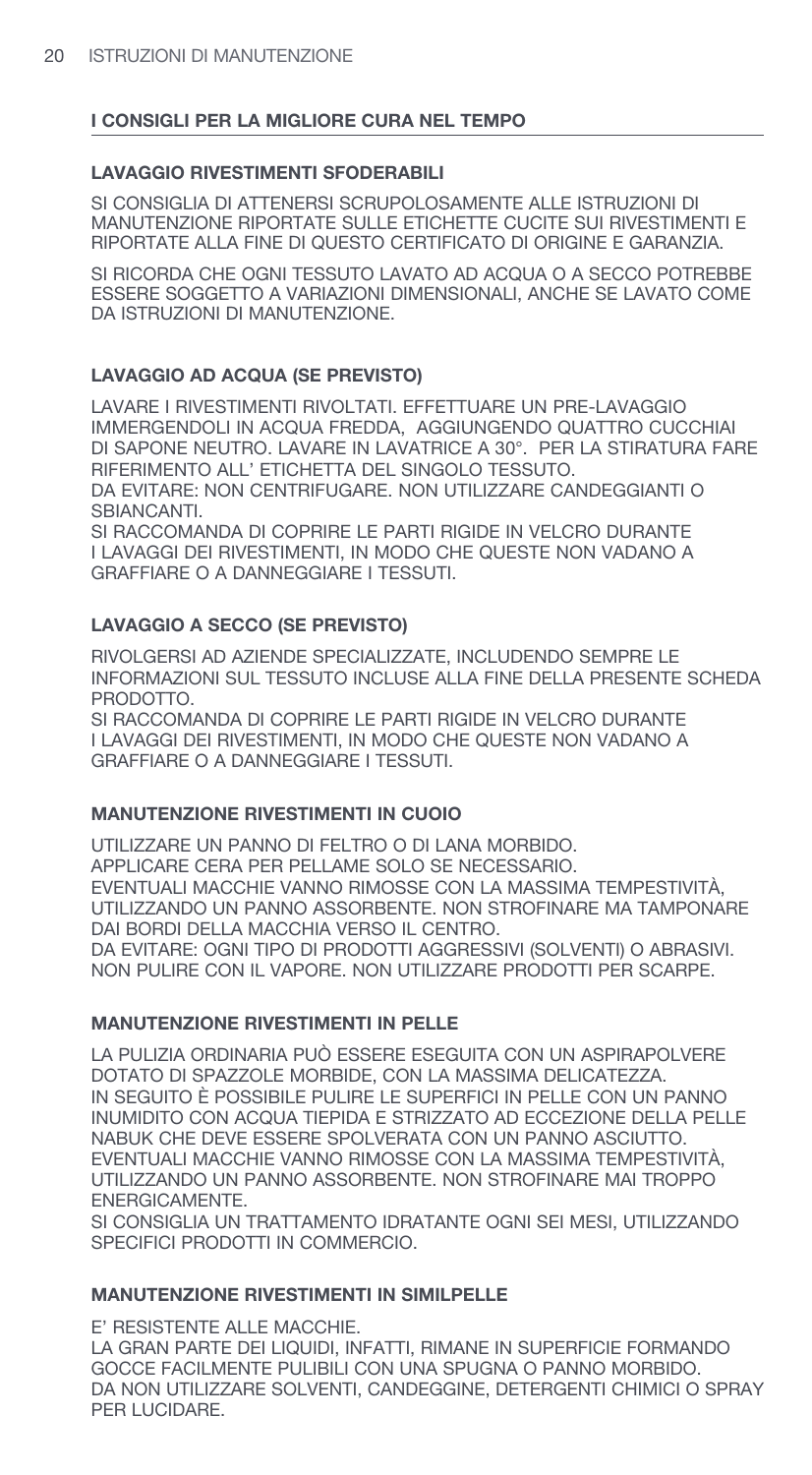#### **MANUTENZIONE MASSELLO DI CEDRO**

PER EVITARE PROBLEMI DI MACCHIE E ASSORBIMENTO DELLA RESINA CONTENUTA NEL LEGNO DI CEDRO, SI CONSIGLIA DI NON POSIZIONARE I PRODOTTI SOPRA TAPPETI O SUPERFICI MORBIDE, CHE NON CONSENTONO UN'ADEGUATA AREAZIONE DEL FONDO DEL PRODOTTO, SPECIALMENTE NEI PRIMI MESI DELL'ACQUISTO.

SI CONSIGLIA DI CONSERVARE QUESTI PRODOTTI IN LUOGHI ASCIUTTI E BEN AREATI.

EVENTUALI SPACCATURE O CREPATURE SONO DA CONSIDERARSI CARATTERISTICHE DELLA REALIZZAZIONE IN MASSELLO, E NON DIFETTI COSTRUTTIVI.

#### **SMALTIMENTO**

POLIFORM CONSIGLIA DI NON DISPERDERE I PROPRI PRODOTTI NELL'AMBIENTE. GRAZIE ALLA TECNOLOGIA PRODUTTIVA E ALL'AMPIO USO DI MATERIALI RICICLABILI, LE PROPOSTE POLIFORM DISMESSE POSSONO ESSERE UTILIZZATE PER PRODURRE NUOVI MANUFATTI. PER QUESTO MOTIVO, CONFERITE IL VOSTRO MOBILE POLIFORM AI SISTEMI PUBBLICI DI SMALTIMENTO DEL VOSTRO COMUNE.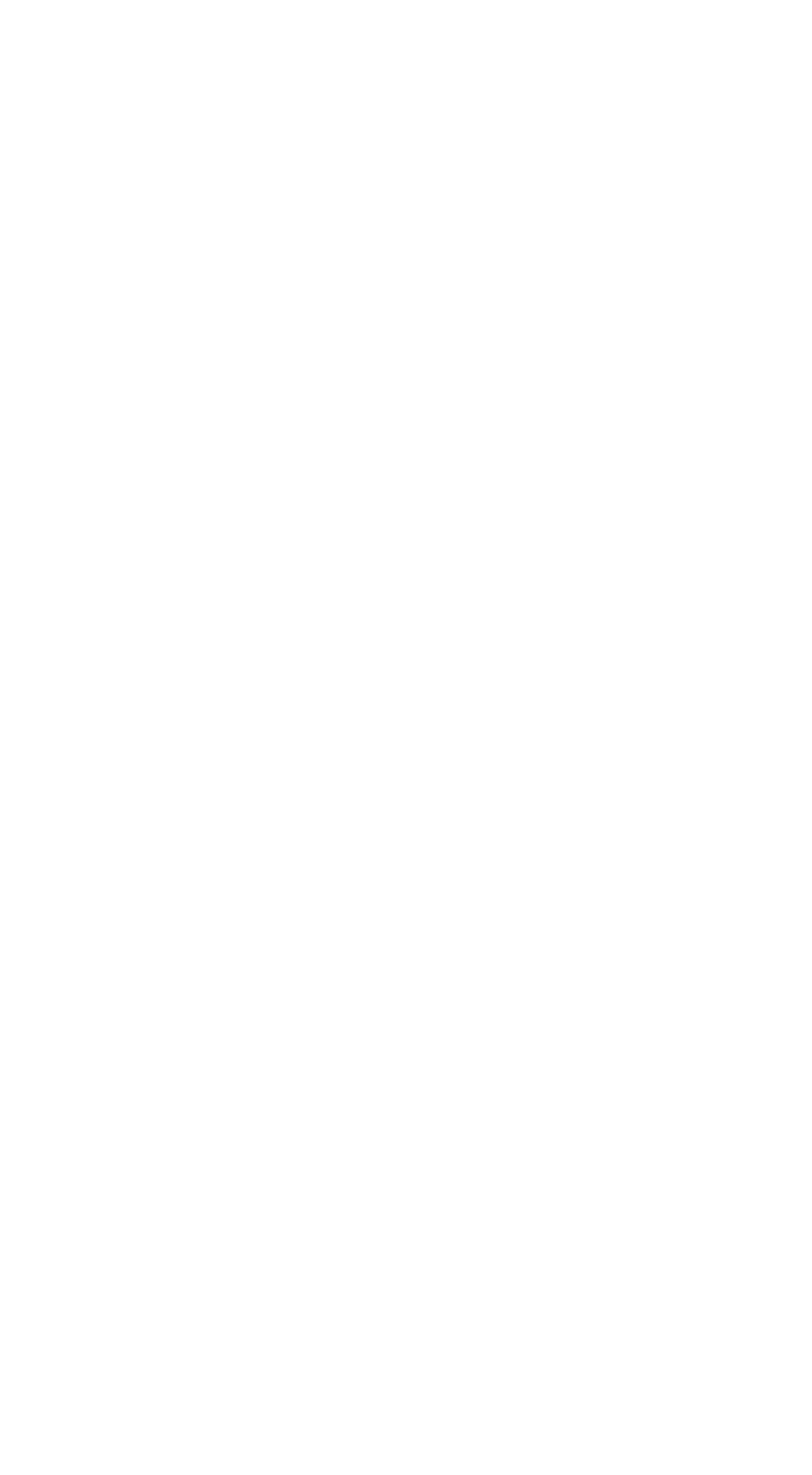## **WELCOME TO POLIFORM QUALITY**

THANK YOU FOR BUYING A POLIFORM PRODUCT. THIS CERTIFICATE IS OUR GUARANTEE OF AUTHENTICITY AND CONTAINS ALL THE INFORMATION YOU'LL NEED TO GIVE IT THE BEST POSSIBLE CARE.

ALL POLIFORM PRODUCTS REFLECT OUR MANUFACTURING PHILOSOPHY, WHICH GUARANTEES YOU THE HIGHEST QUALITY DOWN TO THE LAST DETAIL. AESTHETICS THAT ARE ALWAYS CONTEMPORARY AND ESSENTIAL; TECHNOLOGICAL RESEARCH DIRECTED AT OPTIMAL FUNCTIONALITY; A SELECTION OF THE BEST MATERIALS TO ENSURE THE UTMOST RELIABILITY OVER THE LIFETIME OF THE PRODUCT.

## **THE MEANING OF QUALITY**

QUALITY LIVING AS AN ESSENTIAL INGREDIENT OF EVERYDAY LIFE: THE POLIFORM COLLECTION IS THE RESULT OF OUR CONTINUING COMMITMENT TO OFFER CONSUMERS THE WIDEST VARIETY OF CHOICE FOR BUILDING THEIR OWN DOMESTIC SPACE.

BEHIND POLIFORM QUALITY IS OUR HERITAGE OF "WOODWORKING EXPERTISE" AS PART OF BRIANZA'S TRADITION OF WORKMANSHIP, WHICH, BY CONSTANTLY EVOLVING, HAS BECOME CUTTING EDGE TECHNOLOGICAL KNOW-HOW.

HAVING DECIDED IN 1970 TO ENTER INTO FURNITURE PRODUCTION ON AN INDUSTRIAL SCALE, POLIFORM HAS SET A GOAL OF UNITING QUALITY AND RELIABILITY WITH A DESIGN APPROACH THAT IS ALWAYS INNOVATIVE AND DISTINGUISHED BY EXCEPTIONAL ORIGINALITY.

POLIFORM PRODUCTS CLOSELY FOLLOW THE LATEST TRENDS: FROM OUR MODULAR ITEMS TO ACCESSORIES, FROM DAYTIME TO EVENING, OUR COLLECTION IS DISTINGUISHED BY A VARIETY OF STYLES THAT ARE CONTEMPORARY AND EVOLVE AND ADAPT TO OUR CHANGING LIFESTYLES.

## **QUALITY IN DESIGN**

THE WIDE VARIETY OF STYLES IN OUR COLLECTION REFLECTS POLIFORM'S CAPACITY TO MEET THE CHALLENGES OF EVERY ASPECT OF HOME LIVING.

EACH DESIGN AND PRODUCT HAS VARYING FUNCTIONAL NEEDS OF ITS OWN: AS AN EXAMPLE, OUR MODULAR FURNITURE IS DESIGNED WITH MAXIMUM VERSATILITY IN MIND. OUR WARDROBES MUST OFFER THE MAXIMUM IN CUSTOMISATION BOTH AT AESTHETIC AND INTERIOR DESIGN LEVELS.

EACH ELEMENT OF HOME DECORATION POSSESSES ITS OWN FUNCTIONAL CHARACTER WHICH POLIFORM HAS SOUGHT TO FULLY DEVELOP, IMBUING IT WITH THE VALUE ADDED OF STYLISTIC QUALITY AND CREATIVITY – THE RESULT OF COLLABORATION WITH SOME OF THE MOST RESPECTED ITALIAN AND INTERNATIONAL DESIGNERS.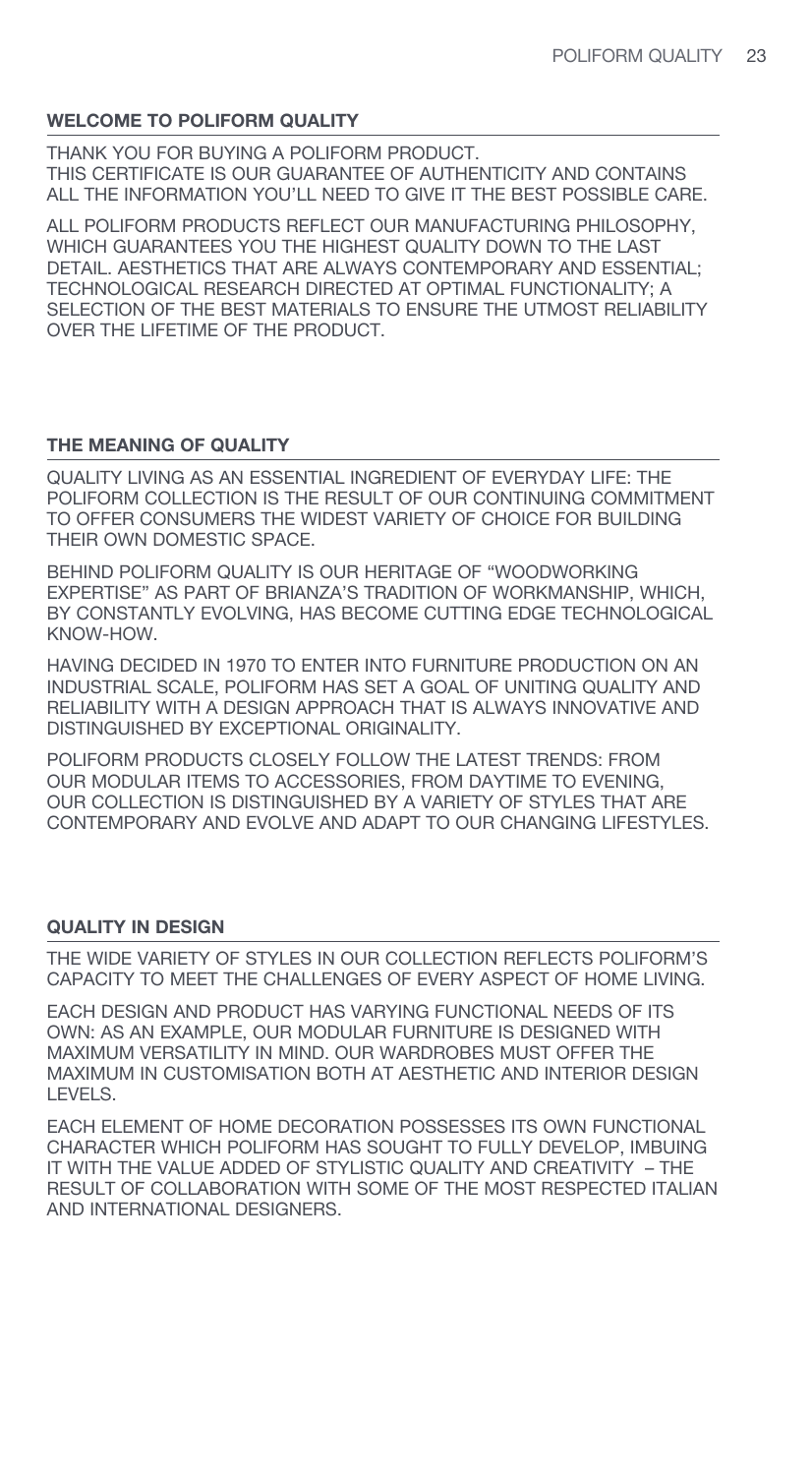## **THE QUALITY OF "MADE IN ITALY"**

EACH POLIFORM PRODUCT IS MADE IN ITALY AND RELIES ON AN INDUSTRIAL NETWORK THAT INCLUDES SOME OF THE MOST RESPECTED EUROPEAN AND INTERNATIONAL SUPPLIERS.

THE FOLLOWING VALUES ARE INVESTED IN MAKING EVERY POLIFORM PRODUCT A 100% "MADE IN ITALY" ITEM: UNBOUNDED CREATIVITY, A GLOBAL REPUTATION FOR FURNITURE SINCE 1942 AND SPECIFIC AND CUTTING-EDGE TECHNOLOGICAL KNOW-HOW. THESE ARE ALL QUALITIES THAT ARE FUNDAMENTAL TO A BUSINESS THAT IS CONSTANTLY STRIVING TO SATISFY ITS CUSTOMERS AND THEIR DEMANDS.

## **INNOVATION IN THE SERVICE OF THE CONSUMER**

INNOVATION IS A CHARACTERISTIC THAT HAS ALWAYS BEEN PART OF THE POLIFORM MANUFACTURING CULTURE. WITH THE CONSTANT AIM OF SATISFYING THE CONSUMER, POLIFORM HAS ALWAYS DRIVEN ITS RESEARCH INTO STYLE AND TECHNOLOGY TOWARD DESIGN THAT IS CONCRETE AND QUALITY-ORIENTED.

POLIFORM'S LEVEL OF INNOVATION CAN BE GAUGED BY ITS SELECTION OF THE HIGHEST-QUALITY MATERIALS, WHICH ARE SUBJECT TO INSPECTION AND CAREFULLY TESTED, AND BY ITS FOCUS ON RELIABILITY, SAFETY AND DURABILITY.

RESEARCH INTO STYLE IS NEVER-ENDING AND ALWAYS AIMS AT SUCCESSFULLY INTERPRETING CONTEMPORARY TRENDS AND AT PROVIDING YOU WITH UNRESTRICTED FREEDOM IN MATCHING YOUR TASTE WITH OUR WIDE SELECTION OF PRODUCTS.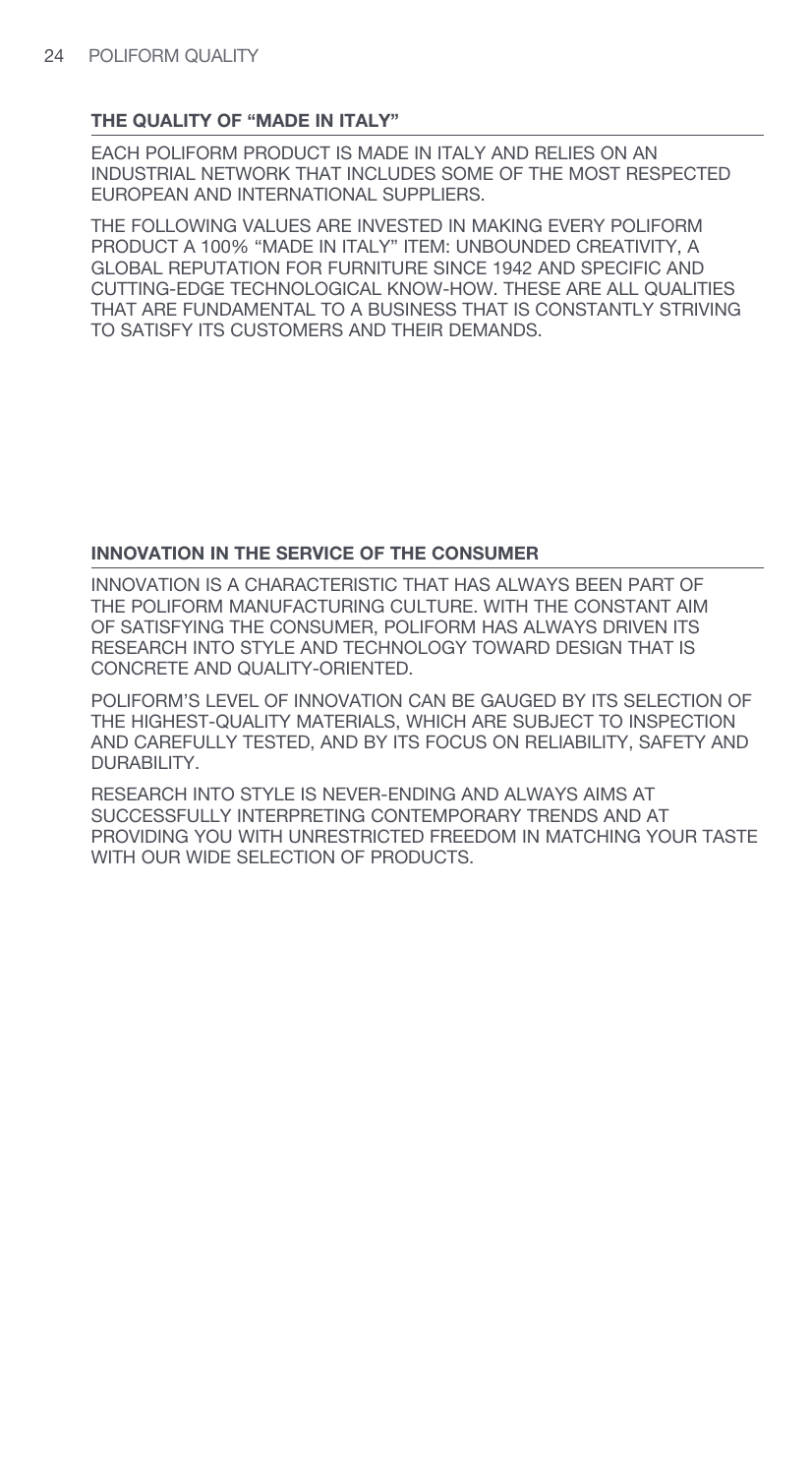# **THE POLIFORM WARRANTY**

OUR WARRANTY IS VALID FOR TWO YEARS FROM THE DATE OF PURCHASE AND COVERS ALL MANUFACTURING DEFECTS. THE WARRANTY PERIOD ENTERS INTO FORCE FROM THE DATE PRINTED ON YOUR RECEIPT OR SALES SLIP. YOU MAY BE ASKED TO PRESENT PROOF OF PURCHASE WHEN REQUESTING SERVICE.

THE WARRANTY IS NON-TRANSFERABLE AND IS VALID ONLY FOR THE ORIGINAL PURCHASER. IT COVERS REPAIR OR REPLACEMENT OF UNUSABLE OR DEFECTIVE PARTS FREE OF CHARGE DURING THE WARRANTY PERIOD AFTER INSPECTION AND ACCEPTANCE BY POLIFORM OR ITS AGENT.

NATURAL VARIATIONS IN THE COLOUR OF THE WOOD, CHANGES IN COLOUR UNDER AMBIENT OR ARTIFICIAL LIGHT, SLIGHT VARIATIONS IN DIMENSIONS OWING TO HIGH HUMIDITY OR DRY CONDITIONS AND THE GRAIN OF WOOD, KNOTS OR OTHER NATURAL CHARACTERISTICS OF WOOD PRODUCTS ARE NOT COVERED BY THE WARRANTY.

AS TO SUEDE AND LEATHER, OCCASIONAL NATURAL MARKS, WRINKLES, CHANGES IN BRIGHTNESS AND TONE, SPECKS AND SLIGHT IMPERFECTIONS FOLDS DUE TO EXTENSION AFTER REGULAR USE, ARE NOT CONSIDERED DEFECTS BUT ARE THE DISTINCTIVE TRAITS OF NATURAL AND AUTHENTIC PRODUCTS.

IN SOME CASES (AGED-LOOKING LEATHER, LEATHER NABUK AND LEATHER VINTAGE ABOVE ALL WITH LIGHT COLOURS), THESE FEATURES ARE ESPECIALLY MARKED, AS THE KIND OF TANNING FOR THESE LEATHERS TENDS TO POINT OUT THE PURENESS OF THE PRODUCT AND NOT TO COVER IT WITH PAINTING OR PRESSURE PRINT.

THE STAINING EFFECT ON NUBUCK LEATHER IS TO BE CONSIDERED A CHARACTERISTIC TRAIT OF THE PRODUCT.

FOR NUBUCK AND VINTAGE LEATHER, PROLONGED CONTACT WITH THE GREASE ON OUR SKIN AND HAIR MAY CASE DARK STAINS TO APPEAR OVER TIME.

SOME TYPES OF FABRIC SHOW FEATURES DUE TO THE COMPOSITION AND THE KIND OF MANUFACTURING THAT AREN'T TO BE CONSIDERED AS DEFECTS. FOR EXAMPLE: "STAPLE" OR "STREAKED" AND "CRUMPLED EFFECT" FOR LINEN "SPOTTED EFFECT" OR "CURL" , THE "LIGHT/DARK EFFECT" AND THE "IMPRINT EFFECT" FOR VELVETS AND CHENILLE.

IN FABRICS, SUEDES OR LEATHER, EACH PRODUCTION LOT CAN PRESENT SLIGHT VARIATIONS IN COLOUR AS COMPARED TO SAMPLES OR PRODUCTS PRODUCED IN THE PAST.

THE WARRANTY EXCLUDES DAMAGE RESULTING FROM CARELESS OR INCORRECT FURNITURE INSTALLATION, POTENTIAL DAMAGE FROM ACCIDENTS SUCH AS THAT RESULTING FROM A FALL, IMPACT, NATURAL DISASTER, FIRE AND, IN ANY CASE, ALL DEFECTS THAT CANNOT BE ATTRIBUTED TO DEFECTS IN THE MANUFACTURE OF THE PRODUCT.

MOREOVER, THE WARRANTY IS NOT VALID IN THE EVENT THAT OUR PRODUCTS ARE DISASSEMBLED, MODIFIED OR REPAIRED BY ANYONE OTHER THAN AUTHORISED POLIFORM PERSONNEL. DAMAGE DUE TO POOR UPKEEP OR IMPROPER USE OF THE PRODUCT ARE NOT CONSIDERED DEFECTS OF MANUFACTURE. YOU WILL FIND USEFUL RECOMMENDATIONS IN THE INSTRUCTION BOOKLET REGARDING THE USE AND CARE OF YOUR PRODUCT.

IF YOU HAVE ANY DOUBTS OR REQUIRE FURTHER INFORMATION, CONSULT THE POLIFORM RESELLER WHERE YOUR PRODUCT WAS PURCHASED. FOR ANY SITUATION NOT EXPRESSLY COVERED BY THIS WARRANTY. LEGAL PROVISIONS SHALL APPLY.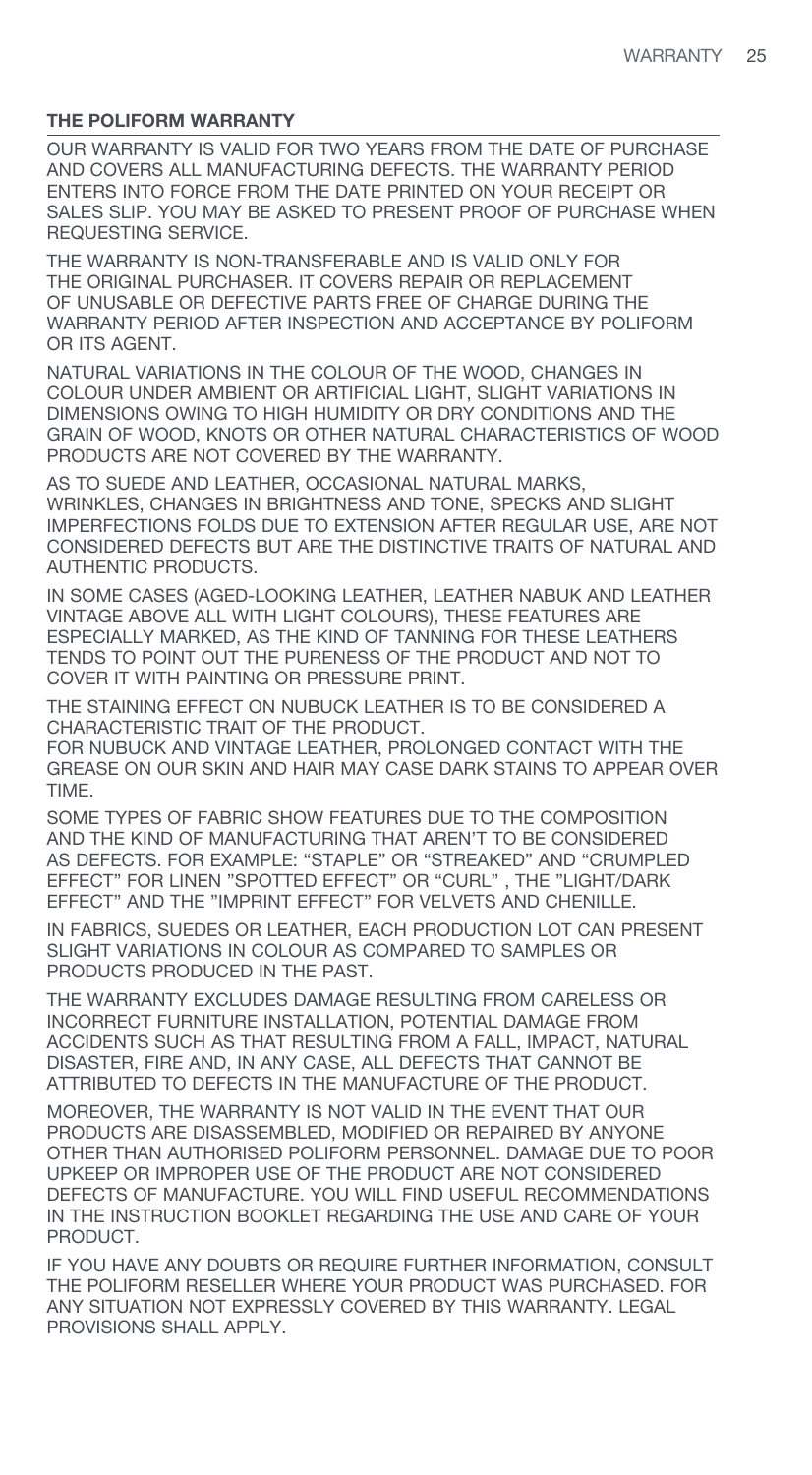## **POLIFORM KNOW-HOW**

A GOOD UNDERSTANDING OF YOUR POLIFORM PRODUCT CAN HELP YOU TO APPRECIATE IT EVEN MORE. POLIFORM PRODUCTS ARE MADE FROM THE FINEST COMPONENTS AND WITH THE HELP OF THE MOST RECENT TECHNOLOGY, COUPLED WITH CAREFUL OBSERVANCE OF SAFETY STANDARDS.

## **SAFETY STANDARDS**

POLIFORM USES CLASS EPF-S E0.5 WOOD-BASED PANELS, THE MOST RELIABLE IN CONFORMING TO EU STANDARDS EN120 AND EN-717-2 WITH RESPECT TO FORMALDEHYDE RELEASE. WITH RESPECT TO VARNISH, POLIFORM EXCLUSIVELY USES POLYURETHANE COATINGS FREE OF HEAVY METALS AND VOLATILE ORGANIC COMPOUNDS (VOC) BELONGING TO THE VARIOUS CLASSES WITHIN TABLE A1 OF THE ITALIAN MINISTERIAL DECREE OF 12 JULY 1990 AND/OR CLASSES I AND II WITH IN TABLE D OF THE ITALIAN MINISTERIAL DECREE OF 12 JULY 1990.

## **MATERIALS USED FOR THE FRAME**

#### **SOLID WOOD**

SUBCORTICAL TREE TRUNK SECTIONS NEAREST THE DARKER INNERMOST ANNUAL RINGS, ALSO KNOWN AS DURAMEN. HEARTWOOD IS CONSIDERED TO BE HIGH-QUALITY, GENUINE NATURAL WOOD IN CONTRAST TO WOOD PANELS MADE FROM WOOD PARTICLES OR MULTILAMINATES.

#### **VENEERED PARTICLE BOARD PANEL**

PANEL COMPOSED OF WOOD PARTICLES WITH A THIN LAYER OF SOLID WOOD, CALLED A PEELING, LESS THAN 7MM THICK.

#### **HONEY COMB**

CORE BOARD PANEL MADE BY GLUING TWO MULTILAMINATES (USUALLY 4 MM THICK) ON A FRAME OF SPRUCE MOULDINGS OR OTHER COMMON WOOD. THE EXTERNAL SURFACES CAN BE VENEERED OR LACQUERED. INSIDE THE INTERSPACE IN THE VERTICAL MOULDINGS, THE LARGE PANELS CONTAIN PLYWOOD TO STIFFEN THE SURFACE. THIS METHOD OF CONSTRUCTION ALLOWS PANELS TO BE CREATED THAT ADD STRENGTH TOGETHER WITH LIGHTNESS, PROVING TO BE IDEAL, FOR EXAMPLE, FOR WARDROBE DOORS.

# **PARTICLE BOARD PANELS**

WOOD-BASED PANELS MADE FROM WOOD PARTICLES (SHAVINGS, WOOD CHIPS, ETC.) THE WOOD PARTICLES ARE HELD TOGETHER WITH HARDENING SYNTHETIC RESIN AND THEN HEAT PRESSURISED. PARTICLE BOARD PANELS USE AN ASSORTMENT OF LESS COSTLY WOOD WHICH IS GENERALLY THE BYPRODUCT OF OTHER PROCESSES: THIS IS WHY THIS TYPE OF PRODUCT IS OF INTEREST FROM AN ECOLOGICAL STANDPOINT.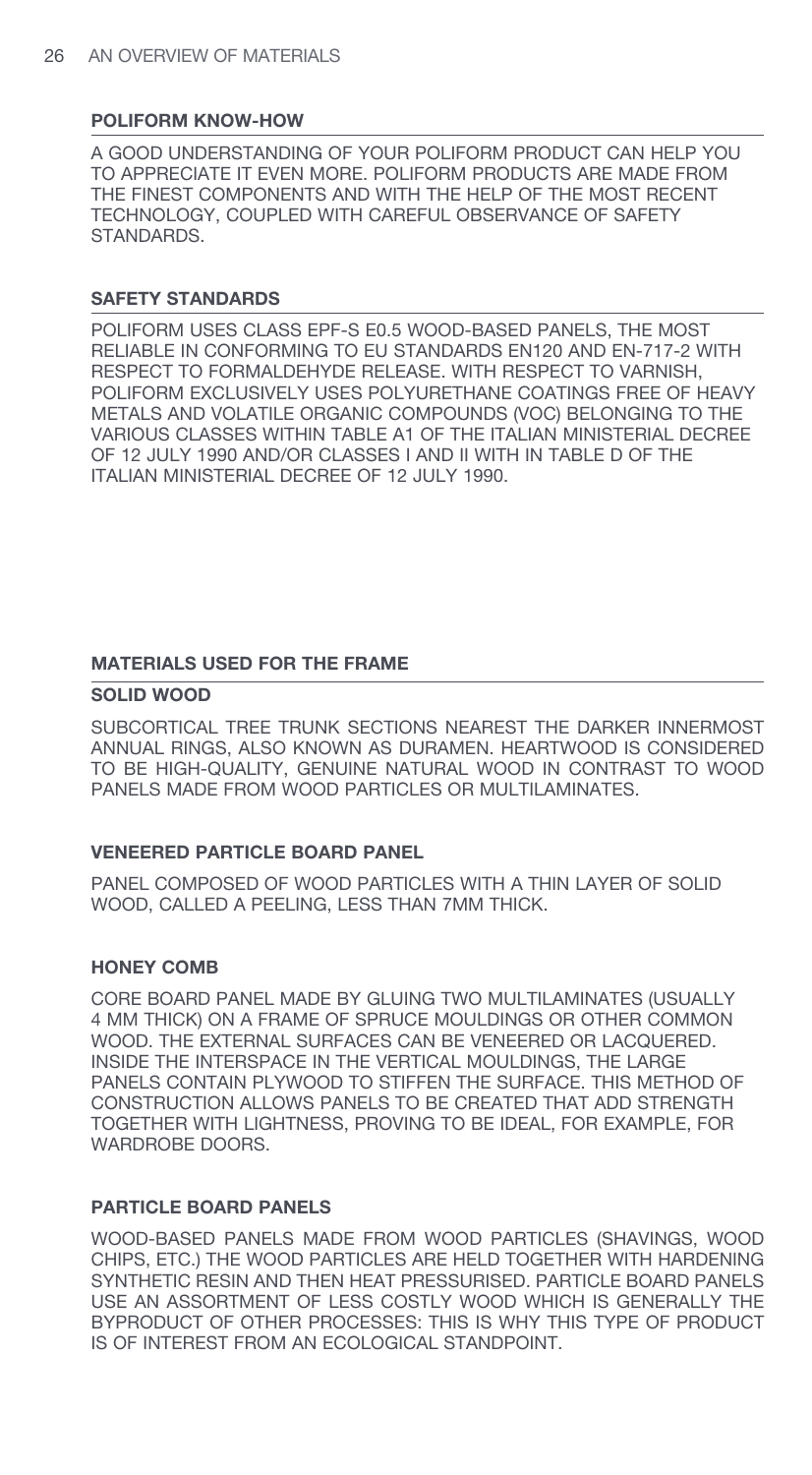## **MATERIALS USED FOR THE FRAME**

#### **MEDIUM-DENSITY FIBREBOARD (MDF)**

AN ENGINEERED WOOD-BASED PRODUCT COMPOSED OF WOOD FIBRES OR FASCICLES OF WOOD FIBRE SUBMITTED TO PROCESSING BY A THERMOMECHANICAL DEFIBRATOR UNDER HIGH TEMPERATURE AND PRESSURE. THE FIBRES ARE HELD TOGETHER WITH HARDENING SYNTHETIC RESIN.

## **MULTILAMINATE BOARD**

WOOD-BASED PANEL MADE UP OF MORE THAN 3 LAYERS OF WOOD LAYERS SUPERIMPOSED SO THAT THE GRAINS OF ADJACENT LAYERS ARE AT A RIGHT ANGLE.

#### **CHIPBOARD PANEL**

A PANEL COMPOSED OF WOOD PARTICLES AND COVERED WITH A CELLULOSE BASE MATERIAL (PAPER), SHEETS OF POLYMER (PVC VENEER, ABS, ETC.) OR MELAMINE RESINS.

#### **MELAMINE**

A HARDENING SYNTHETIC RESIN OBTAINED FROM POLYCONDENSATION OF FORMALDEHYDE. IT IS A COLOURLESS, ODOURLESS RESIN THAT IS RESISTANT TO WATER, CHEMICALS, ABRASION AND HEAT AND WHICH HAS PARTICULAR TRANSPARENCY UNDER LIGHT.

#### **ABS**

(ACRYLONITRILE BUTADIENE STYRENE) A SYNTHETIC THERMOSETTING PLASTIC RESIN WITH GOOD RESISTANCE TO ACIDS. IT REPELS DUST AND CANNOT WARP. FOR THESE REASONS, ABS IS USED IN THE MANUFACTURE OF EDGES AND SHEETS FOR SURFACE COATING.

#### **WOOD VENEER OR PEELINGS**

THIN SLICES OF WOOD BETWEEN 3 AND 0.30 MILLIMETRES. PEELING DERIVES ITS MEANING FROM THE FACT THAT THE TREE TRUNK IS PEELED USING A LATHE INSTEAD OF A SAW. THE TRUNK IS SLICED LENGTHWISE. THE SLICES ARE JOINED TOGETHER THEN GLUED AND MOULDED ON LESS COSTLY WOOD OR RAW PANELS OF ANY KIND (MULTILAMINATES, PARTICLE BOARD, WAFERBOARD, PLYWOOD, HOLLOW CORE BOARD). THE USE OF WOOD VENEER ALLOWS THE MANUFACTURE OF WOOD PRODUCTS WITH GREATER DURABILITY, MORE RESISTANCE TO WOODWORMS, GREATER CONSISTENCY AND MORE ATTENTION TO VISIBLE PARTS. THE USE OF WOOD VENEER ALSO SATISFIES TODAY'S NEED FOR A MORE ECOLOGY-CONSCIOUS APPLICATION OF WOOD RESOURCES.

## **GLOSSY/OPAQUE LACQUERED**

PANELS OF POLYESTERIZED CHIPBOARD ON THE BACK AND THEN LACQUERED ON BOTH SIDES WITH POLYURETHANE POLYMER-BASED PAINT HAVING A HIGH MOLECULAR WEIGHT. THE PANELS ARE DIMENSIONALLY STABLE.

#### **STRAW**

MARSH GRASS FOR MATTING, NATURAL PRODUCT, DIAMETER OF 4/5MM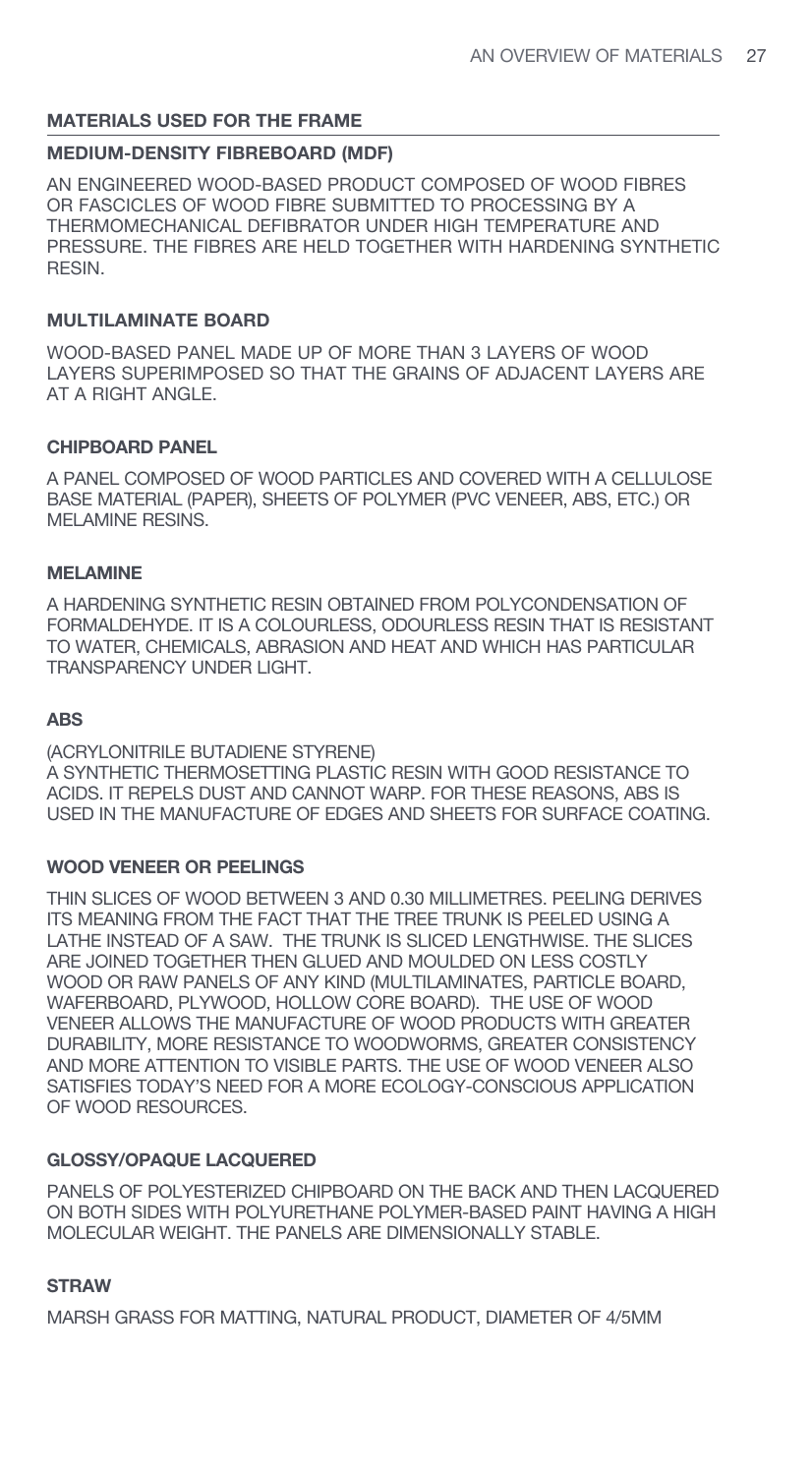## **MATERIALS USED FOR THE FRAME**

#### **POLYPROPYLENE**

POLYPROPYLENE (PP) IS A PLASTIC (VINYL POLYMER) REQUIRING PRECISE HIGH TECH PROCESSING TO MAKE IT HIGH-QUALITY AND EXTREMELY VERSATILE.

SOME OF THE EXTRAORDINARY PROPERTIES OF THIS MATERIAL ARE: EXCEPTIONAL TOUGHNESS, OPTIMAL STABILITY AT HIGH TEMPERATURES, ELASTICITY AND RESISTANCE TO SHOCK, LOW DENSITY AND LIGHTWEIGHT. POLYPROPYLENE IS ALSO A PLASTIC WITH ENVIRONMENTAL-FRIENDLY PROPERTIES. IT IS ABSOLUTELY ATOXIC AND DOES NOT RELEASE TOXIC HALOGENS DURING AND AFTER USE. WORKING WITH THIS PROCESS REQUIRES LITTLE ENERGY AND ITS HIGH ENERGY CONTENT ALLOWS EFFICIENT THERMAL RECYCLING.

## **NYLON**

NYLON IS A THERMOPLASTIC MATERIAL AND DESIGNATES A FAMILY OF SYNTHETIC POLYMERS (POLYAMIDES). NYLON IS HARD, TOUGH AND LIGHTWEIGHT, IS EXTREMELY SHOCK-RESISTANT EVEN AT LOW TEMPERATURE, HAS LOW FRICTION COEFFICIENTS, HIGH ATTENUATION, RESISTS CORROSION AND, IF USED IN COMBINATION WITH OTHER PLASTIC MATERIALS, HAS MULTIPLE USES. NYLON PROVIDES GOOD RESISTANCE TO BOTH ORGANIC AND INORGANIC CHEMICALS BUT CAN BE ATTACKED BY ACID.

## **GLASS**

COMMON GLASS IS COMPOSED ALMOST EXCLUSIVELY OF SILICA, THE SAME SUBSTANCE AS QUARTZ. IN ITS PUREST STATE, GLASS IS TRANSPARENT, RELATIVELY HARD, ALMOST INERT FROM A CHEMICAL AND BIOLOGICAL STANDPOINT AND PRESENTS A VERY SMOOTH SURFACE. GLASS IS AVAILABLE IN A WIDE RANGE OF FINISHES AND COLOURS FOR INTERIOR DECORATION. IT IS POSSIBLE TO CIRCUMVENT ITS INTRINSIC FRAGILITY BY USING CHEMICAL TREATMENTS (ADDING OTHER MINERALS TO THE COMPOUND) OR PHYSICAL PROCESSES, SUCH AS TEMPERING.

# **MARBLE**

MARBLE IS A NATURAL MATERIAL, OF SEDIMENTARY ORIGIN AND IS FORMED MAINLY BY CALCIUM CARBONATE (CACO3).

IT IS FORMED THROUGH A METAMORPHIC SEDIMENTARY ROCKS PROCESS, THAT CAUSES A COMPLETE RECRYSTALLIZATION OF CALCIUM CARBONATE.

THE COLOUR OF MARBLE DEPENDS ON THE PRESENCE OF MINERAL IMPURITIES (CLAY, SAND, IRON OXIDES, LIME, FLINT NODULES) PRESENT IN GRANULES OR IN STRATUM IN THE SEDIMENTARY ROCK. THE WHITE MARBLE IS THE RESULT OF THE PROCESS OF METAMORPHOSIS OF LIMESTONE FREE FROM IMPURITIES.

## **ALUMINUM**

A SILVERY, HIGHLY DUCTILE METAL. ITS CHIEF PROPERTIES ARE RESISTANCE TO CORROSION, TENSILE STRENGTH AND IT IS LIGHT WEIGHT. THESE PROPERTIES ARE IDEAL FOR MANUFACTURING DURABLE YET LIGHTWEIGHT FRAME COMPONENTS. RAW ALUMINUM CAN BE WORKED USING SEVERAL DIFFERENT PROCESSING TECHNIQUES SUCH AS FUSION, FORGING OR PRESSING.

## **STEEL**

AN IRON ALLOY WITH A CARBON CONTENT NOT EXCEEDING 2.11%. STAINLESS STEEL IS THE NAME CURRENTLY USED FOR STEEL THAT HAS A HIGH CHROMIUM CONTENT FOR ITS RUST RESISTANT PROPERITES WHEN EXPOSED TO AIR AND WATER.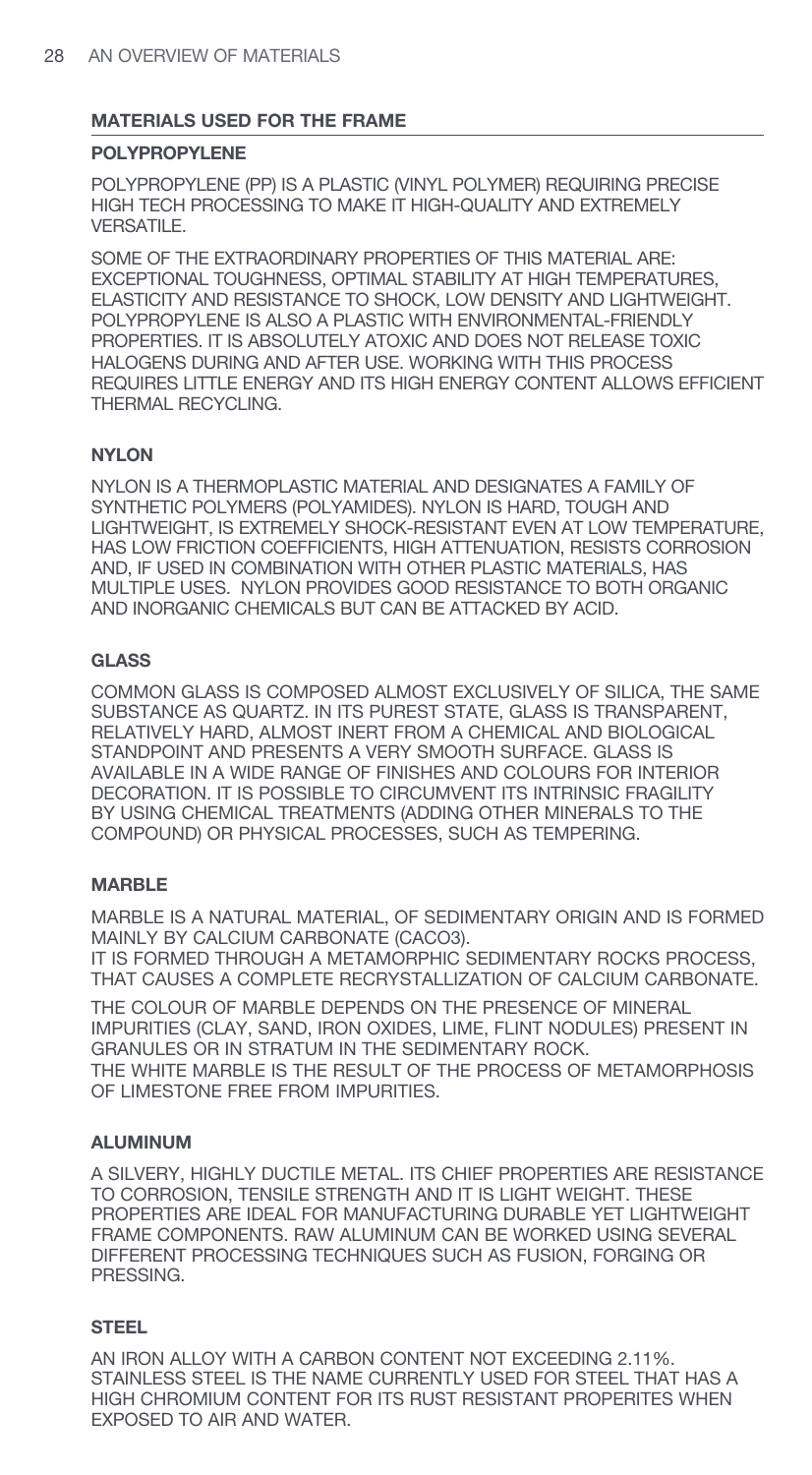## **MATERIALS USED FOR THE FRAME**

#### **COPPER**

PURE COPPER IS ORANGE-RED AND CAN ACQUIRE A REDDISH TARNISH. THE SOFTNESS OF COPPER PARTLY EXPLAINS ITS HIGH ELECTRICAL CONDUCTIVITY AND THUS ALSO HIGH THERMAL CONDUCTIVITY, WHICH ARE THE SECOND HIGHEST AMONG PURE METALS AFTER SILVER. COPPER IS VERY RESISTANT TO CORROSION AND IS NOT MAGNETIC; IT IS EXTREMELY DUCTILE AND MALLEABLE. COPPER IS 100% RECYCLABLE WITHOUT ANY LOSS OF QUALITY WHETHER IN A RAW STATE OR CONTAINED IN A MANUFACTURED PRODUCT. NUMEROUS COPPER ALLOYS EXIST, MANY WITH IMPORTANT USES, LIKE FOR INSTANCE BRONZE. FURTHERMORE, COPPER IS BACTERIOSTATIC, THIS MEANS THAT IT FIGHTS THE PROLIFERATION OF BACTERIA IN ITS SURFACE.

#### **CORIAN**

DUPONT CORIAN IS A SOLID, NON-POROUS, HOMOGENEOUS SURFACING MATERIAL COMPOSED OF ± 1/3 ACRYLIC RESIN (ALSO KNOWN AS POLYMETHYL METHACRYLATE ) AND ± 2/3 NATURAL MINERALS. THE MAIN MINERAL IS ALUMINIUM TRIHYDRATE(ATH) DERIVED FROM BAUXITE, AN ORE FROM WHICH ALUMINIUM IS PRODUCED.

DUPONT CORIAN IS AN INERT AND NONTOXIC MATERIAL. UNDER NORMAL TEMPERATURE CONDITIONS, IT DOES NOT EMIT GASES. WHEN BURNED, IT RELEASES MAINLY CARBON OXIDES AND THE SMOKE GENERATED IS OPTICALLY LIGHT AND DOES NOT CONTAIN TOXIC HALOGENATED GASES.

DUPONT CORIAN CAN BE THERMOFORMED IN WOODEN OR METAL MOULDS AT CONTROLLED TEMPERATURES IN ORDER TO CREATE VARIOUS 2D AND 3D DESIGN OBJECTS. EMBOSSING EFFECTS CAN ALSO BE CREATED USING THE BAS RELIEF TECHNIQUE.

DUPONT CORIAN IS MANUFACTURED IN COMPLIANCE WITH STRICT STANDARDS IN ORDER TO LIMIT WASTE AND ENERGY CONSUMPTION AT ALL STAGES OF THE PRODUCTION PROCESS. BOTH THE MATERIAL ITSELF AND THE ADHESIVES AND SEALANTS USED TO INSTALL IT ARE GREEN GUARD INDOOR AIRQUALITY CERTIFIED AS PRODUCING LOW VOC EMISSIONS.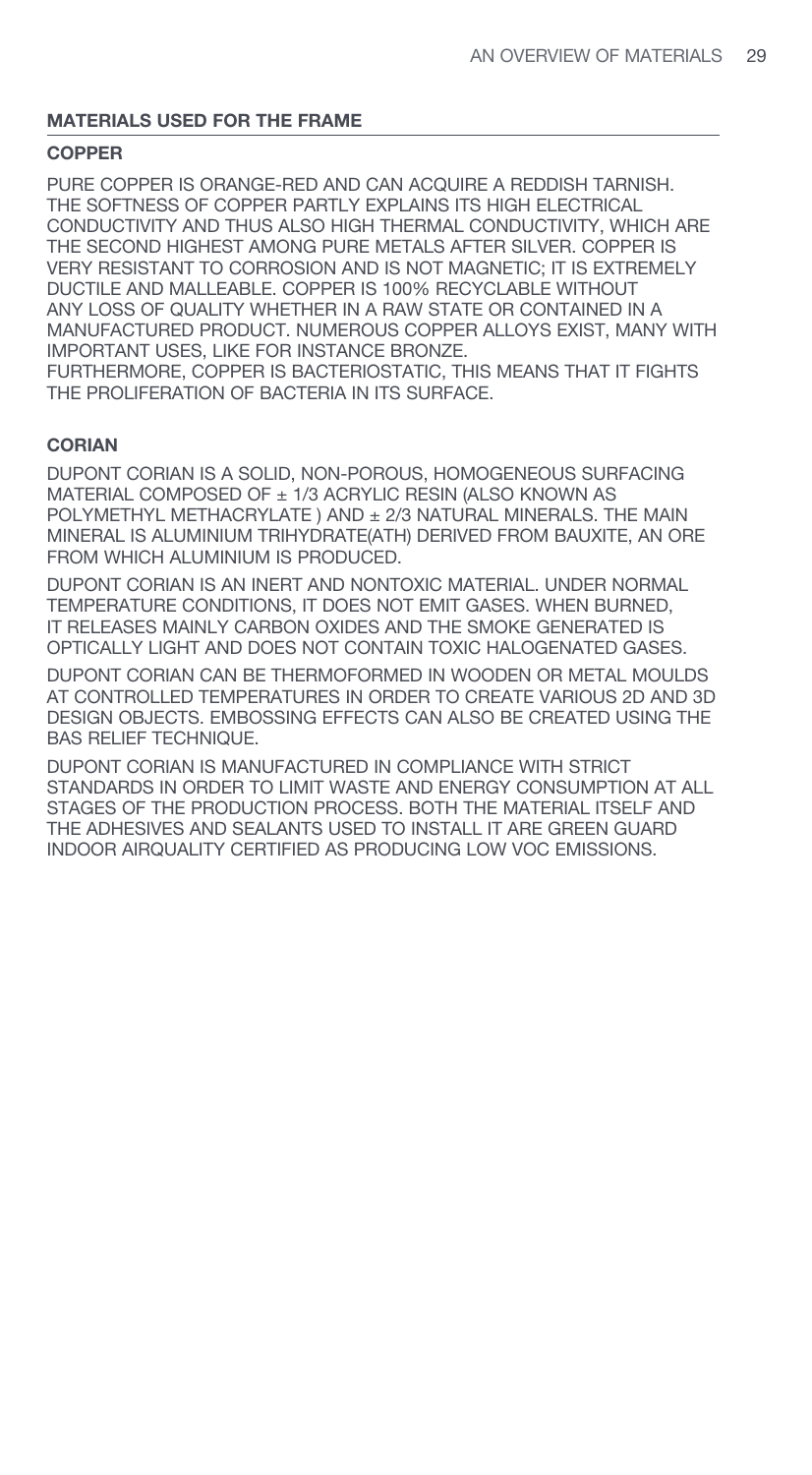#### **FILLING**

#### **PRESSED POLYURETHANE**

USING COLD-PRESS TECHNOLOGY, POLYURETHANE FOAM CAN BE MOULDED INTO ANY SHAPE. THE VISCOELASTIC PROPERTIES (MEMORY) OF POLYURETHANE FOAM ENSURE THE IMMUTABILITY OF SHAPES FORMED THROUGH COLD-PRESS PROCESS. USING THE RIGHT AMOUNT OF ADDITIVES, THE FIRMNESS CAN BE ADJUSTED FOR ALL COMFORT REQUIREMENTS. MOULDING CAN ALSO INCLUDE SUPPORT ELEMENTS FOR SEATING, PRODUCING A SELF-SUPPORTING ASSEMBLY.

#### **EXPANSIVE POLYURETHANE**

A DURABLE AND FLEXIBLE POLYMER MATERIAL WITH AN OPEN CELLULAR MATRIX. ACCORDING TO CURRENT UNDERSTANDING, FLEXIBLE POLYURETHANE FOAM IS TOXICOLOGICALLY INERT. POLYURETHANE IS A COMBUSTIBLE SOLID AND SHOULD NOT BE EXPOSED TO OPEN FLAME. THE POLYURETHANES USED IN THE SOFA CORE HAVE VARYING DENSITIES: HIGHER DENSITY FOAM IS USED IN THOSE AREAS THAT ARE WEIGHT BEARING.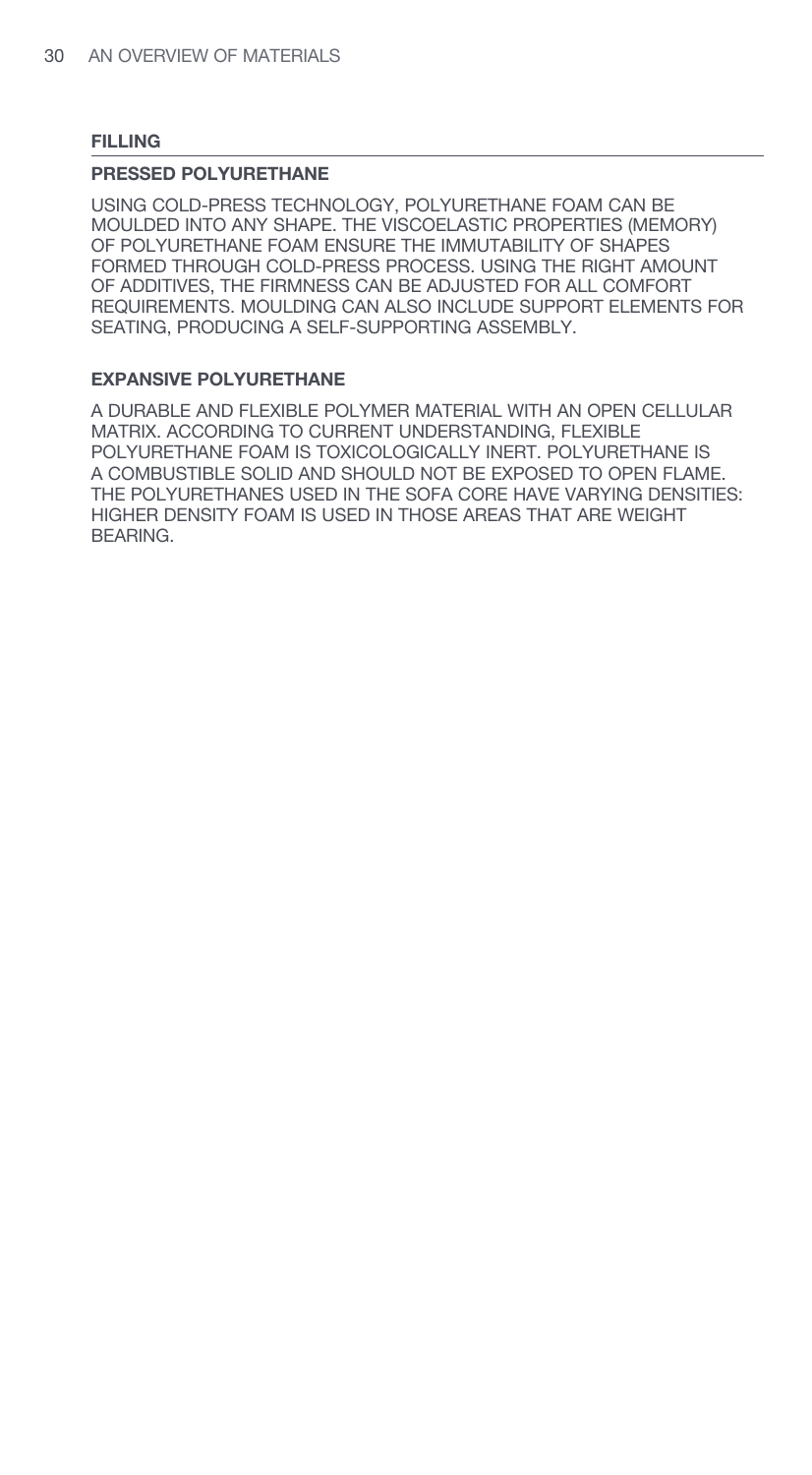#### **WOOL AND WOOLLEN CLOTH**

A NATURAL TEXTILE FIBRE DERIVED FROM THE FLEECE OF SHEEP AND CAMELIDS. OWING TO ITS SPECIFIC STRUCTURE AND TO THE DENSE CRIMPING OF ITS FIBRES, WOOL POSSESSES HYDROSCOPIC PROPERTIES (ABSORBS HUMIDITY UP TO 30% OF ITS WEIGHT), AND IS HIGHLY INSULATING, ELASTIC, DURABLE AND FLAME RETARDANT. THE FABRIC, COMMONLY KNOWN AS WOOLLEN CLOTH, IS SPUN FROM CARDED WOOL AND IS ALWAYS FULLED AND ABLE TO BE NAPPED.

#### **LINEN**

PLANT FIBRE DERIVED FROM THE LIBER (THE INNER BARK) OF THE FLAX PLANT (LINUM USITATISSIMUM) AND COMPOSED OF NEARLY 70% CELLULOSE. IT IS LIGHTWEIGHT FIBRE THAT IS SOFT AND DURABLE. OWING TO ITS MOLECULAR STRUCTURE, IT CAN ABSORB WATER TO UP TO 20% OF ITS WEIGHT WITHOUT THE BODY FEELING ANY WETNESS. THESE PROPERTIES MAKE IT IDEAL FOR TEXTILES THAT ARE IN CONTACT WITH THE SKIN. SPECIFICALLY, THIS ANTI-ALLERGENIC, BREATHABLE AND ANTI-STATIC TEXTILE MAKES IT IDEAL FOR BED LINENS.

#### **COTTON**

A PLANT FIBRE DERIVED FROM THE BOLL OF THE PLANT, WHICH HOLDS THE SEED OF THE SPECIES GOSSYPIUM. COTTON FIBRE HAS NO ELECTRICAL CONDUCTIVITY, DOES NOT MAT, IS HIGHLY HYDROSCOPIC, DOES NOT IRRITATE THE SKIN, IS ANTI-ALLERGENIC AND MAY BE IRONED AT HIGH TEMPERATURE. AFTER LINEN AND WOOL, COTTON IS ONE OF THE WORLD'S OLDEST TEXTILE FIBRES. THE LENGTH OF THE FIBRE DETERMINES THE QUALITY: THE LONGER THE FIBRE, THE MORE LUSTROUS, RESISTANT AND VALUABLE IT IS.

#### **HEMP**

A PLANT FIBRE DERIVED FROM THE STALK OF CANNABIS SATIVA SIMILAR TO LINEN IN FEEL, IT IS THE NATURAL FIBRE THAT IS MOST RESISTANT TO HUMIDITY.

#### **JUTE**

A PLANT FIBRE DERIVED FROM THE BARK OF THE GENUS CORCHORUS. IT IS HIGHLY HYDROSCOPIC AND THE FIBRE IS COARSE AND STRONG. THE THREADS THAT ARE DERIVED FROM THE PLANT ARE COARSE, STIFF AND VERY STRONG.

#### **VELVET**

VELVET IS A FABRIC WHOSE CUT THREADS ARE VERY EVENLY DISTRIBUTED, WITH A SHORT DENSE PILE GIVING IT ITS DISTINCTIVE FEEL. VELVET IS WOVEN ON A SPECIAL LOOM THAT WEAVES TWO PIECES OF VELVET AT THE SAME TIME. THE TWO PIECES ARE THEN CUT APART AND THE TWO LENGTHS OF FABRIC ARE WOUND ON SEPARATE TAKE-UP ROLLS. VELVET CAN BE MADE FROM MANY DIFFERENT KINDS OF FIBRES BUT SILK AND COTTON ARE PREFERRED.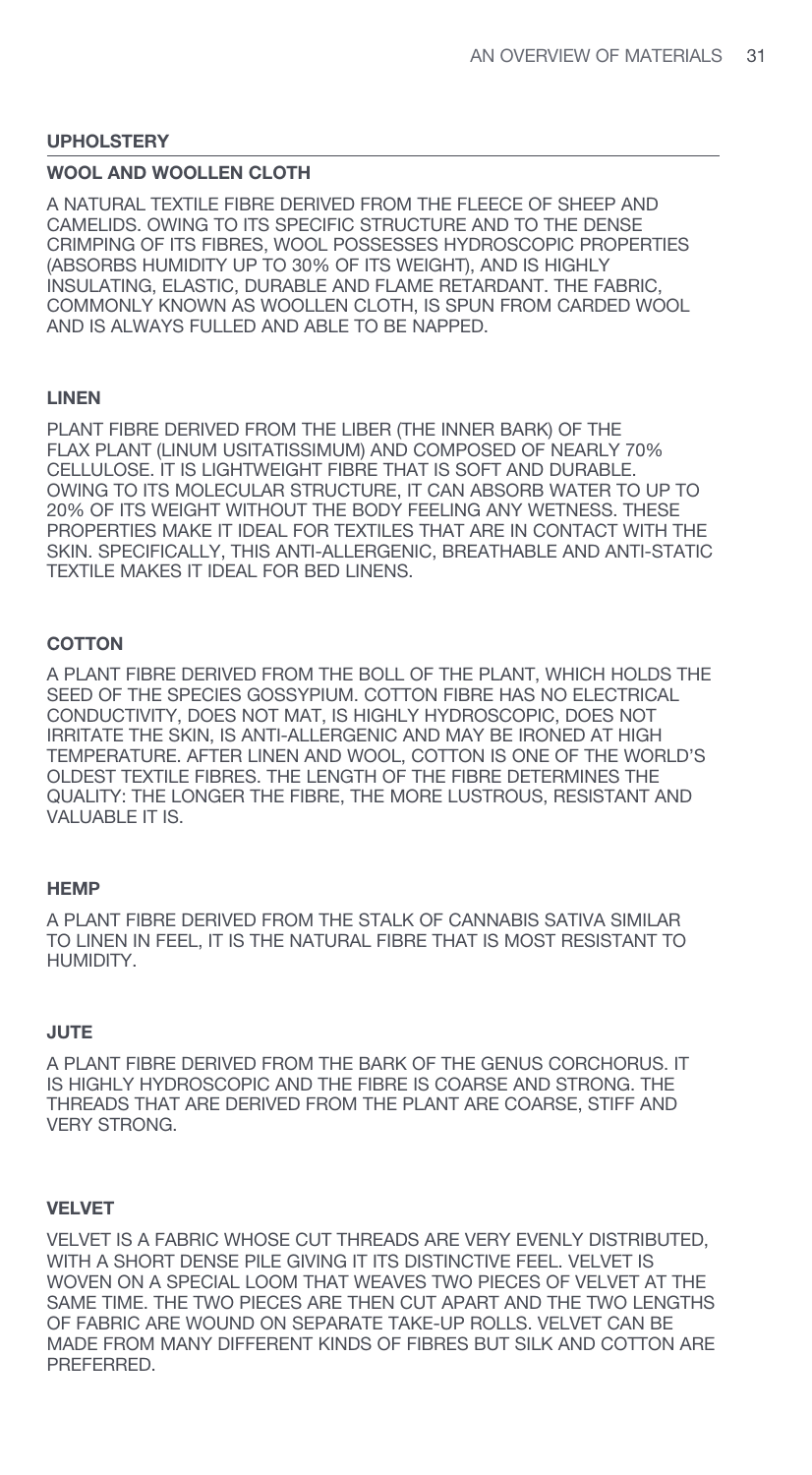#### **SILK**

A NATURAL ANIMAL PROTEIN FIBRE DERIVED FROM THE COCOONS OF THE MULBERRY SILKWORM (BOMBYX MORI). UNDER THE MICROSCOPE, SILK FIBRE IS UNIFORM, VERY SIMILAR TO SYNTHETIC FIBRES. ONE OF THE SPECIFIC PROPERTIES OF SILK IS THE LENGTH OF THE FILAMENT: THIS CAN REACH LENGTHS OF UP TO 700-800 METERS. THIS MAKES IT THE LONGEST FIBRE DERIVED FROM AN ANIMAL. THERE ARE FOUR CATEGORIES OF SILK TEXTILES: TAFFETA, TWILL, SATIN AND JACQUARD. SILK IS THE MOST SPLENDID, SOFTEST AND FINEST OF NATURAL FIBRES –COOL IN SUMMER AND WARM IN WINTER.

#### **BLENDED FABRICS**

A TEXTILE CAN CONTAIN TWO OR MORE TYPES OF FIBRES: FOR EXAMPLE, COTTON AND WOOL, WOOL AND ACRYLIC FIBRES, ETC. THESE BLENDED FABRICS HAVE VARYING CHARACTERISTICS DEPENDING ON THE FIBRES USED AND THEIR PROPORTIONS. GENERALLY SPEAKING, THE BLENDING OF FIBRES ALLOWS THE TEXTILE TO RETAIN THE MAIN PROPERTIES OF THE FIBRES THAT COMPRISE IT. FOR EXAMPLE, A BLEND OF COTTON AND SYNTHETIC FIBRES INCREASES RESISTANCE TO WRINKLING.

#### **ARTIFICIAL AND SYNTHETIC CHEMICAL FIBRES**

THESE ARTIFICIAL FIBRES ARE DERIVED BY PROCESSING CELLULOSE FROM VARIOUS NATURALLY OCCURRING PLANTS (THE SAME PLANTS THAT PRODUCE PLANT FIBRES), TRANSFORMING AND DISSOLVING IT USING SOLVENTS AND THEN FORCING IT THROUGH SPINNERETS TO FORM A CONTINUOUS THREAD OR A FLOCCULE. THIS FAMILY OF FIBRES INCLUDES: MODAL®, ACETATE, CUPRO, LYOCELL, AND VISCOSE. SYNTHETIC CHEMICAL FIBRES ARE DERIVED FROM ORGANIC SUBSTANCES THAT ARE BLENDED THEN POLYMERISED TO FORM LONG MOLECULAR CHAINS (MACROMOLECULES) THAT CAN BE SPUN INTO CONTINUOUS THREAD OR FLOCCULES (DISCONTINUOUS FIBRE). THIS FAMILY OF FIBRES INCLUDES: ACRYLIC, MODACRYLIC, POLYAMIDE, POLYESTER, POLYPROPYLENE AND POLYURETHANE.

#### **VISCOSE**

VISCOSE IS AN ARTIFICIAL TEXTILE FIBRE INVENTED IN 1883. IT IS EXTRUDED TO FORM A CONTINUOUS THREAD OR FLOCCULE (ALSO KNOWN AS RAYON). IT HAS PROPERTIES VERY SIMILAR TO SILK AND, LIKE MOST PLANT FIBRES, IT IS COMFORTABLE, DURABLE (IF KEPT DRY) AND IS HIGHLY ABSORBENT. IT IS USED IN BLENDS WITH OTHER NATURAL OR SYNTHETIC FIBRES.

## **MODACRYLIC**

A SYNTHETIC FIBRE THAT DERIVES FROM A MACROMOLECULE COMPOSED OF AT LEAST 50% ACRYLONITRILE AND IS GENERALLY AVAILABLE IN FLOCCULES. IT IS HIGHLY FLAME RETARDANT AND FEELS MUCH LIKE ACRYLIC FIBRE TO THE TOUCH. MOREOVER, IT IS RESILIENT, SHAPE RETENTIVE, FADE AND WASH RESISTANT, HAS A SOFT HAND, IS DURABLE AND DYES EASILY TO BRIGHT SHADES, IS CHEMICAL-RESISTANT, EASY TO CARE FOR, INSULATING AND NON-TOXIC.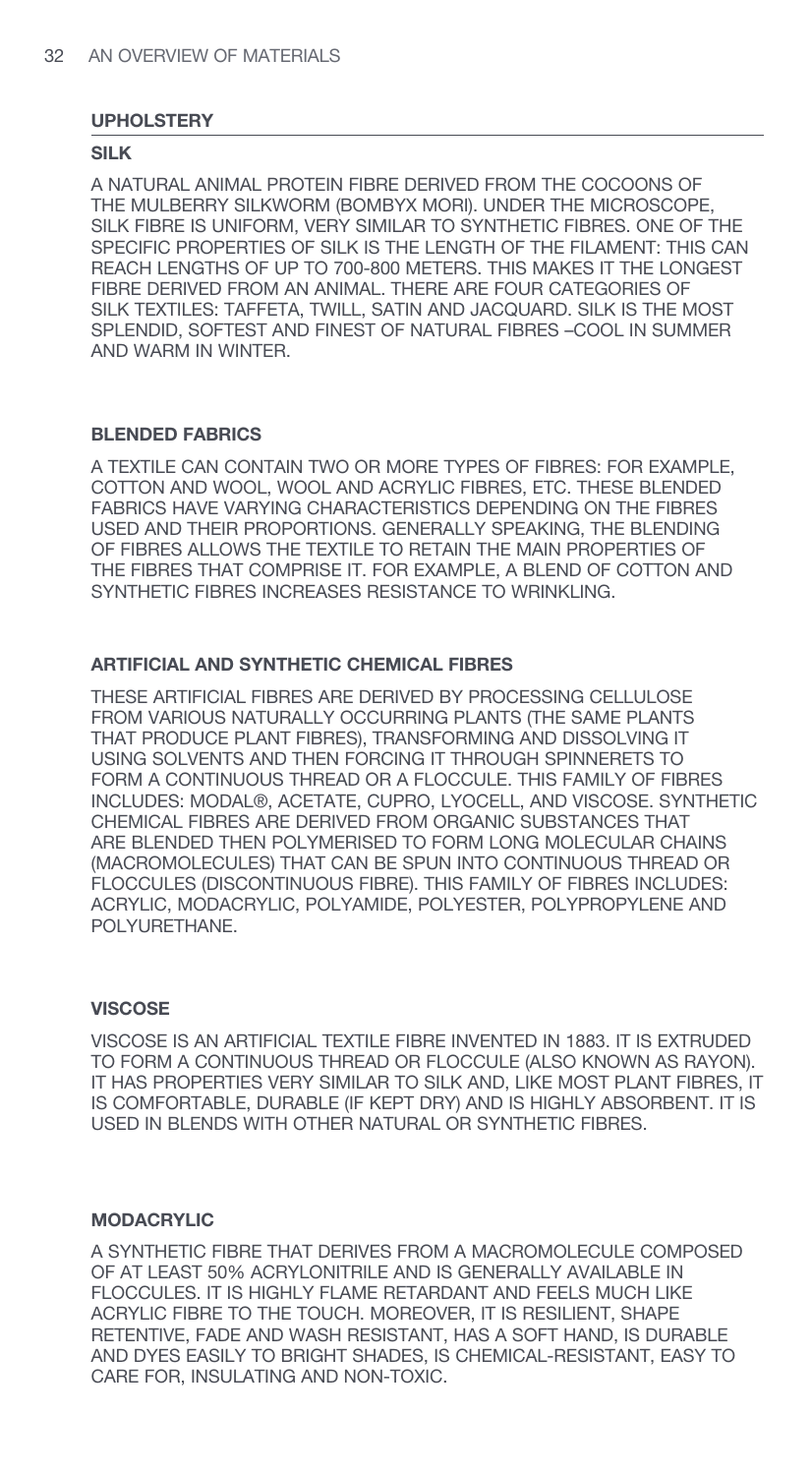# **POLYAMIDE (NYLON)**

A SYNTHENTIC FIBRE DERIVED FROM A LINEAR MACROMOLECULE THAT IS A LONG-CHAIN SYNTHETIC POLYAMIDE IN WHICH AT LEAST 85% OF THE LINKAGES ARE ATTACHED DIRECTLY TO TWO ALIPHATIC GROUPS OR RINGS. IT CAN BE USED AS A CONTINUOUS THREAD OR IN FLOCCULES. THE FIBRES ARE EXCEPTIONALLY STRONG, SHAPE-RETAINING (EXCELLENT ELASTICITY) AND ABRASION-RESISTANT. IT IS EASY TO CARE FOR (WASHES, DRIES, DOES NOT REQUIRE IRONING), CAN BE EASILY COLOURED OR DYED AND IS WRINKLE-RESISTANT.

#### **TREVIRA (PET)**

(POLYETHYLENE TEREPHTHALATE), A SYNTHETIC FIBRE DERIVED FROM MACROMOLECULES COMPOSED OF POLYESTERS AND IS AVAILABLE IN FLOCCULES OR AS SMOOTH OR VOLUMISED THREAD. TREVIRA® IS ONE OF THE TRADE NAMES UNDER WHICH IT IS SOLD. IT IS LONG-WEARING, EASY TO CARE FOR AND RESISTS FADING, HUMIDITY AND MICROORGANISMS.

#### **IMITATION LEATHER**

IMITATION LEATHER (OR FALSE LEATHER OR VIN-LEATHER) IS A SPECIAL ECOLOGICAL FABRIC SIMILAR TO LEATHER OR HIDE EVEN IF NOT REALIZED WITH ANIMAL MATERIAL.

IT CAN BE COMPOSED OF FABRIC OR JERSEY ON WHICH IS SMEARED A PLASTIC MATERIAL FOR SIMULATING THE SURFACE OF THE LEATHER. IT CAN APPEAR SMOOTH OR ROUGH TO THE TOUCH, WITH VEINS OR SUPERFICIAL CHARACTERISTICS TYPICAL OF THE TANNED SKINS OF VARIOUS ANIMALS.

THE COLOURS GO FROM THE IMITATION OF THE NATURAL ONES, IN UNITED DYE OR WITH TONES AND STAINS IMITATIONS, TO PATTERNS AND SHADES THAT FOLLOW THE FASHION LAWS.

OF EASY MAINTENANCE, IT GUARANTEES A GOOD DURATION IN TIME MAINTAINING ITS CHARACTERISTICS UNCHANGED

#### **HIDE**

LEATHER IS A PROTEIN MATERIAL DERIVED FROM THE HIDES AND SKINS OF CATTLE. PROCESSING IS REFERRED TO AS TANNING AND CONSISTS OF ELIMINATING THE OUTERMOST LAYER OF SKIN AND CONNECTIVE TISSUE (HYPODERMIS). THE MOST IMPORTANT LAYER IS THE DERMIS, CONSISTING OF FIBROUS FASCICLES OF CONNECTIVE AND ELASTIC TISSUE. THE UPPER PORTION OF THE DERMIS, CALLED THE GRAIN, IS CONSIDERED TO BE THE HIGHEST GRADE OF LEATHER, CALLED "FULL GRAIN".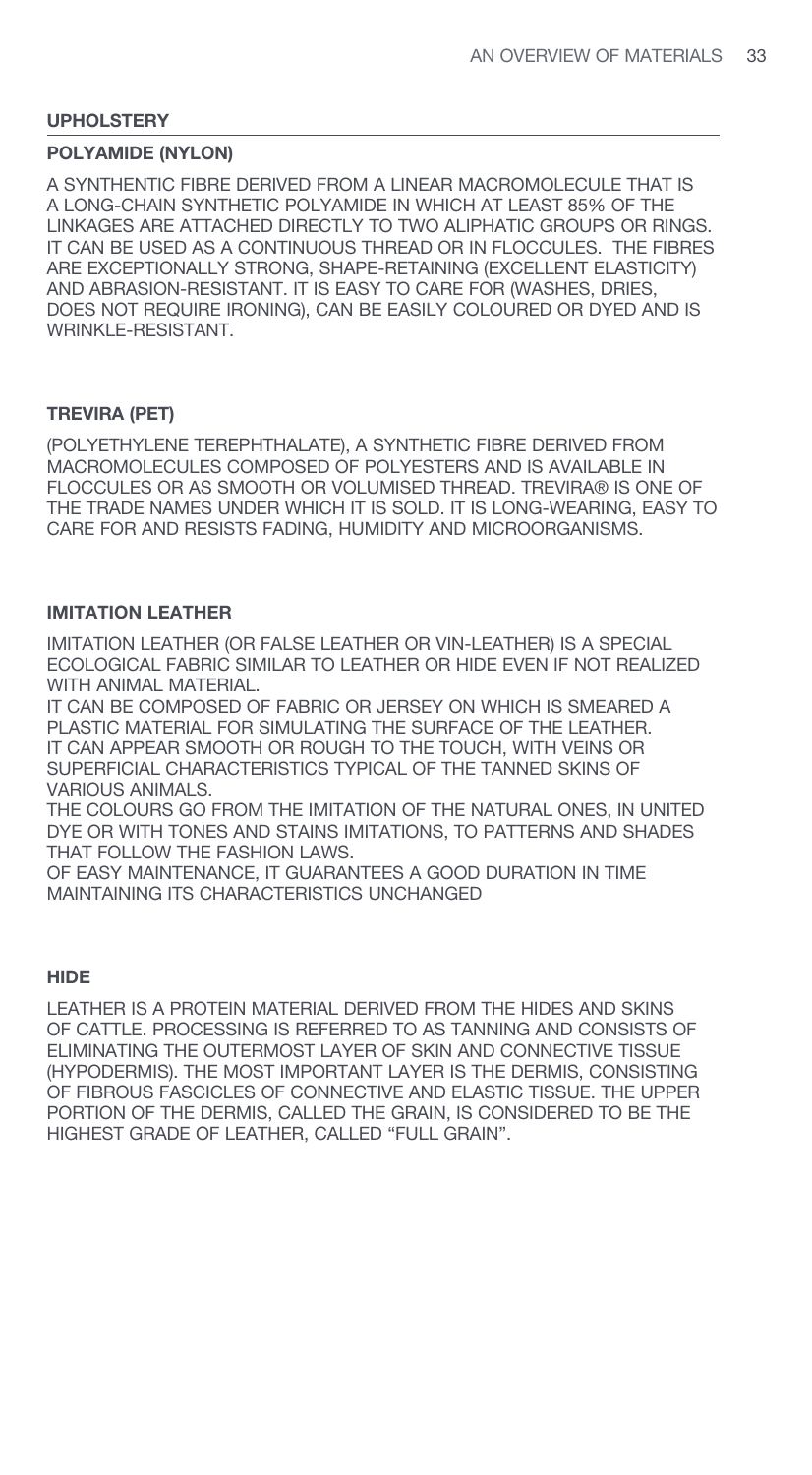#### **LEATHER**

LEATHER IS A PROTEIN FABRIC DERIVED FROM CATTLE AND SUBMITTED TO A TANNING PROCESS. IT IS THINNER AND LIGHTER THAN HIDE.

GENERAL CONSIDERATIONS. WE GIVE YOU SOME INFORMATION THAT WILL HELP YOU TO UNDERSTAND THE CHARACTERISTICS OF THE LEATHER AND HIDES LISTED BELOW. THE LEATHER DERIVES FROM THE EPIDERMIS OF THE ANIMALS THAT IS CONSTITUTED BY VARIOUS LAYERS AND ORIGINALLY HAS A THICKNESS OF AROUND 1 CM.

QUALITY. WHEN SPEAKING OF FULL GRAIN LEATHER, WE CONSIDER THE MOST SUPERFICIAL LAYER OF THE EPIDERMIS THAT MAINTAINS THE NATURAL CHARACTERISTICS OF THE GRAIN, VENEER AND SOFTNESS (MORE OR LESS SCARRED). THE DIMENSION OF THE GRAIN DOES NOT DETERMINE THE QUALITY OF THE LEATHER, BUT IT DERIVES FROM AESTHETICAL CHOICES. IN THE CASE OF MORE ECONOMIC HIDES, THE INNER LAYERS ARE USED AND ARE MANUFACTURED TO REPRODUCE THE NATURAL CHARACTERISTICS OF THE LEATHER (GRINDING AND PRESSURE MOULDING OF THE GRAIN).

ORIGIN. THE EUROPEAN ORIGIN OF THE LEATHERS IS WITHOUT DOUBT TO PREFER TO EXOTIC OR OVERSEAS ORIGINS (WHICH PRESENT MORE DEFECTIVENESS DUE TO SCARS AND INSECT BITES BECAUSE OF THE BREEDING IN THE WILD).

MINERAL TANNING. THE TANNING, PROCEDURE THAT WANTS TO PRESERVE THE LEATHER FROM THE NATURAL ORGANIC DECADENCE, IS ALSO USED TO EXALT THE SOFTNESS, THE COLOUR, AND THE BRIGHTNESS OF IT. IT IS GENERALLY REALIZED WITH CHROMIUM SALTS; ONLY IN THE CASE OF HIGH QUALITY LEATHERS A VEGETABLE TANNING IS REALIZED IN ORDER TO GET THE MOST NATURAL EFFECT.

DYEING. THE DYE THAT PERMITS TO GET ALL THE DIFFERENT COLOURS STARTING FROM THE NATURAL ONE IS DONE BY IMMERSION OF THE LEATHERS IN DYE DRUMS: WE ALWAYS USE ANILINE, THROUGH DYEING THE WHOLE THICKNESS (TO BE PREFERRED TO THE SUPERFICIAL DYEING).

DRYING. THE DRYING, GENERALLY MADE ON FRAMES IN OVENS, IS DONE NATURALLY AT AIR FOR THE FINEST LEATHERS.

GRAIN. THE NATURAL GRAIN (NOT EMBOSSED) AND THE ABSENCE OF GRINDINGS (A SORT OF SMOOTHING) SHOW THE USE OF FULL-GRAIN LEATHER OF A QUALITY THAT DOES NOT NEED CORRECTION AND RETOUCH OPERATIONS.

REFINISHING. THE BEST FINAL REFINISHING THAT THEN DETERMINES THE ASPECT OF THE LEATHER IS THE ONE FINISHED WITH ANILINE, WITH A MORE NATURAL ASPECT BUT ALSO MORE DELICATE. THE REFINISHING WITH POLYURETHANE RESINS, INSTEAD GUARANTEES GREAT UNIFORMITY AND RESISTANCE IN THE USE.

THICKNESS AND DIMENSION. A GREATER THICKNESS DETERMINES A BETTER LEATHER AND A GREATER DIMENSION ARE TOBE PREFERRED, AS YOU HAVE LESS WASTE IN USE.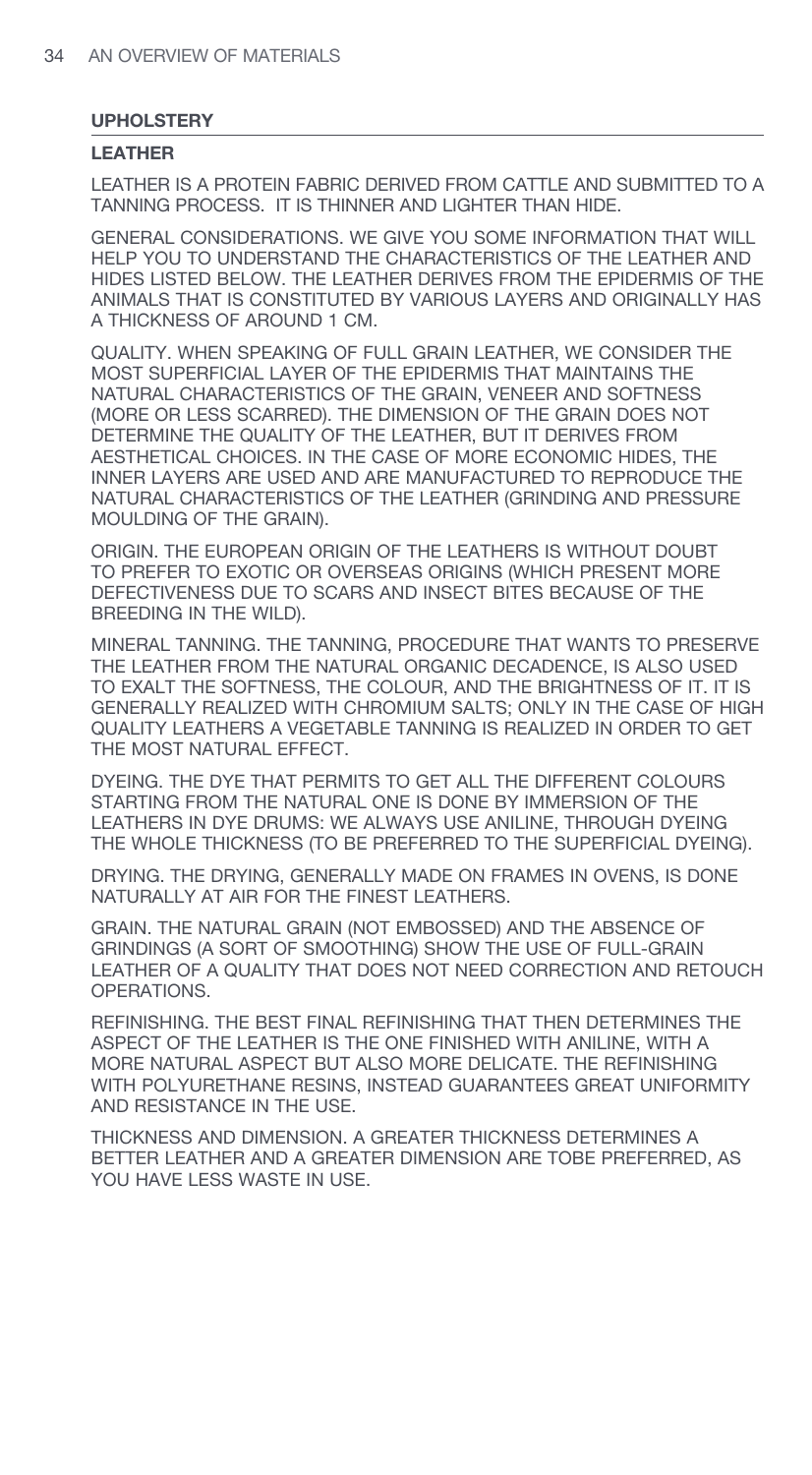# **SPRING LEATHER CATEGORY P**

- BOVINE LEATHER
- EUROPEAN ORIGIN
- CHROMIUM-SALT TANNING
- ANILINE DRUM DYED WITH TROUGH DYEING
- VACUUM DRYING
- EMBOSSED GRAIN
- GRINDED
- REFINISHED WITH POLYURETHANE RESIN
- THICKNESS 1,0/1,2 MM
- AVERAGE DIMENSION 4,5/5,0 SQM

# **COLORS LEATHER CATEGORY S**

- FULL-GRAIN BOVINE LEATHER
- EUROPEAN ORIGIN
- CHROMIUM-SALT TANNING
- ANILINE DRUM DYED WITH TROUGH DYEING
- THIN NATURAL GRAIN
- NO GRINDINGS
- REFINISHED WITH POLYURETHANE RESIN
- THICKNESS 1,0/1,2 MM
- AVERAGE DIMENSION 5,00/5,50 SQM AVERAGE DIMENSION 4,50/5,00 MQ

# **SUPER LEATHER CATEGORY S**

- FULL-GRAIN BOVINE LEATHER
- EUROPEAN ORIGIN
- CHROMIUM-SALT TANNING
- THROUGH DYEING
- THIN NATURAL GRAIN
- NO GRINDING
- REFINISHING SLIGHTLY PIGMENTED
- THICKNESS 2,0/2,3 MM
- AVERAGE DIMENSION 5,00 SOM

# **SPECIAL LEATHER CATEGORY X**

- FULL-GRAIN BOVINE LEATHER
- EUROPEAN ORIGIN
- CHROMIUM-SALT TANNING
- THROUGH DYEING
- THIN NATURAL GRAIN
- SLIGHTLY CORRECTED GRAIN
- REFINISHING PIGMENTED
- THICKNESS 1,2/1,4 MM
- AVERAGE DIMENSION 5,00/5,50 SQM

# **AGED-LOOKING LEATHER CATEGORY Y**

- FULL-GRAIN OX LEATHER
- NORD EUROPEAN ORIGIN
- CHROMIUM-SALT TANNING AND VEGETABLE RE-TANNING
- ANILINE DRUM DYED WITH TROUGH DYEING
- NATURAL DRYING
- NATURAL GRAIN
- NO GRINDING
- REFINISHING WITH ANILINE
- THICKNESS 1,3/1,4 MM
- AVERAGE DIMENSION 5,00/5,50 SQM

# **VINTAGE LEATHER CATEGORY S**

- GRINDING BOVINE LEATHER WITH CLOUD EFFECT
- EUROPEAN ORIGIN
- CHROMIUM-SALT TANNING
- NATURAL GRAIN
- COLOUR WITH LIGHTENING EFFECT (PULL-UP)
- PIGMENTED REFINISHING WITH ANTIQUE EFFECT
- TREATED WITH WATERPROOF OIL
- THICKNESS 1,4/1,5 MM
- AVERAGE DIMENSION 4,40/4,80 SQM

# **NABUK LEATHER CATEGORY Y**

- BOVINE LEATHER
- EUROPEAN ORIGIN
- CHROMIUM-SALT TANNING
- ANILINE DRUM DYED WITH TROUGH DYEING
- NATURAL DRYING
- NATURAL GRAIN
- GRINDING
- 3M SCOTCHGARD
- THICKNESS 1,3/1,4 MM
-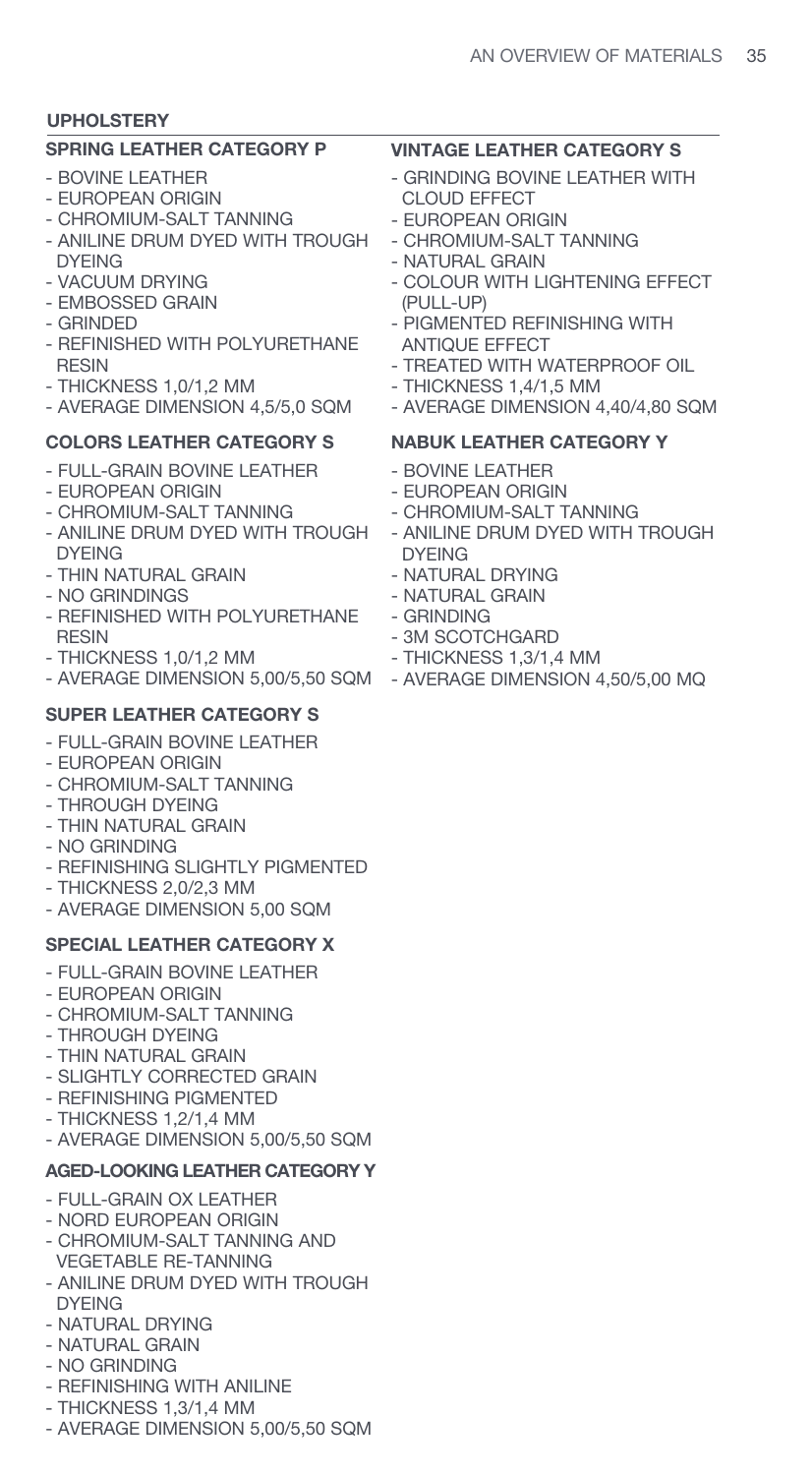THE FOLLOWING INSTRUCTIONS, BROKEN DOWN BY MATERIAL, PROVIDE THE BEST RECOMMENDATIONS FOR PRESERVING YOUR POLIFORM PRODUCT FOR YEARS TO COME. USE ONLY RECOMMENDED CLEANING PRODUCTS AND AVOID HARSH OR ABRASIVE DETERGENTS. PROPER CARE WILL ENABLE YOU TO ENJOY YOUR QUALITY POLIFORM PRODUCT FOR MANY YEARS.

## **CARE OF WOOD AND WOOD VENEER PARTS**

WE ADVISE TO USE A NEUTRAL DETERGENT.

AVOID PRODUCTS CONTAINING ACETONE, THINNERS, AMMONIA, ABRASIVE DETERGENTS OR FURNITURE WAX.

CAUTION: THE SURFACE OF THE WOOD IS TREATED TO RESIST MODERATE AMOUNTS OF GREASE AND DIRT. IN ADDITION, SURFACE COATINGS CONTAIN WATER-RESISTANT AND ANTI-YELLOWING AGENTS. HOWEVER, AVOID EXPOSING SURFACES TO SCORING OR HIGH TEMPERATURE.

## **CARE OF LACQUERED COMPONENTS**

WE ADVISE TO USE A NEUTRAL DETERGENT.

AVOID PRODUCTS CONTAINING ACETONE, THINNERS, AMMONIA, ABRASIVE DETERGENTS OR FURNITURE WAX.

WARNING: DURING INITIAL CLEANING, THE CLOTH MAY PICK UP SOME COLOUR. THIS IS A PHYSIOLOGICAL PHENOMENON AND IS LINKED TO THE PRESENCE OF PAINT POWDERS THAT COME TO THE SURFACE DURING THE DRYING PROCESS: ONCE IT IS ELIMINATED, YOU WON'T SEE IT AGAIN.

## **CARE OF THE CHIPBOARD PANEL CONTAINING MELAMINE**

WE ADVISE TO USE A NEUTRAL DETERGENT.AVOID PRODUCTS CONTAINING ACETONE, CHLORINE, THINNER OR ABRASIVE CLEANERS.

## **CARE OF GLASS PANELS**

USE VINEGAR DILUTED IN ABUNDANT WATER OR GLASS CLEANING PRODUCTS. WARNING: IN THE EVENT THAT GLASS IS MOUNTED IN AN ALL IMINI IM FRAME, AVOID ALCOHOL OR AMMONIA, WHICH MAY DAMAGE THE FRAME.

## **CARE OF MARBLE**

CLEAN WITH WATER USING A CLOTH OR SPONGE. MARBLE IS A MATERIAL TO BE CLEAN WITH EXTREME DELICACY: IT IS POROUS AND CAN ABSORB LIQUIDS RESULTING IN STAINS. POLIFORM SURFACES ARE TREATED WITH A SPECIAL ANTI-STAIN AND ANTI-OIL PRODUCT; NONETHELESS, SPILLS OF WINE, COFFEE, LEMON, VINEGAR AND OTHER PRODUCTS CONTAINING AGGRESSIVE AGENTS MUST BE WIPED UP IMMEDIATELY. TO MAINTAIN SURFACES IN GOOD CONDITION, A REGULAR TREATMENT WITH TYPICAL PRODUCTS FOR CLEANING AND MAINTENANCE OF MARBLE , ENSURING THAT THESE PRODUCTS ARE NEUTRAL AND SPECIFIC FOR THE FINISH OF YOUR MARBLE GLOSSY OR POLISHED .

DO NOT UNDER ANY CIRCUMSTANCES USE ABRASIVE OR AGGRESSIVE PRODUCTS, ACIDIC DETERGENTS, BLEACH, ABRASIVE PAPER OR STEEL WOOL.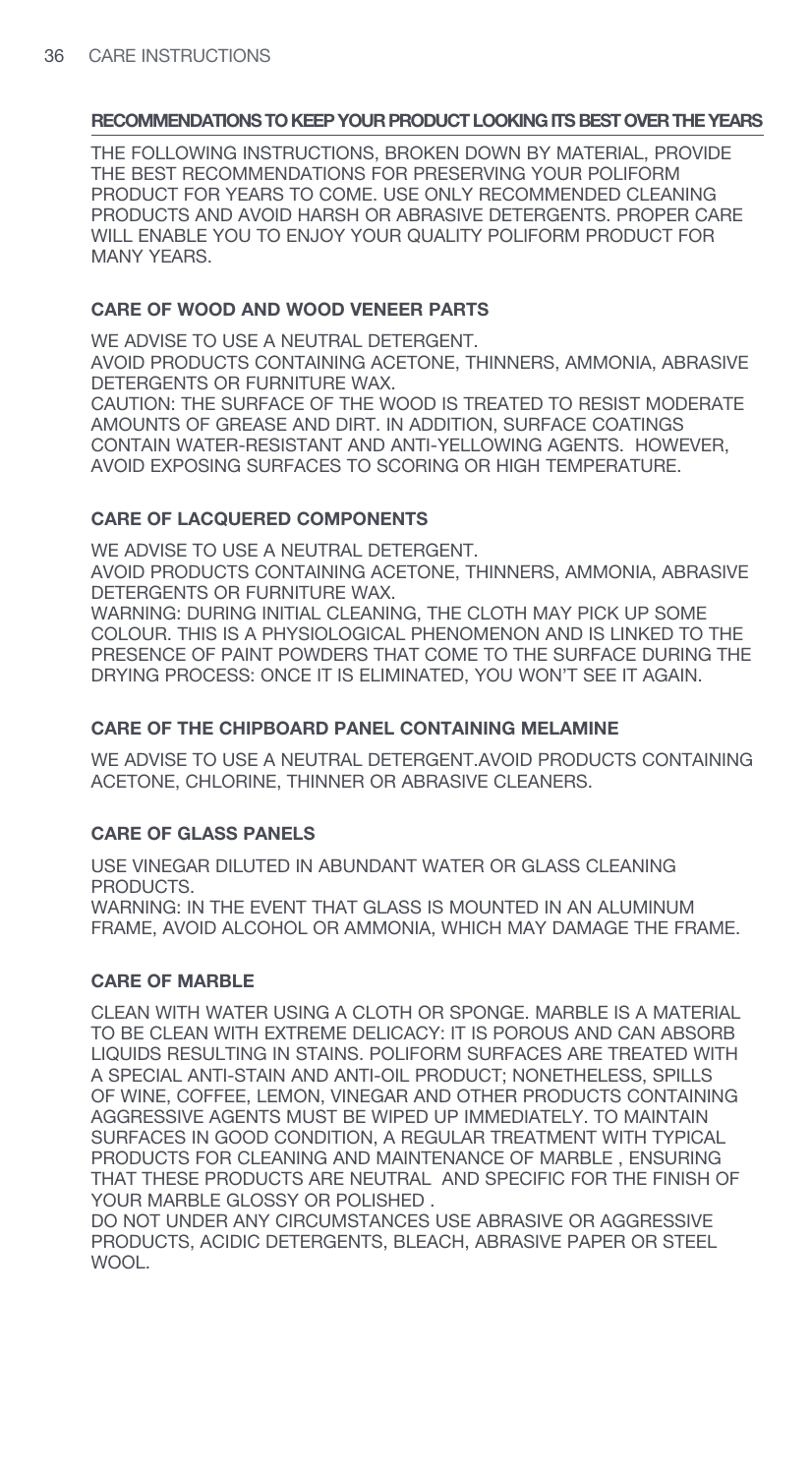## **CARE OF COPPER PARTS**

DAILY MAINTENANCE: SIMPLY WIPE THEM GENTLY WITH DRY CLEAN FLANNEL CLOTH TO REMOVE DUST. FEATHER DUSTER IS NOT RECOMMENDED SINCE IT HAS THE RISK TO SCRATCH THE SURFACE. IN CASE THE SMALL TABLE IS EXPOSED TO HIGH HUMIDITY OR DIRECT LIQUID FOR TOO LONG AND STAINS OCCURS,

RUBBING COMPOUND PASTE CAN BE USED IF THE STAIN IS QUITE MUCH AND THICK. GENTLY RUB THE COMPOUND PASTE UPON THE PARTICULAR STAIN TO SCRAPE THEM SLOWLY.

BE CAREFUL NOT TO OVER WIPE /OVER RUB THEM SO THE ORIGINAL COPPER COLOUR WON'T COME OUT.

## **CORIAN**

CORIAN IS A SELF CLEANING MATERIAL, EXTREMELY HYGIENIC SINCE IT IS NON-POROUS.

ALTHOUGH LIQUIDS CANNOT PENETRATE CORIAN, IT IS BEST TO WIPE UP SPILLS AS THEY OCCUR. JUST USE A DAMP CLOTH AND A MILD CREAM ABRASIVE CLEANSER OR A COMMON HOUSEHOLD DEGREASER (E.G. JIF, BAR KEEPERS FRIEND). ALWAYS CLEAN USING A CIRCULAR MOTION.

FOR STAINS CAUSED BY LIQUIDS, FIRST TRY THE EASY METHODS, THEN PROGRESS WITH AN ABRASIVE PLASTIC SCOURING PAD AND A DETERGENT OR AN AMMONIA BASED HARD-SURFACE CLEANER. ONLY WITH A REALLY PERSISTENT STAIN AS LILY POLLEN OR WITH A SCRATCH, SHOULD YOU NEED TO RESORT TO AN ABRASIVE PLASTIC SCOURING PAD AND RUB OVER THE STAIN WITH SOME BLEACH. RINSE SEVERAL TIMES WITH WARM WATER AND DRY WITH A SOFT CLOTH. ALWAYS RESTORE THE OVERALL LUSTER AFTERWARDS, USING A DAMP CLOTH AND A MILD CREAM ABRASIVE CLEANER AND BLEND THE SCRUBBED AREA INTO THE ENTIRE SURFACE BY RUBBING IN A CIRCULAR MOTION.

ACCIDENTAL SPILLS OF STRONG CHEMICALS (E.G. CLEANERS CONTAINING METHYLENECHLORIDE, ACID DRAIN CLEANERS, ACETONE-BASED NAIL VARNISH REMOVERS ETC.) SHOULD BE FLUSHED PROMPTLY WITH PLENTY OF SOAPY WATER TO AVOID DAMAGING THE SURFACE. CORIAN IS INHERENTLY "RENEWABLE" BECAUSE IT IS SOLID AND HOMOGENEOUS ALL THE WAY THROUGH. MOST DAMAGE, INCLUDING SEVERE IMPACT, HEAT OR CHEMICAL DAMAGE, CAN USUALLY BE REPAIRED ON SITE TO RESTORE THE ORIGINAL, SMOOTH, HYGIENIC SOLID SURFACE INTEGRITY.

## **CARE OF HINGES, DRAWER SLIDES, AND METAL PARTS**

LUBRICATE WITH ANY PRODUCT WIDELY AVAILABLE ON THE MARKET. USE LUBRICANT PERIODICALLY ON HINGES AND DRAWER SLIDES BEFORE CLEANING TO REMOVE POSSIBLE DUST.

FOR METAL PARTS, SIMPLY WIPE DOWN PERIODICALLY WITH A DAMP CLOTH. AVOID ANY KIND OF ABRASIVE CLEANING PRODUCT.

## **STANDARD UPHOLSTERY CARE**

USE A VACUUM CLEANER WITH A SOFT BRUSH ATTACHMENT. A LINT BRUSH CAN BE USED PERIODICALLY. TO REMOVE STAINS, BLOT IMMEDIATELY USING A CLEAN, DAMP CLOTH TO PREVENT THE SPOT FROM SPREADING. MOST STAINS CAUSED BY LIQUIDS PRESENT IN THE HOME (BEVERAGES, FOOD) CAN BE REMOVED USING A DAMP CLOTH AND MILD SOAP. USE CAUTION WHEN USING SOLVENTS. IF EMPLOYED, APPLY FIRST TO A CLOTH AND NEVER DIRECTLY TO THE UPHOLSTERY.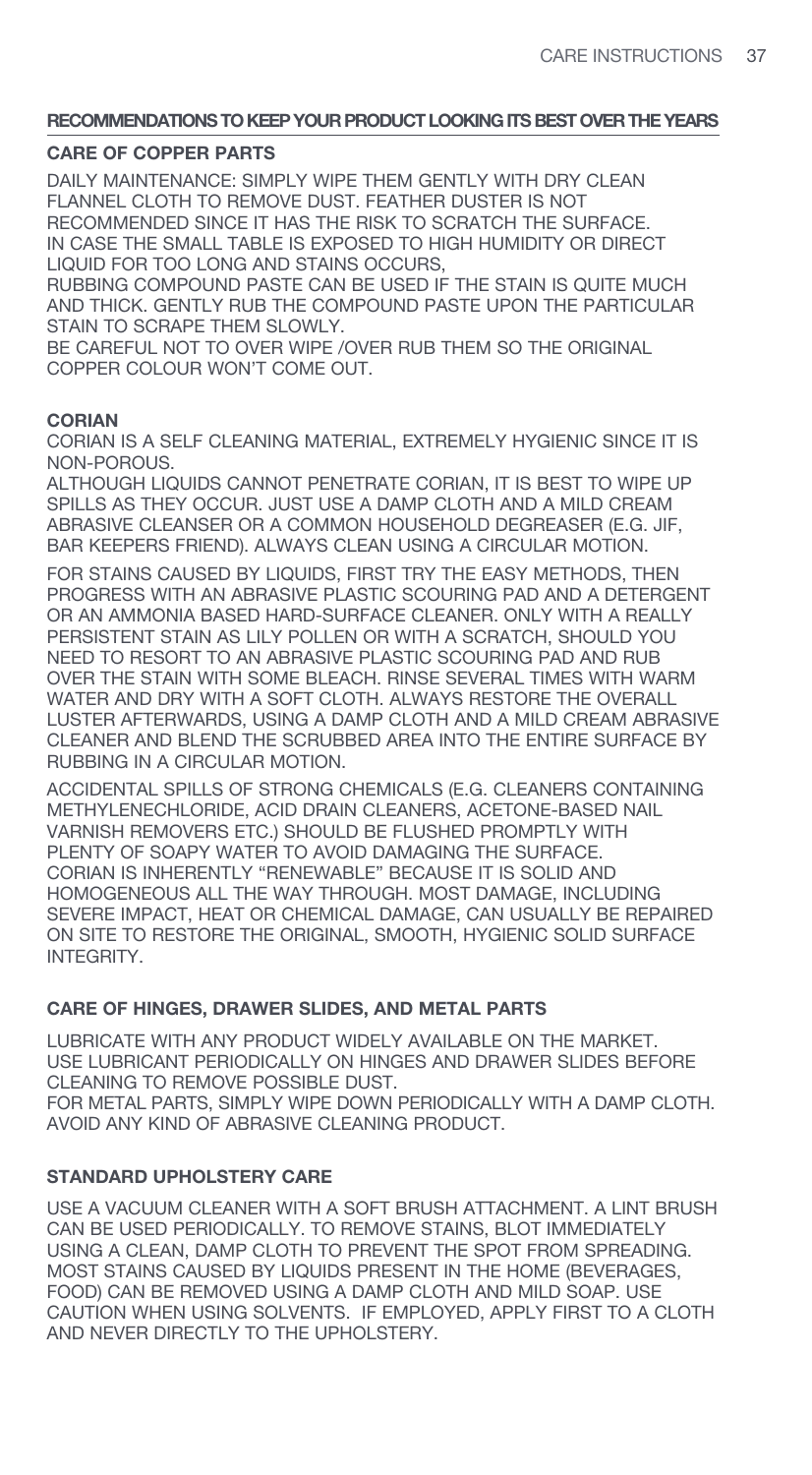#### **WASHING OF REMOVABLE COVERS**

IT IS RECOMMENDED TO FOLLOW CAREFULLY THE INSTRUCTIONS FOR MAINTENANCE LISTED ON THE LABEL SEWN ON THE COVERS AND LISTED AT THE END OF THIS CERTIFICATE OF ORIGIN AND WARRANTY.

WE REMIND YOU THAT EVERY FABRIC WASHED WITH WATER OR DRY CLEANED COULD CHANGE IN ITS DIMENSIONS EVEN IF THE INSTRUCTIONS FOR MAINTENANCE WERE FOLLOWED.

## **WASHING IN WATER (IF FORESEEN)**

WASH COVERS INSIDE-OUT. PRE-WASH BY IMMERSING IN COLD WATER CONTAINING FOUR TEASPOONS OF MILD SOAP. MACHINE WASH AT 30° C. FOR IRONING INSTRUCTIONS, REFER TO THE FABRIC CARE LABEL. WARNING: DO NOT USE THE SPIN CYCLE. DO NOT USE BLEACH OR WHITENERS. DURING COVERS WASHING, IT'S SUGGESTED TO COVER THE RIGID PARTS OF THE VELCRO, TO AVOID FABRICS SCRATCHES OR DAMAGES.

## **DRY CLEANING (IF FORESEEN)**

CONSULT ONLY SPECIALITY DRY CLEANERS. BE SURE TO PROVIDE THE FABRIC INFORMATION FOUND AT THE BOTTOM OF THIS PRODUCT BROCHURE. DURING COVERS WASHING, IT'S SUGGESTED TO COVER THE RIGID PARTS OF THE VELCRO, TO AVOID FABRICS SCRATCHES OR DAMAGES.

## **CARE FOR LEATHER UPHOLSTERY**

ROUTINE CLEANING CAN BE DONE USING A VACUUM CLEANER WITH A SOFT BRUSH ATTACHMENT, BEING AS GENTLE AS POSSIBLE. AFTER VACUUMING, YOU CAN WIPE DOWN LEATHER SURFACES WITH A CLOTH MOISTENED WITH LUKEWARM WATER AND CAREFULLY WRUNG DRY.

WITH THE EXCEPTION OF NUBUCK LEATHER WHICH SHOULD BE DUSTED WITH A DRY CLOTH. ANY STAINS SHOULD BE REMOVED AS QUICKLY AS POSSIBLE, USING AN ABSORBENT CLOTH. DO NOT RUB TOO ENERGETICALLY. WE RECOMMEND A CONDITIONING TREATMENT EVERY SIX MONTHS, USING SPECIFIC PRODUCTS READILY AVAILABLE ON THE MARKET.

## **CARE OF HIDE UPHOLSTERY**

USE A FELT OR SOFT WOOL CLOTH. APPLY LEATHER CREAM ONLY IF NECESSARY.

OCCASIONAL STAINS CAN BE REMOVED IF THEY ARE WIPED UP IMMEDIATELY WITH AN ABSORBENT CLOTH. DO NOT RUB THE STAIN BUT GINGERLY BLOT STARTING FROM THE EDGE OF THE STAIN AND WORK INWARDS.

AVOID ANY TYPE OF AGGRESSIVE (SUCH AS SOLVENTS) OR ABRASIVE PRODUCT. NEVER STEAM CLEAN. DO NOT USE SHOE-CLEANING PRODUCTS.

## **CARE OF IMITATION LEATHER UPHOLSTERY**

IT IS RESISTANT TO THE STAINS. MOST OF THE LIQUIDS, IN FACT, REMAIN ON THE SURFACE FORMING DROPS EASILY CLEANABLE WITH A SPONGE OR SOFT CLOTH.

DO NOT USE SOLVENTS, BLEACHES, CHEMICAL DETERGENTS OR POLISH SPRAYS.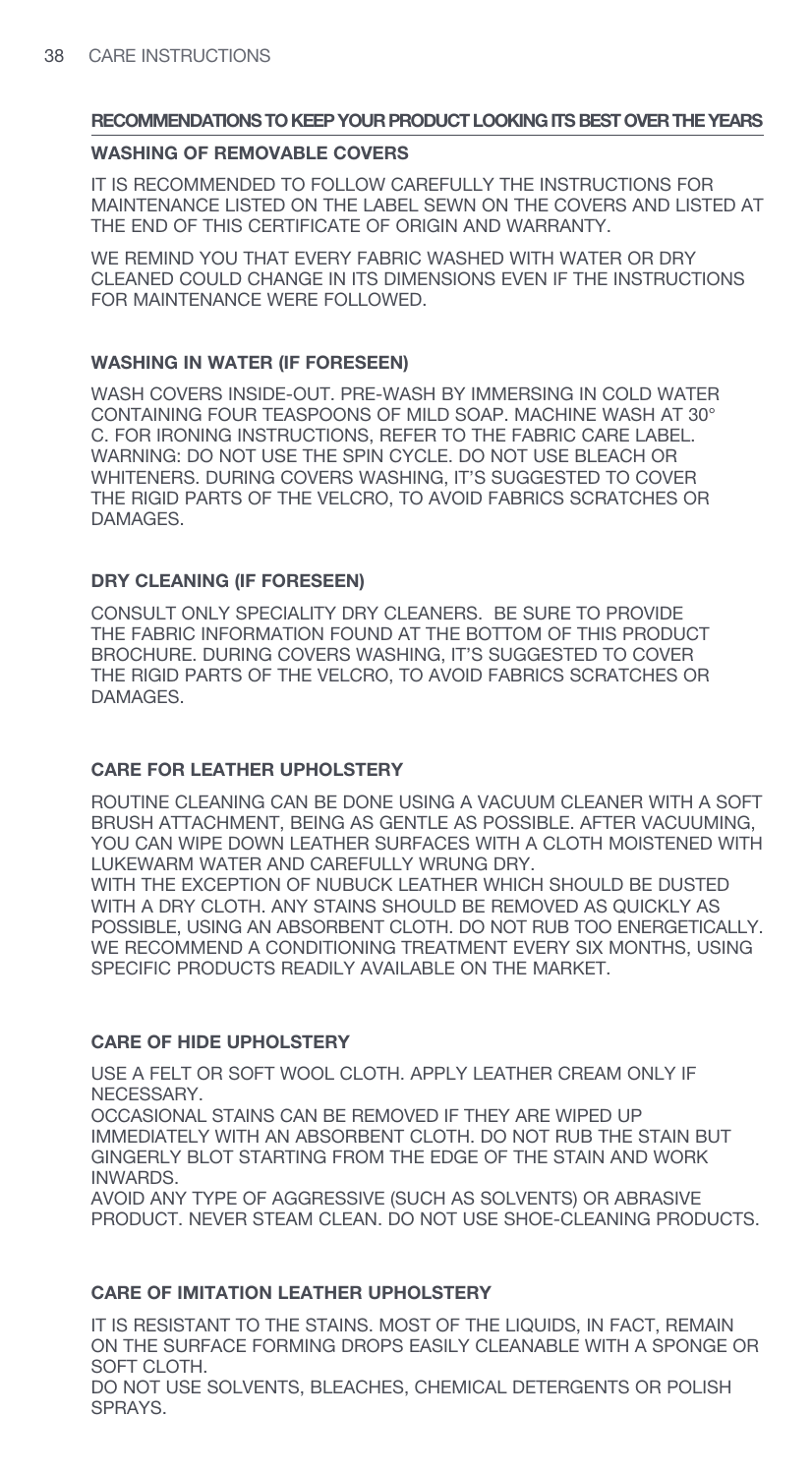#### **MAINTENANCE OF SOLID CEDAR WOOD**

IN ORDER TO AVOID ANY KIND OF PROBLEMS DUE TO SPOTS AND ABSORPTION OF THE RESIN CONTAINED INTO THE CEDAR WOOD, PLEASE DO NOT POSITION ANY PRODUCTS ON TO CARPETS OR SOFT SURFACES WHICH DO NOT ALLOW A SUITABLE AERATION OF THE BASE OF THE PRODUCT, IN PARTICULAR DURING THE FIRST MONTHS OF PURCHASE. PLEASE KEEP THESE PRODUCTS IN DRY, WELL VENTILATED PLACES. ANY EVENTUAL SPLIT OR CRACK ARE TYPICAL OF THE SOLID WOOD AND NOT STRUCTURAL DEFECTS.

#### **DISPOSAL**

POLIFORM RECOMMENDS THAT YOU DO NOT DISPOSE OF YOUR PRODUCT IN THE OUTDOORS. BECAUSE OF OUR MANUFACTURING TECHOLOGY AND THE ROUTINE USE OF RECYCLABLE MATERIALS, DISCARDED POLIFORM PRODUCTS CAN BE RE-USED IN THE MANUFACTURING PROCESS. FOR THIS REASON, DROP OFF YOUR POLIFORM PRODUCT AT THE WASTE DISPOSAL CENTRES WITHIN YOUR COMMUNITY.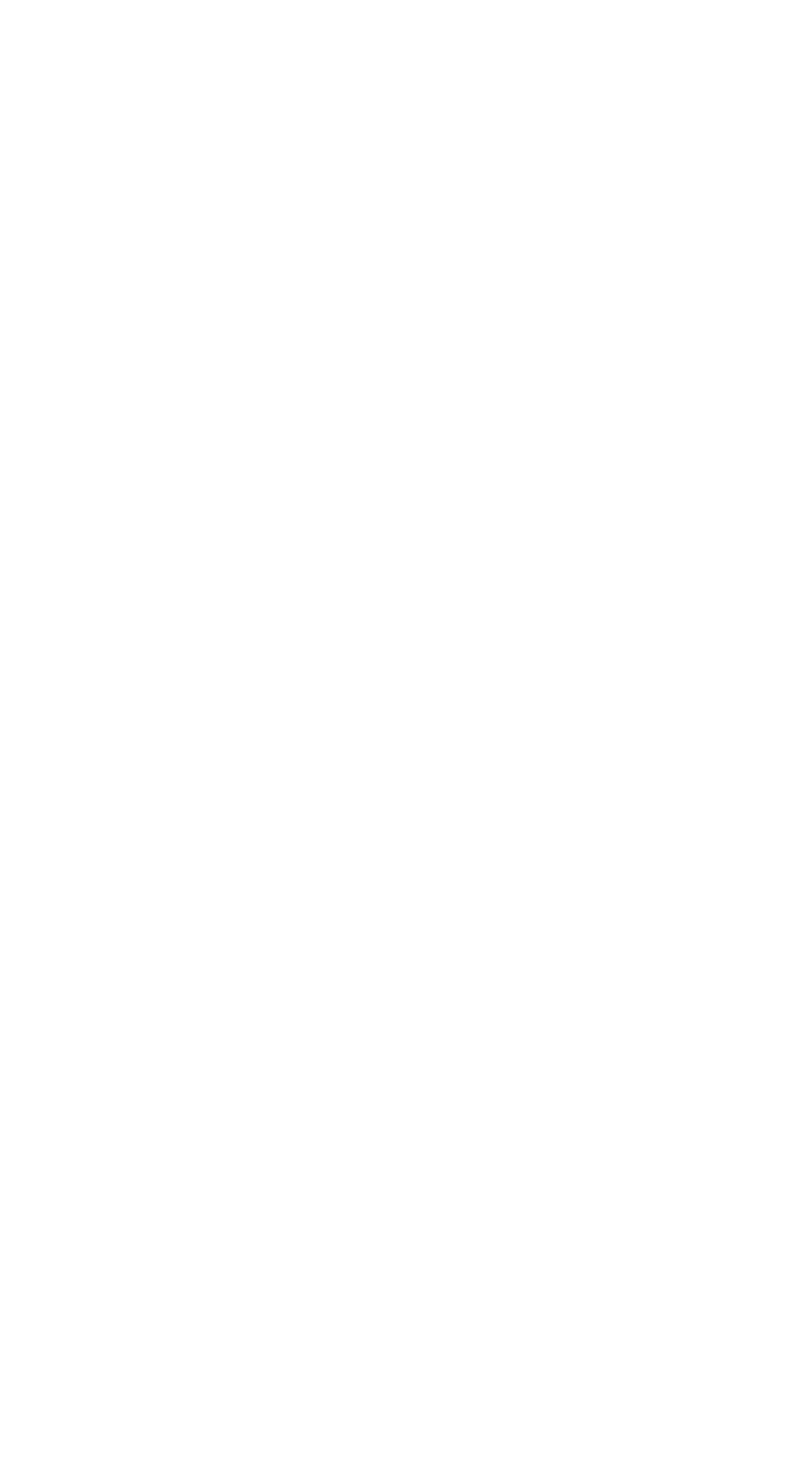# **BIENVENUE DANS LA QUALITÉ POLIFORM**

MERCI D'AVOIR ACHETÉ UN PRODUIT POLIFORM CE CERTIFICAT ATTESTE L'AUTHENTICITÉ DU PRODUIT ET DÉCRIT TOUTES SES CARACTÉRISTIQUES DE MANIÈRE À VOUS PERMETTRE UN ENTRETIEN OPTIMAL. CHACUN DES PRODUITS PROPOSÉS PAR POLIFORM EXPRIME UNE PHILOSOPHIE DE PRODUCTION QUI VOUS GARANTIT UNE QUALITÉ MAXIMALE DE TOUS POINTS DE VUE : UNE ESTHÉTIQUE TOUJOURS ACTUELLE SE DISTINGUANT PAR SON GOÛT DE L'ESSENTIEL, UNE RECHERCHE TECHNOLOGIQUE AYANT COMME OBJECTIF LES MEILLEURES PRESTATIONS FONCTIONNELLES, UNE SÉLECTION DES MEILLEURS MATÉRIAUX AFIN DE VOUS GARANTIR UNE FIABILITÉ ABSOLUE DANS LE **TEMPS** 

## **LE SENS DE LA QUALITÉ**

LA QUALITÉ DE L'HABITAT CONSTITUE UN ÉLÉMENT FONDAMENTAL DE LA VIE QUOTIDIENNE : LA COLLECTION POLIFORM EST ISSUE D'EFFORTS CONSTANTS QUI VISENT À OFFRIR AU GRAND PUBLIC LE PLUS GRAND CHOIX POSSIBLE EN TERMES DE CONSTRUCTION D'ESPACES DOMESTIQUES PERSONNALISÉS.

LA QUALITÉ POLIFORM SE BASE SUR UN PATRIMOINE DE CONNAISSANCES DANS LE DOMAINE DU BOIS QUI PUISE SES RACINES DANS LA TRADITION ARTISANALE DE LA RÉGION DE BRIANZA ; CE PATRIMOINE SE RENOUVELLE SANS CESSE ET EST DEVENU UN SAVOIR-FAIRE TECHNOLOGIQUE CONSTAMMENT À L'AVANT-GARDE.

EN CHOISISSANT, EN 1970, D'ENTREPRENDRE LA VOIE DE LA PRODUCTION À L'ECHELLE INDUSTRIELLE, POLIFORM S'EST FIXÉ COMME OBJECTIF - DANS UNE PERSPECTIVE CONCEPTUELLE TOUJOURS INNOVANTE - DE CONJUGER À LA FOIS QUALITÉ GARANTIE ET FIABILITÉ ET DE FAIRE PREUVE DE LA PLUS GRANDE CRÉATIVITÉ.

LES PRODUITS PROPOSÉS PAR POLIFORM SONT INTIMEMENT LIÉS À L'ACTUALITÉ : QU'IL S'AGISSE DES SYSTÈMES MODULABLES, DES COMPLÉMENTS, DE LA ZONE JOUR OU DE LA ZONE NUIT, LA COLLECTION SE CARACTÉRISE PAR UNE VARIÉTÉ STYLISTIQUE QUI REFLÈTE NOTRE ÉPOQUE TOUT EN ÉVOLUANT ET EN S'ADAPTANT AU CHANGEMENT DE NOS HABITUDES.

## **LA QUALITÉ DU PROJET**

LA MULTIPLICITÉ DES TYPES DE PRODUITS QUI COMPOSENT LA COLLECTION REFLÈTE LA COMPÉTENCE DONT POLIFORM FAIT PREUVE EN TERMES DE TRAITEMENT DES THÈMES RELATIFS À LA QUALITÉ DE L'HABITAT.

CHAQUE PROJET, CHAQUE PRODUIT PROPOSÉ SE CARACTÉRISE PAR DES EXIGENCES FONCTIONNELLES DIVERSES ET UNIQUES : LES SYSTÈMES MODULABLES, PAR EXEMPLE, NÉCESSITENT UNE POLYVALENCE ABSOLUE TANDIS QUE LES ARMOIRES DOIVENT PERMETTRE UN HAUT DEGRÉ DE PERSONNALISATION AUSSI BIEN AU NIVEAU DE L'ESTHÉTIQUE QUE DE L'ORGANISATION DES ESPACES INTÉRIEURS.

TOUT ÉLÉMENT D'AMEUBLEMENT DOMESTIQUE EST CARACTÉRISÉ PAR UNE DIMENSION FONCTIONNELLE UNIQUE QUE POLIFORM ESSAIE D'EXPLORER AU MIEUX ; POLIFORM Y ASSOCIE LA VALEUR AJOUTÉE DE LA QUALITÉ DU DESIGN ET DE LA CRÉATIVITÉ, FRUIT DE LA COLLABORATION DES PLUS PRESTIGIEUX CONCEPTEURS ITALIENS ET INTERNATIONAUX.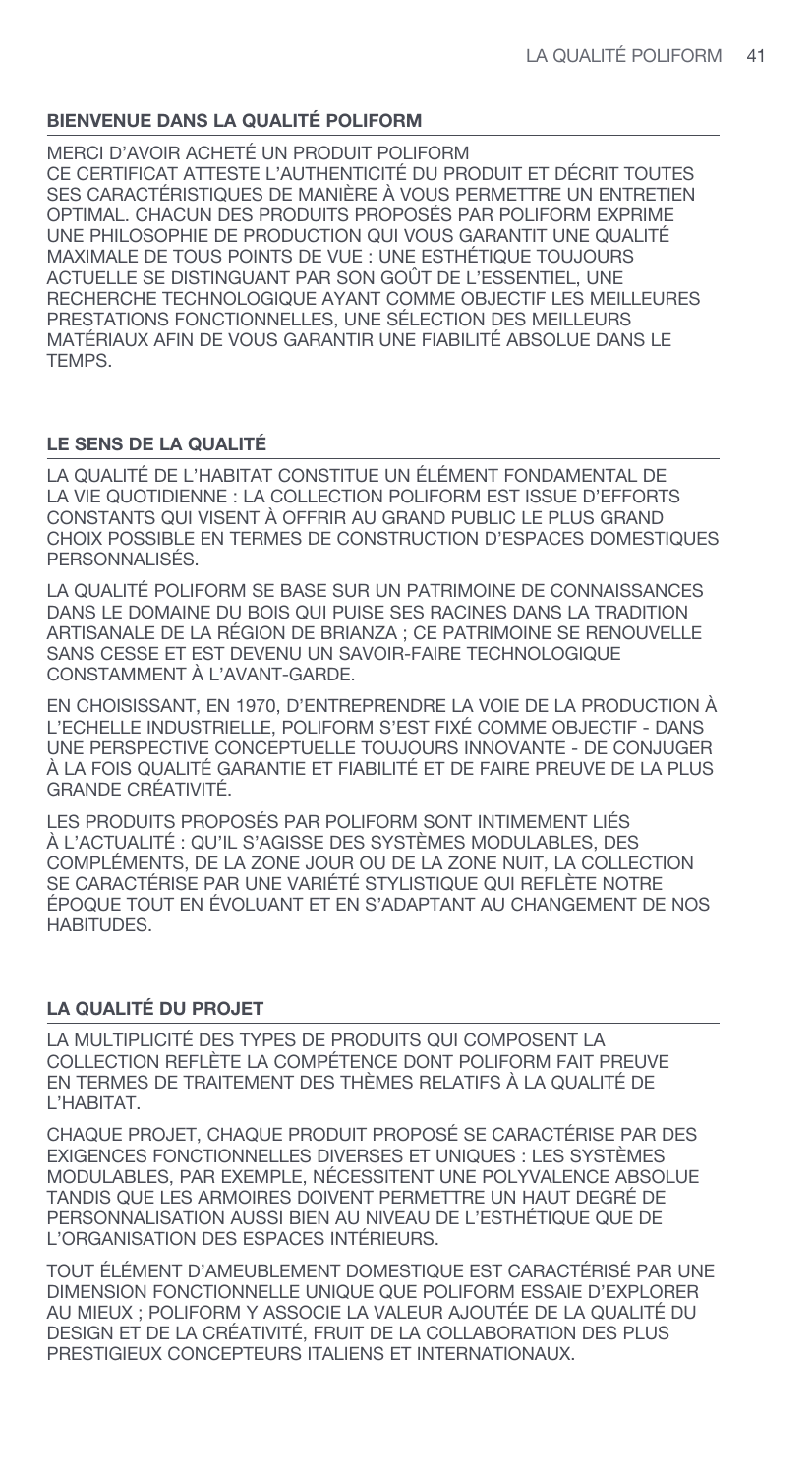## **LA QUALITÉ DU MADE IN ITALY**

GRÂCE À UN RÉSEAU INDUSTRIEL COMPRENANT LES MEILLEURS FOURNISSEURS EUROPÉENS ET INTERNATIONAUX, TOUS LES PRODUITS POLIFORM SONT RÉALISÉS EN ITALIE.

CE SONT SURTOUT LEURS VALEURS DISTINCTIVES QUI FONT DE CHAQUE MEUBLE POLIFORM UN EXEMPLE À 100% DU « MADE IN ITALY » : UNE CRÉATIVITÉ SANS LIMITE, UNE TRADITION DANS LE MONDE DU MOBILIER DATANT DE 1942, UN SAVOIR-FAIRE TECHNOLOGIQUE CIBLÉ ET TOUJOURS À L'AVANT-GARDE. UN ENSEMBLE DE QUALITÉS FONDAMENTALES POUR UNE ENTREPRISE QUI SE MESURE SANS CESSE AU PUBLIC ET À SES EXIGENCES.

## **L'INNOVATION AU SERVICE DU GRAND PUBLIC**

L'INNOVATION EST UNE QUALITÉ QUI A TOUJOURS FAIT PARTIE DE LA CULTURE DE PRODUCTION DE POLIFORM. TOUJOURS SOUCIEUSE DE SATISFAIRE LES EXIGENCES DU GRAND PUBLIC, LA SOCIÉTÉ N'A JAMAIS CESSÉ DE CONCENTRER SES RECHERCHES STYLISTIQUES ET TECHNOLOGIQUES SUR DES PROJETS TRÈS CONCRETS VISANT À GARANTIR UNE QUALITÉ ABSOLUE.

LE DEGRÉ D'INNOVATION DE POLIFORM SE MESURE À LA QUALITÉ DES MATIÈRES PREMIÈRES, TOUJOURS CONTRÔLÉES ET SOIGNEUSEMENT TESTÉES AINSI QU'À LA GRANDE ATTENTION CONSACRÉE À LA FIABILITÉ, À LA SÉCURITÉ ET À LA LONGÉVITÉ DES PRODUITS.

LA RECHERCHE STYLISTIQUE EST CONSTANTE ; ELLE VISE TOUJOURS À INTERPRÉTER AU MIEUX LES TENDANCES LES PLUS MODERNES DE L'HABITAT AINSI QU'À FOURNIR LA PLUS GRANDE LIBERTÉ D'ASSORTIMENT DES DIFFÉRENTS PRODUITS PROPOSÉS.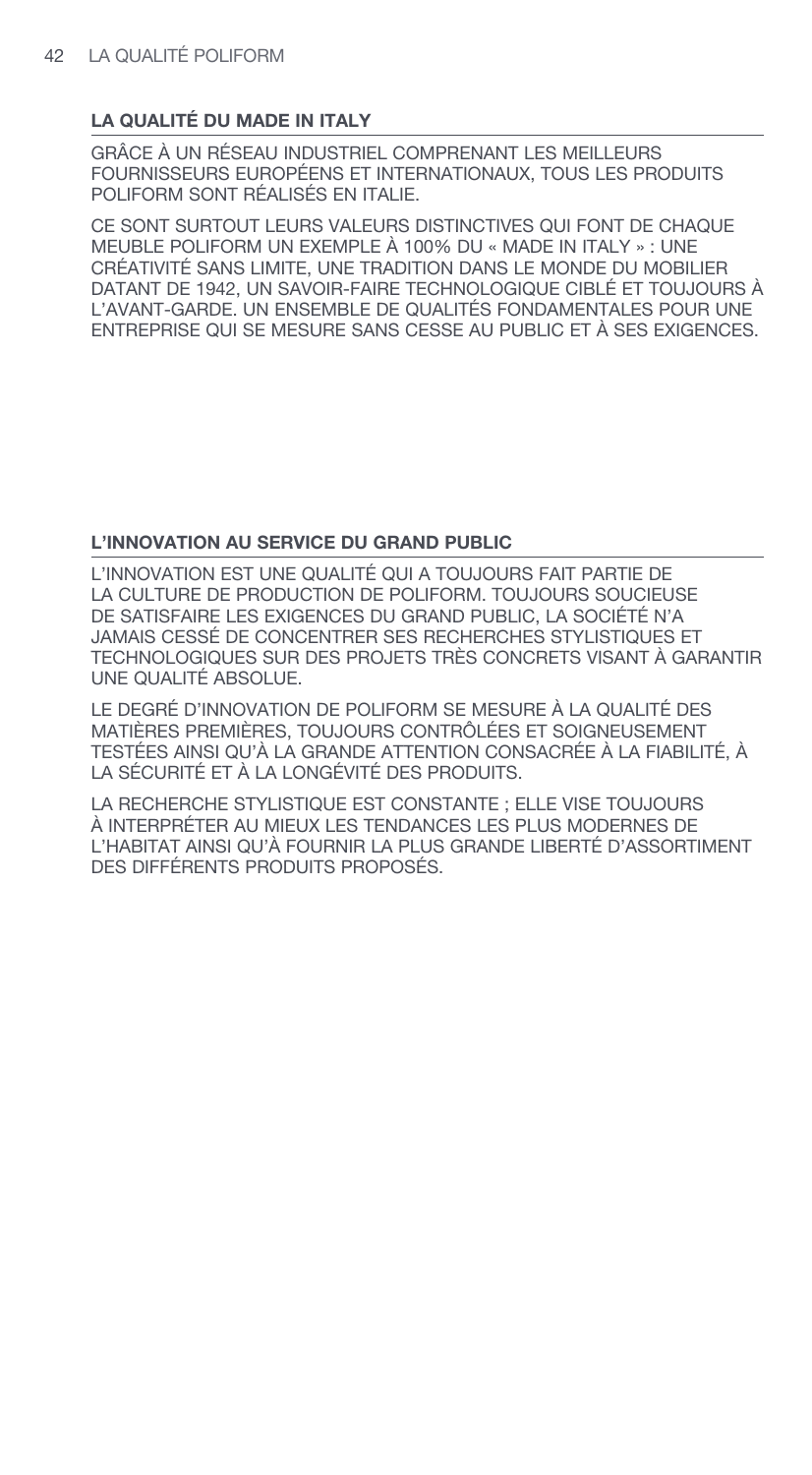#### **LA GARANTIE POLIFORM**

LA GARANTIE EST VALABLE DEUX (2) ANS À COMPTER DE LA DATE D'ACHAT ET COUVRE LES DÉFAUTS DE FABRICATION D'ORIGINE. LA GARANTIE COURT À COMPTER DE LA DATE ATTESTÉE PAR LE REÇU FISCAL OU PAR LE CACHET DE GARANTIE ; VOUS DEVREZ PRODUIRE CES DOCUMENTS À CHAQUE DEMANDE D'INTERVENTION.

LA GARANTIE N'EST VALABLE QU'À L'ÉGARD DE L'ACHETEUR D'ORIGINE ET CORRESPONDRA À LA RÉPARATION OU AU REMPLACEMENT GRATUIT DES ÉLÉMENTS DONT L'INUTILISABILITÉ OU LA DÉFÉCTUOSITÉ AURONT ÉTÉ CONSTATÉES DANS LE CADRE D'UN ESSAI OU RECONNUS COMME TELS PAR POLIFORM OU PAR LA PERSONNE QU'ELLE AURA DÉLÉGUÉE DURANT LA PÉRIODE DE VALIDITÉ DE LA GARANTIE.

LA VARIATION NATURELLE DES BOIS, LES VARIATIONS DE TONALITÉS DES COULEURS CAUSÉES PAR UN ÉCLAIRAGE NATUREL OU ARTIFICIEL, LES VARIATIONS DE DIMENSIONS MINIMES PROVOQUÉES PAR DES TAUX D'HUMIDITÉ OU DE SÉCHERESSE ANORMAUX, LES VEINURES, LES NŒUDS AINSI QUE LES AUTRES CARACTÉRISTIQUES NATURELLES DES PRODUITS EN BOIS NE POURRONT PAS ÊTRE CONSIDÉRÉS COMME DES DÉFAUTS.

EN CE QUI CONCERNE LES PEAUX ET LES CUIRS, LES MARQUES NATURELLES, LES RUGOSITÉS, LES DIFFÉRENTS DEGRÉS DE BRILLANCE ET DE TONALITÉ ÉVENTUELLEMENT PRÉSENTS ET, EN GÉNÉRAL, LES POINTS ET IMPERFECTIONS, LES PLIS DUES À LA NORMALE DILATATION PENDANT L'UTILISATIONNE SERONT PAS CONSIDÉRÉS COMME DES DÉFAUTS MAIS COMME DES ÉLÉMENTS CARACTÉRISTIQUES D'UN PRODUIT NATUREL ET DE SON AUTHENTICITÉ.

DANS CERTAINS CAS (CUIR VIEILLI, CUIR NABUK ET CUIR VINTAGE SURTOUT DANS LES COULEURS CLAIRES), CES CARACTÉRISTIQUES SONT TRÈS ÉVIDENTES, PARCE-QUE LE TYPE DE TANNAGE DE CES CUIRS TEND À METTRE EN ÉVIDENCE L'AUTHENTICITÉ DU PRODUIT ET NON À LA CACHER AVEC LE VERNIS OU L'IMPRIMERIE À PRESSION.

L'EFFET ABSORBANT DU CUIR NUBUCK DOIT ETRE CONSIDERE COMME UNE CARACTERISTIQUE DU PRODUIT.

DANS LE CAS DU CUIR NUBUCK ET VINTAGE, LE CONTACT PROLONGE AVEC LES GRAISSES DE L'EPIDERME ET DES CHEVEUX POURRAIT PROVOQUER DES TACHES FONCEES A LA LONGUE.

QUELQUES TYPOLOGIES DE TISSU ONT DES CARACTÉRISTIQUES DUES À LA COMPOSITION ET AU TYPE DE TRAVAIL, QUI NE SONT PAS À CONSIDÉRER COMME DES DÉFAUTS. PAR EXEMPLE: "NŒUD" OU "GRILLAGE" ET "EFFET FRIPÉ" DU LIN, "EFFET TACHÉ" OU "FRONCÉ" , L'"EFFET CLAIR/FONCÉ" ET L'"EFFET EMPREINTE" DES VELOURS ET CHENILLES.

EN CE QUI CONCERNE LES TISSUS, LES PEAUX OU LES CUIRS, LES LOTS DE PRODUCTION PEUVENT PRÉSENTER DES VARIATIONS DE TONALITÉ MINIMES QUE CE SOIT PAR RAPPORT À L'ÉCHANTILLON OU PAR RAPPORT AUX ÉLÉMENTS PRÉALABLEMENT OU ULTÉRIEUREMENT PRODUITS.

LA GARANTIE NE COUVRE PAS LES PARTIES ENDOMMAGÉES SUITE À UNE MAUVAISE INSTALLATION OU À UNE INSTALLATION ERRONÉE DES MEUBLES, LES DOMMAGES ÉVENTUELLEMENT PROVOQUÉS PAR DES ÉVÉNEMENTS ACCIDENTELS COMME DES CHUTES, DES COUPS, DES CATASTROPHES NATURELLES, DES INCENDIES OU QUOI QU'IL EN SOIT TOUT DÉFAUT DONT LA CAUSE NE SERAIT PAS IMPUTABLE À UN DÉFAUT DE FABRICATION DU PRODUIT.

LA GARANTIE NE SERA PAS NON PLUS VALABLE SI LES PRODUITS ONT ÉTÉ DÉMONTÉS, MODIFIÉS OU RÉPARÉS PAR DES PERSONNES AUTRES QUE LE PERSONNEL AUTORISÉ PAR POLIFORM.

LES DOMMAGES DUS À UN MAUVAIS ENTRETIEN OU À UNE UTILISATION INAPPROPRIÉE DU PRODUIT NE SERONT PAS CONSIDÉRÉS COMME DES DÉFAUTS DE FABRICATION. LE MANUEL D'UTILISATION ET LE MANUEL D'ENTRETIEN INDIQUENT LES PRINCIPALES PRÉCAUTIONS QUI DEVRONT ÊTRE PRISES ; EN CAS DE DOUTES OU SI VOUS SOUHAITEZ OBTENIR DES INFORMATIONS SUPPLÉMENTAIRES, VEUILLEZ CONTACTER LE REVENDEUR AUPRÈS DUQUEL VOUS AVEZ EFFECTUÉ L'ACHAT.

LES DISPOSITIONS LÉGALES S'APPLIQUERONT POUR TOUS LES ÉVÉNEMENTS N'AYANT PAS ÉTÉ EXPRESSÉMENT PRÉVUS PAR LA PRÉSENTE GARANTIE.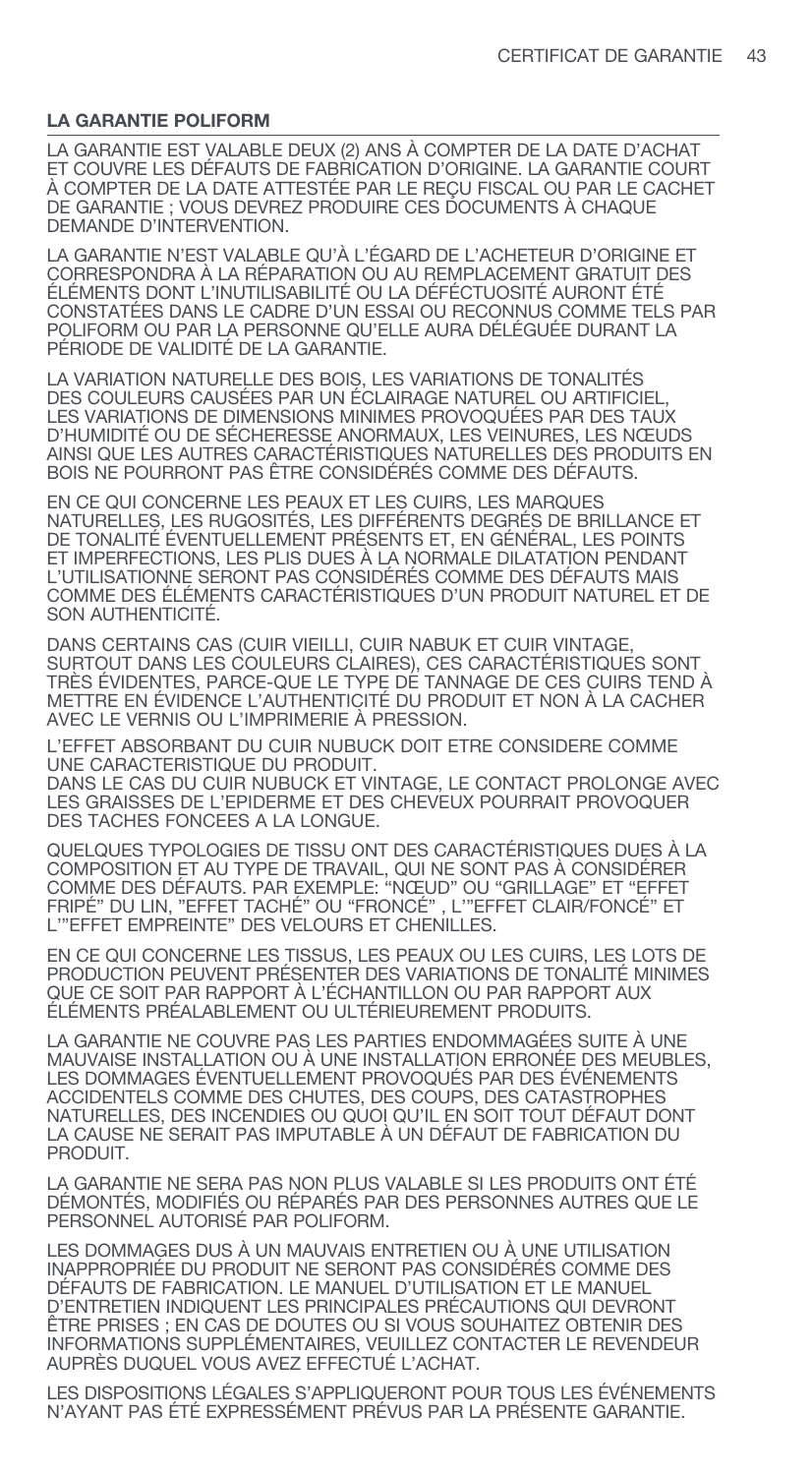## **LE SAVOIR-FAIRE POLIFORM**

CONNAÎTRE LES DÉTAILS DE VOTRE MEUBLE VOUS AIDERA À APPRÉCIER ENCORE PLUS SA VALEUR. LES PRODUITS POLIFORM SONT RÉALISÉS À L'AIDE DES MEILLEURES MATIÈRES PREMIÈRES ET GRÂCE AUX TECHNOLOGIES LES PLUS MODERNES; LA PLUS GRANDE ATTENTION A ÉTÉ ACCORDÉE AU RESPECT DES NORMES EN VIGUEUR EN MATIÈRE DE SÉCURITÉ.

## **LES NORMES DE SÉCURITÉ**

POLIFORM UTILISE DES PANNEAUX DE PARTICULES DE BOIS DE CLASSE EPF-S E0.5 C'EST-À-DIRE LES PANNEAUX LES PLUS SÛRS AU REGARD DES NORMES EUROPÉENNES EN120, ET EN 717-2 RELATIVES AU CONTENU ET À L'ÉMISSION DE FORMALDÉHYDE. EN CE QUI CONCERNE LES LAQUÉS, POLIFORM N'UTILISE QUE DES VERNIS AU POLYURÉTHANE NE CONTENANT AUCUN DES MÉTAUX LOURDS OU DES CARBONES ORGANIQUES VOLATILES (C.O.V.) RELEVANT DES DIFFÉRENTES CLASSES VISÉES PAR LE TABLEAU A1 DU DÉCRET MINISTÉRIEL DU 12/07/30 ET/OU DES CLASSES I ET II DU TABLEAU D DU DÉCRET MINISTÉRIEL DU 12/07/90.

## **MATIÈRES STRUCTURELLES**

## **BOIS MASSIF**

COUPE SOUS – CORTICALE DES TRONCS D'ARBRE, À PROXIMITÉ DES CERNES LES PLUS INTERNES ET LES PLUS SOMBRES ; ELLE EST ÉGALEMENT APPELÉE DURAMEN. PAR BOIS MASSIF ON ENTEND LE VÉRITABLE BOIS; IL EST BEAUCOUP PLUS NOBLE QUE LES PANNEAUX CONSTITUÉS DE PARTICULES DE BOIS AGGLOMÉRÉES OU QUE LES BOIS MULTIPLIS.

## **PANNEAU DE PARTICULES PLAQUÉ**

PANNEAU COMPOSÉ DE PARTICULES DE BOIS REVÊTU D'UNE FINE FEUILLE DE BOIS MASSIF APPELÉE PLACAGE ; SON ÉPAISSEUR EST INFÉRIEURE À 7 MM.

## **PANNEAU ALVÉOLAIRE**

PANNEAU OBTENU EN COLLANT DEUX FEUILLES DE MULTIPLIS (NORMALEMENT DE 4 MM) SUR UN CADRE CONSTITUÉ DE LATTES EN SAPIN OU D'UNE AUTRE ESSENCE COURANTE. LES CÔTÉS EXTERNES PEUVENT ÊTRE PLAQUÉS OU LAQUÉS. POUR RIGIDIFIER LA SURFACE, L'INTERSTICE DES PANNEAUX DE GRANDES DIMENSIONS EST DOTÉ DE LATTES VERTICALES EN CONTREPLAQUÉ. CETTE MÉTHODE DE CONSTRUCTION PERMET DE CRÉER DES PANNEAUX QUI ALLIENT SOLIDITÉ ET LÉGÈRETÉ, DES PROPRIÉTÉS IDÉALES, NOTAMMENT POUR LES PORTES D'ARMOIRE.

## **PANNEAU EN PARTICULES DE BOIS (AGGLOMÉRÉ)**

PANNEAU À BASE DE BOIS CONSTITUÉ DE PARTICULES DE BOIS (ÉCLATS, FRAGMENTS ETC.) LIÉES ENTRE ELLES PAR COLLAGE À L'AIDE DE RÉSINES SYNTHÉTIQUES THERMODURCISSABLES PUIS PRESSÉES À CHAUD. LE PANNEAU AGGLOMÉRÉ EXPLOITE LES ASSOCIATIONS DE BOIS MOINS NOBLES QUE LE BOIS MASSIF AINSI QUE LES SOUS-PRODUITS ISSUS D'AUTRES FABRICATIONS : L'AGGLOMÉRÉ EST DE CE FAIT UN BOIS TRÈS INTÉRESSANT DU POINT DE VUE ÉCOLOGIQUE.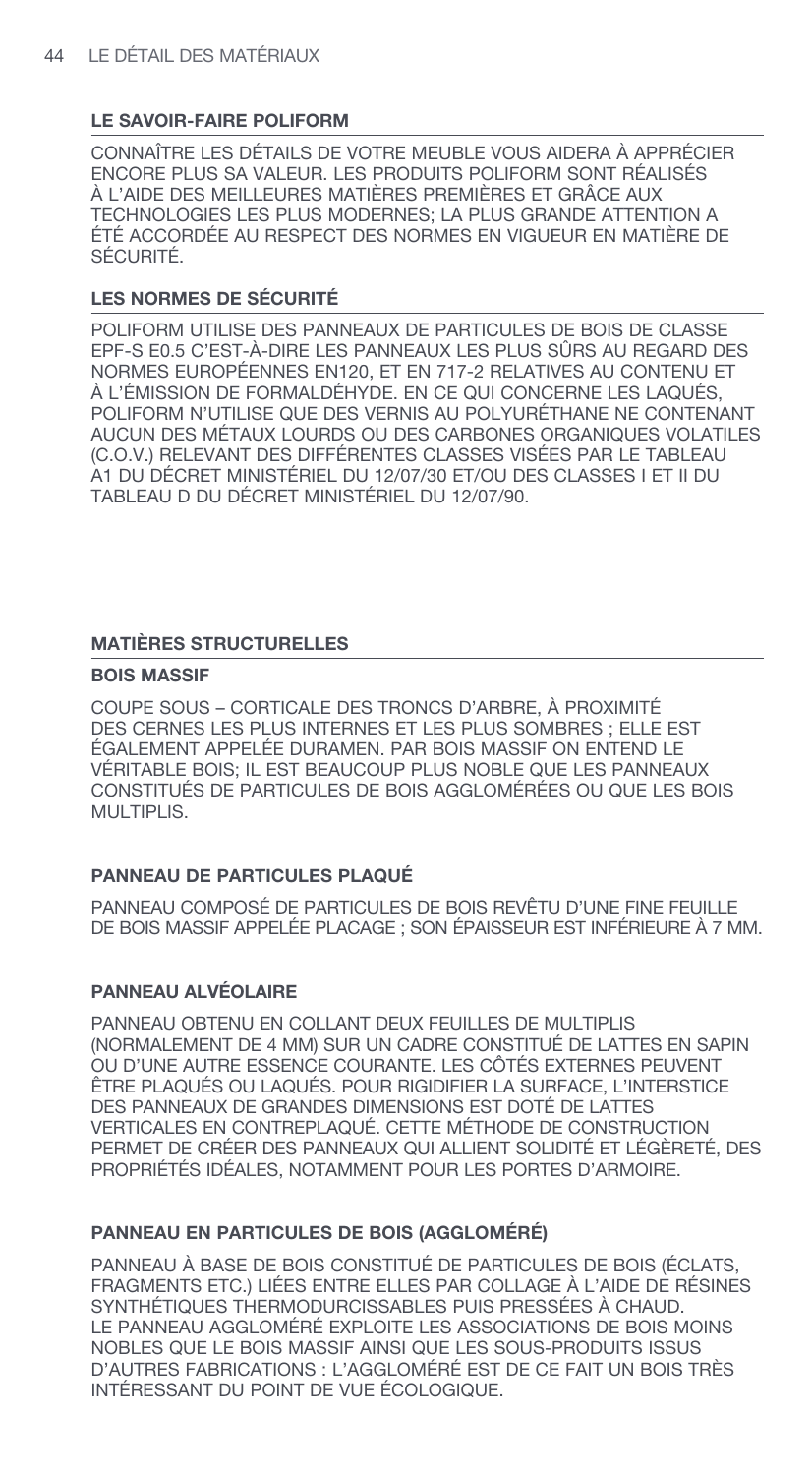## **MATIÈRES STRUCTURELLES**

## **PANNEAU DE FIBRES DE MOYENNE DENSITÉ (MDF)**

PANNEAU À BASE DE BOIS CONSTITUÉ DE FIBRES OU DE FAISCEAUX DE FIBRES DE BOIS OBTENUS PAR DÉFIBRATION THERMOMÉCANIQUE À HAUTE TEMPÉRATURE. LES FIBRES SONT LIÉES ENTRE ELLES PAR COLLAGE À L'AIDE DE RÉSINES SYNTHÉTIQUES THERMODURCISSABLES.

### **PANNEAU MULTIPLIS**

PANNEAU A BASE DE BOIS COMPOSE DE PLUS DE TROIS COUCHES DE PLAQUES EN BOIS SUPERPOSES DE MANIERE A CE QUE LE FIL DES COUCHES ADJACENTES SOIT EN ANGLE DROIT.

## **PANNEAU MELAMINE**

PANNEAU COMPOSÉ DE PARTICULES DE BOIS ET REVETU DE FEUILLES POLYMÈRES (FEUILLES PVC, ABS ETC.), DE RESINES MELAMINÉES OU DE MATERIAUX APPLIQUÉS SUR DES SUPPORTS CELLULOSIQUES (PAPIERS).

#### **MELAMINE**

RESINE SYNTHÉTIQUE THERMO - DURCISSABLE RESULTANT DE LA POLYCONDENSATION DU FORMALDEHYDE. C'EST UNE RESINE INCOLORE ET INODORE QUI RESISTE A L'EAU, AUX AGENTS CHIMIQUES, A L'ABRASION ET A LA CHALEUR. ELLE SE CARACTERISE PAR UNE REMARQUABLE TRANSPARENCE LORSQU'ELLE EST TRAVERSÉE PAR LES RADIATIONS LUMINEUSES.

#### **ABS**

(ACRYLONITRILE – BUTADIENE - STYRENE) RESINE THERMOPLASTIQUE SYNTHÉTIQUE. ELLE SE CARACTERISE PAR UNE BONNE RESISTANCE FACE AUX ACIDES. ELLE N'ATTIRE PAS LA POUSSIERE ET NE SE DEFORME PAS. CES PROPRIÉTÉS PERMETTENT D'UTILISER L'ABS POUR FABRIQUER LES BORDS AINSI QUE LES FEUILLES DE REVÊTEMENT DES SURFACES.

## **BOIS PLAQUÉ OU TRANCHÉ**

ON ENTEND PAR BOIS TRANCHÉ (OU BOIS PLAQUÉ) LES FINES FEUILLES DE BOIS DONT L'ÉPAISSEUR VARIE DE 3 À 30 DIXIÈMES DE MILLIMÈTRE. L'EXPRESSION BOIS TRANCHÉ DÉRIVE JUSTEMENT DU FAIT QUE LE TRONC EST TRANCHÉ À L'AIDE D'UNE LAME QUI - SANS PRODUIRE DE SCIURE - COUPE LE TRONC DE MANIÈRE LONGITUDINALE; LES FEUILLES DE PLACAGE TRANCHÉES SONT ENSUITE AJOUTÉES LES UNES AUX AUTRES, COLLÉES PUIS PRESSÉES SUR DU BOIS MOINS NOBLE ET/OU DES PANNEAUX BRUTS DE TOUTE SORTE (PANNEAU MULTIPLIS, AGGLOMÉRÉ, LATTÉ, CONTREPLAQUÉ, ALVÉOLAIRE, ETC.). L'UTILISATION DE FEUILLES DE PLACAGE TRANCHÉES PERMET D'OBTENIR DES PRODUITS EN BOIS PLUS STABLES ET DE DIMINUER LES RISQUES DE PIQÛRES DE VERS. PLUS HOMOGÈNES, CES FEUILLES PERMETTENT D'OPTIMISER LE CHOIX DES PARTIES APPARENTES. L'UTILISATION DE FEUILLES DE PLACAGE TRANCHÉES PERMET ÉGALEMENT DE RÉPONDRE AUX EXIGENCES LIÉES À UNE EXPLOITATION RESPECTUEUSE DE L'ENVIRONNEMENT DES RESSOURCES EN **BOIS** 

# **LAQUÉS BRILLANT/MAT**

PANNEAUX EN FIBRE DE BOIS ENNOBLIS ET REVÊTUS DE POLYESTER SUR LA FAÇADE AVANT; ILS SONT ENSUITE LAQUÉS DES DEUX CÔTÉS AVEC DES VERNIS À BASE DE POLYMÈRES POLYURÉTHANIQUES DE POIDS MOLÉCULAIRE ÉLEVÉ. CES PANNEAUX SONT CARACTÉRISÉS PAR UNE GRANDE STABILITÉ EN TERMES DE DIMENSIONS.

## **PAILLE**

HERBE PALUDÉENNE POUR EMPAILLAGE, PRODUIT NATUREL, DIAMÈTRE DE 4/5MM.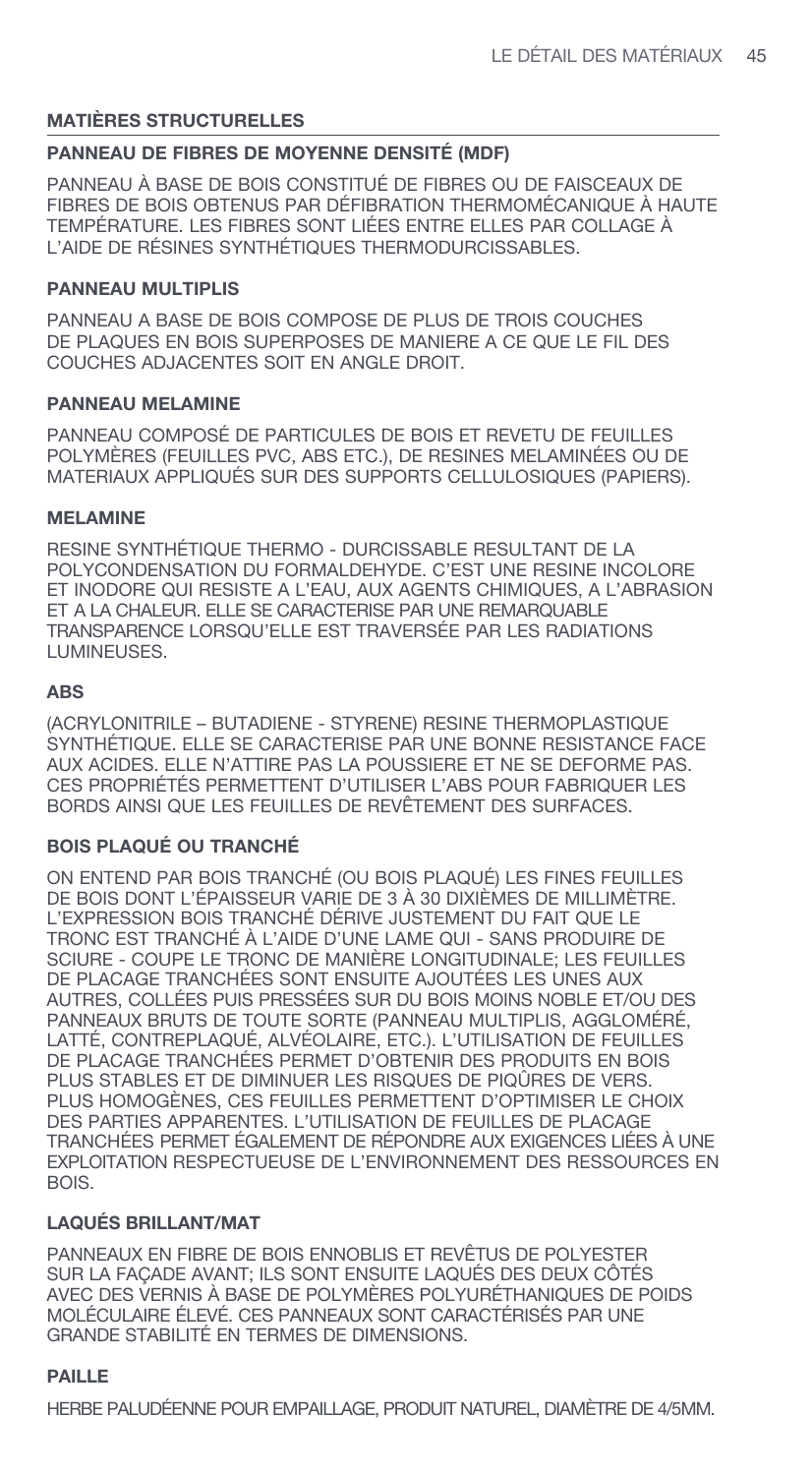## **MATIÈRES STRUCTURELLES**

## **POLYPROPYLÈNE**

LE POLYPROPYLÈNE (PP) EST UN COMPOSÉ PLASTIQUE (POLYMÈRE VINYLIQUE) ; EXTRÊMEMENT VERSATILE, IL EST DE GRANDE QUALITÉ DANS LA MESURE OÙ IL NÉCESSITE DE TECHNOLOGIES DE FABRICATION IMPECCABLES. PARMI LES PROPRIÉTÉS EXTRAORDINAIRES DE CE MATÉRIAU, ON PEUT CITER: SON EXCEPTIONNELLE RÉSISTANCE, SON EXCELLENTE STABILITÉ À DES TEMPÉRATURES ÉLEVÉES, SON ÉLASTICITÉ, SA RÉSISTANCE AUX CHOCS, SA BASSE DENSITÉ ET SA LÉGÈRETÉ. LE POLYPROPYLÈNE EST ÉGALEMENT UNE MATIÈRE PLASTIQUE TRÈS RESPECTUEUSE DE L'ENVIRONNEMENT: ABSOLUMENT NON TOXIQUE, LE POLYPROPYLÈNE NE DÉGAGE AUCUNE SUBSTANCE NOCIVE PENDANT ET APRÈS L'UTILISATION. SA FABRICATION NÉCESSITE PEU D'ÉNERGIE ET SON HAUT CONTENU ÉNERGÉTIQUE PERMET UN RECYCLAGE THERMIQUE EFFICACE.

## **NYLON**

LE NYLON EST UN MATÉRIAU THERMOPLASTIQUE APPARTENANT À LA FAMILLE DES POLYMÈRES SYNTHÉTIQUES (POLYAMIDES) : SA DURETÉ, SA ROBUSTESSE, SA LÉGÈRETÉ, SA HAUTE RÉSISTANCE AUX CHOCS MÊME À BASSES TEMPÉRATURES, SON BAS COEFFICIENT DE FROTTEMENT, SON FORT POUVOIR D'ATTÉNUATION ACOUSTIQUE ET SA RÉSISTANCE À LA CORROSION FONT DE LUI UN MATÉRIAU PRÉFÉRÉ AUX AUTRES MATIÈRES PLASTIQUES POUR DE NOMBREUSES APPLICATIONS. IL EST CARACTÉRISÉ PAR UNE BONNE RÉSISTANCE CHIMIQUE AUX COMPOSANTS ORGANIQUES ET INORGANIQUES ; SA RÉSISTANCE AUX ACIDES EST MOINS BONNE.

## **VERRE**

LE VERRE ORDINAIRE EST PRESQUE EXCLUSIVEMENT COMPOSÉ DE SILICE, L'ÉLÉMENT CONSTITUTIF DU QUARTZ. LE VERRE À L'ÉTAT PUR EST TRANSPARENT, RELATIVEMENT DUR ET PRESQUE INERTE D'UN POINT DE VUE CHIMIQUE ET BIOLOGIQUE ; IL SE DISTINGUE PAR SA SURFACE TRÈS LISSE. LE VERRE D'AMEUBLEMENT SE DÉCLINE EN UNE VASTE GAMME DE FINITIONS ET DE COULEURS. DES TRAITEMENTS CHIMIQUES (AJOUT D'AUTRES MINÉRAUX AU MÉLANGE) OU DES PROCÉDÉS PHYSIQUES TELS QUE LA TREMPE PERMETTENT DE PALLIER À LA FRAGILITÉ QUI LE CARACTÉRISE.

## **MARBRE**

LE MARBRE EST UN MATÉRIAU NATUREL D'ORIGINE SÉDIMENTAIRE ET EST FORMÉ ESSENTIELLEMENT PAR CARBONATE DE CALCIUM (CACO3). IL EST FORMÉ PAR UN PROCESSUS MÉTAMORPHIQUES DE ROCHES SÉDIMENTAIRES, UN PROCÉDÉ QUI PROVOQUE UNE RECRISTALLISATION COMPLÈTE DE CARBONATE DE CALCIUM.

LA COULEUR DE MARBRE DÉPEND DE LA PRÉSENCE D'IMPURETÉS MINÉRALES (ARGILE, SABLE, LES OXYDES DE FER, LIMON, DES NODULES DE SILEX) PRÉSENTS EN GRANULES OU COUCHE DANS LA ROCHE SÉDIMENTAIRE D'ORIGINE.

LES MARBRES BLANCS SONT LE RÉSULTAT DU PROCESSUS DE LA MÉTAMORPHOSE DE CALCAIRE LIBRE DE IMPURETÉS.

## **ALUMINIUM**

MÉTAL DUCTILE DE COULEUR ARGENTÉE. IL SE DISTINGUE ESSENTIELLEMENT PAR SA RÉSISTANCE À L'OXYDATION, PAR SA DURETÉ ET PAR SA LÉGÈRETÉ: DES QUALITÉS QUI PERMETTENT DE L'UTILISER POUR CRÉER DES ÉLÉMENTS STRUCTURELS À LA FOIS SOLIDES ET LÉGERS. L'ALUMINIUM BRUT SUBIT DIFFÉRENTS PROCÉDÉS INDUSTRIELS TELS QUE LA FUSION, LE FORGEAGE ET LE MOULAGE.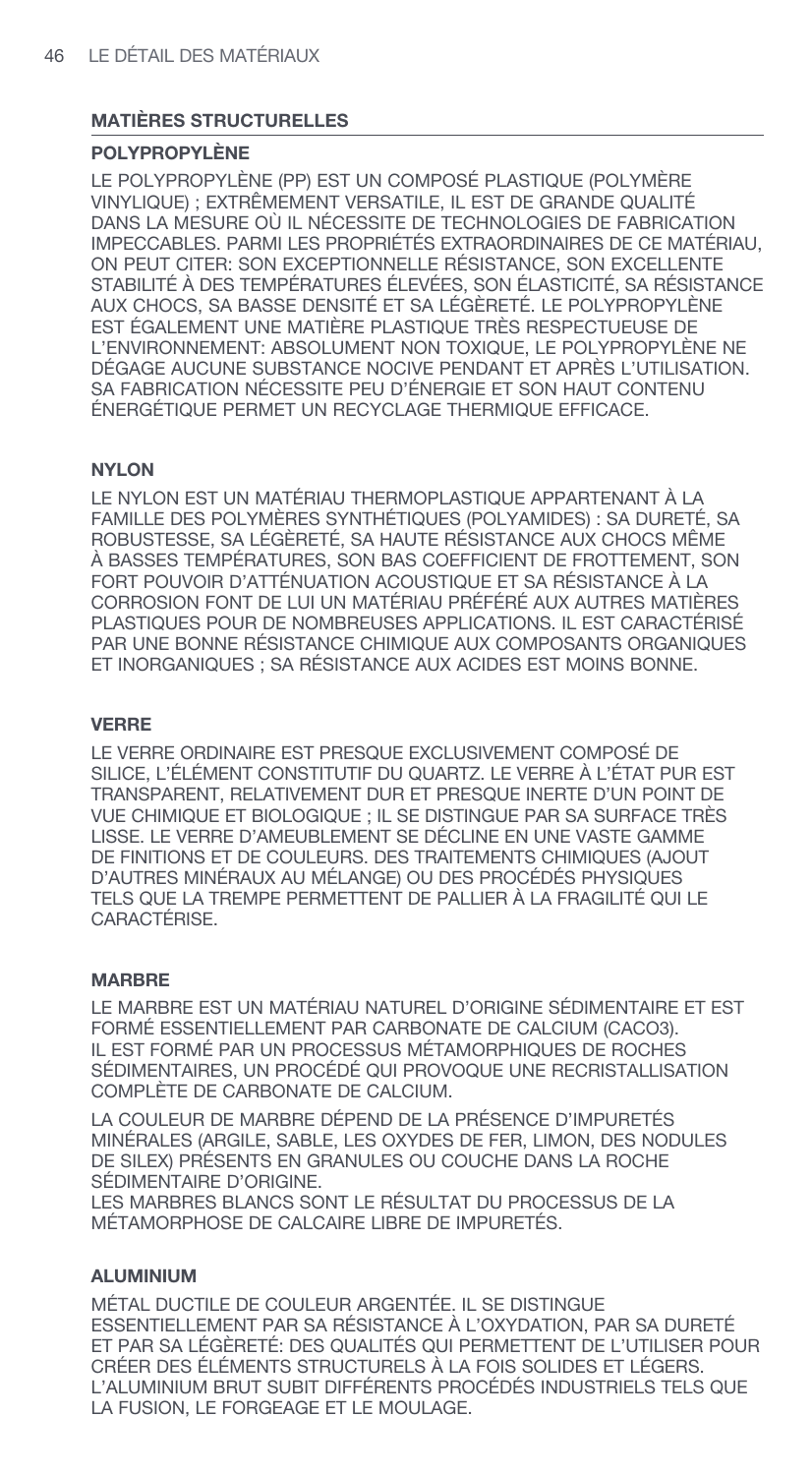## **MATIÈRES STRUCTURELLES**

### **ACIER**

ALLIAGE DE FER CONTENANT UN POURCENTAGE DE CARBONE NE DÉPASSANT PAS 2,11%. DU FAIT QU'IL NE ROUILLE PAS LORSQU'IL EST EXPOSÉ À L'AIR OU À L'EAU, ON NOMME COMMUNÉMENT « ACIER INOXYDABLE » L'ACIER À HAUTE TENEUR EN CHROME.

## **CUIVRE**

LE CUIVRE EST UN MÉTAL ROSÉ OU ROUGEÂTRE, AUX EXCELLENTES PROPRIÉTÉS DE CONDUCTIVITÉ ÉLECTRIQUE ET THERMIQUE, DÉPASSÉES UNIQUEMENT PAR CELLES DE L'ARGENT ; IL EST TRÈS RÉSISTANT À LA CORROSION ET IL N'EST PAS MAGNÉTIQUE. IL EST FACILEMENT USINABLE, EXTRÊMEMENT DUCTILE ET MALLÉABLE, IL PEUT FACILEMENT ÊTRE RECYCLÉ ; IL PEUT ÊTRE COMBINÉ À D'AUTRES MÉTAUX POUR FORMER DE NOMBREUX ALLIAGES MÉTALLIQUES COMME, PAR EXEMPLE, LE BRONZE.

PAR AILLEURS LE CUIVRE EST BACTÉRIOSTATIQUE, C'EST-À-DIRE QU'IL COMBAT LA PROLIFÉRATION DES BACTÉRIES SUR SA SURFACE

#### **CORIAN**

LE CORIAN DUPONT EST UN MATÉRIEL SOLIDE, NON POREUX, HOMOGÈNE, COMPOSÉ DE 1/3 DE RÉSINE ACRYLIQUE (POLYMÉTHYLE MÉTHACRYLATE) ET DE 2/3 DE MINÉRAUX NATURELS, PRINCIPALEMENT DE LE TRIHYDRATE D'ALUMINIUM (ATH), UN DÉRIVÉ DE LA BAUXITE À PARTIR DUQUEL EST PRODUIT L'ALUMINIUM.

C'ESTUN MATÉRIEL INERTE ET NON TOXIQUE. À DES TEMPÉRATURES NORMALES, IL NE DÉGAGE PAS DE GAZ. BRÛLÉ, LE MATÉRIEL NE PRODUIT PRINCIPALMENT QUE DES GAZ CARBONIQUES, LE DÉGAGEMENT DE FUMÉE EST OPTIQUEMENT FAIBLE ET SANS ÉMISSION DE GAZ HALOGÈNES TOXIQUES.

À TEMPÉRATURES CONTROLLÉES LE CORIAN DUPONT PEUT ÉGALEMENT ÊTRE THERMOFORMÉ DANS DES MOULES EN CONTREPLAQUÉ OU EN MÉTAL POUR CRÉER DE NOMBREUX OBJECTS EN DEUX OU TROIS DIMENSIONS.

LE CORIAN DUPONT EST FABRIQUÉ SELON DES STANDARDS STRICTS AFIN DE LIMITER LA CONSOMMATION D'ÉNERGIE À TOUS LES STADES DU PROCESSUS DE PRODUCTION.

LE MATÉRIEL LUI-MÊME AINSI QUE LES ADHÉSIFS ET COLLES UTILISÉS POUR SON INSTALLATION ONT REÇU LE LABEL GREEN GUARD INDOOR AIR QUALITY CERTIFIED POUR LEUR FAIBLE TAUX D'ÉMISSIVITÉ EN COMPOSÉS ORGANIQUES VOLATILES (COV).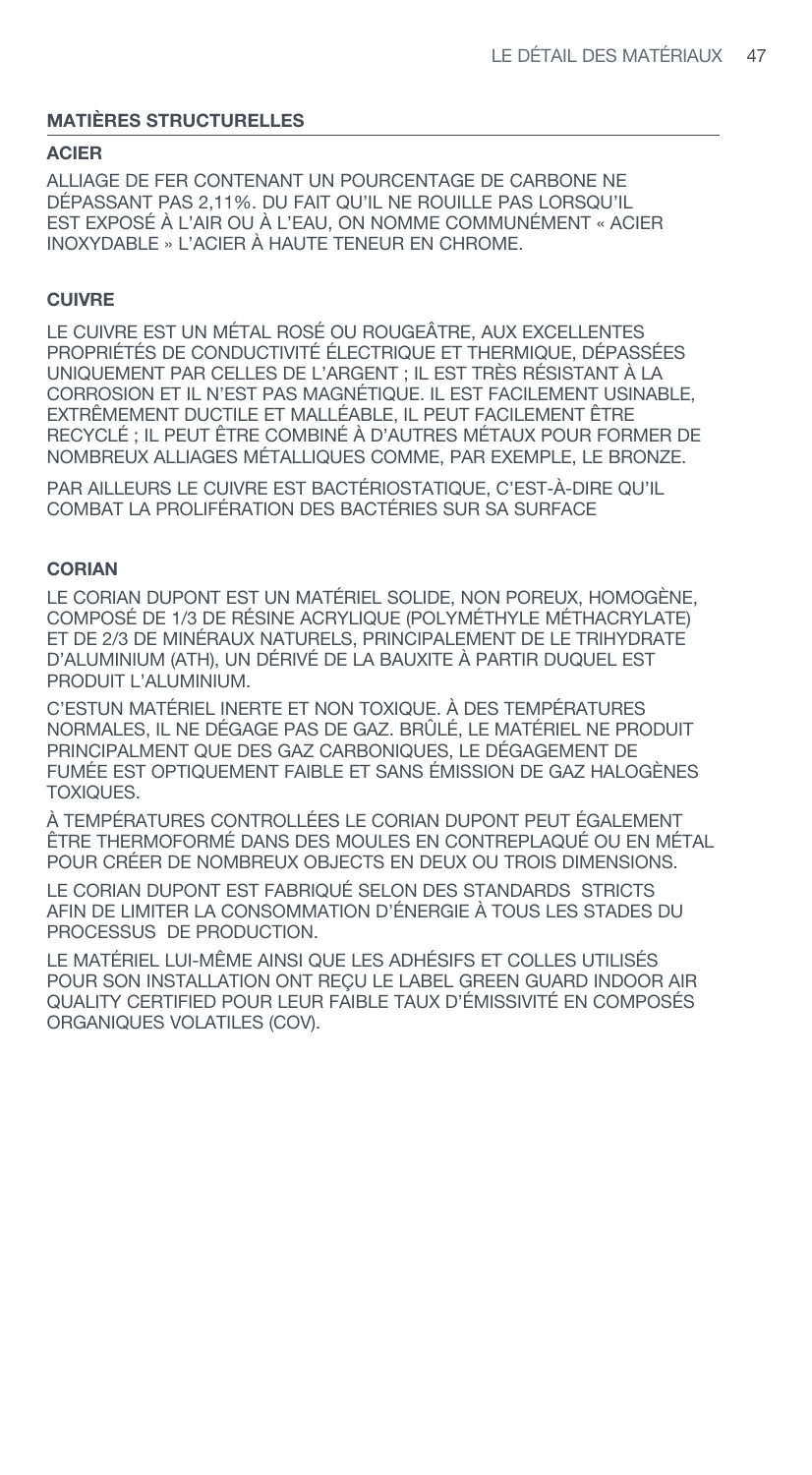## **REMBOURRAGES**

## **POLYURÉTHANE MOULÉ**

LA TECHNOLOGIE DE MOULAGE À FROID PERMET DE DONNER À LA MOUSSE DE POLYURÉTHANE N'IMPORTE QUELLE FORME. GRÂCE À LA MÉMOIRE QUI CARACTÉRISE CE MATÉRIAU, LA FORME OBTENUE RESTE INVARIABLE DÈS LA FIN DU MOULAGE. UN BON DOSAGE DES COMPOSANTS PERMET D'OBTENIR UN MOELLEUX ADAPTÉ À TOUTES LES EXIGENCES DE CONFORT. IL EST ÉGALEMENT POSSIBLE D'INCORPORER LES ÉLÉMENTS STRUCTURELS DE L'ASSISE LORS DU MOULAGE DE MANIÈRE À OBTENIR DES ENSEMBLES AUTOPORTANTS.

## **POLYURÉTHANE EXPANSÉ**

IL S'AGIT D'UNE MATIÈRE POLYMÈRE SOLIDE ET ÉLASTIQUE DONT LA STRUCTURE CELLULAIRE EST OUVERTE. L'ÉTAT ACTUEL DES CONNAISSANCES PERMET D'AFFIRMER QUE LES MOUSSES EN POLYURÉTHANE SOUPLE NE COMPORTENT AUCUN RISQUE TOXICOLOGIQUE. CES PRODUITS SONT COMBUSTIBLES ET PAR CONSÉQUENT ILS NE DOIVENT PAS ÊTRE EXPOSÉS À DES SOURCES D'ALLUMAGE. LES POLYURÉTHANES UTILISÉS POUR LE REMBOURRAGE DES CANAPÉS ONT DES DENSITÉS DIVERSES: CES DIFFÉRENCES DE DENSITÉ PERMETTENT UNE PLUS GRANDE CONCENTRATION DES CELLULES AUX ENDROITS SOUMIS AUX CONTRAINTES DE POIDS MAJEURES.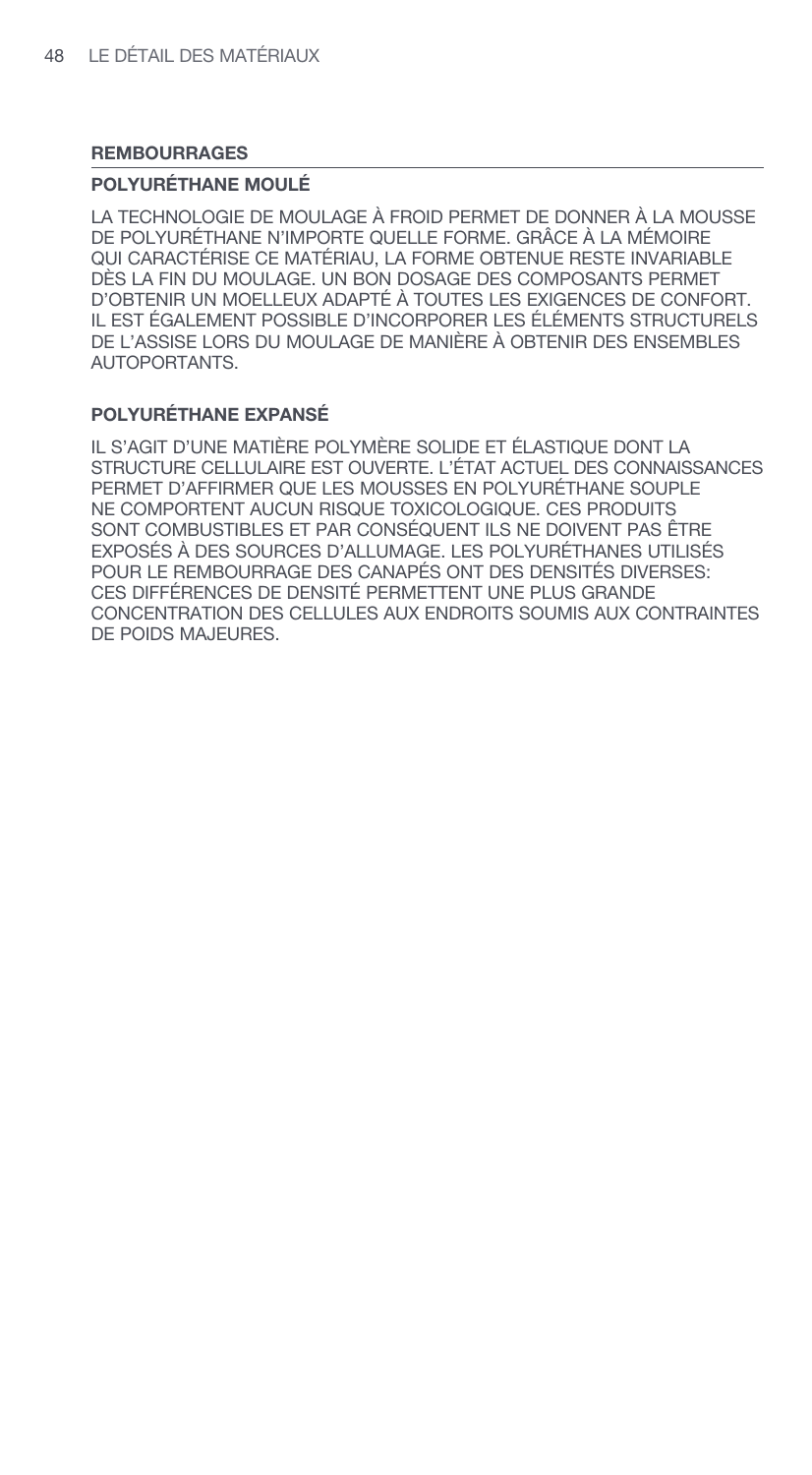#### **LAINE ET DRAP**

FIBRE TEXTILE NATURELLE OBTENUE À PARTIR DE LA TOISON DES OVINS ET DES CAMÉLIDÉS. DU FAIT DE LA DENSITÉ DE L'ONDULATION DES FIBRES ET DE LA PARTICULARITÉ DE SA STRUCTURE, CETTE FIBRE TEXTILE SE CARACTÉRISE PAR DES PROPRIÉTÉS ÉLEVÉES DE RÉGULATION DE L'HUMIDITÉ (ELLE ABSORBE JUSQU'À 30% DE SON POIDS EN EAU) ; DOTÉE D'UN FORT POUVOIR ISOLANT, ELLE FAIT PREVUE D'UNE GRANDE ÉLASTICITÉ ET D'UNE FORTE RÉSISTANCE À L'USURE ET À LA FLAMME. LE TISSU QUE L'ON OBTIENT À PARTIR DE CETTE FIBRE - COMMUNÉMENT APPELÉ DRAP - EST UN FILÉ DE LAINE CARDÉE; TOUJOURS FOULÉ, IL PEUT ÉGALEMENT ÊTRE GRATTÉ.

## **LIN**

FIBRE VÉGÉTALE COMPOSITE OBTENUE À PARTIR DU LIBER (ÉCORCE SUPERFICIELLE) DU LINUM USITATISSIMUM; 70% DE SA MASSE ENVIRON EST COMPOSÉ DE CELLULOSE. C'EST UNE FIBRE À LA FOIS LÉGÈRE, RÉSISTANTE À L'USURE ET MOELLEUSE. DU FAIT DE LA PARTICULARITÉ DE SA STRUCTURE MOLÉCULAIRE, LE LIN ABSORBE JUSQU'À 20% DE SON POIDS EN EAU SANS QUE LE CORPS NE RESSENTE AUCUNE HUMIDITÉ. CETTE PARTICULARITÉ FAIT DU LIN UNE MATIÈRE PARTICULIÈREMENT INDIQUÉE POUR LES TISSUS QUI SE TROUVENT EN CONTACT DIRECT AVEC LA PEAU. DU FAIT DE SES PROPRIÉTÉS ANALLERGIQUES, TRANSPIRANTES ET ANTISTATIQUES, LE LIN SE POSE COMME LE TISSU DU LINGE DE LITERIE PAR EXCELLENCE.

## **COTON**

FIBRE VÉGÉTALE QUI ENTOURE LES GRAINES DU COTONNIER OU GOSSYPIUM. LA FIBRE DE COTON EST DÉPOURVUE DE CONDUCTIVITÉ ÉLECTROSTATIQUE, ELLE NE SE FEUTRE PAS ET SE DISTINGUE PAR UNE CAPACITÉ DE RÉGULATION DE L'HUMIDITÉ TRES ÉLEVÉE. LE COTON N'IRRITE PAS LA PEAU, EST ANALLERGIQUE ET PEUT ÊTRE REPASSÉ À DES TEMPÉRATURES ÉLEVÉES. LE COTON EST, APRÈS LE LIN ET LA LAINE, LA FIBRE TEXTILE LA PLUS ANCIENNE. C'EST LA LONGUEUR DE LA FIBRE QUI EN DÉTERMINE LA QUALITÉ: PLUS ELLE EST LONGUE ET PLUS LE COTON EST BRILLANT, RÉSISTANT ET NOBLE.

## **CHANVRE**

FIBRE VÉGÉTALE OBTENUE À PARTIR DU TRONC DE LA PLANTE CANNABIS SATIVA. CARACTERISÉ PAR UN ASPECT ET UN TOUCHER SIMILAIRE À CELUI DU LIN, LE CHANVRE EST LE TISSU NATUREL QUI RÉSISTE LE MIEUX À L'HUMIDITÉ.

## **JUTE**

FIBRE VÉGÉTALE OBTENUE À PARTIR DE L'ÉCORCE DES PLANTES DE LA FAMILLE CORCHORUS. LA FIBRE, DOTÉE D'UNE GRANDE CAPACITÉ DE RÉGULATION DE L'HUMIDITÉ, EST RUGUEUSE ET RÉSISTANTE. SON FILÉ EST LUI AUSSI RUGUEUX, RAIDE ET TRÈS RÉSISTANT.

## **VELOURS**

TISSU DONT LES FILS DE COUPE SONT RÉPARTIS DE MANIÈRE TRÈS UNIFORME; SON CORPS DENSE ET RAS LUI CONFÈRE SON TOUCHER UNIQUE. IL EST TRAVAILLÉ SUR UNE MACHINE À TISSER À DEUX SYSTÈMES DE CHAÎNES. LES DEUX CHAÎNES SONT ENSUITE COUPÉES ET LES DEUX LONGUEURS DE TISSU SONT ENROULÉES AUTOUR DE ROULEAUX DE PRÉHENSION SÉPARÉS. LE VELOURS PEUT ÊTRE FABRIQUÉ EN UTILISANT PLUSIEURS SORTES DE FIBRES DIFFÉRENTES, NOTAMMENT LA SOIE ET LE COTON.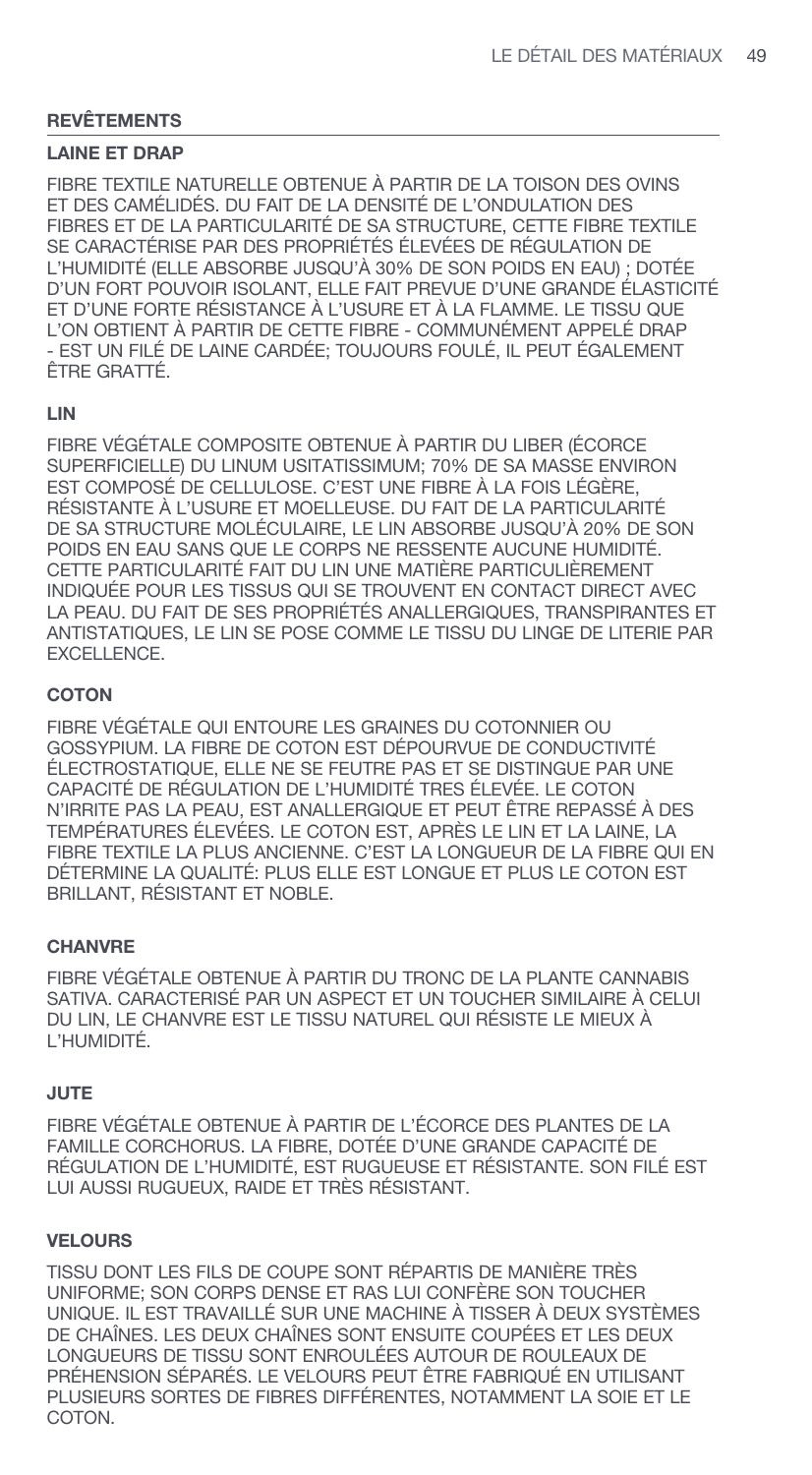#### **SOIE**

FIBRE NATURELLE PROTÉINIQUE D'ORIGINE ANIMALE OBTENUE À PARTIR DU COCON DES CHENILLES DE VERS À SOIE (OU BOMBYX DU MÛRIER). AU MICROSCOPE, LA FIBRE A UN ASPECT RÉGULIER TRÈS SEMBLABLE AUX FIBRES CHIMIQUES. LA LONGUEUR DU FILAMENT EST L'UNE DES CARACTÉRISTIQUES DISTINCTIVES DE LA SOIE : ELLE ATTEINT FACILEMENT 700 À 800 MÈTRES. CET ASPECT FAIT D'ELLE LA PLUS LONGUE FIBRE ANIMALE.

IL EXISTE QUATRE TYPOLOGIES DE TISSUS DE SOIE: LES TOILES OU ARMURE TAFFETAS, L'ARMURE SERGÉE OU EN DIAGONALE, L'ARMURE SATIN ET LES JACQUARDS. LA SOIE EST LA PLUS NOBLE, LA PLUS MOELLEUSE ET LA PLUS FINE DES FIBRES NATURELLES ; PARTICULIÈREMENT LÉGÈRE EN ÉTÉ, ELLE GARDE LA CHALEUR EN HIVER.

#### **TISSUS MIXTES**

DEUX OU PLUSIEURS FIBRES DIFFÉRENTES PEUVENT ÊTRE EMPLOYÉES POUR UNE MÊME ÉTOFFE: PAR EXEMPLE LE COTON ET LA LAINE, LA LAINE ET L'ACRYLIQUE ETC. CES TISSUS MIXTES ONT DES CARACTÉRISTIQUES DIFFÉRENTES EN FONCTION DES FIBRES QUI LES COMPOSENT ET DE LA PART DE CHACUNE D'ELLES DANS LE MÉLANGE. EN GÉNÉRAL, LE MÉLANGE DES FIBRES PERMET D'OBTENIR UN TISSU QUI CONSERVE LES QUALITÉS PRINCIPALES DE TOUTES LES FIBRES QUI LE COMPOSENT : EN MÉLANGEANT DU COTON ET DES FIBRES SYNTHÉTIQUES, ON AUGMENTE LA RÉSISTANCE AU FROISSEMENT DU TISSU.

### **VISCOSE**

FIBRE TEXTILE ARTIFICIELLE INVENTÉE EN 1883. FILÉ DE CELLULOSE POUVANT ÊTRE UTILISÉ EN FIL CONTINU OU EN FLOCON (ÉGALEMENT APPELÉE RAYONNE). SES PROPRIÉTÉS FORMELLES SONT TRÈS SIMILAIRES À CELLES DE LA SOIE : CONFORT CARACTÉRISTIQUE DES FIBRES VÉGÉTALES, BONNE RÉSISTANCE À L'USURE (À L'ÉTAT SEC) ET GRANDE CAPACITÉ DE RÉGULATION DE L'HUMIDITÉ. LA VISCOSE EST ÉGALEMENT UTILISÉE MÉLANGÉE AVEC D'AUTRES FIBRES NATURELLES OU SYNTHÉTIQUES.

## **FIBRES CHIMIQUES ARTIFICIELLES ET SYNTHÉTIQUES**

LES FIBRES CHIMIQUES ARTIFICIELLES S'OBTIENNENT EN TRAITANT LA CELLULOSE NATURELLE PRÉSENTE DANS DIFFÉRENTES PLANTES (IL S'AGIT DE LA MÊME CELLULOSE QUE CELLE QUI CONSTITUE LES FIBRES VÉGÉTALES);

APRÈS AVOIR ÉTÉ DÛMENT TRANSFORMÉE PUIS DISSOUTE À L'AIDE DE SOLVANTS, CELLE-CI EST FILÉE SOUS FORME DE FIBRE TEXTILE À FIL CONTINU OU EN FLOCON. LA FAMILLE DE CES FIBRES COMPREND : LE MODAL, L'ACÉTATE, LE CUPRO, LE LYOCELL, LA VISCOSE. LES FIBRES CHIMIQUES SYNTHÉTIQUES SONT DÉRIVÉES DE SUBSTANCES ORGANIQUES DE SYNTHÈSE; LA POLYMÉRISATION PERMET D'OBTENIR DE LONGUES CHAÎNES MOLÉCULAIRES (MACRO-MOLÉCULES) QUI PEUVENT ÊTRE FILÉES SOUS FORME DE FIL CONTINU OU DE FLOCON (FIBRE DISCONTINUE). LA FAMILLE DE CES FIBRES COMPREND: L'ACRYLIQUE, LE MODACRYLIQUE, LE POLYAMIDE, LE POLYESTER, LE POLYPROPYLÈNE, LE POLYURÉTHANE.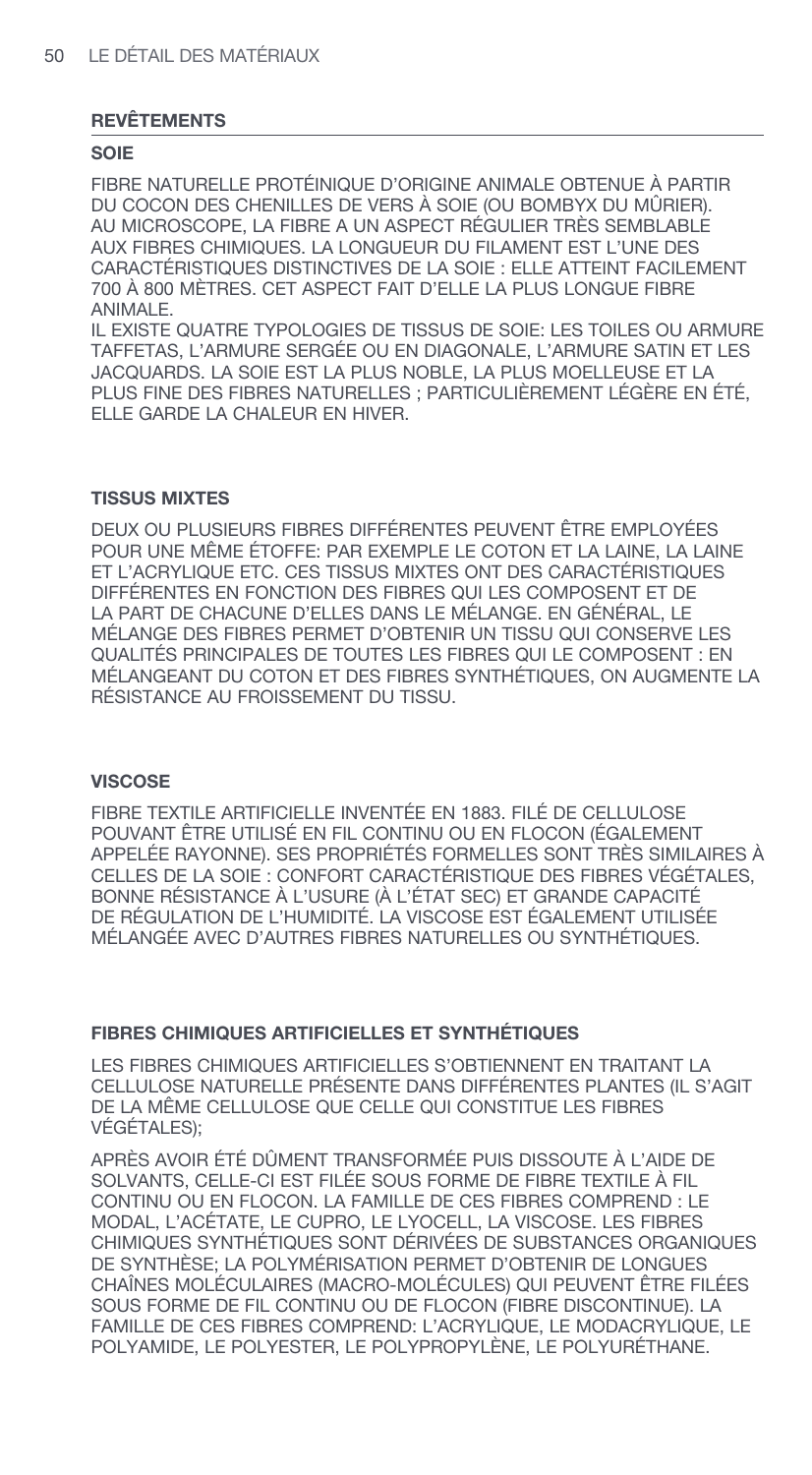## **POLYAMIDE (NYLON)**

FIBRE SYNTHÉTIQUE OBTENUE À PARTIR DE MACRO-MOLÉCULES LINÉAIRES PRÉSENTANT DANS LEUR CHAÎNE DES LIENS AMIDÉS RÉCURRENTS AVEC UNE UNION D'AU MOINS 85 % DE CES DERNIERS À DES GROUPES ALIPHATIQUES OU À UN CYCLE ALIPHATIQUE. ELLE EST UTILISÉE EN FIL CONTINU OU EN FLOCON. CETTE FIBRE SE DISTINGUE PAR SA GRANDE RÉSISTANCE À LA RUPTURE, À LA DÉFORMATION (EXCELLENTE RÉCUPERATION ÉLASTIQUE) ET À L'ABRASION. FACILE À ENTRETENIR (LAVAGE, SÉCHAGE, AUCUNE NÉCESSITÉ DE REPASSAGE), LE NYLON EST ÉGALEMENT PARTICULIÈREMENT FACILE À TEINDRE ET EST INFROISSABLE.

## **TREVIRA (PET)**

(POLYÉTHYLÈNE TÉRÉPHTALATE) FIBRE SYNTHÉTIQUE OBTENUE À PARTIR DE MACRO-MOLÉCULES CONSTITUÉES DE POLYESTER; ON LA TROUVE SOIT EN FLOCON SOIT EN FIL LISSE OU EN FIL GONFLANT. TREVIRA EST L'UNE DE SES DÉNOMINATIONS COMMERCIALES. CETTE FIBRE FAIT PREUVE D'UNE EXCELLENTE LONGÉVITÉ; FACILE À ENTRETENIR, ELLE RÉSISTE TRÈS BIEN À LA LUMIÈRE, À L'HUMIDITÉ ET AUX MICRO-ORGANISMES.

## **MODACRYLIQUE**

FIBRE SYNTHÉTIQUE OBTENUE À PARTIR DE MACRO-MOLÉCULES CONSTITUÉES D'AU MOINS 50 % D'ACRYLONITRILE, ON LA TROUVE GÉNÉRALEMENT SOUS FORME DE FLOCONS. ELLE SE CARACTÉRISE PAR UNE RÉSISTANCE TRÈS ÉLEVÉE À LA FLAMME ET DES QUALITÉS TACTILES TRÈS PROCHES DE LA FIBRE ACRYLIQUE. ELLE SE DISTINGUE ÉGALEMENT PAR UNE SOLIDITÉ, UNE STABILITÉ EN TERMES DE DIMENSIONS ET UNE RÉSISTANCE EXCEPTIONNELLE À LA LUMIÈRE ET AU LAVAGE. MOELLEUSE AU TOUCHER, ELLE EST CARACTÉRISÉE PAR UNE TRÈS GRANDE TENUE ET UN EXCELLENT MAINTIEN DE LA BRILLANCE DES COULEURS AINSI QUE PAR UNE TRÈS BONNE RÉSISTANCE AUX AGENTS CHIMIQUES. FACILE À ENTRETENIR, CETTE FIBRE A UN TRÈS FORT POUVOIR ISOLANT ET N'EST PAS TOXIQUE.

## **SIMILCUIR**

LE SIMILCUIR (OU FAUX CUIR OU VIN-CUIR) EST UN TISSU ÉCOLOGIQUE SPÉCIAL SEMBLABLE AU CUIR OU À LA CROÛTE DE CUIR N'ÉTANT PAS RÉALISÉ AVEC UN MATÉRIEL ANIMAL.

IL PEUT ÊTRE COMPOSÉ D'UN TISSU OU D'UN JERSEY SUR LEQUEL EST ÉTALÉ UN MATÉRIEL PLASTIQUE POUR SIMULER LA SURFACE DU CUIR. AU TOUCHER IL PEUT APPARAÎTRE LISSE OU RÊCHE AVEC DES NERVURES OU DES CARACTÉRISTIQUES SUPERFICIELLES TYPIQUES DES PEAUX TANNÉES DES DIFFÉRENTS ANIMAUX.

LES COULEURS VONT DE L'IMITATION DU NATUREL, SOIT EN COULEUR UNIE SOIT AVEC DES NUANCES ET DES TACHES EN IMITATION DU VRAI, AUX DESSINS ET TONALITÉS QUI SUIVENT LES LOIS DE LA MODE. L'SIMILCUIREST FACILE À ENTRETENIR ET GARANTIT UNE DURÉE EXCELLENTE DANS LE TEMPS EN MAINTENANT INALTÉRÉES SES CARACTÉRISTIQUES.

## **CRÛTE DE CUIR**

MEMBRANE DE NATURE PROTÉINIQUE OBTENUE À PARTIR DE LE CUIR DES BOVINS ET QUI EST RENDUE INALTÉRABLE À L'AIDE D'UN TRAITEMENT SPÉCIAL. LE PROCÉDÉ, APPELÉ TANNAGE, CONSISTE À ÉLIMINER LA COUCHE DE SURFACE AINSI QUE LE TISSU CONJONCTIF SOUS-CUTANÉ (HYPODERME). LA COUCHE PRIMORDIALE, LE DERME, EST CONSTITUÉE DE FAISCEAUX DE FIBRES CONJONCTIVES ÉLASTIQUES. LA PARTIE SUPÉRIEURE DU DERME, LA FLEUR, PERMET DE DISTINGUER LES

CUIRS NOBLES ; ILS SONT ALORS APPELÉS «CUIRS PLEINE FLEUR ».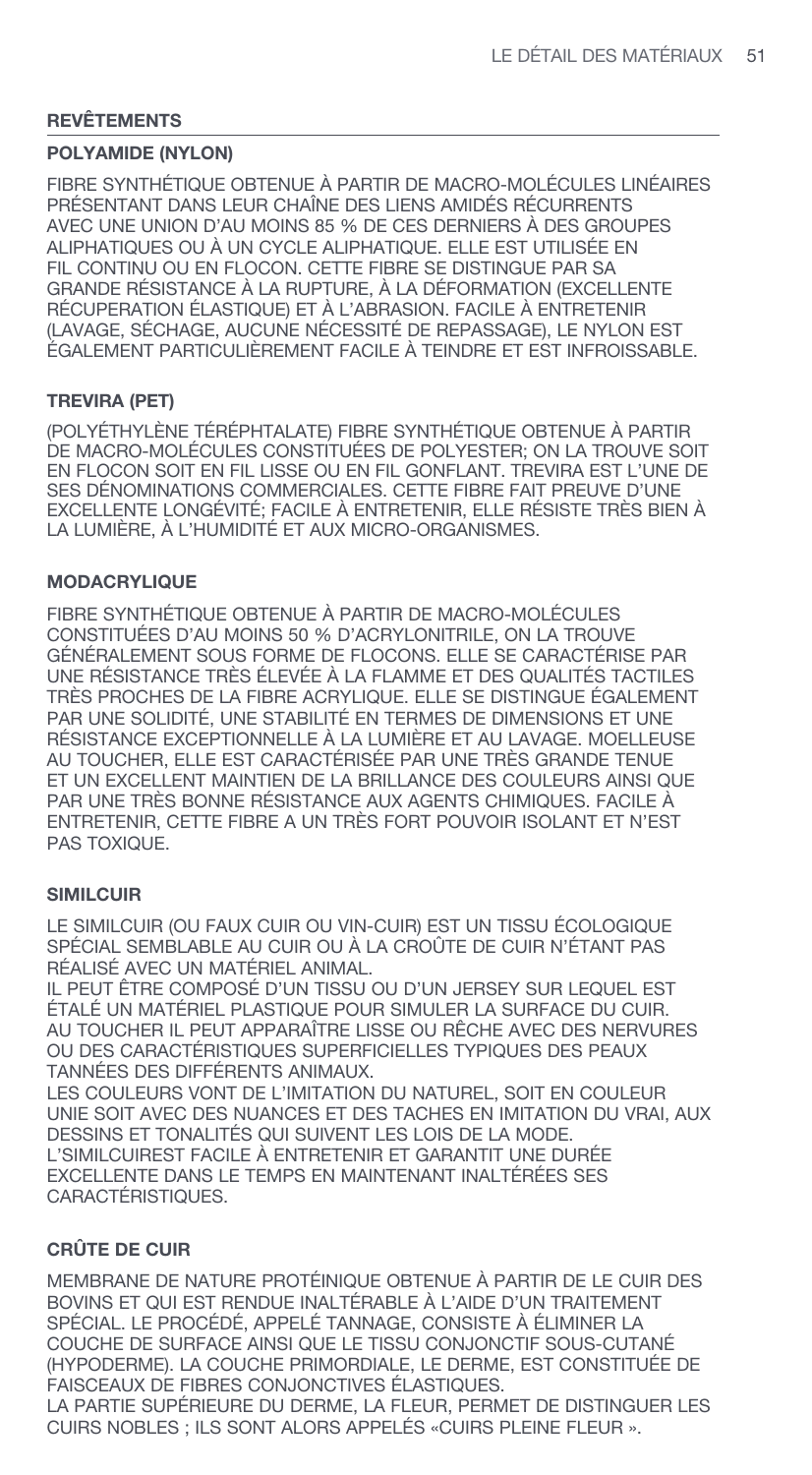#### **CUIR**

MEMBRANE DE NATURE PROTÉINIQUE OBTENUE À PARTIR DE LA PEAU DES BOVINS ET SOUMISE AU PROCÉDÉ DE TANNAGE. L'ÉPAISSEUR DES PEAUX EST PLUS FINE ET PLUS LÉGÈRE QUE CELLE DES CRÛTE DE CUIR.

CONSIDÉRATIONS GÉNÉRALES. ON DONNE DES RENSEIGNEMENTS QUI PEUVENT VOUS AIDER À MIEUX COMPRENDRE LES CARACTÉRISTIQUES DES CUIRS CI-DESSOUS. LE CUIR, COMME LE MOT SOUS-ENTENDE, DÉRIVENT DE L'ÉPIDERME DES ANIMAUX, QUI EST CONSTITUÉE PAR DIFFÉRENTES COUCHES ET ORIGINAIREMENT IL A UN ÉPAISSEUR DE ENVIRON 1 CM.

QUALITÉ. QUAND ON PARLE DE FLEUR, ON SE RÉFÈRE À LA COUCHE LA PLUS SUPERFICIELLE DE L'ÉPIDERME, QUI GARDE LES CARACTÉRISTIQUES NATURELLES DE GRAIN, VEINES ET VELOUTÉ (PLUS OU MOINS MARQUÉS). LA DIMENSION DU GRAIN NE DÉTERMINE PAS LA QUALITÉ DU CUIR, MAIS ELLE EST PLUTÔT LA CONSÉQUENCE DE CHOIX ESTHÉTIQUES. DANS LE CAS DE CUIRS DE BON MARCHÉ, ON UTILISE DES COUCHES PLUS INTERNES, QUI SONT TRAVAILLÉES POUR REPRODUIRE LES CARACTÉRISTIQUES NATURELLES DU CUIR (GRÉSAGE ET ÉTAMPAGE À PRESSION DU GRAIN).

PROVENANCE. LA PROVENANCE EUROPÉENNE DES CUIRS EST SANS DOUTE À PRÉFÉRER À CELLE EXOTIQUE OU D'OUTRE-ATLANTIQUE (LESQUELS PRÉSENTENT PLUS DES DÉFECTUOSITÉS DUES AUX CICATRICES ET PIQÛRES D'INSECTES PAR SUITE DE L'ÉLEVAGE DU BÉTAIL EN LIBERTÉ).

TANNAGE MINÉRAL. LE TANNAGE, UN PROCÉDÉ POUR PRÉSERVER LE CUIR DE LA NATURELLE DÉCROISSANCE ORGANIQUE, SERT AUSSI À EXALTER SON MOELLEUX, LA COULEUR, L'ÉCLAT ET LA LUMINOSITÉ. NORMALEMENT ON LE FAIT UTILISANT DES SELS DE CHROME ET SEULEMENT DANS LE CAS DE CUIRS D'UNE QUALITÉ ÉLEVÉE ON CONTINUE AVEC UN AUTRE TANNAGE VÉGÉTAL, POUR OBTENIR UN EFFET LE PLUS NATUREL POSSIBLE.

TEINTURE. LA TEINTURE, QUI SERT POUR OBTENIR TOUS LES DIFFÉRENTES COULEURS À PARTIR DE CELLE NATURELLE, EST RÉALISÉE PAR LE PLONGEMENT DES CUIRS EN TONNEAUX AVEC LE COLORANT: DANS NOTRE CAS ON UTILISE TOUJOURS L'ANILINE AVEC TEINTURE PASSANTE SUR TOUT L'ÉPAISSEUR (À PRÉFÉRER À LA TEINTURE SUPERFICIELLE).

SÉCHAGE. NORMALEMENT LE SÉCHAGE EST EFFECTUÉ SUR CADRES DANS LES FOURS, POUR LES CUIRS LES PLUS PRISÉS ON LE FAIT NATURELLEMENT EN PLEIN AIR.

GRAIN. LE GRAIN NATUREL (NON IMPRIMÉ) ET L'ABSENCE DE GRÉSAGE (UNE SORTE DE DRESSAGE) TÉMOIGNENT QUE LE CUIR FLEUR (OU PLEIN FLEUR) DE BONNE QUALITÉ N'A PAS BESOIN D'AUTRES TRAVAUX DE CORRECTION ET RETOUCHES.

FINITION. LE TRAVAIL MEILLEUR DE DERNIÈRE MAIN, QUI DÉTERMINE APRÈS LE RÉEL ASPECT DU CUIR, EST CELUI À L'ANILINE, QUI DONNE UN ASPECT PLUS NATUREL MAIS AUSSI PLUS DÉLICAT. LA FINITION AVEC RÉSINES POLYURÉTHANIQUES GARANTI EAU CONTRAIRE UNE UNIFORMITÉ ET UNE RÉSISTANCE MAJEURE PENDANT L'UTILISATION.

ÉPAISSEUR ET DIMENSION. UNE ÉPAISSEUR PLUS GRANDE DÉTERMINE UN CUIR MEILLEUR, AINSI COMME LES GRANDES DIMENSIONS SONT À PRÉFÉRER, PUISQUE ON A MOINS DES GASPILLES.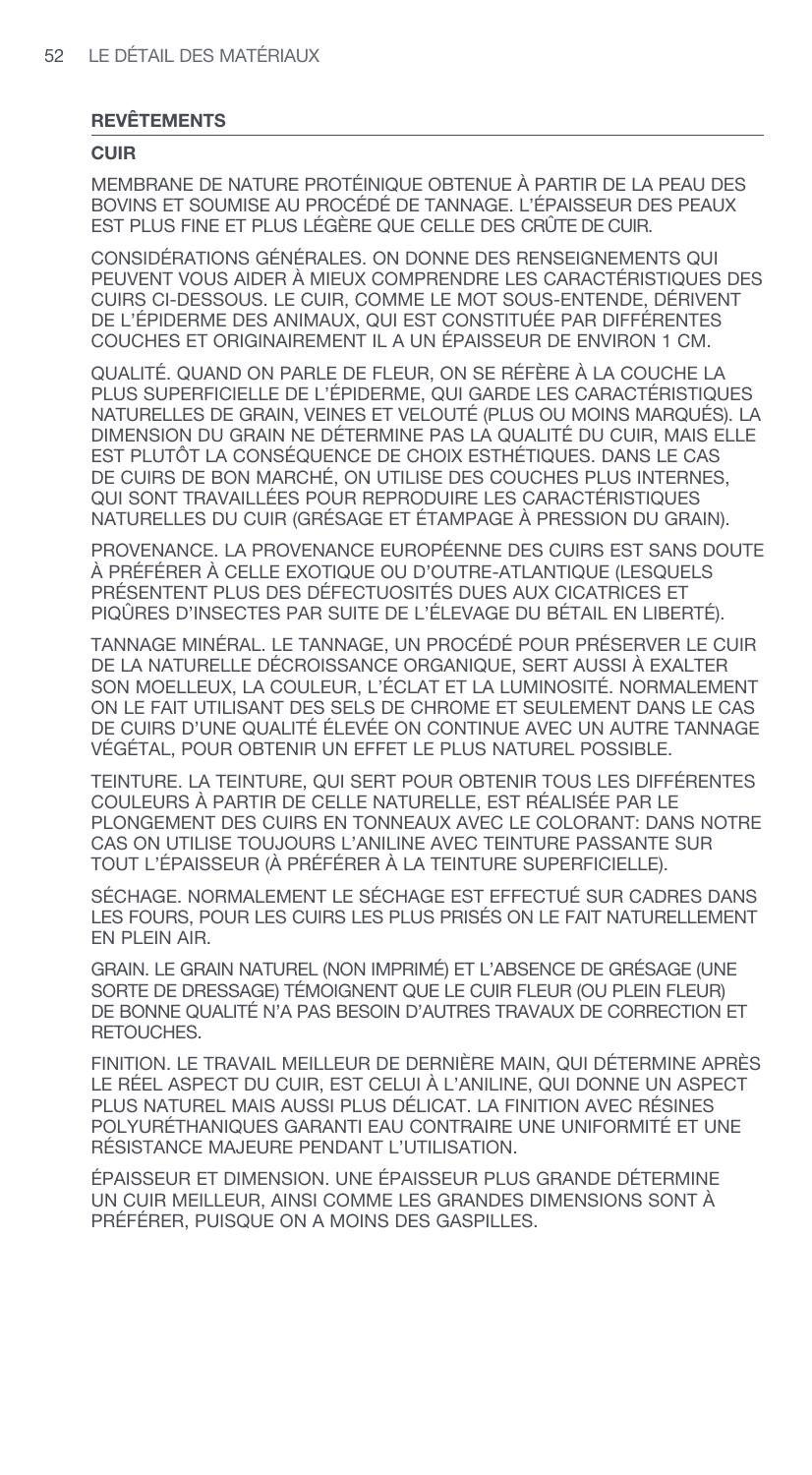## **CUIR SPRING CATÉGORIE P**

- CUIRS BOUVILLON
- PROVENANCE EUROPÉENNE
- TANNAGE AUX SELS DE CHROME
- TEINTURE PASSANTE EN TONNEAUX À L'ANILINE
- SÉCHAGE SOUS VIDE
- GRAIN IMPRIMÉ
- GRÉSÉ
- FINITION AVEC RÉSINE POLYURÉTHANIQUE
- ÉPAISSEUR 1,0/1,2 MM
- DIMENSION MOYENNE 4,5/5,0 MC

## **CUIR COLORS CATÉGORIE S**

- CUIRS BOVIN FLEUR
- PROVENANCE EUROPÉENNE
- CONCIA AI SALI DI CROMO
- TANNAGE AUX SELS DE CHROME
- TEINTURE PASSANTE EN TONNEAUX À L'ANILINE
- GRAIN NATUREL FIN
- NON GRÉSÉ
- FINITION AVEC RÉSINE POLYURÉTHANIQUE
- ÉPAISSEUR 1,0/1,2 MM
- DIMENSION MOYENNE 5,00/5,50 MC

## **CUIR SUPER CATÉGORIE S**

- CUIRS BOVIN FLEUR
- PROVENANCE EUROPÉENNE
- TANNAGE AUX SELS DE CHROME
- TEINTURE PASSANTE
- GRAIN NATUREL FIN
- NON GRÉSÉ
- FINITION LÉGÈREMENT PIGMENTÉE
- ÉPAISSEUR 2,0/2,3 MM
- DIMENSION MOYENNE 5,00 MC

## **CUIR SPECIAL CATÉGORIE X**

- CUIRS BOVIN FLEUR
- PROVENANCE EUROPÉENNE
- TANNAGE AUX SELS DE CHROME
- TEINTURE PASSANTE
- GRAIN NATUREL FIN
- LÉGÈREMENT CORRIGÉE
- FINITION PIGMENTÉE
- ÉPAISSEUR 1,2/1,4 MM
- DIMENSION MOYENNE 5,00/5,50 MQ

## **CUIR VIEILLI CATÉGORIE Y**

- CUIRS TAUREAUX FLEUR
- PROVENANCE NORD EUROPÉENNE
- TANNAGE AUX SELS DE CHROME ET UN AUTRE TANNAGE VÉGÉTAL
- TEINTURE PASSANTE EN TONNEAUX À L'ANILINE
- SÉCHAGE AU NATUREL
- GRAIN NATUREL
- NON GRÉSÉ
- FINITION À L'ANILINE
- ÉPAISSEUR 1,3/1,4 MM
- DIMENSION MOYENNE 5,00/5,50 MC

## **CUIR VINTAGE CATÉGORIE S**

- CUIRS BOVIN ÈMERI AVEC NUAGES
- PROVENANCE EUROPÉENNE
- TANNAGE AUX SELS DE CHROME
- GRAIN NATUREL
- COLEUR AVEC EFFET PẬLISSANTE (PULL-UP)
- FINITION PIGMENTÉE EFFET ANTIQUE
- TRAITÉ AVEC HUILE HIDROFUGE
- ÉPAISSEUR 1,4/1,5 MM
- DIMENSION MOYENNE 4,40/4,80 MQ

## **CUIR NABUK CATÉGORIE Y**

- CUIRS BOUVILLON
- PROVENANCE EUROPÉENNE
- TANNAGE AUX SELS DE CHROME
- TEINTURE PASSANTE EN TONNEAUX À L'ANILINE
- SÉCHAGE AU NATUREL
- GRAIN NATUREL
- GRÉSÉ
- 3M SCOTCHGARD
- ÉPAISSEUR 1,2/1,4 MM
- DIMENSION MOYENNE 4,50/5,00 MQ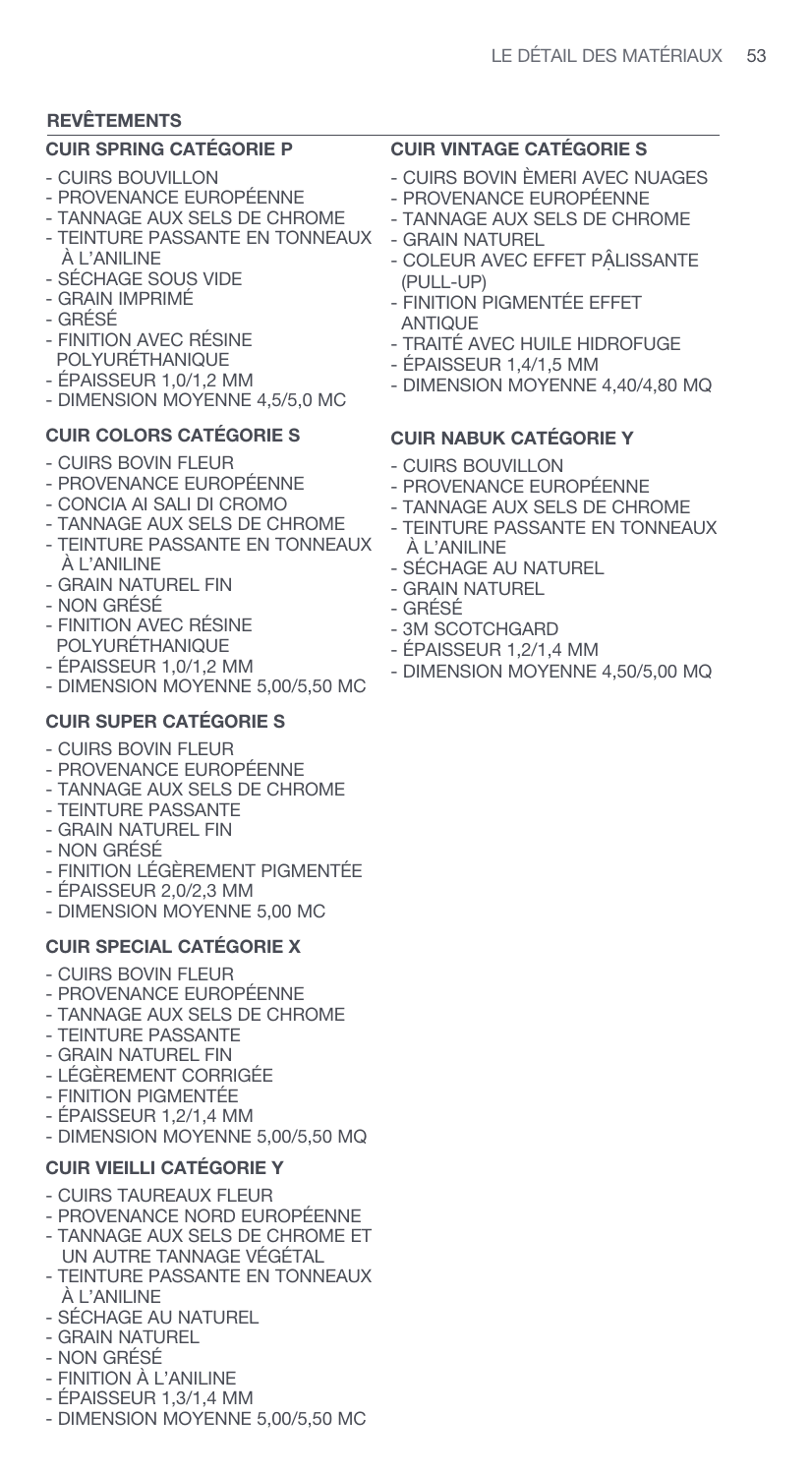LES CONSIGNES SUIVANTES. CLASSÉES PAR MATÉRIAUX. VOUS INDIQUERONT LES MÉTHODES À SUIVRE POUR BIEN ENTRETENIR VOTRE MEUBLE POLIFORM SUR LE LONG TERME. N'UTILISER QUE LES PRODUITS DE NETTOYAGE RECOMMANDÉS; DE MANIÈRE GÉNÉRALE, ÉVITER TOUT DÉTERGENT TROP AGRESSIF OU ABRASIF: VOUS POURREZ AINSI PROFITER DURANT DE NOMBREUSES ANNÉES DE LA QUALITÉ POLIFORM.

## ENTRETIEN DES PARTIES EN BOIS OU EN CONTREPLAQUE

NOUS VOUS CONSEILLONS D'UTILISER UN DÉTERGENT NEUTRE. LES PRODUITS CONTENANT DE L'ACETONE. LES DILUANTS. L'AMMONIAQUE. LES DETERSIFS ABRASIFS OU LES CIRES POUR MEUBLES SONT A EVITER. ATTENTION: LA SURFACE DU BOIS N'A ETÉ TRAITÉE QU'EN VUE DE REJETER UNE QUANTITÉ MODEREE DE GRAISSE ET DE SALETE. BIEN QUE LES PEINTURES UTILISÉES SOIENT ÉGALEMENT HYDROFUGES ET ANTI-JAUNISSEMENT. ELLES NE DOIVENT ÊTRE NI RAYEES NI SOUMISÉS A DES TEMPERATURES ELEVÉES.

## **ENTRETIEN DES PARTIES LAQUÉES**

NOUS VOUS CONSEILLONS D'UTILISER UN DÉTERGENT NEUTRE LES PRODUITS CONTENANT DE L'ACÉTONE, LES DILUANTS, L'AMMONIAQUE, LES DÉTERSIFS ABRASIFS OU LES CIRES POUR MEUBLES SONT À ÉVITER. ATTENTION ! IL EST POSSIBLE QU'UN PEU DE COULEUR RESTE SUR LE CHIFFON LORS DES PREMIERS NETTOYAGES, CE PHÉNOMÈNE EST NORMAL. IL EST LIÉ À LA PRÉSENCE DE POUSSIÈRES DE VERNIS AFFLEURANT À LA SURFACE LORS DU SÉCHAGE. UNE FOIS CES POUSSIÈRES ÉLIMINÉES. LE PHÉNOMÈNE NE SE MANIFESTE PLUS.

## ENTRETIEN DU PANNEAU ENNOBLI À LA MÉLAMINE

NOUS VOUS CONSEILLONS D'UTILISER UN DÉTERGENT NEUTRE. LES PRODUITS CONTENANT DE L'ACÉTONE. DU CHLORE, DES DILUANTS OU DES DÉTERSIFS ABRASIFS SONT À ÉVITER.

## **ENTRETIEN DES PARTIES EN VERRE**

IL EST CONSEILLÉ D'UTILISER DU VINAIGRE DILUÉ AVEC BEAUCOUP D'EAU OU DU PRODUIT POUR LE NETTOYAGE DES VITRES. ATTENTION! SI LE VERRE EST MONTÉ SUR DES PROFILS EN ALUMINIUM. ÉVITER D'UTILISER DE L'ALCOOL OU DE L'AMMONIAQUE: ILS POURRAIENT TACHER LE PROFIL.

## **ENTRETIEN DES PLANS EN MARBRE**

UTILISER DE L'EAU AVEC UN CHIFFON OU UNE EPONGE. LE MARBRE EST UN MATÉRIEL QUI SE NETTOIE TRÈS DÉLICATEMENT: DU FAIT DE SA POROSITÉ. IL A EN EFFET TENDANCE À ABSORBER LES LIQUIDES ET DONC À SE TACHER. BIEN QUE LES PLANS POLIFORM SOIENT TRAITÉS AVEC UN PRODUIT ANTI - TÂCHE ET ANTI - HUILE SPECIAL. LES TÂCHES DE VIN. DE CAFÉ, DE CITRON, DE VINAIGRE OU D'AUTRES PRODUITS CONTENANT DES SUBSTANCES AGRESSIVES DOIVENT ÊTRE IMMÉDIATEMENT ELIMINÉES. EN CE QUI CONCERNE L'ENTRETIEN DES PLANS, IL EST CONSEILLÉ D'EFFECTUER UN TRAITEMENT RÉGULIER AVEC DES PRODUITS SPÉCIFIQUES POUR NETTOYAGE ET ENTRETIEN DU MARBRE, S'ASSURANT QUE CES PRODUITS SOIENT NEUTRES ET SPÉCIFIQUES POUR LA FINITION DE VOTRE MARRRE POLLOU BRILLANT.

ÉVITER À TOUT PRIX LES PRODUITS ABRASIFS ET AGRESSIFS: LES DETERSIFS ACIDES. LA JAVEL. LE PAPIER ABRASIF ET LA PAILLE DE FER.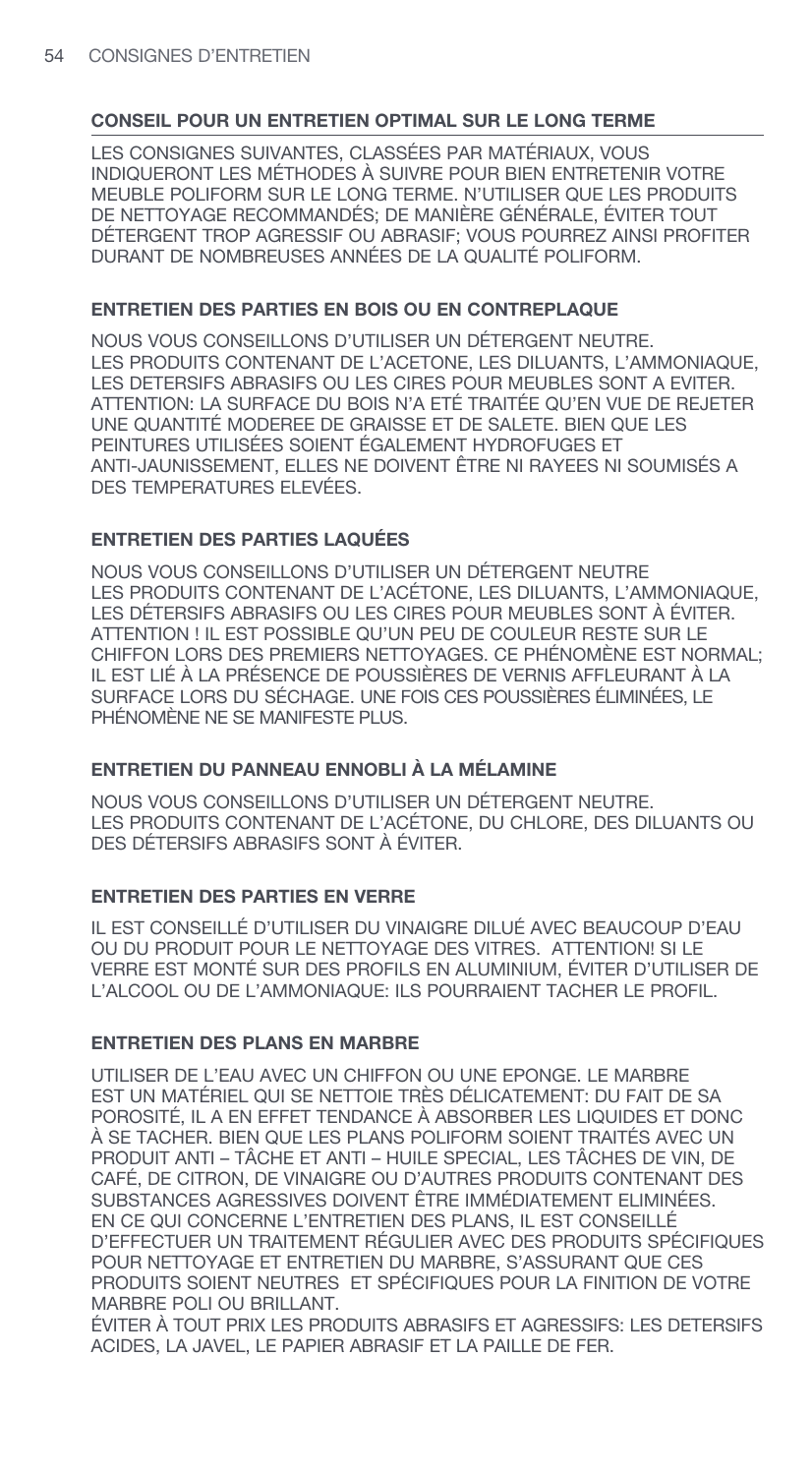## **ENTRETIEN DES PIÈCES EN CUIVRE**

ENTRETIEN QUOTIDIEN : POUR ÉLIMINER LA POUSSIÈRE, IL SUFFIT DE NETTOYER DÉLICATEMENT LES PIÈCES À L'AIDE D'UN CHIFFON EN FLANELLE PROPRE ET SEC. NOUS DÉCONSEILLONS D'UTILISER UN PLUMEAU PARCE QU'IL RISQUERAIT DE GRIFFER LA SURFACE.

SI LA TABLE BASSE EST EXPOSÉE À UN TAUX ÉLEVÉ D'HUMIDITÉ OU SI ELLE ENTRE EN CONTACT DIRECT AVEC DES LIQUIDES PENDANT UNE DURÉE PROLONGÉE ET DES TACHES ÉTENDUES ET DENSES APPARAISSENT, IL EST POSSIBLE D'APPLIQUER DE LA PÂTE ABRASIVE. RÉPARTIR DÉLICATEMENT LA PÂTE ABRASIVE SUR LA TACHE EN QUESTION POUR L'ÉLIMINER DE FAÇON PROGRESSIVE. ATTENTION À NE PAS GRATTER/FROTTER EXCESSIVEMENT SUR LES TACHES AFIN D'ÉVITER DE RETIRER LA COULEUR CUIVRE D'ORIGINE.

## **ENTRETIEN CORIAN**

CORIAN EST UN MATÉRIEL AUTONETTOYANT, EXTRÊMEMENT HYGIENIQUE PUISQUE NON POREUX.

BIEN QUE LES LIQUIDES NE PUISSENT PÉNÉTRER LES SURFACES EN CORIAN, IL EST PRÉFÉRABLE D'ESSUYER LES ÉCLABOUSSURES DÈS QU'ELLES SE PRODUISENT. SERVEZ-VOUS SIMPLEMENT D'UN CHIFFON HUMIDE ET D'UN DÉTERGENT DOUX EN CRÈME OU D'UN DÉGRAISSEUR MÉNAGER STANDARD (CIF, PAR EXEMPLE). NETTOYER TOUJOURS EN EFFECTUANT UN MOUVEMENT CIRCULAIRE.

EN CAS DE TACHES CAUSÉES PAR LES LIQUIDES, COMMENCER PAR UN SIMPLE NETTOYAGE, PUIS CONTINUER AVEC UNE ÉPONGE ABRASIVE ET UN DÉTERGENT A BASE D'AMMONIAQUE. POUR LES TACHES RÉELLEMENT TENACES, TELLES QUE LE POLLEN DE LYS OU DANS LE CAS D'UNE LÉGÈRE RAYURE, IL SERA POSSIBLE D'AVOIR RECOURS À L'EAU DE JAVEL. RINCER PLUSIEURS FOIS À L'EAU CHAUDE ET SÉCHER AVEC UN CHIFFON DOUX. RÉTABLIR ENSUITE LE POLI À L'AIDE D'UN CHIFFON HUMIDE ET D'UN DÉTERGENT DOUX EN CRÈME. ESTOMPER LA ZONE RÉCURÉE EN FROTTANT AVEC UN MOUVEMENT CIRCULAIRE.

UNE ÉCLABOUSSURE ACCIDENTELLE D'UN PRODUIT CHIMIQUE PUISSANT (PRODUITS NETTOYANT CONTENANT DU CHLORURE DE MÉTHYLÈNE, PRODUITS DE DÉBOUCHAGE À L'ACIDE, DISSOLVANT À BASE D'ACÉTONE POUR VERNIS À ONGLES) DOIT ÊTRE RINCÉE IMMÉDIATEMENT ET ABONDAMMENT AVEC UN MÉLANGE D'EAU ET DE SAVON AFIN DE NE PAS ENDOMMAGER LA SURFACE. LE CORIAN EST UN MATÉRIEL REGÉNÉRABLE CAR IL EST MASSIF ET HOMOGÈNE SUR TOUTE SON ÉPAISSEUR. LA PLUPART DES DÉGÂTS, Y COMPRIS LES DOMMAGES IMPORTANTS DUS AUX COUPS, À LA CHALEUR OU À DES PRODUITS CHIMIQUES, SONT HABITUELLEMENT RÉPARABLES SUR PLACE POUR REDONNER AUX SURFACES LEUR FINI ET LEUR HYGIÈNE D'ORIGINE.

## **ENTRETIEN DES CHARNIÈRES, DES GLISSIÈRES DE TIROIRS ET DES COMPOSANTS MÉTALLIQUES**

GRAISSER AVEC LES PRODUITS QUE L'ON TROUVE ORDINAIREMENT DANS LE COMMERCE. LE LUBRIFIANT DEVRA ÊTRE UTILISÉ DE MANIÈRE PÉRIODIQUE À LA FOIS SUR LES CHARNIÈRES ET SUR LES GLISSIÈRES APRÈS AVOIR ÉLIMINÉ LA POUSSIÈRE ÉVENTUELLEMENT PRÉSENTE. QUANT AUX AUTRES COMPOSANTS MÉTALLIQUES, ILS DEVRONT ÊTRE NETTOYÉS PÉRIODIQUEMENT À L'AIDE D'UN CHIFFON HUMIDE. TOUS LES TYPES DE PRODUITS ABRASIFS SONT À ÉVITER.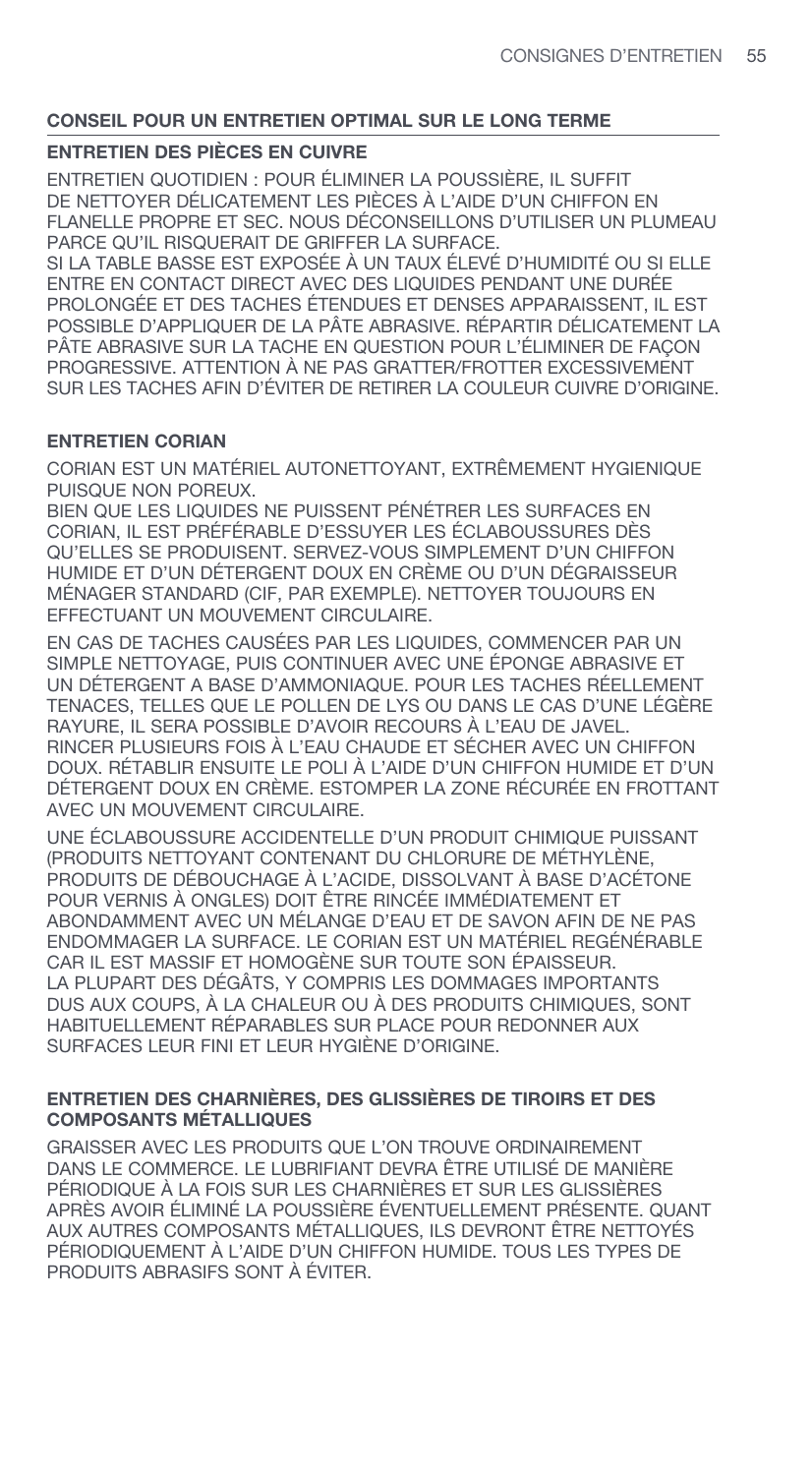## **ENTRETIEN ORDINAIRE DES REVÊTEMENTS**

L'UTILISATION D'ASPIRATEURS À BROSSES DOUCES EST CONSEILLÉE. UNE BROSSE ADHÉSIVE PEUT ÊTRE PÉRIODIQUEMENT UTILISÉE. EN CAS DE TACHE. AGIR IMMÉDIATEMENT EN LA TAMPONNANT À L'AIDE D'UN CHIFFON PROPRE ET EN L'EMPÊCHANT DE S'ÉTENDRE. LA PLUPART DES SUBSTANCES LIQUIDES PRÉSENTES DANS UNE MAISON (BOISSONS. ALIMENTS) PEUVENT ÊTRE ÉLIMINÉES À L'AIDE D'EAU TIÈDE ET DE SAVON NFUTRE.

ATTENTION ! SI VOUS UTILISEZ DES SOLVANTS. ILS DEVRONT ÊTRE APPLIQUÉS SUR UN CHIFFON : NE JAMAIS LES APPLIQUER DIRECTEMENT SUR LE REVÊTEMENT.

# **LAVAGE REVÊTEMENTS DÉHOUSSABLES**

IL EST CONSEILLÉ DE SUIVRE SCRUPULEUSEMENT LES INSTRUCTIONS DE MAINTENANCE INSCRITS SUR LES ÉTIQUETTES COUSUE SUR LES REVÊTEMENTS ET INSCRITS À LA FIN DU PRÉSENT CERTIFICAT D'ORIGINE ET GARANTIE.

S'IL VOUS PLAÎT. NOTER QUE CHAQUE TISSU LAVÉ À EAU OU À SEC POURRAIT ÊTRE SENSIBLES AUX MOUVEMENTS. MÊME SI LAVÉS SELON LES INSTRUCTIONS DE MAINTENANCE.

# LAVAGE À L'EAU (SI PREVU)

LAVER LES HOUSSES À L'ENVERS. EFFECTUER UN PRÉLAVAGE DANS DE L'EAU FROIDE PUIS AJOUTER QUATRE CUILLERÉES DE SAVON NEUTRE. LAVER À LA MACHINE À 30°. POUR LE REPASSAGE. SE RÉFÉRER À L'ÉTIQUETTE DE CHAQUE TISSU.

À NE PAS FAIRE : NE PAS ESSORER. NE PAS UTILISER DE JAVEL OU DE PRODUIT BLANCHISSANT, ON RECOMMANDE DE PROTÉGER LES PARTIES RIGIDES DU VELCRO PEN-DANT LES LAVAGES DES REVÊTEMENTS. AINSI QU'ELLES NE PEUVENT PAS GRIFFER OU ENDOMMAGER LES TISSUS.

# **LAVAGE À SEC (SI PREVU)**

S'ADRESSER À DES ENTREPRISES SPÉCIALISÉES ET FOURNIR LES INFORMATIONS RELATIVES AU TISSU FIGURANT À LA FIN DE CETTE FICHE PRODUIT. ON RECOMMANDE DE PROTÉGER LES PARTIES RIGIDES DU VELCRO PEN-DANT LES LAVAGES DES REVÊTEMENTS. AINSI QU'ELLES NE PEUVENT PAS GRIFFER OU ENDOMMAGER LES TISSUS.

# **ENTRETIEN DES REVÊTEMENTS EN CUIR**

LE NETTOYAGE ORDINAIRE DES PEAUX PEUT ÊTRE EFFECTUÉ. DE MANIÈRE EXTRÊMEMENT DÉLICATE. À L'AIDE D'UN ASPIRATEUR À BROSSES DOUCES. ON PEUT ENSUITE NETTOYER LES SURFACES EN PEAU À L'AIDE D'UN CHIFFON HUMECTÉ D'EAU TIÈDE PRÉALABLEMENT ESSORÉ. A L'EXCEPTION DU CUIR NUBUCK QUI DOIT ETRE DEPOUSSIERE AVEC UN CHIFFON SEC. LES TACHES ÉVENTUELLES DEVRONT ÊTRE ÉLIMINÉES AUSSI VITE QUE POSSIBLE À L'AIDE D'UN CHIFFON ABSORBANT. NE JAMAIS FROTTER TROP ÉNERGIQUEMENT. UN TRAITEMENT HYDRATANT TOUS LES SIX MOIS À L'AIDE DE PRODUITS SPÉCIFIQUES VENDUS DANS LE COMMERCE EST CONSEILLÉ.

# ENTRETIEN DES REVÊTEMENTS EN CRÛTE DE CUIR

UTILISER UNE PEAU DE CHAMOIS OU UN CHIFFON DOUX EN LAINE. N'APPLIQUER DU CIRAGE POUR CUIR QUE SI NÉCESSAIRE. LES TACHES ÉVENTUELLES DEVRONT ÊTRE ÉLIMINÉES AUSSI VITE QUE POSSIBLE À L'AIDE D'UN CHIFFON ABSORBANT. NE PAS FROTTER : TAMPONNER DEPUIS LES BORDS DE LA TACHE VERS LE CENTRE. À ÉVITER: TOUT TYPE DE PRODUITS AGRESSIFS (SOLVANTS) OU ABRASIFS. NE PAS LAVER À LA VAPEUR. NE PAS UTILISER DE CIRAGE À CHAUSSURES.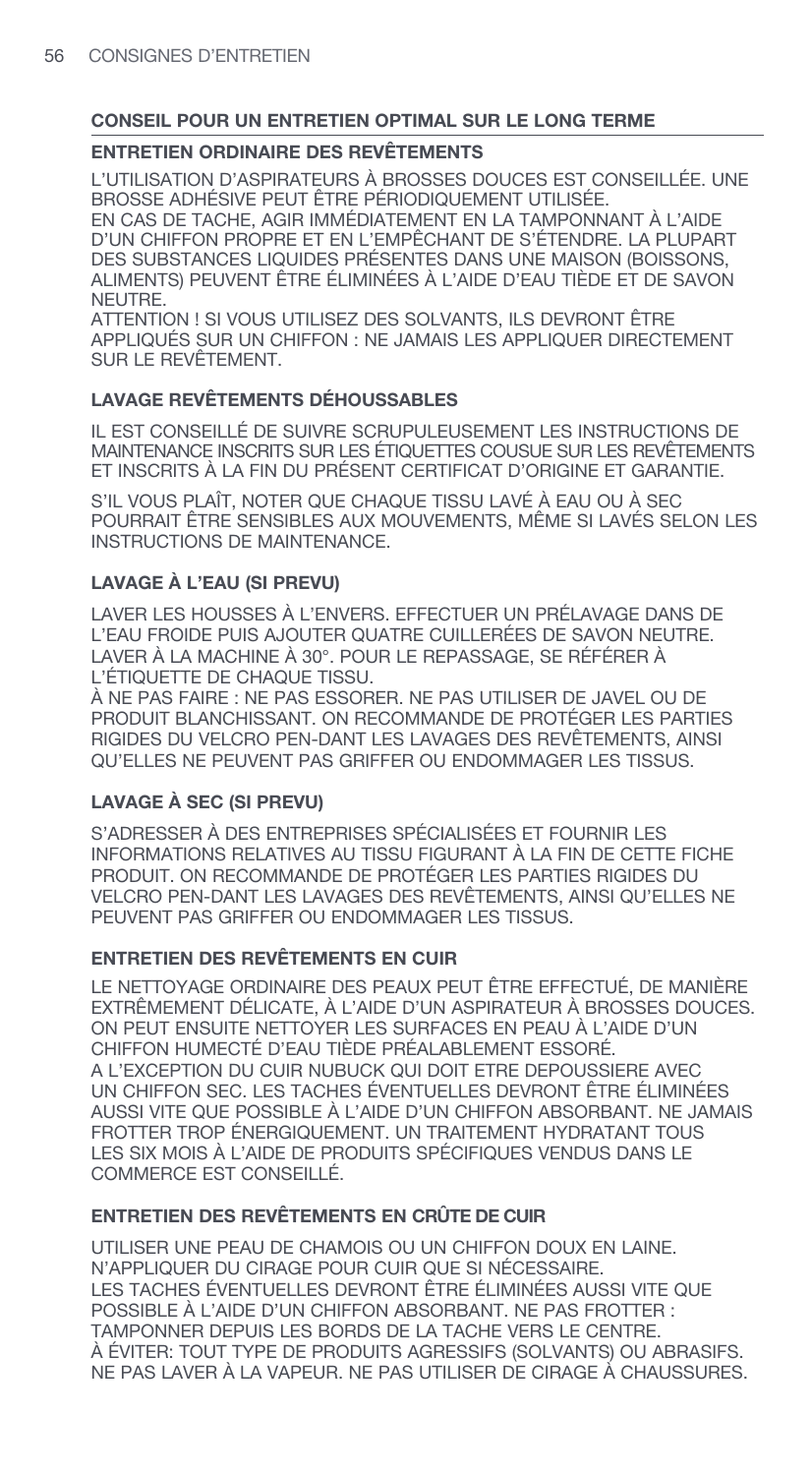## **ENTRETIEN DES REVÊTEMENTS EN SIMILCUIR**

IL EST RÉSISTANT AUX TACHES. UNE GRANDE PARTIE DES LIQUIDES, EN EFFET, RESTE EN SURFACE EN FORMANT DES GOUTTES FACILEMENT NETTOYABLES AVEC UNE ÉPONGE OU UN TISSU DOUX. NE PAS UTILISER DES SOLVANTS, DE L'EAU DE JAVEL, DES DÉTERGENTS CHIMIQUES OU DES SPRAYS DE CIRAGE.

## **MAINTENANCE CÈDRE MASSIF**

AFIN D'ÉVITER DES PROBLÈMES DE TAQUES ET L'ABSORPTION DE LA RÉSINE CONTENUE DANS LE CÈDRE, ON CONSEILLE DE NE PAS POSITIONNER LES PRODUITS AU-DESSUS DES TAPIS OU DES SURFACES SOUPLES, QUI NE PERMET PAS LA JUSTE AÉRATION DE LA BASE DU PRODUIT SURTOUT PENDANT LES PREMIERS MOIS. ON CONSEILLE DE CONSERVER CES PRODUITS AU SEC. FENTES OU FÊLURES SONT CONSIDÉRÉES COMME CARACTÉRISTIQUES DU CÈDRES MASSIF ET PAS COMME DÉFAUTS DE PRODUCTION.

#### **MISE AU REBUT**

POLIFORM CONSEILLE DE NE PAS JETER SES PRODUITS HORS DES DÉCHETTERIES. LA TECHNOLOGIE DE PRODUCTION AINSI QUE LA LARGE UTILISATION DE MATÉRIAUX RECYCLABLES PERMETTENT LA RÉUTILISATION DES PRODUITS POLIFORM MIS AU REBUT ET LA PRODUCTION DE NOUVEAUX MEUBLES. POUR CETTE RAISON, VEUILLEZ REMETTRE VOTRE MEUBLE POLIFORM À LA DÉCHETTERIE PUBLIQUE DE VOTRE COMMUNE.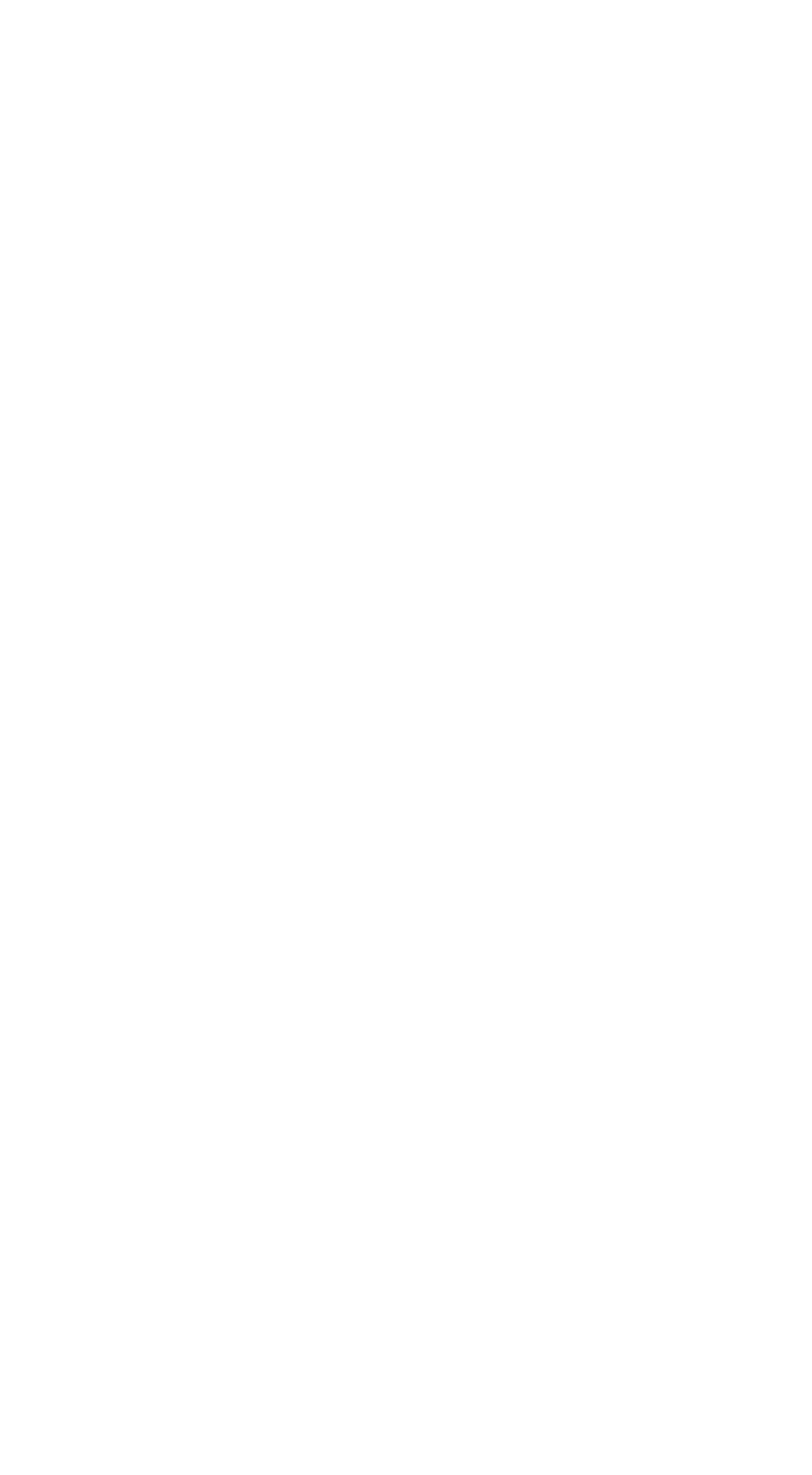## **HERZLICH WILLKOMMEN BEI DER POLIFORMQUALITÄT**

VIELEN DANK FÜR IHREN KAUF EINES ARTIKELS VON POLIFORM DIESES ZERTIFIKAT BESCHEINIGT DIE ECHTHEIT DES VON IHNEN ERWORBENEN ARTIKELS UND BESCHREIBT ALLE EIGENSCHAFTEN FÜR SEINE OPTIMALE PFLEGE.

JEDER ARTIKEL VON POLIFORM IST AUSDRUCK EINER PRODUKTIONSPHILOSOPHIE, DIE IHNEN IN JEDER HINSICHT HÖCHSTE QUALITÄT GARANTIERT. STETS AKTUELLE ÄSTHETISCHE LÖSUNGEN, BEI DENEN DIE KONZENTRATION AUF DAS WESENTLICHE IM VORDERGRUND STEHT, KONTINUIERLICHES ENGAGEMENT IM BEREICH DER TECHNISCHEN FORSCHUNG UND ENTWICKLUNG FÜR OPTIMALE FUNKTIONALITÄT, DIE AUSWAHL BESTER MATERIALIEN, UM DIE LANGE LEBENSDAUER DES ERWORBENEN ARTIKELS MIT GLEICHBLEIBENDER SCHÖNHEIT ZU GARANTIEREN.

# **DIE BEDEUTUNG DER QUALITÄT**

WOHNQUALITÄT ALS WESENTLICHER BESTANDTEIL DES ALLTAGS: DIE KOLLEKTION POLIFORM IST DAS ERGEBNIS DES STÄNDIGEN BEMÜHENS, DEN KUNDEN DIE GRÖSSTMÖGLICHE AUSWAHL ZU BIETEN, DAMIT INDIVIDUELLE WOHNTRÄUME REALITÄT WERDEN.

GRUNDLAGE DER POLIFORMQUALITÄT IST EINE LANGJÄHRIGE UND UMFASSENDE ERFAHRUNG MIT DEM WERKSTOFF HOLZ. SIE BERUHT AUF DER VERWURZELUNG DES UNTERNEHMENS IN DER HANDWERKSTRADITION DER NORDITALIENISCHEN REGION BRIANZA SOWIE IHRER STÄNDIGEN ERWEITERUNG UND AKTUALISIERUNG UND WIRD SO ZU EINEM TECHNISCHEN KNOW-HOW, DAS SEINER ZEIT STETS VORAUS IST.

ALS POLIFORM IM JAHR 1970 BESCHLOSS, DIE PRODUKTION IM INDUSTRIELLEN RAHMEN AUFZUNEHMEN, STAND IM VORDERGRUND DAS ZIEL, QUALITÄTSGARANTIE UND ZUVERLÄSSIGKEIT MIT EINEM STETS INNOVATIVEN, VON HÖCHSTER KREATIVITÄT GEPRÄGTEM PROJEKTANSATZ ZU VERBINDEN.

DAS VIELSEITIGE ANGEBOT VON POLIFORM ORIENTIERT SICH STRENG AN AKTUELLEN TRENDS: VON ANBAUSYSTEMEN BIS ZU ACCESSOIRES, VOM WOHNBEREICH BIS ZU DEN SCHLAFRÄUMEN, DIE KOLLEKTION IST VON EINER STILISTISCHEN VIELFALT GEKENNZEICHNET, DIE DIE HEUTIGE ZEIT REFLEKTIERT, SICH WEITERENTWICKELT UND VERÄNDERTEN GEWOHNHEITEN ANPASST.

## **DIE QUALITÄT DES PROJEKTS**

DIE TYPOLOGISCHE VIELFALT DER KOLLEKTION REFLEKTIERT DIE FÄHIGKEIT VON POLIFORM, JEDE THEMATIK IM HINBLICK AUF WOHNQUALITÄT ANZUGEHEN.

JEDES PROJEKT, JEDER VORSCHLAG BESITZT SEINE EIGENEN UNTERSCHIEDLICHEN FUNKTIONELLEN ANFORDERUNGEN. DIE ANBAUSYSTEME ZUM BEISPIEL WERDEN MIT DER VORSTELLUNG HÖCHSTER VIELSEITIGKEIT VERBUNDEN, DIE SCHRÄNKE MÜSSEN SOWOHL ÄSTHETISCH ALS AUCH HINSICHTLICH DER AUFTEILUNG DES INNENRAUMS INDIVIDUELLEN BEDÜRFNISSEN ANGEPASST WERDEN KÖNNEN.

JEDES EINRICHTUNGSELEMENT BESITZT EINE EIGENE FUNKTIONELLE DIMENSION, DIE POLIFORM BESTMÖGLICH ERKUNDET, WOBEI DER MEHRWERT DER QUALITÄT, DES DESIGNS UND DER KREATIVITÄT VERBUNDEN WIRD. DIES IST NICHT ZULETZT DAS ERGEBNIS DER ZUSAMMENARBEIT MIT EINIGEN DER RENOMMIERTESTEN ITALIENISCHEN UND INTERNATIONALEN DESIGNER.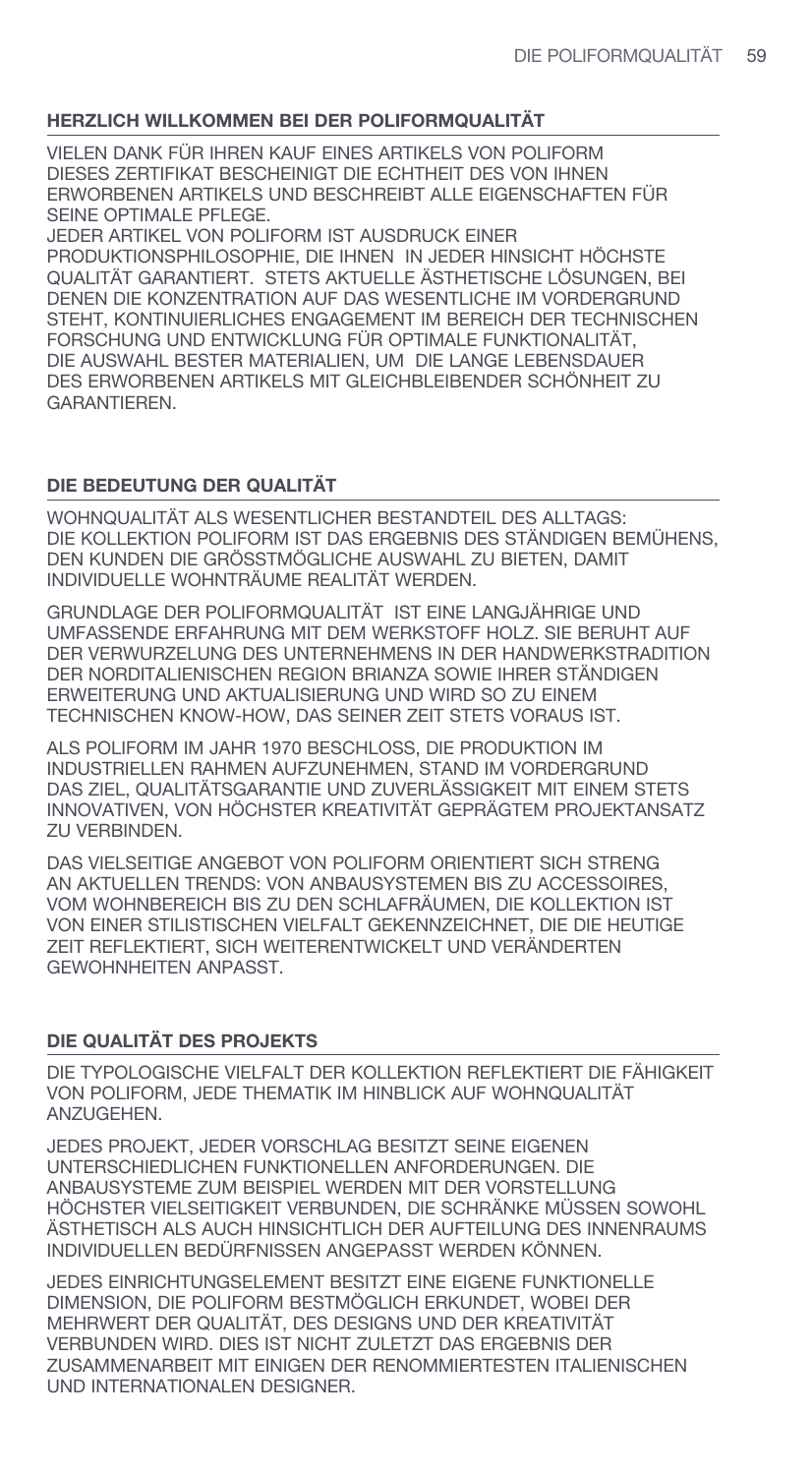## **DIE QUALITÄT DES MADE IN ITALY**

JEDER ARTIKEL VON POLIFORM WIRD IN ITALIEN HERGESTELLT. ES WIRD DABEI AUF EIN NETZWERK AUS DEN BESTEN EUROPÄISCHEN UND INTERNATIONALEN ZULIEFERERN ZURÜCKGEGRIFFEN.

WAS JEDEN ARTIKEL VON POLIFORM ZU EINEM 100-PROZENTIGEN BEISPIEL DES "MADE IN ITALY" MACHT, SIND VOR ALLEM SEINE WERTE: DIE GRENZENLOSE KREATIVITÄT, DIE AUF DAS JAHR 1942 ZURÜCKGEHENDE TRADITION IN DER MÖBELBRANCHE, DAS BESONDERE TECHNISCHE KNOW-HOW, DAS STETS SEINER ZEIT VORAUS IST. ALLE QUALITÄTEN, DIE FÜR EIN UNTERNEHMEN GRUNDLEGEND SIND, FÜR DAS SEIT JEHER DER KUNDE UND SEINE BEDÜRFNISSE IM VORDERGRUND STEHEN.

## **INNOVATION IM DIENSTE DES KUNDEN**

INNOVATION IST EINE EIGENSCHAFT, DIE SEIT JEHER FESTER BESTANDTEIL DER PRODUKTIONSKULTUR VON POLIFORM IST. MIT DEM KONSTANTEN ZIEL, DIE ANFORDERUNGEN DES KUNDEN ZU ERFÜLLEN, HAT POLIFORM STETS SEINE FORSCHUNGS- UND ENTWICKLUNGSARBEIT IM STILISTISCHEN UND TECHNOLOGISCHEN BEREICH AUF GANZ KONKRETE PROJEKTE AUSGERICHTET, DIE DARAUF ABZIELEN, HÖCHSTE QUALITÄT ZU ERREICHEN.

DIE INNOVATION VON POLIFORM ZEIGT SICH AN DER QUALITÄT DER ROHSTOFFE, DIE IMMER KONTROLLIERT UND SORGFÄLTIG GEPRÜFT WERDEN, AN DER GROSSEN AUFMERKSAMKEIT, DIE DER ZUVERLÄSSIGKEIT, SICHERHEIT UND LEBENSDAUER DER ARTIKEL GEWIDMET WIRD.

DAS STILISTISCHE BESTREBEN IST KONSEQUENT UND ZIELT STETS DARAUF AB, DIE ZEITGENÖSSISCHEN WOHNTRENDS BESTMÖGLICH ZU INTERPRETIEREN UND DIE GRÖSSTMÖGLICHE FREIHEIT BEI DER ZUSAMMENSTELLUNG VERSCHIEDENER ARTIKEL ZU ERMÖGLICHEN.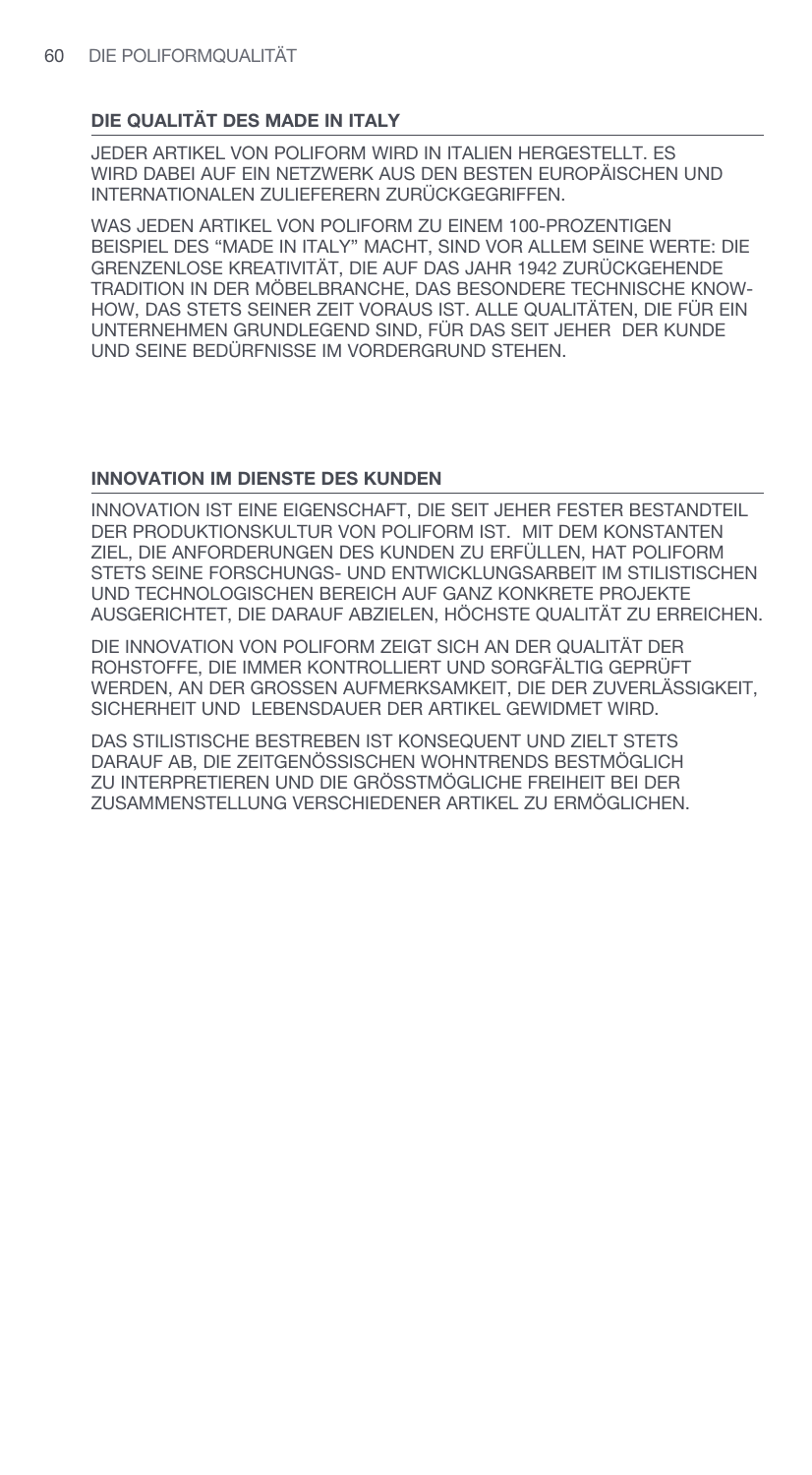#### **DIE POLIFORM-GARANTIE**

DIE GARANTIE GILT ZWEI (2) JAHRE AB KAUFDATUM UND UMFASST FABRIKATIONSMÄNGEL. DIE GARANTIE GILT AB DEM DATUM DER QUITTUNG ODER DES LIEFERSCHEINS, DIE BEI JEDER REPARATURANFRAGE VORGELEGT WERDEN MÜSSEN.

DIE GARANTIE GILT WÄHREND DER GARANTIEZEIT NUR FÜR DEN ERSTKÄUFER UND BESTEHT IN DER KOSTENLOSEN REPARATUR UND DEM ERSATZ VON ELEMENTEN, DIE SICH BEI EINER PRÜFUNG ALS UNVERWENDBAR ODER MANGELHAFT ERWEISEN ODER ALS SOLCHE VON POLIFORM ODER EINEM VON DEM UNTERNEHMEN BEVOLLMÄCHTIGTEN ANERKANNT WERDEN.

NATÜRLICHE VERÄNDERUNGEN DES HOLZES, DURCH NATÜRLICHES ODER KÜNSTLICHES LICHT ENTSTEHENDE FARBUNTERSCHIEDE, KLEINE MASSVERÄNDERUNGEN, DIE DURCH ÜBERMÄSSIGE FEUCHTIGKEIT ODER TROCKENHEIT ENTSTEHEN KÖNNEN, DIE MASERUNG, KNOTEN UND ANDERE NATÜRLICHE EIGENSCHAFTEN DES HOLZES WERDEN NICHT ALS MÄNGEL ANGESEHEN.

BEI LEDER SIND NATÜRLICHE ZEICHNUNGEN, FALTENBILDUNG, UNTERSCHIEDLICHER GLANZ ODER FARBTON, PIGMENTFLECKEN, KLEINE UNREGELMÄSSIGKEITEN DURCH NORMALE DEHNUNG WÄHREND DER BENUTZUNG ERZEUGTE FALTEN IM ALLGEMEINEN NICHT ALS MÄNGEL ANZUSEHEN, SONDERN STELLEN ELEMENTE DAR, DIE EIN NATURPRODUKT KENNZEICHNEN UND SEINE ECHTHEIT BEWEISEN.

IN EINIGEN FÄLLEN (GEALTERTES LEDER, NUBUK UND VINTAGE LEDER, VOR ALLEM BEI HELLEN FARBEN) LASSEN SICH DIESE EIGENSCHAFTEN BESONDERS FESTSTELLEN, DA DIE ART DER GERBUNG DIESES LEDERS DAZU NEIGT, DIE NATÜRLICHKEIT DES PRODUKTS HERVORZUHEBEN UND NICHT DURCH FÄRBUNG ODER PRESS-DRUCKEN ZU VERDECKEN.

DER SAMTARTIGE EFFEKT DES NUBUKLEDERS IST EINE TYPISCHE EIGENSCHAFT DES PRODUKTS.

AUF NUBUKLEDER UND VINTAGELEDER KANN ES BEI EINEM LÄNGEREN KONTAKT MIT HAUT- UND HAARFETTEN MIT DER ZEIT ZUR ENTSTEHUNG DUNKLER FLECKEN KOMMEN.

EINIGE GEWEBEARTEN ZEIGEN DURCH IHRE ZUSAMMENSETZUNG UND DER BEARBEITUNGSART EIGENSCHAFTEN, DIE NICHT ALS FEHLER ZU BETRACHTEN SIND. UM ES ZU VEREINFACHEN, HIER EINIGE BEZEICH-NUNGEN: "FLOCKER" ODER "BLUME" UND "KNITTEREFFEKT" BEI LEINEN, "FLECKIG" ODER "MOIRIEREN", "DER HELL/DUNKELEFFEKT" UND DER "AB-DRUCKEFFEKT" BEI SAMT UND CHENILLE.

BEI STOFFEN UND LEDER KÖNNEN ZWISCHEN UNTERSCHIEDLICHEN PRODUKTIONSCHARGEN ODER EINER PRODUKTIONSCHARGE UND DEM MUSTER GERINGE FARBTONUNTERSCHIEDE AUFTRETEN.

TEILE, DIE AUFGRUND VON FEHLERHAFTEN ODER FALSCHEM AUFBAU DER MÖBEL BESCHÄDIGT WURDEN UND EVENTUELLE BESCHÄDIGUNGEN, DIE DURCH UNBEABSICHTIGTE UND ZUFÄLLIGE EREIGNISSE, WIE FALL, STOSS, NATURKATASTROPHEN, BRAND USW., VERURSACHT WURDEN, SIND VON DER GARANTIE NICHT GEDECKT. DASSELBE GILT FÜR ALLE ANDEREN MÄNGEL, DIE NICHT AUF EINEN FABRIKATIONSFEHLER DES PRODUKTS ZURÜCKGEFÜHRT WERDEN KÖNNEN.

DIE GARANTIE GILT ZUDEM NICHT IN FÄLLEN, BEI DENEN DIE ARTIKEL VON PERSONEN DEMONTIERT, GEÄNDERT ODER REPARIERT WURDEN, DIE VON POLIFORM NICHT DAZU AUTORISIERT WAREN.

WEITERHIN GELTEN NICHT ALS FABRIKATIONSMÄNGEL SCHÄDEN, DIE DURCH UNSACHGEMÄSSE PFLEGE ODER UNSACHGEMÄSSEN GEBRAUCH DES PRODUKTS VERURSACHT WERDEN. IN DER BEDIENUNGS- UND PFLEGEANLEITUNG WERDEN DIE WICHTIGSTEN EINZUHALTENDEN VORSICHTSMASSNAHMEN ANGEGEBEN, BEI FRAGEN ODER FÜR WEITERE INFORMATIONEN WENDEN SIE SICH BITTE AN DEN HÄNDLER, BEI DEM DER EINKAUF ERFOLGTE.

BEI ALLEN NICHT AUSDRÜCKLICH IN DER VORLIEGENDEN GARANTIE GENANNTEN EREIGNISSEN GELTEN DIE GESETZLICHEN BESTIMMUNGEN.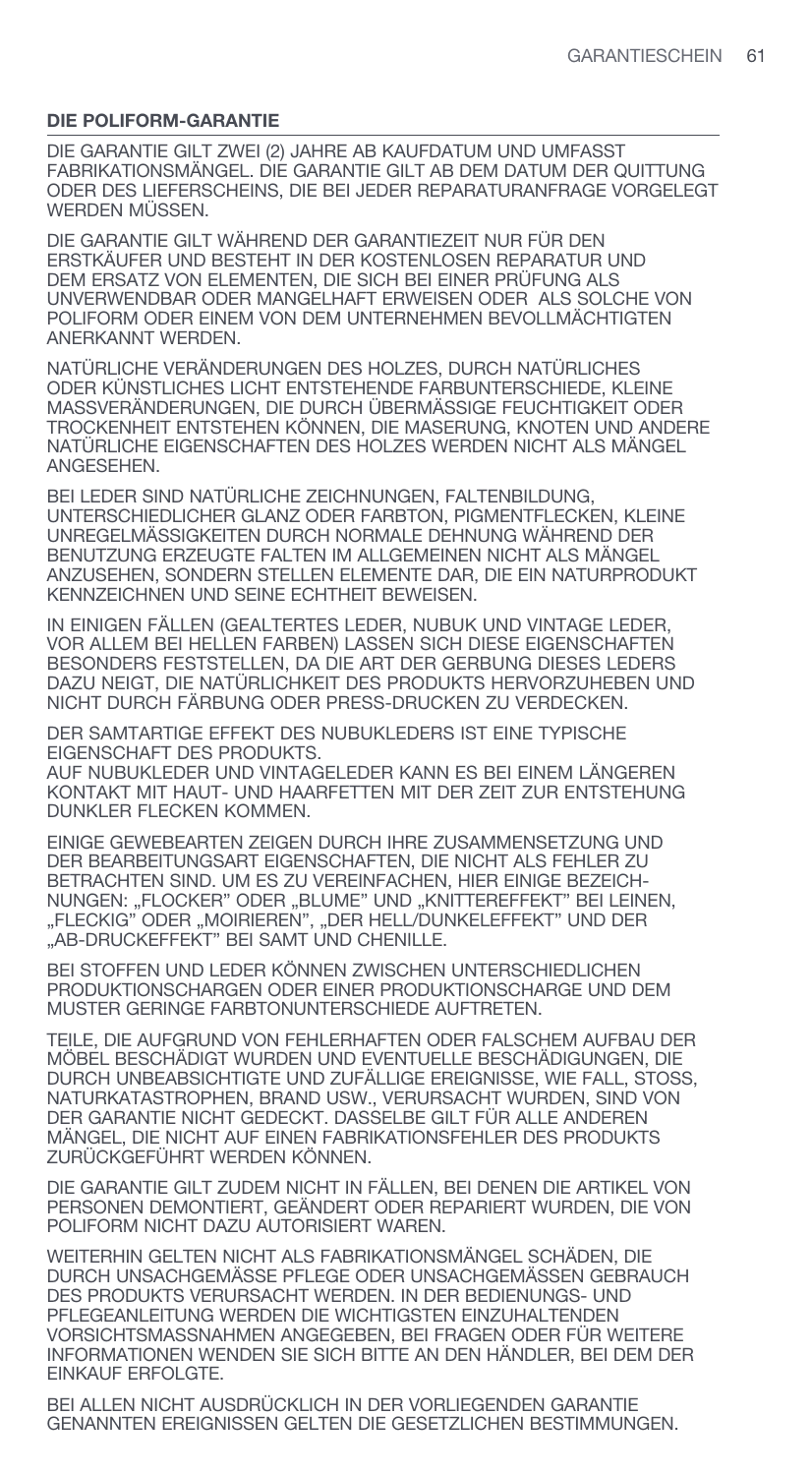## **DAS POLIFORM-KNOW-HOW**

DIE DETAILLIERTE KENNTNIS ÜBER DEN BEI POLIFORM ERWORBENEN ARTIKEL HILFT IHNEN, SEINEN WERT NOCH BESSER ZU SCHÄTZEN ALLE POLIFORMARTIKEL WERDEN AUS DEN BESTEN ROHSTOFFEN UND MIT HILFE NEUSTER TECHNIK HERGESTELLT UND ES WIRD STETS AUF DIE EINHALTUNG ALLER GELTENDEN GESETZLICHEN SICHFRHFITSVORSCHRIFTEN GFACHTFT.

## **DIE SICHERHEITSVORSCHRIFTEN**

POLIFORM VERWENDET HOLZSPANPLATTEN DER KLASSE EPF-S E0.5, DAS HEISST DER SICHERSTEN KLASSE UNTER BEACHTUNG DER EUROPÄISCHEN RICHTLINIEN EN 120 UND EN 717-2 ÜBER DEN GEHALT UND DIE EMISSION VON FORMALDEHYD. BEI DEN LACKIERTEN SPANPLATTEN VERWENDET POLIFORM AUSSCHLIESSLICH POLYURETHANLACKE. DIE KEINE SCHWERMETALLE UND FLÜCHTIGEN ORGANISCHEN VERBINDUNGEN (FOV) ENTHALTEN UND ZU DEN VERSCHIEDENEN KLASSEN DER TABELLE A1 DES ITALIENISCHEN MINISTERIALERLASSES 12/7/1990 UND/ ODER ZU DEN KLASSEN I UND II DER TABELLE D DES ITALIENISCHEN MINISTERIALERLASSES 12/07/90 GEHÖREN.

## **BAUMATERIALIEN**

## **MASSIVHOLZ**

UNTERRINDENBEREICH DER BAUMSTÄMME NAHE DEN DUNKLEREN INNENRINGEN, AUCH KERNHOLZ GENANNT. MIT MASSIVHOLZ WIRD DAS EIGENTLICHE, WERTVOLLSTE HOLZ BEZEICHNET, IM GEGENSATZ ZU PLATTEN, DIE AUS GEPRESSTEN HOLZFASERN ODER SCHICHTHOLZ **BESTEHEN** 

## **FURNIERTE HOLZSPANPLATTEN**

MIT EINEM DÜNNEN. FURNIER GENANNTEN. MASSIVHOLZBLATT VERKLEIDETE HOLZSPANPLATTE. MIT EINER STÄRKE UNTER 7 MM.

## **TISCHLERPLATTE**

PLATTE, DIE DURCH DAS AUFEINANDERKLEBEN VON ZWEI SCHICHTHOLZPLATTEN (NORMALERWEISE JEWEILS 4 MM STÄRKE) AUF EINEN LEISTENRAHMEN AUS TANNENHOLZ ODER ANDEREN GEWÖHNLICHEN HOLZARTEN HERGESTELLT WIRD. DIE AUSSENRÄNDER KÖNNEN FURNIERT ODER LACKIERT SEIN. BEI GROSSFORMATIGEN PLATTEN BESTEHT DER ZWISCHENRAUM DER VERTIKALEN LEISTEN AUS KOMPENSAT. UM DIE OBERFLÄCHE ZU VERSTEIFEN. SO ENTSTEHEN PLATTEN. BEI DENEN HALTBARKEIT UND GERINGES GEWICHT VEREINT WERDEN. WAS VOR ALLEM FÜR SCHRANKTÜREN IDEAL IST.

## **HOLZSPANPLATTEN**

PLATTE AUF HOLZBASIS, BESTEHEND AUS HOLZFASERN (SPÄNE, SPLITTER USW.) DIESE WERDEN DURCH VERKLEBEN MIT DUROPLASTISCHEN KUNSTHARZEN VERBUNDEN UND HEISS VERPRESST. DIE SPANPLATTE NUTZT DIE WENIGER WERTVOLLEN HOLZTEILE UND DIE NEBENPRODUKTE ANDERER VERARBEITUNGEN. AUS DIESEM GRUND HANDELT ES SICH UM EIN AUSGESPROCHEN UMWELTFREUNDLICHES PRODUKT.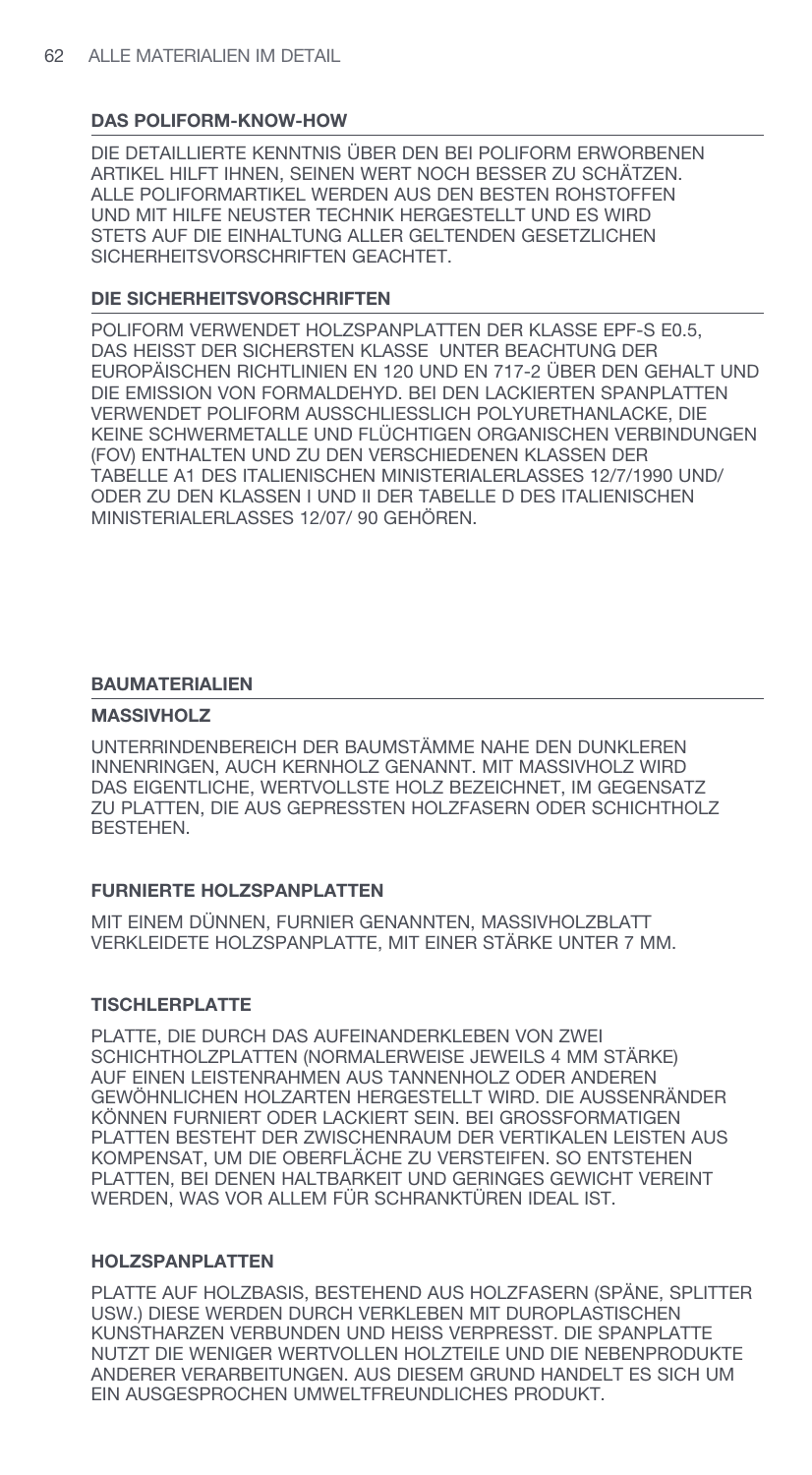#### **BAUMATERIALIEN**

#### **AUS HOLZFASERN BESTEHENDE PLATTE MITTLERER DICHTE (MDF)**

PLATTE AUF HOLZBASIS, BESTEHEND AUS HOLZFASERN ODER FASERBÜNDELN, DIE DURCH THERMOMECHANISCHE ZERFASERUNG BEI HOHEN TEMPERATUREN HERGESTELLT WERDEN. DIE FASERN WERDEN MIT DUROPLASTISCHEN KUNSTHARZEN MITEINANDER VERLEIMT.

#### **VEREDELTE PLATTE**

PLATTE AUS HOLZPARTIKELN, BESCHICHTUNG AUS CELLULOSEHALTIGEN MATERIALIEN (PAPIER), MIT POLYMERFOLIEN (PVC, ABS ETC.) ODER MELAMINHARZEN.

### **MEHRSCHICHTPLATTE**

PLATTE AUF HOLZBASIS BESTEHEND AUS MEHR ALS DREI SO AUFEINANDER POSITIONIERTEN HOLZFOLIEN, DASS DIE MASERUNGEN ÜBEREINANDERLIEGENDER SCHICHTEN RECHTWINKLIG ZUEINANDER AUSGERICHTET SIND.

#### **MELAMIN**

HITZEHÄRTBARER KUNSTHARZ, DER DURCH POLYKONDENSATION VON FORMALDEHYD GEWONNEN WIRD. DIESER KUNSTHARZ IST FARB- UND GERUCHLOS, BESTÄNDIG GEGEN WASSER UND CHEMIKALIEN, ABRIEBFEST, HITZEBESTÄNDIG UND STARK LICHTTRANSPARENT.

#### **ABS**

(ACRYLNITRIL-BUTADIENSTYROL). THERMOPLASTISCHES KUNSTHARZ MIT GUTER SÄUREBESTÄNDIGKEIT. ZIEHT KEINEN STAUB AN UND VERFORMT SICH NICHT. AUFGRUND DIESER EIGENSCHAFTEN WIRD ABS ZUR HERSTELLUNG VON KANTEN UND FOLIEN ZUR OBERFLÄCHENBESCHICHTUNG VERWENDET.

#### **FURNIER ODER MESSERFURNIER**

ALS MESSERFURNIER (ODER FURNIER) WERDEN DÜNNE HOLZBLÄTTER MIT EINER STÄRKE ZWISCHEN 3 UND 30 ZEHNTELMILLIMETERN BEZEICHNET. DIE BEZEICHNUNG MESSERFURNIER LEITET SICH DAVON AB, DASS DER STAMM MIT EINEM MESSER GESCHNITTEN WIRD, OHNE DASS SÄGEMEHL ENTSTEHT. DER STAMM WIRD LÄNGS GESCHNITTEN UND DAS FURNIER WIRD VERBUNDEN, VERLEIMT UND DANN AUF WENIGER WERTVOLLES HOLZ BZW. ROHPLATTEN BELIEBIGER ART AUFGEPRESST (MEHRSCHICHTHOLZ, SPANPLATTEN, STÄBCHENPLATTEN, SPERRHOLZ, TISCHLERPLATTEN USW.). MIT HOLZFURNIER ERHÄLT MAN STABILERE HOLZERZEUGNISSE, BEI DENEN EINE GERINGERE GEFAHR EINES HOLZWURMBEFALLS BESTEHT UND DIE HOMOGENER SIND. SIE WERDEN VOR ALLEM FÜR DIE SICHTBAREN MÖBELFLÄCHEN VERWENDET. MIT DER VERWENDUNG VON HOLZFURNIER WERDEN AUCH DIE ANFORDERUNGEN EINER UMWELTFREUNDLICHEN NUTZUNG DER HOLZRESSOURCEN ERFÜLLT.

## **GLÄNZEND ODER MATT LACKIERTE**

HOLZSPANPLATTEN MIT MELAMIN- ODER POLYESTERBESCHICHTUNG DER FRONTSEITE UND ZUSÄTZLICHER LACKIERUNG AUF BEIDEN SEITEN MIT LACKEN AUF POLYMER-POLYURETHANBASIS MIT HOHEM MOLEKÜLGEWICHT. DIE PLATTE IST FORMBESTÄNDIG.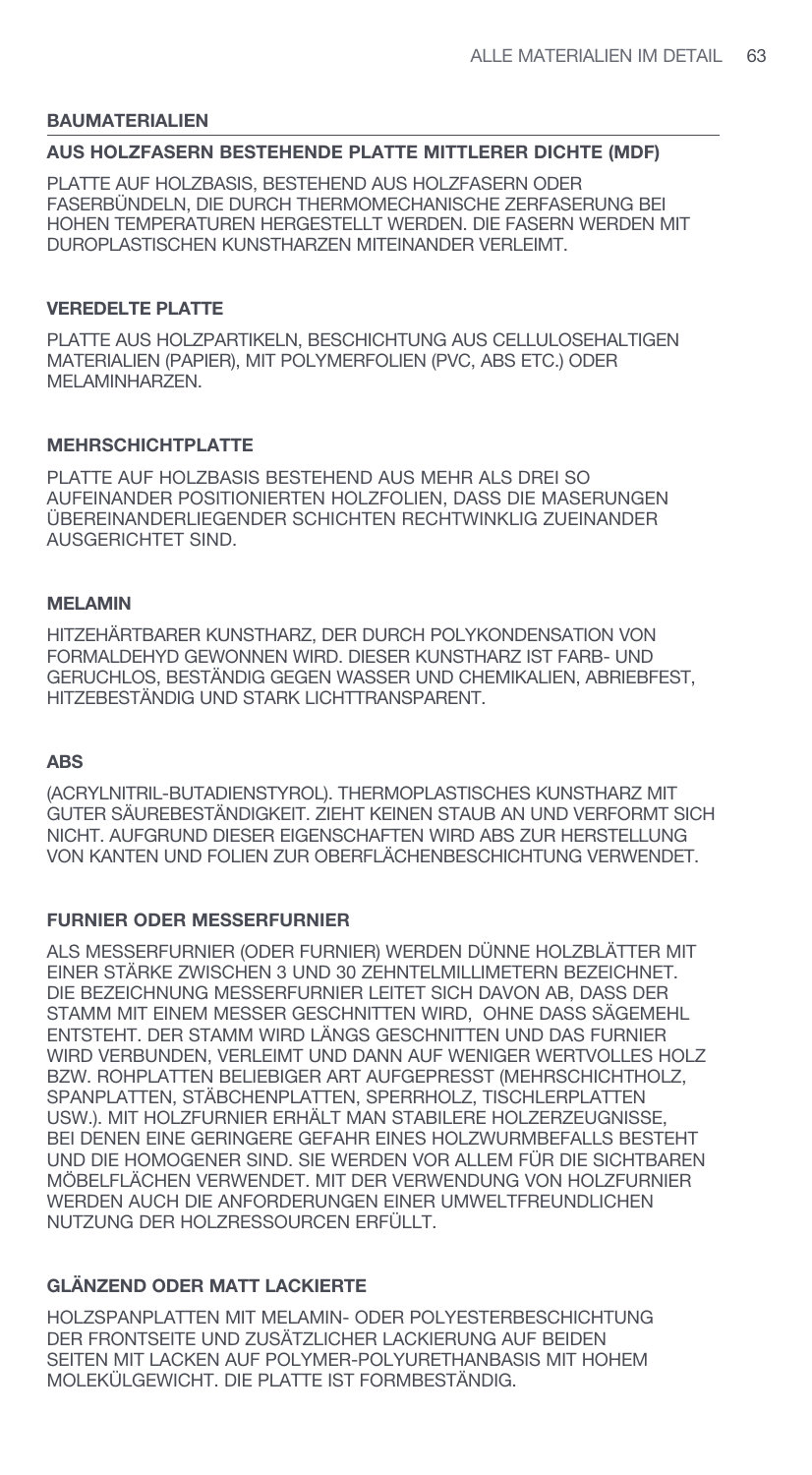## **BAUMATERIALIEN**

## **STROH**

SUMPFGRAS FÜR GEFLECHT, NATÜRLICHER PRODUKT, DURCHMESSER 4/5 MM.

# **POLYPROPYLEN**

POLYPROPYLEN (PP) IST EINE ÄUSSERST VIELSEITIG VERWENDBARE UND HOCHWERTIGE KUNSTSTOFFVERBINDUNG (VINYLPOLYMER), DIE JEDOCH EINE TADELLOSE VERARBEITUNG ERFORDERT EINIGE DER BESONDEREN EIGENSCHAFTEN DIESES MATERIALS SIND: AUSSERORDENTLICHE HALTBARKEIT, OPTIMALE BESTÄNDIGKEIT GEGEN HOHE TEMPERATUREN, ELASTIZITÄT UND STOSSFESTIGKEIT, GERINGES GEWICHT UND DICHTE. POLYPROPYLEN IST AUCH EIN AUSSERORDENTLICH UMWELTFREUNDLICHES KUNSTSTOFFMATERIAL. ES IST VOLLSTÄNDIG UNGIFTIG UND GIBT WÄHREND UND NACH DEM GEBRAUCH KEINE GIFTIGEN SUBSTANZEN AB. BEI DER VERARBEITUNG IST KEIN GROSSER ENERGIEAUFWAND NÖTIG UND DER HOHE ENERGIEGEHALT ERLAUBT EINE WIRKSAME THERMISCHE WIEDERVERWERTUNG.

## **NYLON**

NYLON IST EIN THERMOPLASTISCHES MATERIAL AUS DER GRUPPE DER SYNTHETISCHEN POLYMERE (POLYAMIDE). HÄRTE, FESTIGKEIT, GERINGES GEWICHT, HOHE STOSSFESTIGKEIT AUCH BEI NIEDRIGEN TEMPERATUREN, EIN GERINGER REIBUNGSKOEFFIZENT, EINE HOHE DÄMPFUNGSKRAFT UND DIE KORROSIONSBESTÄNDIGKEIT SORGEN DAFÜR, DASS DIESES MATERIAL BEI VIELEN EINSÄTZEN ANDEREN KUNSTSTOFFEN VORGEZOGEN WIRD. ES BESITZT EINE OPTIMALE BESTÄNDIGKEIT GEGEN CHEMISCHE SUBSTANZEN SOWIE ORGANISCHE UND ANORGANISCHE KOMPONENTEN, IST JEDOCH EMPFINDLICH GEGENÜBER SÄUREN.

#### **GLAS**

GEWÖHNLICHES GLAS BESTEHT – WIE QUARZ - FAST AUSSCHLIESSLICH AUS SILIZIUM. IN REINER FORM IST GLAS TRANSPARENT, RELATIV HART, FAST CHEMISCH UND BIOLOGISCH INERT UND WEIST EINE GANZ GLATTE OBERFLÄCHE AUF. BEI GLAS FÜR EINRICHTUNGS- UND DEKORZWECKE BESTEHT EINE GROSSE AUSWAHL AN AUSFÜHRUNGEN UND FARBEN. DER WESENSEIGENEN ZERBRECHLICHKEIT KANN MIT CHEMISCHEN BEHANDLUNGEN (DURCH ZUSATZ VON ANDEREN MINERALIEN) ODER PHYSISCHEN PROZESSEN, WIE ETWA DER HÄRTUNG, ABGEHOLFEN WERDEN.

## **MARMOR**

MARMOR IST EIN NATÜRLICH VORKOMMENDES MATERIAL SEDIMENTÄREN URSPRUNGS, DAS VORWIEGEND AUS KALZIUMKARBONAT (CACO3) BESTEHT. ES ENTSTEHT DURCH UMWANDLUNG (METAMORPHOSE) VON SEDIMENTEN, IM ZUGE DERER ES ZUR VOLLSTÄNDIGEN REKRISTALLISATION DES VORHANDENEN KALZIUMKARBONATS KOMMT. DIE FARBE DES MARMORS HÄNGT DAVON AB, OB UND INWIEWEIT MINERALISCHE VERUNREINIGUNGEN (LEHM, SAND, EISENOXID, SCHLAMM, KIESELSTEINEN) IN FORM VON KÖRNERN ODER SCHICHTEN IM URSPRÜNGLICHEN SEDIMENTGESTEIN VORLIEGEN, ODER OB REINER KALKSTEIN UMGEWANDELT WURDE.

## **ALUMINIUM**

EIN DUKTILES, SILBERFARBENES METALL. DIE WICHTIGSTEN EIGENSCHAFTEN SIND ROSTFREIHEIT UND HALTBARKEIT, DIE TROTZ DER AUSGESPROCHENEN LEICHTIGKEIT DES MATERIALS GEWÄHRLEISTET IST. EIGENSCHAFTEN, DIE DIE VERWENDUNG FÜR TRAGENDE ELEMENTE, DIE GLEICHZEITIG HALTBAR UND LEICHT SEIN SOLLEN, ERMÖGLICHT. ROHALUMINIUM KANN DURCH VERSCHIEDENE INDUSTRIELLE VERFAHREN VERARBEITET WERDEN, WIE ZUM BEISPIEL SCHMELZEN, SCHMIEDEN ODER PRESSEN.

## **STAHL**

EISENVERBINDUNG MIT EINEM KOHLENSTOFFANTEIL VON BIS ZU 2,11% EDELSTAHL ODER AUCH ROSTFREIER STAHL IST DER NAME, DEN STAHL MIT EINEM HOHEN CHROMANTEIL ERHÄLT. ER ROSTET NICHT, WENN ER DEM WASSER ODER DER LUFT AUSGESETZT WIRD.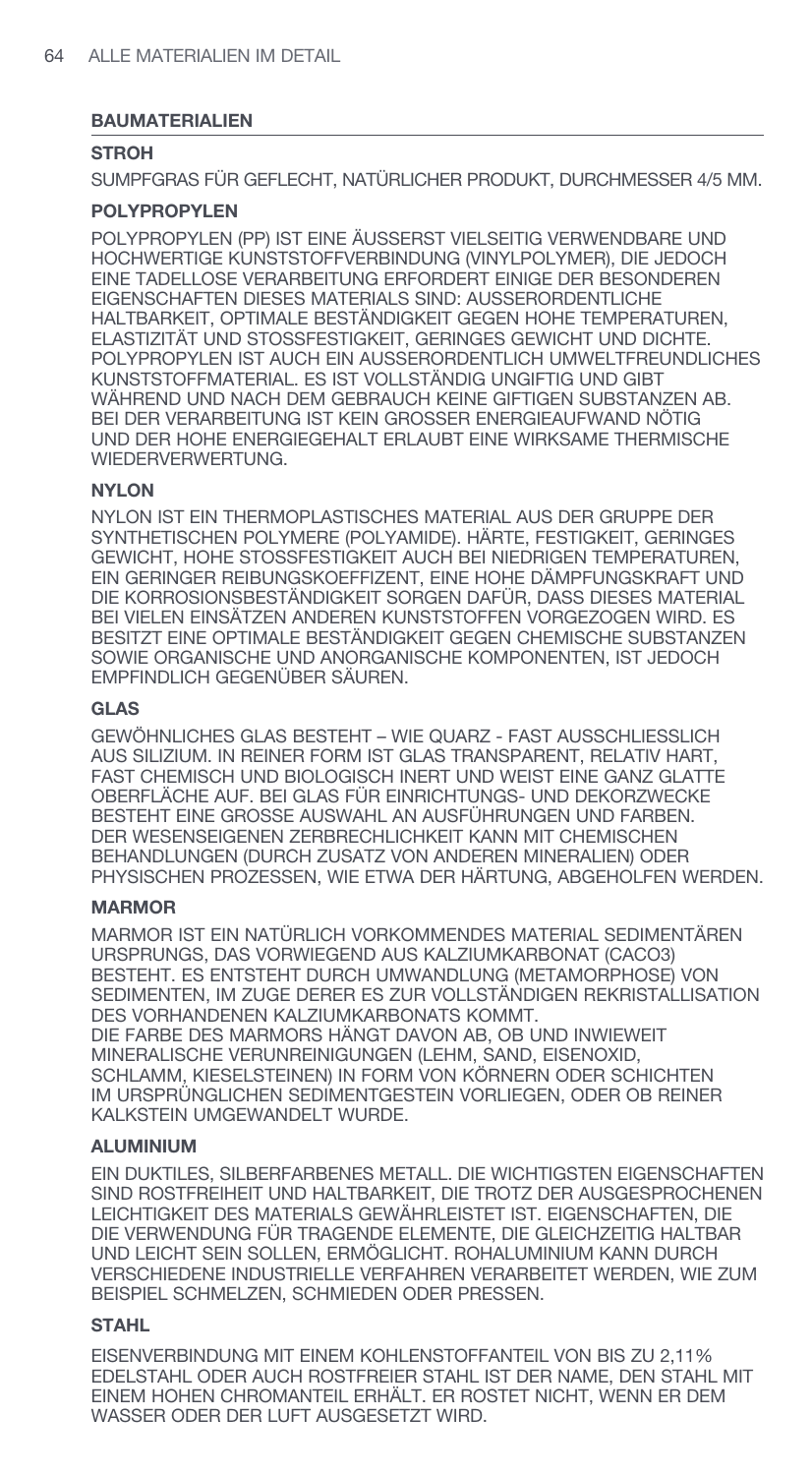## **BAUMATERIALIEN**

## **KUPFER**

KUPFER IST EIN RELATIV WEICHES METALL GUT FORMBAR UND ZÄH. ALS BLANKES METALL HAT KUPFER EINE HELLROTE FARBE, DIE STRICHFARBE IST ROSAROT; ES LEITET DEN ELEKTRISCHEN STROM SEHR GUT, DAMIT IST ES NUR WENIG SCHLECHTER ALS SILBER UND DEUTLICH LEITFÄHIGER ALS GOLD. AUSSERDEM IST KUPFER EIN SEHR GUTER WÄRMELEITER. KUPFER IST AUCH BESTANDTEIL VIELER LEGIERUNGEN WIE Z. B. BRONZE. DIESE KUPFERLEGIERUNGEN WERDEN WEGEN IHRER GUTEN EIGENSCHAFTEN, WIE FARBE, KORROSIONSBESTÄNDIGKEIT UND VERARBEITBARKEIT GERNE VIELFÄLTIG EINGESETZT. ES KANN LEICHT RECYCELT WERDEN.

AUSSERDEM HAT KUPFER BAKTERIZIDE EIGENSCHAFT, D.H. ES KÄMPFT DIE VERBREITUNG VON BAKTERIEN AUF SEINER OBERFLÄCHE.

## **CORIAN**

DUPONT CORIAN, DAS MASSIVE, PORENLOSE, HOMOGENE OBERFLÄCHENMATERIAL BESTEHT AUS CIRKA EINEM DRITTEL ACRYLHARZ (AUCH ALS POLYMETHYLMETHACRYLAT BEKANNT) UND ZWEI DRITTELN NATÜRLICHEN MINERALIEN. DER HAUPTBESTANDTEIL IST DAS MINERAL ALUMINIUMHYDROXID (ATH), DAS AUS BAUXIT (ALUMINIUMHERZ) GEWONNEN WIRD.

CORIAN IST EIN INERTES UND ATOXISCHES MATERIAL. BEI NORMTEMPERATUREN KOMMT ES ZU KEINER GASENTWICKLUNG. WIRD ES VERBRANNT, SETZT DER WERKSTOFF HAUPTSÄCHLICH KOHLENOXID FREI. DER RAUCH IST OPTISCH HELL UND ENTHÄLT KEINE TOXISCHEN HALOGENIERTEN GASE.

DUPONT CORIAN KANN UNTER KONTROLLIERTEN TEMPERATUREN IN ZWEI-ODER DREIDIMENSIONALEN OBJEKTE VERFORMT WERDEN. DAZU WERDEN HOLZ- ODER METALLFORMEN VERWENDET.

DIE HERSTELLUNG VON CORIAN UNTERLIEGT STRENGEN RICHTLINIEN ZUR VERMEIDUNG VON ABFALL UND ZUM GERINGEN ENERGIEVERBRAUCH WÄHREND DES FERTIGUNGSPROZESSES. DAS MATERIAL SELBST, DIE ZUR MONTAGE VERWENDETEN KLEBSTOFFE UND DICHTUNGSMASSE PRODUZIEREN NUR GERINGE MENGEN AN FLÜCHTIGEN ORGANISCHEN VERBINDUNGEN (FOV) UND VERFÜGEN ÜBER DAS GREEN GUARD INDOOR AIR QUALITY ZERTIFIKAT.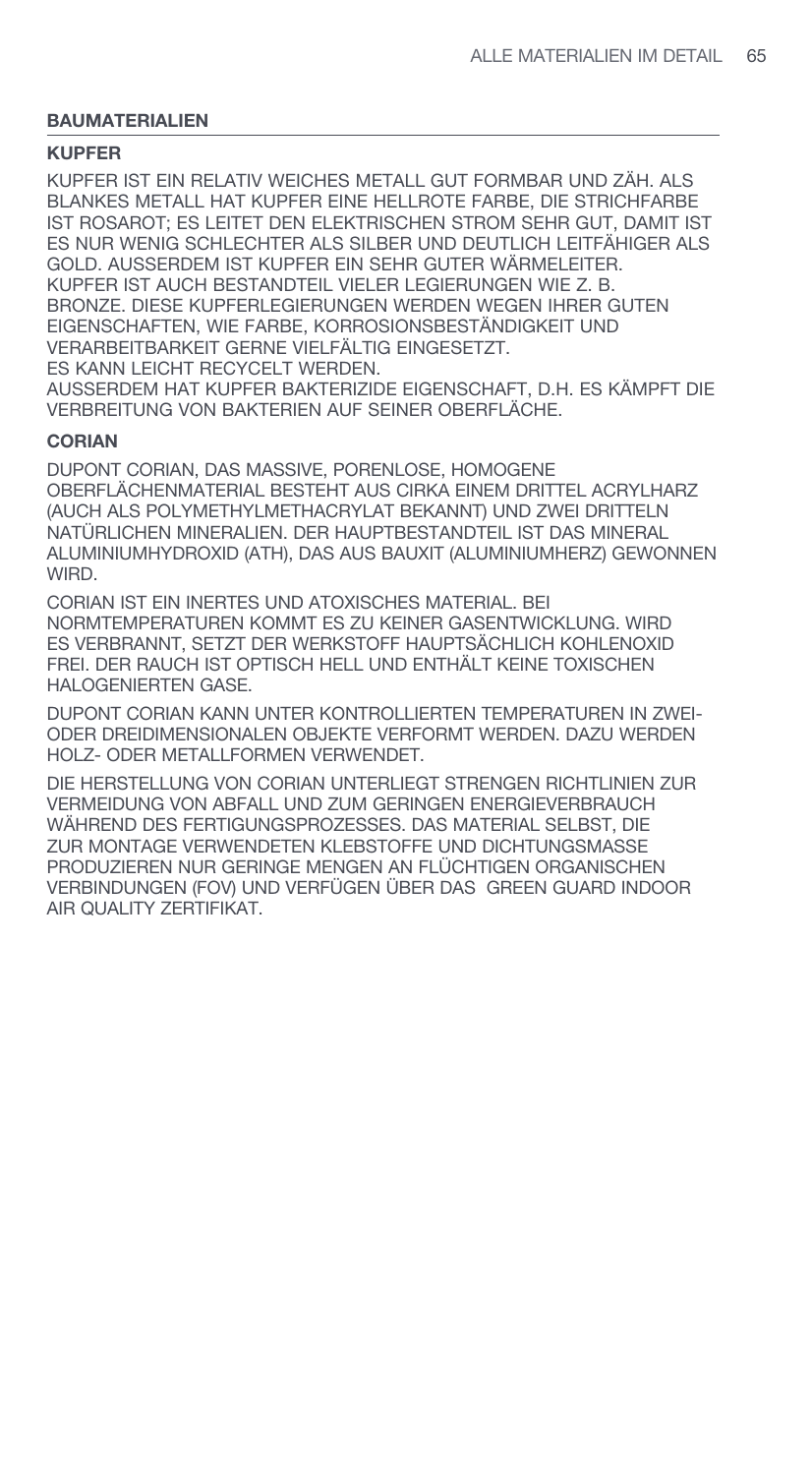## **POLSTERUNGEN**

#### **GEPRESSTES POLYURETHAN**

DURCH DAS KALTPRESSVERFAHREN IST ES MÖGLICH, POLYURETHANSCHAUM IN JEDE GEWÜNSCHTE FORM ZU BRINGEN. EINE TYPISCHE EIGENSCHAFT DIESES MATERIALS IST, DASS SICH DIE FORM, DIE NACH DEM PRESSEN ENTSTANDEN IST, NICHT MEHR VERÄNDERT. DURCH DIE ENTSPRECHENDE DOSIERUNG DER KOMPONENTEN KANN DIE RICHTIGE WEICHHEIT FÜR JEDE ANFORDERUNG AN DEN KOMFORT ERREICHT WERDEN. DURCH DAS EINBETTEN VON TRAGENDEN ELEMENTE BZW. MONTAGETEILEN IN DIE PRESSFORM KÖNNEN AUCH SELBSTTRAGENDE EINHEITEN HERGESTELLT WERDEN.

## **SCHAUMSTOFF AUS POLYURETHAN**

FESTES, ELASTISCHES POLYMERMATERIAL MIT OFFENER ZELLSTRUKTUR. SCHAUMSTOFFE AUS POLYURETHAN SIND NACH DEM DERZEITIGEN WISSENSSTAND UNGIFTIG. ES HANDELT SICH UM BRENNBARE MATERIALIEN UND DAHER DÜRFEN SIE NICHT MIT ZÜNDQUELLEN IN KONTAKT KOMMEN. DIE FÜR DIE SOFAPOLSTERUNGEN VERWENDETEN POLYURETHANE HABEN UNTERSCHIEDLICHE DICHTEN. SIE WEISEN AN DEN STELLEN, DIE HÖHEREN GEWICHTSBELASTUNGEN AUSGESETZT SIND, EINE GRÖSSERE ZELLKONZENTRATION AUF.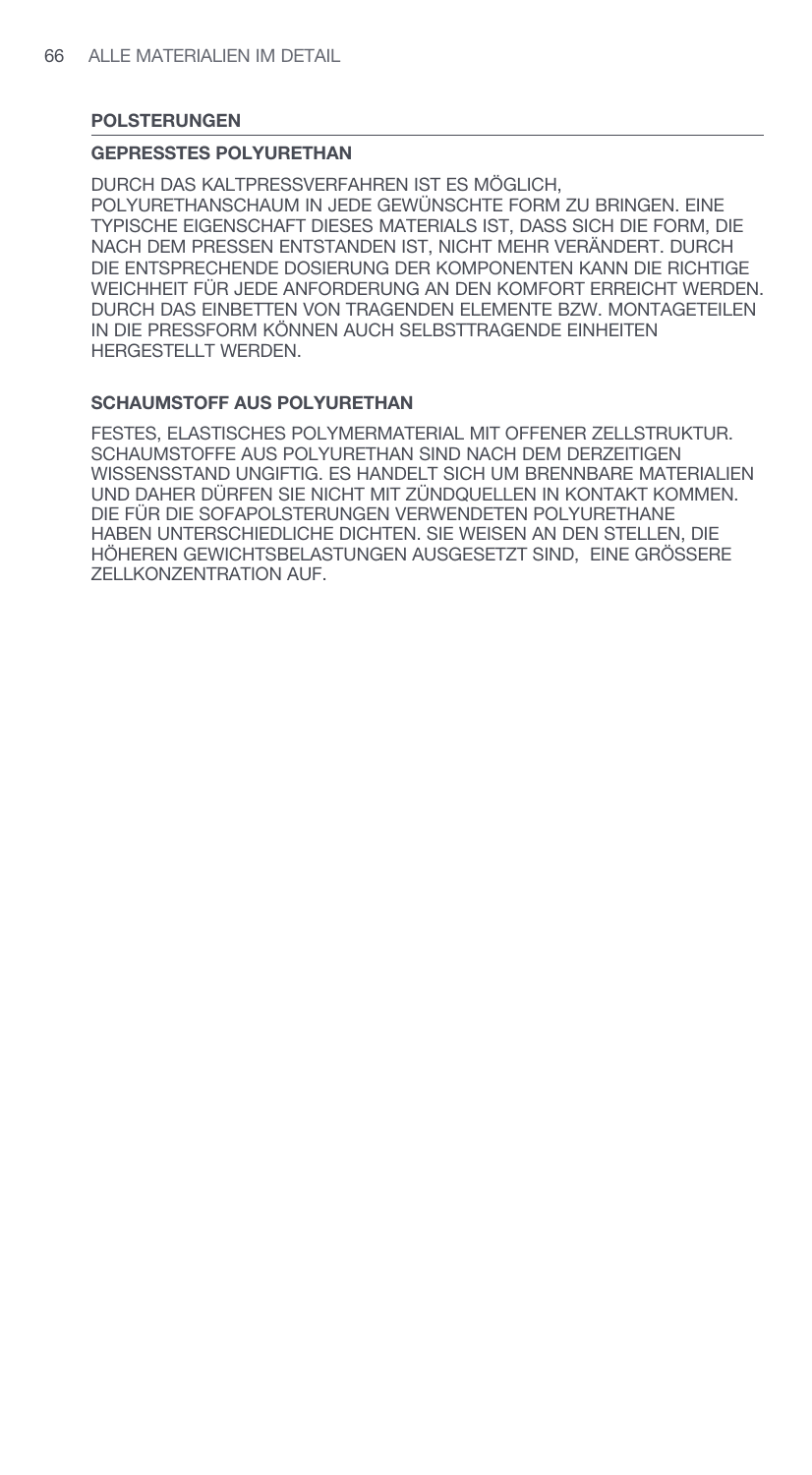## **BEZÜGE**

# **WOLLE UND WOLLSTOFF**

TEXTILE NATURFASER, DIE AUS DEM FELL VON SCHAFEN UND KAMELTIEREN GEWONNEN WIRD. DANK DER BESONDEREN STRUKTUR UND DEN DICHTEN WELLEN DER FASERN BESITZT WOLLE EIN GUTES WASSERBINDUNGSVERMÖGEN (FEUCHTIGKEIT WIRD MIT BIS ZU 30% GEWICHT AUFGENOMMEN), EINEN GROSSEN WÄRMESCHUTZ, ELASTIZITÄT, VERSCHLEISSFESTIGKEIT UND FLAMMBESTÄNDIGKEIT. DER NORMALERWEISE ALS WOLLSTOFF BEZEICHNETE STOFF IST EIN GEKÄMMTES WOLLGARN, DAS STETS GEWALKT WIRD UND AUCH AUFGERAUT WERDEN KANN.

## **LEINEN**

ZUSAMMENGESETZTE PFLANZENFASER, DIE AUS DEM BAST (INNENRINDE) DER LEINPFLANZE (LINUM USITATISSIMUM) HERGESTELLT WIRD UND ZU 70% AUS ZELLULOSE BESTEHT. ES HANDELT SICH UM EINE KÜHLENDE, VERSCHLEISSFESTE UND WEICHE FASER. DANK SEINER BESONDEREN MOLEKÜLSTRUKTUR NIMMT LEINEN WASSER MIT BIS ZU 20% DES EIGENGEWICHTS AUF, OHNE DASS DER KÖRPER DIE FEUCHTIGKEIT SPÜRT. EINE BESONDERHEIT, AUFGRUND DER DIESES GARN AUSGESPROCHEN GUT FÜR STOFFE GEEIGNET IST, DIE DIREKTEN HAUTKONTAKT HABEN. INSBESONDERE ANALLERGISCHE, ATMENDE UND ANTISTATISCHE EIGENSCHAFTEN MACHEN LEINEN ZU EINEM IDEALEN MATERIAL FÜR BETTWÄSCHE.

## **BAUMWOLLE**

PFLANZENFASER, DIE AUS DEN SAMENHAAREN DER BAUMWOLLPFLANZE (GOSSYPIUM) GEWONNEN WIRD. BAUMWOLLFASERN SIND ELEKTROSTATISCH NICHT AUFLADBAR, VERFILZEN NICHT, WEISEN EIN HOHES WASSERBINDUNGSVERMÖGEN AUF, REIZEN DIE HAUT NICHT, SIND ANALLERGISCH UND KÖNNEN BEI HOHEN TEMPERATUREN GEBÜGELT WERDEN. NACH LEINEN UND WOLLE IST BAUMWOLLE DIE ÄLTESTE TEXTILFASER. DIE QUALITÄT HÄNGT VON DER FASERLÄNGE AB. JE LÄNGER DIE FASER, DESTO GLÄNZENDER, HALTBARER UND WERTVOLLER IST DIE BAUMWOLLE.

## **HANF**

PFLANZENFASER, DIE AUS DEM STAMM DES INDISCHEN HANFS (CANNABIS SATIVA) GEWONNEN WIRD. SIE ÄHNELT IN GRIFF UND AUSSEHEN LEINEN UND IST DER NATURSTOFF, DER AM WIDERSTANDSFÄHIGSTEN GEGENÜBER FEUCHTIGKEIT IST.

## **JUTE**

PFLANZENFASER, DIE AUS DER RINDE VON PFLANZEN DER ART CORCHORUS GEWONNEN WIRD. SIE WEIST EIN AUSGEZEICHNETES WASSERBINDUNGSVERMÖGEN AUF, DIE FASER IST RAU UND REISSFEST. DAS GARN IST EBENFALLS RAU, HART UND ÄUSSERST WIDERSTANDSFÄHIG.

## **SAMT**

STOFF BEI DEM DURCH WEBEN UND AUFSCHNEIDEN EIN GLEICHMÄSSIGER FASERFLOR ENTSTEHT, DER DEN TYPISCHEN GRIFF DES STOFFES ERGIBT. SAMT WIRD AUF EINEM SPEZIELLEN WEBSTUHL GEWEBT, DER DIE BEIDEN SAMTSEITEN GLEICHZEITIG WEBT. DIE BEIDEN SEITEN WERDEN AUFGESCHNITTEN UND DIE BEIDEN STOFFLÄNGEN AUF UNTERSCHIEDLICHEN TRANSPORTROLLEN AUFGEROLLT. SAMT KANN AUS VIELEN VERSCHIEDENEN FASERARTEN HERGESTELLT WERDEN, AN ERSTER STELLE SIND HIER SEIDE UND BAUMWOLLE ZU NENNEN.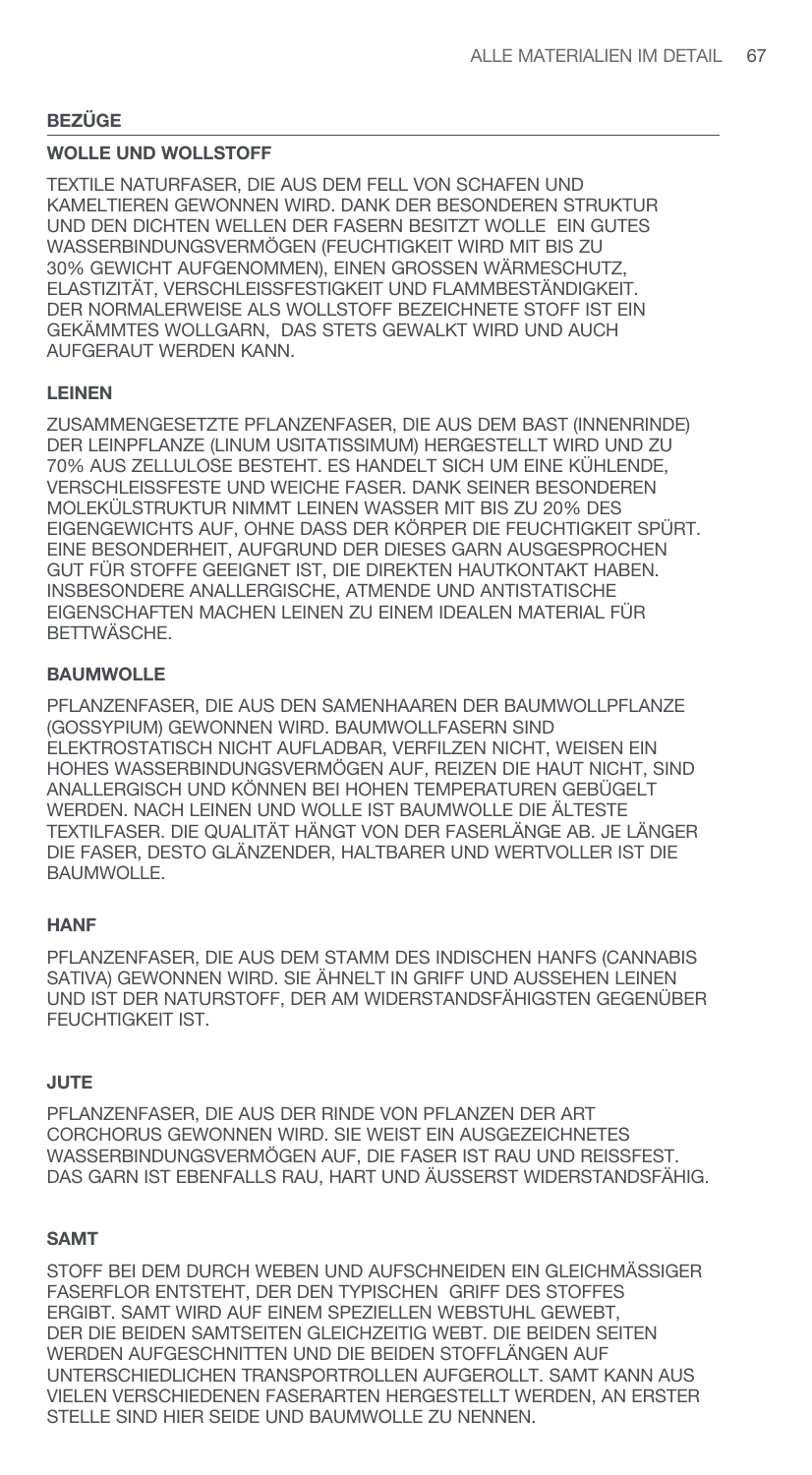## **REZÜGE**

### **SEIDE**

EINE NATÜRLICHE PROTEINFASER TIERISCHEN URSPRUNGS. DIE AUS DEN KOKONS DER SEIDENRAUPEN (BOMBIX MORI) GEWONNEN WIRD. UNTER DEM MIKROSKOP ZEIGT DIE FASER EIN REGELMÄSSIGES AUSSEHEN. DAS CHEMISCHEN FASERN SEHR ÄHNLICH IST. EINE BESONDERE EIGENSCHAFT DER SEIDE IST DIE FASERLÄNGE. DIESE KANN LEICHT 700 - 800 METER ERREICHEN. DAS MACHT SEIDE ZUR LÄNGSTEN FASER TIERISCHER HERKUNFT: ES GIBT VIER VERSCHIEDENE GRUPPEN VON SEIDENSTOFFEN LEINWANDBINDIGES GEWEBE (SEIDENTAFT), KÖPERBINDIGES GEWEBE (SEIDENTWILL), SATIN UND JACQUARD. SEIDE IST DIE EDELSTE, WEICHSTE UND FEINSTE UNTER DEN NATURFASERN. HERRLICH KÜHL IM SOMMER UND WARM IM WINTER.

## **MISCHGEWEBE**

DERSELBE STOFF KANN AUS MEHREREN FASERN BESTEHEN, ZUM BEISPIEL WOLLE UND BAUMWOLLE. WOLLE UND ACRYL USW., DIESE MISCHGEWEBE HABEN JE NACH DEN FASERN, AUS DENEN SIE BESTEHEN UND DEREM JEWEILIGEN ANTEIL UNTERSCHIEDLICHE EIGENSCHAFTEN. IM ALLGEMEINEN ERLAUBT DIE FASERMISCHUNG, DIE WICHTIGSTEN EIGENSCHAFTEN DER EINZELNEN FASERN, AUS DENEN DER STOFF BESTEHT, ZU ERHALTEN. DURCH MISCHUNG VON BAUMWOLLE UND KUNSTFASERN ZUM BEISPIEL ERHÖHT SICH DIE KNITTERRESISTENZ.

## **VISKOSE**

KUNSTFASER, DIE IM JAHR 1883 ERFUNDEN WURDE. ES HANDELT SICH UM EINE ZELLULOSEFASER, DIE ALS ENDLOSGARN ODER STAPELFASER (AUCH RAYON GENANNT) VERWENDET WERDEN KANN. SIE BESITZT ÄHNLICHE FORMALE EIGENSCHAFTEN WIE SEIDE, DEN TYPISCHEN KOMFORT DER PFLANZENFASERN, GUTE HALTBARKEIT (IM TROCKENEN ZUSTAND) UND EIN HOHES WASSERBINDUNGSVERMÖGEN. SIE WIRD AUCH IN MISCHUNGEN MIT ANDEREN NATUR- ODER KUNSTFASERN VERWENDET.

## **CHEMIE- UND KUNSTFASERN**

KÜNSTLICHE CHEMIEFASERN WERDEN DURCH BEHANDLUNG VON NATURZELLULOSE VERSCHIEDENER PFLANZEN (AUS DENEN AUCH PFLANZENFASERN BESTEHEN) GEWONNEN. DIE ENTSPRECHEND MIT LÖSUNGSMITTELN BEARBEITET UND AUFGELÖST UND DANN IN FORM VON TEXTILFASERN ALS ENDLOSGARN ODER STAPELFASER GESPONNEN WERDEN. ZU DIESER GRUPPE GEHÖREN: MODAL, AZETAT, CUPRO. LYOCELL, VISKOSE, SYNTHETISCHE CHEMIEFASERN SIND FASERN. DIE AUS ORGANISCHEN SYNTHESESUBSTANZEN BESTEHEN. DIE POLYMERISIERT WERDEN. UM SO LANGE MOLEKÜLKETTEN ZU ERHALTEN (MAKROMOLEKÜLE), DIE ALS ENDLOSGARN ODER STAPELFASER (KURZES GESCHNITTENES FILAMENT) VERWENDET WERDEN. ZU DIESER GRUPPE GEHÖREN: ACRYL, MODACRYL, POLYAMID, POLYESTER, POLYPROPYLEN, POLYURETHAN.

## **MOACRYL**

SYNTHETISCHE FASER AUS MAKROMOLEKÜLEN, DEREN KETTE AUS MEHR ALS 50 GEWICHTSPROZENT ACRYLNITRIL AUFGEBAUT IST. NORMALERWEISE ALS STAPELGARN ERHÄLTLICH, MOACRYL ZEICHNET SICH DURCH EINE FLAMMFESTIGKEIT UND GRIFFEIGENSCHAFTEN AUS. DIE DER ACRYLFASER SEHR ÄHNELN. AUSSERDEM IST DIESES MATERIAL SEHR WIDERSTANDSFÄHIG, FORMBESTÄNDIG, LICHT- UND WASCHECHT, ZEICHNET SICH DURCH EINEN WEICHEN GRIFF, HALTBARKEIT UND FARBGLANZ. BESTÄNDIGKEIT GEGENÜBER CHEMIKALIEN. PFLEGELEICHTIGKEIT. WÄRMEISOLIERUNG UND UNGIFTIGKEIT AUS.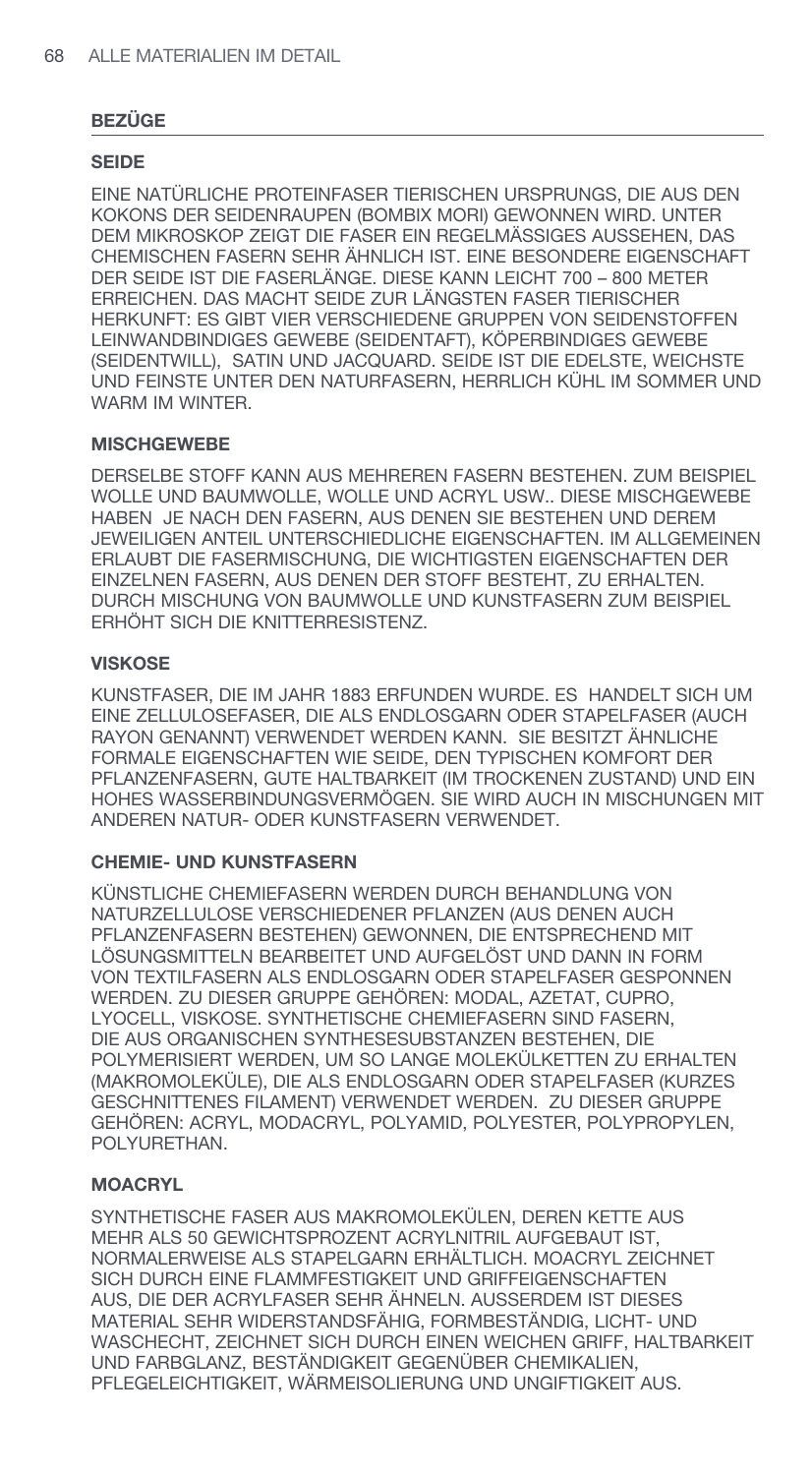## **REZÜGE**

#### **POLYAMID (NYLON)**

KUNSTFASER AUS LINEAREN MAKROMOLEKÜLEN, DIE DURCH AMIDBINDUNGEN MITEINANDER VERKNÜPFT SIND. VON DENEN MEHR ALS 85% AN ALIPHATISCHE GRUPPEN ODER EINEN ALIPHATISCHEN ZYKLUS GEBUNDEN SIND. POLYAMID WIRD ALS ENDLOSGARN ODER STAPELFASER VERWENDET. ES VERFÜGT ÜBER EINE AUSGEZEICHNTE REISSFESTIGKEIT. FORMBESTÄNDIGKEIT (HOHE ELASTISCHE RÜCKSPRUNGKRAFT) UND ABRIEBFESTIGKEIT. DAS MATERIAL IST ZUDEM AUSGESPROCHEN PFLEGELEICHT (WASCHEN, TROCKNEN, BÜGELFREI), LEICHT FÄRBBAR UND KNITTERFREI.

## **TREVIRA (PET)**

(POLYETHYLENTEREPHTHALAT) SYNTHETISCHE FASER AUS MAKROMOLEKÜLEN. DIE AUS POLYESTERN BESTEHT. PET IST SOWOHL ALS STAPELGARN ALS AUCH ALS GLATTES ODER VOLUMINISIERTES GARN ERHÄLTLICH. TREVIRA IST EINER DER HANDELSNAMEN. SIE IST AUSGESPROCHEN LANGE HALTBAR, PFLEGELEICHT, LICHTECHT, FEUCHTIGKEITSBESTÄNDIG UND WIDERSTANDSFÄHIG GEGEN BAKTERIEN.

#### **KUNSTLEDER**

KUNSTLEDER (ODER FALSCHES LEDER ODER VIN-LEDER) IST EIN BESONDERER ÖKOLOGISCHER STOFF, DER DEM LEDER ODER DEM KERNLEDER ÄHNELT, DER ABER NICHT AUS TIERHAUT BESTEHT. KUNSTLEDER KANN AUS STOFF ODER TRIKOT HERGESTELLT WERDEN. AUF DEM EIN PLASTISCHES MATERIAL VERTEILT WIRD UM DIE OBERFLÄCHE DES LEDERS VORZUTÄUSCHEN.

DIE OBERFLÄCHE KANN SICH GLATT ANFÜHLEN ODER MIT ÄDERUNGEN UND OBERFLÄCHLICHEN ZEICHEN, WELCHE TYPISCHE MERKMALE DER TIERHAUT SIND. VERSEHEN SEIN.

DIE FARBEN VARIIEREN VON NATURIMITATIONEN. IN UNIFARBEN ODER MIT TÖNEN UND FLECKEN. DIE DAS LEDER ERINNERN. BIS ZU MUSTER UND TONARTEN. DIE DEN VORSCHRIFTEN DER MODE FOLGEN. KUNSTLEDER GARANTIERT EINE AUSGEZEICHNETE INSTANDHALTUNG UND BEWAHRT SFINE BESONDERHEITEN IM LAUFE DER ZEIT.

#### **KERNLEDER**

NATÜRLICHE PROTEINMEMBRAN VON RINDERN, DIE EINER BEHANDLUNG UNTERZOGEN WIRD, UM DAS MATERIAL HALTBAR ZU MACHEN. DER PROZESS WIRD GERBEN GENANNT. BEI DIESEM VERFAHREN WERDEN DIE OBER- UND UNTERHAUT ENTFERNT. DIE WICHTIGSTE SCHICHT IST DIE LEDERHAUT GENANNTE MITTLERE SCHICHT, DIE IN ERSTER LINIE AUS KOLLAGENFASERN UND ELASTISCHEN FASERN BESTEHT. BEI DEM OBERSTEN TEIL DER LEDERHAUT. DER NARBE, HANDELT ES SICH UM DEN KOSTBARSTEN TEIL DES LEDERS. DER IM ITALIENISCHEN "PIENO FIORE" **GENANNT WIRD.**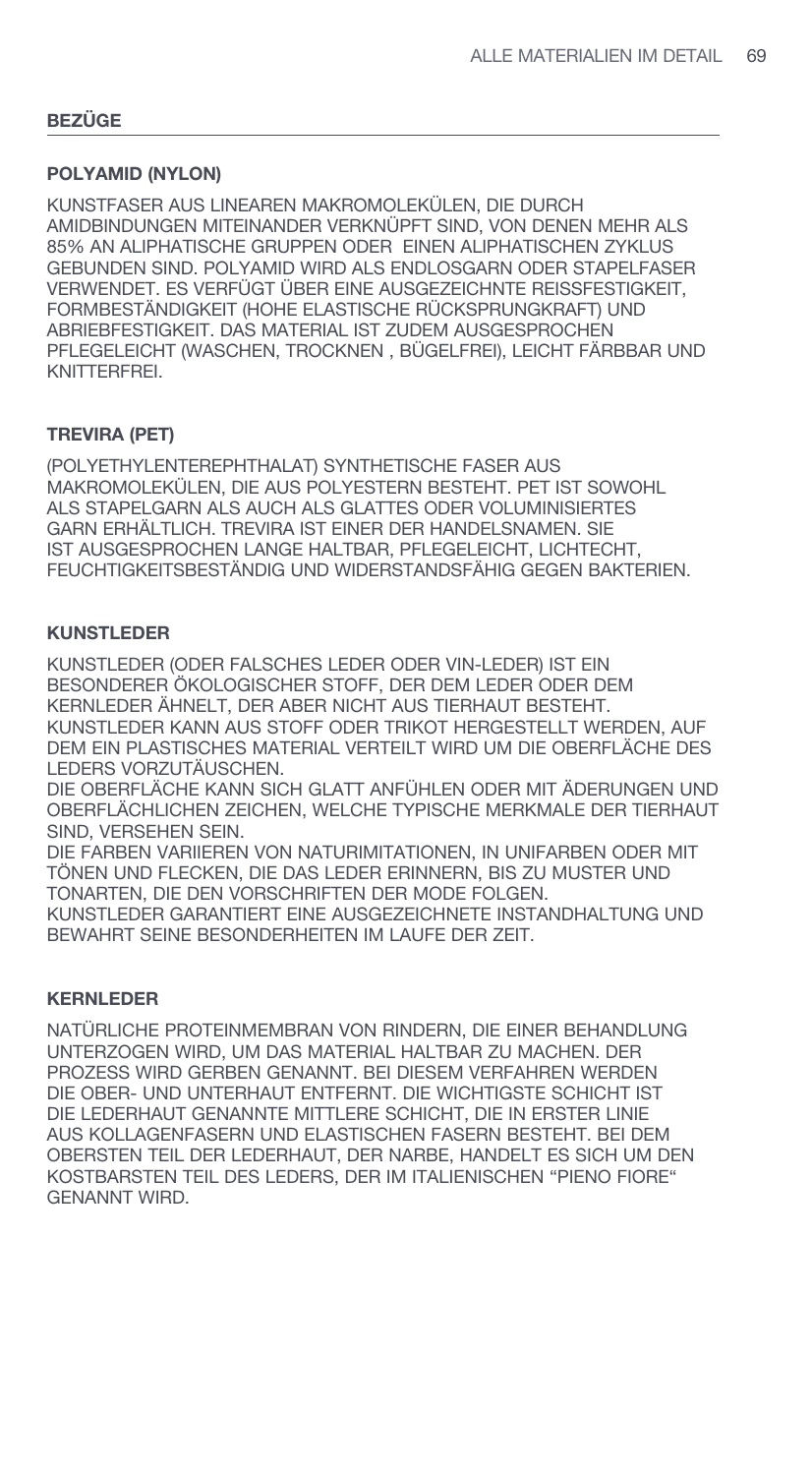## **REZÜGE**

### **LEDER**

NATÜRLICHE PROTEINMEMBRAN VON RINDERN. DIE EINEM GERBPROZESS UNTERWORFEN WIRD. DÜNNER UND LEICHTER ALS DAS AUF ITALIENISCH ALS "CUOIO" BEZEICHNETE KERNLEDER.

ALLGEMEINE BETRACHTUNGEN. WIR ÜBERMITTELN EINIGE INFORMATIONEN, DIE IHNEN HELFEN. DIE EIGENSCHAFTEN DER NACHSTEHENDEN LEDERTYPEN **7U VERSTEHEN.** 

LEDER WIRD AUS TIERHAUT ERHALTEN, DIE WIEDERUM AUS VERSCHIEDENEN SCHICHTEN BESTEHT UND URSPRÜNGLICH 1 CM DICK IST.

QUALITÄT. WENN MAN VON NARBEN SPRICHT, MEINT MAN DIE OBERE SCHICHT DER HAUT, DIE DIE NATÜRLICHEN EIGENSCHAFTEN, WIE MASERUNG. ÄDERUNG UND WEICHHEIT UNVERÄNDERT LÄSST. DAS MASS DER MASERUNG HAT NICHTS MIT DER QUALITÄT DES LEDERS ZU TUN. SONDERN HÄNGT ES AUSSCHLIESSLICH VON EINER ÄSTHETISCHEN WAHL AB.

FÜR DIE GÜNSTIGSTEN LEDERSORTEN WERDEN INNERE SCHICHTEN VERWENDET, DIE SO VERARBEITET WERDEN, DASS SIE DIE NATÜRLICHEN CHARAKTERISTIKEN DES LEDERS REPRODUZIEREN (SCHMIRGEL UND PRESSDRUCK DER MASERUNG).

HERKUNFT. DIE EUROPÄISCHE HERKUNFT DER LEDERS IST ZWEIFELLOS DER EXOTISCHEN ODER DES AUS DER ÜBERSEE VORZUZIEHEN (DIESE LEDERSORTEN WEISEN NÄMLICH MEHRERE MÄNGEL AUF. DIE VON DEN VERNARBTEN INSEKTENSTICHEN HERRÜHREN. DIE DEN IN FREIHEIT GEZÜCHTETEN TIEREN ZUGEFÜGT WURDEN).

MINERALGERBUNG. DIE GERBUNG IST EIN VERFAHREN. DAS DAS LEDER VON EINEM NATÜRLICHEN ORGANISCHEN PROZESS DES VERFALLS BEWAHRT; AUSSERDEM HEBT SIE DIE EIGENSCHAFTEN DER WEICHHEIT, DER FARBE. DES GLANZES UND DER LEUCHTKRAFT HERVOR. NORMALERWEISE WIRD SIE DURCH CHROMSALZE VORGENOMMEN UND NUR BEI LEDERSORTEN HOHER QUALITÄT WIRD EINE PFLANZLICHE NACHGERBUNG DURCHGEFÜHRT. UM EINE NATÜRLICHE WIRKUNG HERBEIZUFÜHREN.

FÄRBUNG. DIE FÄRBUNG, DIE NOTWENDIG IST, UM ALLE VERSCHIEDENEN FARBNUANCEN ZU ERREICHEN. WIRD DURCH DAS EINTAUCHEN DES LEDERS IN MIT FARBSTOFF GEFÜLLTEN FÄSSERN HERBEIGEFÜHRT: IN UNSEREM FALL WIRD IMMER ANILIN BENUTZT, MIT EINFÖRMIGER FÄRBUNG ÜBER DIE GANZE STÄRKE (BESSER ALS OBERFLÄCHLICHE FÄRBUNG).

TROCKNEN. NORMALERWEISE AUF RAHMEN IN OFEN. FÜR DIE HOCHWERTIGSTEN LEDER MIT LUFTTROCKNEN.

MASERUNG. DIE NATÜRLICHE MASERUNG (NICHT BEDRUCKT) UND DAS WEGLASSEN VON WEITEREN BEARBEITUNGSGÄNGEN (WIE Z.B. DAS SCHLEIFEN DES LEDERS) BEZEUGEN DIE VERWENDUNG VON QUALITÄTSNARBENLEDER (ODER VOLLNARBENLEDER). DIE KORREKTURMASSNAHMEN ÜBERFLÜSSIG **MACHEN** 

ZURICHTUNG. DIE BESTE ZURICHTUNG. DIE DAS WIRKLICHE AUSSEHEN DES LEDERS AUSMACHT. ERHÄLT MAN DURCH EIN ANILIN-VERFAHREN. DAS EINE FEINERE UND NATÜRLICHERE ERSCHEINUNG DES LEDERS FRMÖGLICHT.

DIE ZURICHTUNG DURCH POLYURETHAN-HARZ GARANTIERT BESSERE EINFÖRMIGKEIT UND STRAPAZIERFÄHIGKEIT IM GEBRAUCH.

STÄRKE UND MASSE. JE DICKER DIE STÄRKE DESTO BESSER DAS LEDER: SO SIND AUCH GRÖSSERE DIMENSIONEN VORZUZIEHEN. DA SIE WENIGER VERSCHWENDUNGEN BEIM GEBRAUCH ERZEUGEN.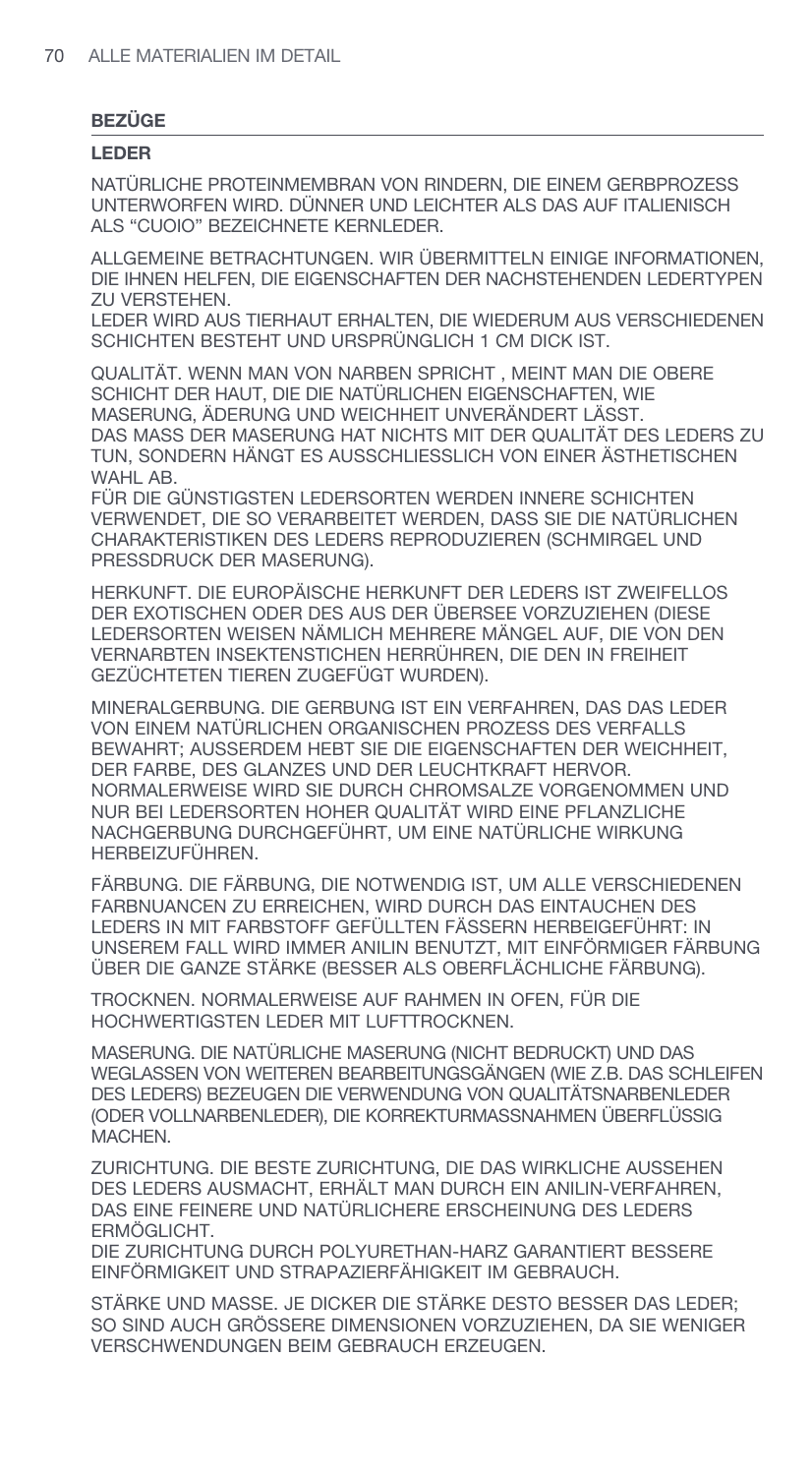# **BEZÜGE**

# **LEDERKATEGORIE SPRING P**

- RINDLEDER
- EUROPÄISCHE HERKUNFT
- GERBUNG DURCH CHROMSALZE
- DURCHFÄRBUNG IN ANILINFÄSSERN
- VAKUUMTROCKNUNG - GEDRUCKTE MASERUNG
- SCHLEIFEN
- ZURICHTUNG MIT POLYURETHAN- H<sub>AR7</sub>
- STÄRKE 1,0/1,2 MM
- DURCHSCHNITTSMASS 4,5/5,0 QM

# **LEDERKATEGORIE COLORS S**

- RIND-NARBENLEDER
- EUROPÄISCHE HERKUNFT
- GERBUNG DURCH CHROMSALZE
- DURCHFÄRBUNG IN ANILINFÄSSERN
- NATÜRLICHE FEINE MASERUNG
- OHNE SCHLEIFEN
- ZURICHTUNG MIT POLYURETHAN- **HARZ**
- STÄRKE 1,0/1,2 MM
- DURCHSCHNITTSMASS 5,00/5,50 QM STÄRKE 1,2/1,4 MM

# **LEDERKATEGORIE SUPER S**

- RIND-NARBENLEDER
- EUROPÄISCHE HERKUNFT
- GERBUNG DURCH CHROMSALZE
- DURCHFÄRBUNG
- NATÜRLICHE FEINE MASERUNG
- OHNE SCHLEIFEN
- LEICHT PIGMENTIERTE ZURICHTUNG
- STÄRKE 2,0/2,3 MM
- DURCHSCHNITTSMASS 5,00 QM

# **LEDERKATEGORIE SPECIAL X**

- RIND-NARBENLEDER
- EUROPÄISCHE HERKUNFT
- GERBUNG DURCH CHROMSALZE
- DURCHFÄRBUNG
- NATÜRLICHE FEINE MASERUNG
- LEICHT KORRIEGERT
- PIGMENTIERTE ZURICHTUNG
- STÄRKE 1,3/1,4 MM
- DURCHSCHNITTSMASS 5,00/5,50 QM

# **LEDERKATEGORIE "USED OPTIK" Y**

- STIER-NARBENLEDER
- NORDEUROPÄISCHE HERKUNFT
- GERBUNG DURCH CHROMSALZE UND PFLANZLICHE NACHGERBUNG
- DURCHFÄRBUNG IN ANILINFÄSSERN
- LUFTTROCKNEN
- NATÜRLICHE MASERUNG
- OHNE SCHLEIFEN
- ANILIN-ZURICHTUNG
- STÄRKE 1,3/1,4 MM
- DURCHSCHNITTSMASS 5,00/5,50 QM

# **LEDERKATEGORIE VINTAGE S**

- GEGLÄTTETES RINDLEDER MIT WOLKEN EFFEKT
- EUROPÄISCHE HERKUNFT
- GERBUNG DURCH CHROMSALZE
- NATÜRLICHE TROCKNUNG
- ANHELLENDER FARBE (PULL-UP)
- ENDBEHANDLUNG LEICHT PIGMENTIERT
- BEHANDLUNG MIT
- WASSERABWEISENDEM ÖL
- STÄRKE 1,4/1,5 MM
- DURCHSCHNITTSMASS 4,40/4,80 QM

# **LEDERKATEGORIE NABUK Y**

- RINDLEDER
- EUROPÄISCHE HERKUNFT
- GERBUNG DURCH CHROMSALZE
- DURCHFÄRBUNG IN ANILINFÄSSERN
- LUFTTROCKNEN
- NATÜRLICHE MASERUNG
- SCHLEIFEN
- 3M SCOTCHGARD
- 
- DURCHSCHNITTSMASS 4,50/5,00 MQ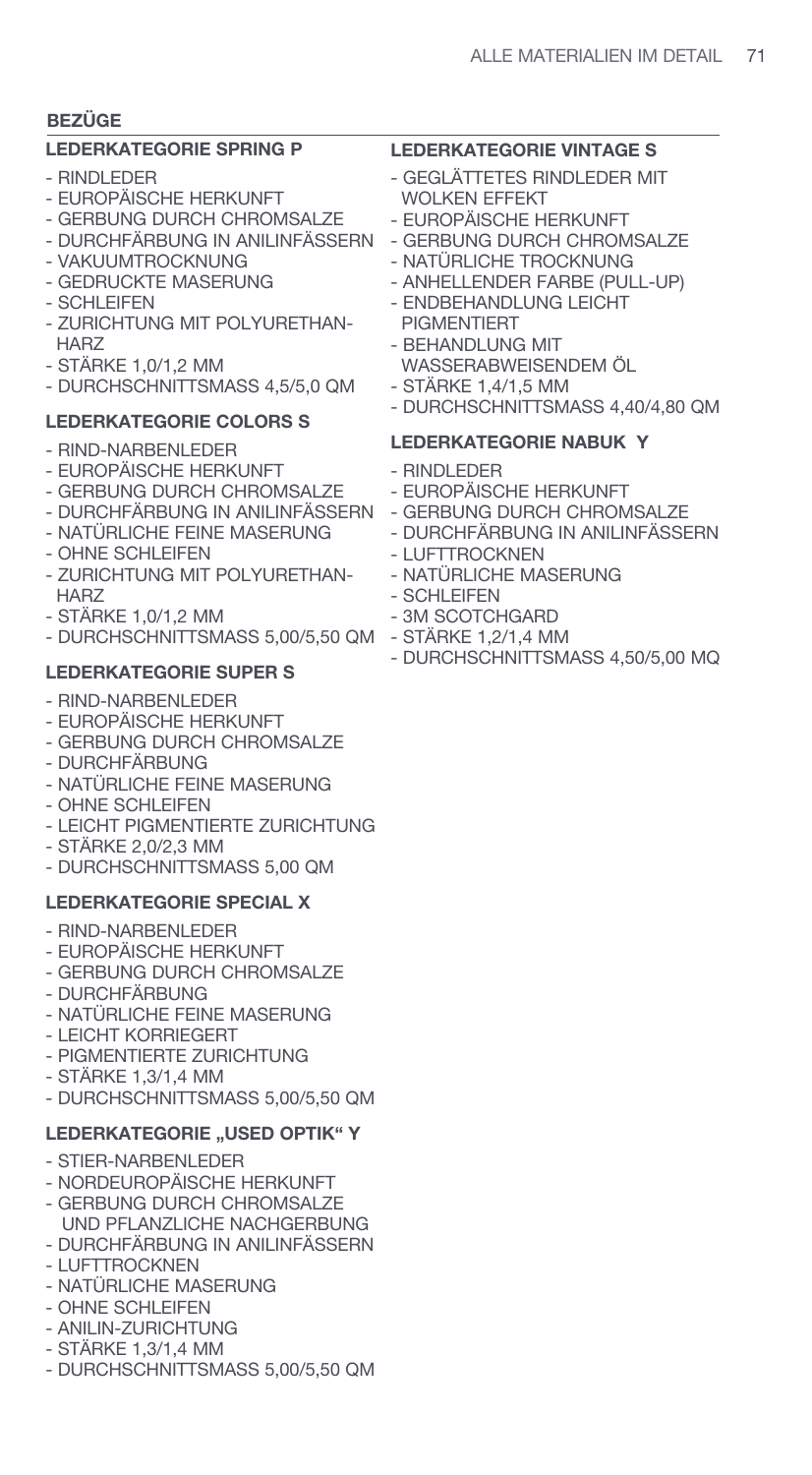DIE FOLGENDEN, NACH MATERIALIEN UNTERTEILTEN HINWEISE, GEBEN IHNEN TIPPS FÜR DIE BESTE PFLEGE, UM IHREM POLIFORM-ARTIKEL EINE LANGE LEBENSDAUER ZU SCHENKEN. VERWENDEN SIE NUR DIE EMPFOHLENEN REINIGUNGSMITTEL UND VERMEIDEN SIE GRUNDSÄTZLICH ZU AGGRESSIVE ODER SCHEUERNDE MITTEL. AUF DIESE WEISE WERDEN SIE VIELE JAHRE FREUDE AN DER POLIFORMQUALITÄT HABEN.

### **PFLEGE VON HOLZ- ODER HOLZFURNIER-TEILEN**

WIR SCHLAGEN VOR, EIN NEUTRALES REINIGUNGSMITTEL ZU VERWENDEN. PRODUKTE, DIE AZETON, VERDÜNNER, AMMONIAK, SCHEUERMITTEL ODER MÖBELWACHSE ENTHALTEN, SIND ZU VERMEIDEN. WARNUNG! DIE HOLZFLÄCHE IST SO BEHANDELT, DASS SIE BEGRENZT FETT- UND SCHMUTZABWEISEND IST. DIE VERWENDETEN LACKE SIND AUSSERDEM WASSERABSTOSSEND UND VERHINDERN EINE VERGILBUNG, TROTZDEM DÜRFEN SIE NICHT ZERKRATZT ODER DURCH HOHE TEMPERATUREN BELASTET WERDEN.

### **PFLEGE LACKIERTER TEILE**

WIR SCHLAGEN VOR, EIN NEUTRALES REINIGUNGSMITTEL ZU VERWENDEN. VERMEIDEN SIE PRODUKTE MIT AZETON, LÖSUNGSMITTELN, AMONIAK, SCHEUERMITTEL ODER MÖBELWACHS. ACHTUNG – BEI DER ERSTREINIGUNG IST ES MÖGLICH, DAS FARBE AN DAS WISCHTUCH ABGEGEBEN WIRD. DIES IST PHYSIOLOGISCH UND HÄNGT VON DEM VORLIEGEN VON LACKSTAUB AB, DER BEI DER TROCKNUNG AUF DER OBERFLÄCHE VERBLEIBT. SOBALD DIESER STAUB BESEITIGT WURDE, GESCHIEHT DIES NICHT MEHR.

### **PFLEGE VON PLATTEN MIT MELAMINBESCHICHTUNG**

WIR SCHLAGEN VOR, EIN NEUTRALES REINIGUNGSMITTEL ZU VERWENDEN. TROCKEN NACHZUWISCHEN UND PRODUKTE AUF AZETON- BZW. CHLORBASIS SOWIE LÖSUNGS- UND SCHEUERMITTEL ZU VERMEIDEN.

### **PFLEGE VON GLASPLATTEN**

WIR EMPFEHLEN MIT VIEL WASSER VERDÜNNTEN ALKOHOL ODER GLASREINIGER. SOLLTE DAS GLAS AUF ALUPROFILE MONTIERT SEIN, DANN SIND ALKOHOL UND AMMONIAK ZU VERMEIDEN, DA DIESE FLECKEN AUF DEM PROFIL ERZEUGEN KÖNNTEN.

#### **PFLEGE VON MARMOR**

ZUM REINIGEN WASSER UND EIN TUCH ODER EINEN SCHWAMM VERWENDEN. MARMOR IST EIN MATERIAL, DASS EINER BESONDEREN PFLEGE BEDARF. DA SIE PORÖS SIND, NEIGEN SIE DAZU, FLÜSSIGKEITEN ZU ABSORBIEREN, WAS ZUR FLECKENBILDUNG FÜHRT. DIE PLATTEN VON POLIFORM WERDEN MIT EINEM SPEZIFISCHEN PRODUKT ZUM SCHUTZ VOR FLECKENBILDUNG UND ÖL BEHANDELT, DENNOCH MÜSSEN WEIN, KAFFEE, ZITRONENSAFT, ESSIG UND ANDERE FLÜSSIGKEITEN MIT AGGRESSIVEN SUBSTANZEN UMGEHEND ENTFERNT WERDEN. ZUR PFLEGE DER PLATTE WIRD EMPFOHLEN, SIE ALLE ZWEI MONATE MIT SPEZIELLEM WASSERABWEISENDEN ODER FLÜSSIGWACHS FÜR MARMOR ZU BEHANDELN. KEINESFALLS SCHEUERMITTEL ODER AGGRESSIVE SUBSTANZEN WIE SÄUREHALTIGE REINIGUNGSMITTEL, BLEICHMITTEL ODER STAHLWOLLE VERWENDEN.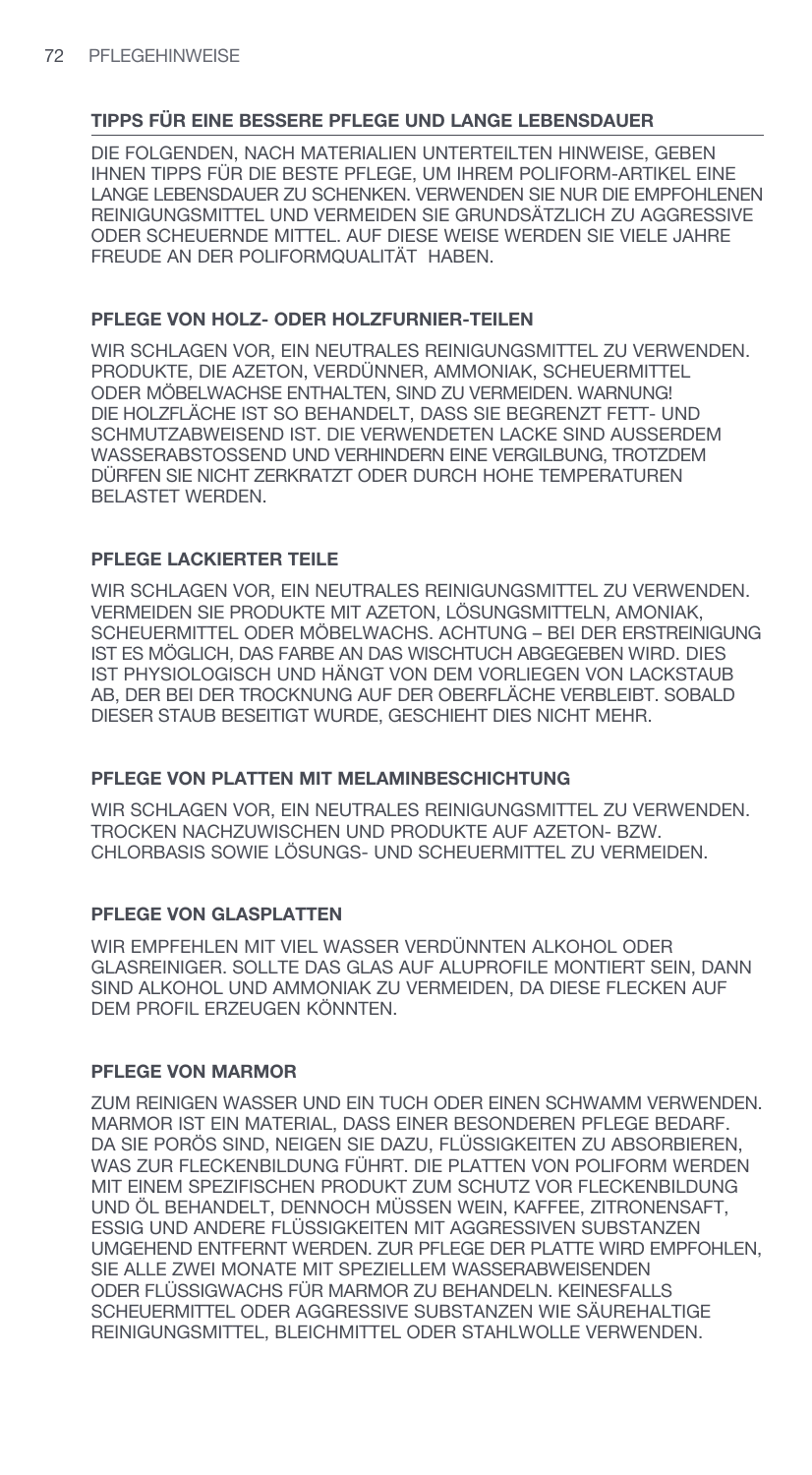### **PFLEGE DER KUPFERTEILE**

TÄGLICHE PFLEGE: ZUM ENTFERNEN VON STAUB IST DAS VORSICHTIGE REINIGEN DER TEILE MIT EINEM SAUBEREN UND TROCKENEN FLANELLTUCH AUSREICHEND. EIN STAUBWEDEL SOLLTE NICHT VERWENDET WERDEN, DA ER ZU KRATZERN AUF DER OBERFLÄCHE FÜHREN KÖNNTE. WIRD DER TISCH LÄNGERE ZEIT HOHER FEUCHTIGKEIT AUSGESETZT ODER KOMMT DIREKT IN KONTAKT MIT FLÜSSIGKEITEN UND ES ERSCHEINEN GROSSFLÄCHIGE, STARK AUSGEPRÄGTE FLECKEN, SO IST DIE VERWENDUNG EINER SCHEUERPASTE MÖGLICH. DIE SCHEUERPASTE VORSICHTIG AUF DEN FLECK AUFTRAGEN UND DEN FLECK NACH UND NACH ENTFERNEN. VORSICHT: DIE FLECKEN NICHT ABKRATZEN/ZU STARK ABREIBEN, UM NICHT AUCH DIE DARUNTERLIEGENDE KUPFERFARBE ABZUTRAGEN.

### **PFLEGE CORIAN**

CORIAN IST EIN SELBSTREINIGENDES MATERIAL. DIE OBERFLÄCHEN AUS CORIAN SIND SEHR HYGIENISCH, DA PORENLOS. OBWOHL CORIAN KEINE FLÜSSIGKEITEN EINDRINGEN LÄSST, SIND SIE IMMER SOFORT AUFZUWISCHEN.

VERWENDEN SIE HINZU EINFACH EIN FEUCHTES TUCH MIT EINEM MILDEN SCHEUERMILCH (Z.B. VISS) ODER REINIGUNGSMITTEL.

REINIGEN SIE DIE OBERFLÄCHE IMMER MIT KREISENDEN BEWEGUNGEN.

BEI FLECKEN AUS FLÜSSIGKEITEN VERSUCHEN SIE IMMER ZUERST DIE EINFACHEN REINIGUNGSMETHODE, BEVOR SIE DIE FLECKEN MIT EINEM KUNSTSTOFFSCHEUERSCHWAMM UND EINEM AMMONIAKHALTIGEN REINIGER BEHANDELN. VERWENDEN SIE NUR BEI WIRKLICH HARTNÄCKIGEN FLECKEN WIE LILIENPOLLEN ODER BEI LEICHTEN KRATZERN EINEN KUNSTSTOFFSCHEUERSCHWAMM UND REIBEN SIE MIT ETWAS BLEICHMITTEL. SPÜLEN SIE DANACH DIE FLÄCHEN MEHRMALS MIT WARMEM WASSER AB UND WISCHEN SIE SIE MIT EINEM WEICHEN TUCH TROCKEN. UM DEN GLANZ ANSCHLIESSEND WIEDER HERZUSTELLEN, REIBEN SIE MIT EINEM FEUCHTEN TUCH UND EINER MILDEN SCHEUERMILCH IN KREISENDEN BEWEGUNGEN ÜBER DIE GESAMTE OBERFLÄCHE.

VERSEHENTLICHES VERSCHÜTTEN VON STARKEN CHEMIKALIEN WIE Z.B. METHYLCHLORIDHALTIGE REINIGER, SÄUREHALTIGE ABFLUSSREINIGER, NAGELLACK AUF ACETONBASIS, USW. SOLLTEN SOFORT MIT VIEL SEIFENWASSER ABGESPÜLT WERDEN, UM EINE BESCHÄDIGUNG DER OBERFLÄCHEN ZU VERMEIDEN.

DA CORIAN VON NATUR AUS MASSIV UND HOMOGEN IST, LÄSST ES SICH LEICHT ..ERNEUERN".

DIE MEISTEN SCHÄDEN, DIE DURCH STARKE SCHLÄGE, HITZE ODER CHEMIKALIEN VERSURSACHT WURDEN, KÖNNEN IN DER REGEL VOR ORT BESEITIGT WERDEN. DIE OBERFLÄCHE ERHÄLT DADURCH IHRE URSPRÜNGLICHE, GLATTE, HYGIENISCHE OBERFLÄCHENBESCHAFFENHEIT ZURÜCK.

#### **PFLEGE VON SCHARNIEREN, SCHUBLADENFÜHRUNGEN UND METALLKOMPONENTEN**

SCHARNIERE, SCHUBLADENFÜHRUNGEN UND METALLKOMPONENTEN SOLLTEN MIT HANDELSÜBLICHEN PRODUKTEN SCHMIERT WERDEN. SCHMIERMITTEL SIND REGELMÄSSIG FÜR SCHARNIERE UND FÜHRUNGSSCHIENEN ZU VERWENDEN, DABEI MUSS GGF. VORHER DER VORHANDENE STAUB ENTFERNT WERDEN. FÜR ALLE ANDEREN METALLTEILE REICHT EINE REINIGUNG JE NACH BEDARF MIT EINEM FEUCHTEN TUCH AUS.

JEDE ART VON SCHEUERMITTEL IST ZU VERMEIDEN.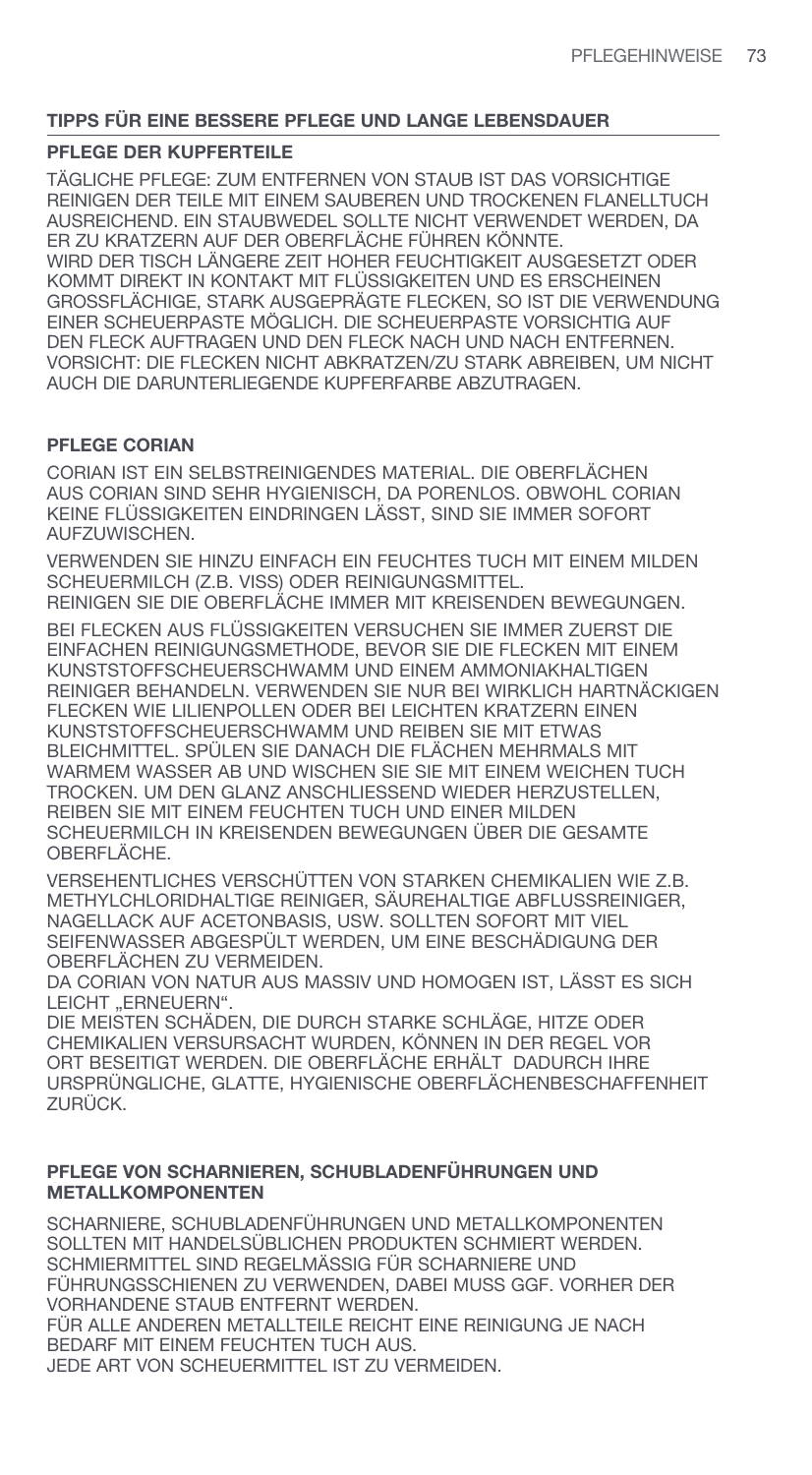### **PFLEGE DES BEZUGS**

WIR EMPFEHLEN DIE VERWENDUNG EINES STAUBSAUGERS MIT WEICHEN BÜRSTEN. VON ZEIT ZU ZEIT KANN AUCH EINE FUSSELROLLE VERWENDET WERDEN. BEI FLECKEN DIE ENTSPRECHENDE STELLE SOFORT MIT EINEM SAUBEREN TUCH ABTUPFEN UND VERMEIDEN, DASS SICH DER FLECK AUSBREITET. DIE MEISTEN DURCH HAUSHALTSTYPISCHE FLÜSSIGKEITEN VERURSACHTE FLECKEN (GETRÄNKE, LEBENSMITTEL) KÖNNEN EINFACH MIT LAUWARMEM WASSER UND NEUTRALSEIFE ENTFERNT WERDEN. ACHTUNG: BEI VERWENDUNG VON LÖSUNGSMITTELN DIESE AUF EIN TUCH UND NIE DIREKT AUF DEN BEZUG GEBEN.

### **WASCHEN ABZIEHBARE BEZÜGE**

WIR EMPFEHLEN, DIE AUF DEN ETIKETTEN STEHENDEN PFLEGEHINWEISE GEWISSENHAFT ZU FOLGEN, DIE AN DEN BEZÜGEN GENÄHT SIND ODER AM ENDE DIESES HEFTES VON URSPRUNG UND GARANTIE.

WIR ERINNERN, DASS JEDER STOFF MIT WASSER GEWASCHEN ODER CHEMISCH GEREINIGT FÜR BEWEGUNG ANFÄLLIG SEIN KÖNNTE, OBWOHL DIE HINWEISE GEFOLGT WURDEN.

### **WASCHEN MIT WASSER (WENN VORGESEHEN)**

DIE BEZÜGE AUF LINKS WASCHEN. EINE VORWÄSCHE IN KALTEM WASSER MIT VIER ESSLÖFFELN NEUTRALSEIFE WIRD EMPFOHLEN. DER BEZUG KANN IN DER WASCHMASCHINE BEI 30º GRAD GEWASCHEN WERDEN. DIE BÜGELANWEISUNG AUF DEM JEWEILS AM STOFF ANGEBRACHTEN ETIKETT BEACHTEN. AUF FOLGENDES IST ZU ACHTEN: NICHT SCHLEUDERN: KEINE BLEICHMITTEL ODER WEISSMACHER VERWENDEN. ES IST RATSAM, DEN STEIFEN TEIL DES KLETTVERSCHLUSSES VOR DER WÄSCHE ZU BEDECKEN, DAMIT DIESER DIE STOFFE NICHT VERKRATZEN ODER BESCHÄDIGEN KANN.

### **CHEMISCHE REINIGUNG (WENN VORGESEHEN)**

WENDEN SIE SICH AN FACHBETRIEBE UND GEBEN SIE IMMER DIE STOFFINFORMATIONEN AN, DIE SIE AM ENDE DES VORLIEGENDEN PRODUKTINFORMATIONSBLATTES FINDEN. ES IST RATSAM, DEN STEIFEN TEIL DES KLETTVERSCHLUSSES VOR DER WÄSCHE ZU BEDECKEN, DAMIT DIESER DIE STOFFE NICHT VERKRATZEN ODER BESCHÄDIGEN KANN.

### **PFLEGE DER KUNSTLEDERBEZÜGE**

KUNSTLEDER IST WIDERSTANDSFÄHIG GEGEN ELECKEN. EIN GROSSER TEIL DER FLÜSSIGKEITEN, BLEIBT IN DER TAT AUF DER OBERFLÄCHE, UND BILDET TROPFEN, DIE LEICHT MIT EINEM SCHWAMM ODER EINEM SANFTEN STOFF ABWASCHBAR SIND.

KEINE LÖSUNGS-, BLEICH-, POLIERMITTEL ODER CHEMISCHE MITTEL BENUTZEN.

### **PFLEGE DER LEDERBEZÜGE**

DIE GEWÖHNLICHE REINIGUNG KANN MIT EINEM STAUBSAUGER MIT WEICHER BÜRSTE ERFOLGEN, DABEI MUSS AUSGESPROCHEN VORSICHTIG VORGEGANGEN WERDEN. DANN KANN DIE LEDEROBERFLÄCHE MIT EINEM FEUCHTEN (NICHT NASSEN) TUCH GEREINIGT WERDEN. EVENTUELLE FLECKEN MÜSSEN UMGEHEND ENTFERNT WERDEN, MIT AUSNAHME DES NUBUKLEDERS, DAS MIT EINEM TROCKENEN LAPPEN ABZUWISCHEN IST. DABEI IST EIN SAUGFÄHIGES TUCH ZU VERWENDEN. REIBEN SIE DAS LEDER NIE ZU KRÄFTIG. EINE HALBJÄHRLICHE FEUCHTIGKEITSPFLEGE MIT HANDELSÜBLICHEN PRODUKTEN WIRD EMPFOHLEN.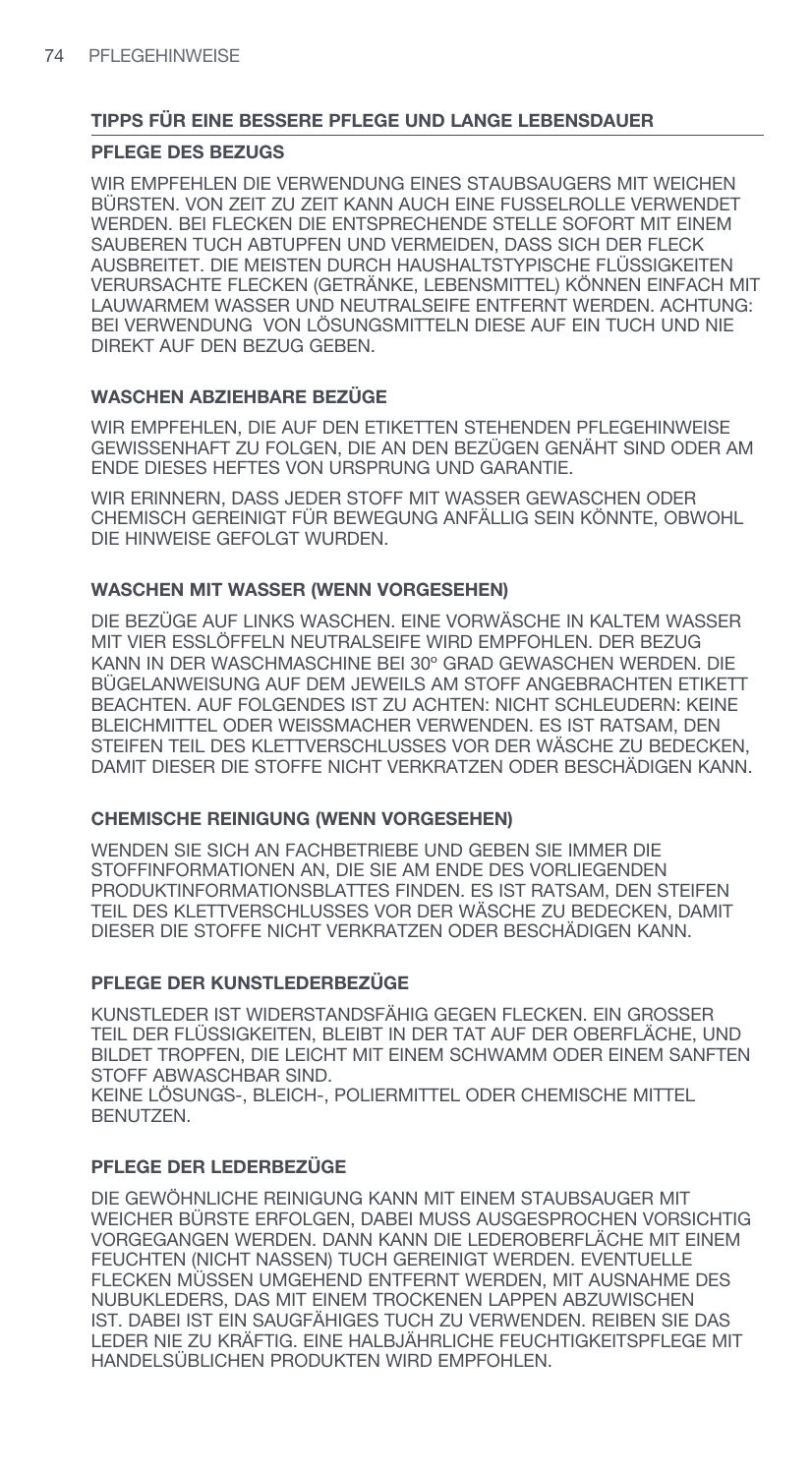### **PFLEGE DER KERNLEDERBEZÜGE**

VERWENDEN SIE EIN FILZTUCH ODER WEICHES WOLLTUCH. VERWENDEN SIE LEDERWACHS NUR FALLS NOTWENDIG. EVENTUELLE FLECKEN MÜSSEN UMGEHEND ENTFERNT WERDEN, DABEI IST EIN SAUGFÄHIGES TUCH ZU VERWENDEN. REIBEN SIE NIEMALS DEN FLECK, SONDERN TUPFEN SIE DIESEN VORSICHTIG VOM FLECKENRAND ZUR MITTE HIN AB. ZU VERMEIDEN IST FOLGENDES: ALLE AGRESSIVEN REINIGUNGSMITTEL (LÖSUNGSMITTEL) ODER SCHEUERMITTEL. KEINE DAMPFREINIGUNG KEINE SCHUHPUTZMITTEL VERWENDEN.

### **BEHANDLUNG / PFLEGE DES MASSIVEN ZEDERNHOLZES**

UM PROBLEME WIE FLECKEN ODER AUSTRETEN DES ZEDERHARZ ZU VERMEIDEN EMPFEHLEN WIR, BESONDERS WÄHREND DER ERSTEN MONATE NACH DEM KAUF, DIE MÖBEL NICHT AUF TEPPICHE ODER WEICHE OBERFLÄCHE ZU STELLEN, UM EINE GUTE BELÜFTUNG DES PRODUKTES ZU GEWÄHRLEISTEN.

ES WIRD EMPFOHLEN DIESE MÖBELSTÜCKE IN TROCKENEN UND GUT BELÜFTETEN RÄUMEN AUFZUSTELLEN.

EVENTUELLE RISSE ODER SPALTUNGEN SIND ALS EIGENSCHAFTEN DES MASSIV-HOLZES ZU BETRACHTEN UND NICHT ALS MATERIALFEHLER.

#### **ENTSORGUNG**

POLIFORM RÄT ZUR UMWELTFREUNDLICHEN ENTSORGUNG DER ARTIKEL. DANK DER FERTIGUNGSTECHNOLOGIE UND DEM UMFASSENDEN GEBRAUCH VON RECYCLEBAREN MATERIALIEN KÖNNEN ALLE NICHT MEHR GENUTZTEN POLIFORM-ARTIKEL ZU HERSTELLUNG NEUER ERZEUGNISSE GENUTZT WERDEN. AUS DIESEM GRUND SOLLTEN SIE IHRE NICHT MEHR VERWENDETEN POLIFORMMÖBEL DEM ENTSORGUNGSSYSTEM IHRER STADT ZUFÜHREN.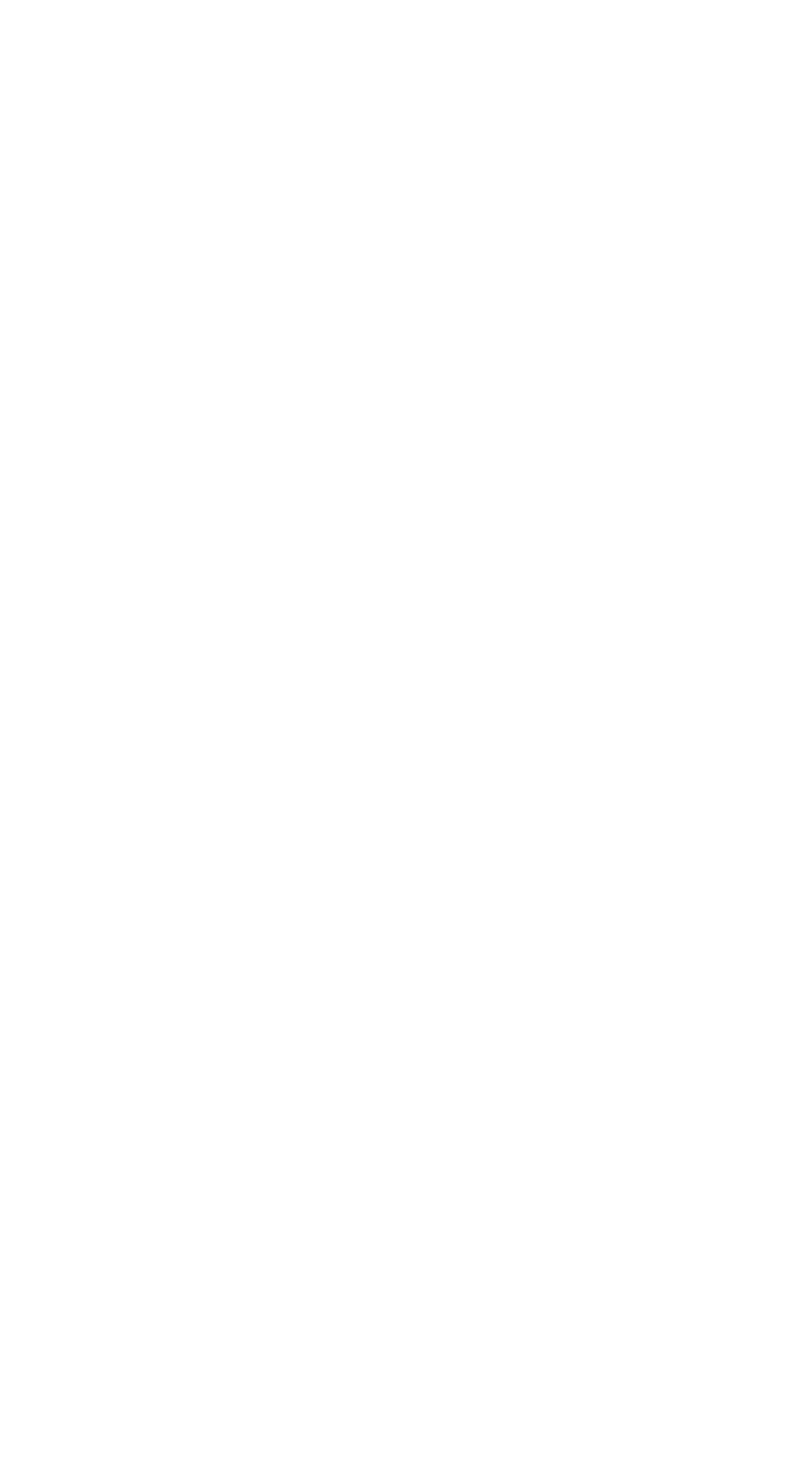## **BIENVENIDOS A LA CALIDAD POLIFORM**

GRACIAS POR HABER COMPRADO UN PRODUCTO POLIFORM. ESTE CERTIFICADO GARANTIZA LA AUTENTICIDAD DEL PRODUCTO Y DESCRIBE TODAS LAS CARACTERÍSTICAS PARA QUE PUEDAN CONSERVARLOS MEJOR. TODAS LAS PROPUESTAS DE POLIFORM SON LA EXPRESIÓN DE UNA FILOSOFÍA DE PRODUCCIÓN QUE GARANTIZA LA MÁXIMA CALIDAD BAJO CUALQUIER ASPECTO: UNA ESTÉTICA SIEMPRE ACTUAL QUE TIENE COMO PREMISA LA ESENCIALIDAD; UNA INVESTIGACIÓN TECNOLÓGICA DESTINADA A CONSEGUIR LAS MEJORES PRESTACIONES FUNCIONALES; Y UNA SELECCIÓN DE LOS MEJORES MATERIALES PARA GARANTIZAR UNA TOTAL FIABILIDAD CON EL PASO DEL TIEMPO.

## **EL SIGNIFICADO DE LA CALIDAD**

LA CALIDAD DE VIDA COMO COMPONENTE FUNDAMENTAL DE LA COTIDIANIDAD: LA COLECCIÓN POLIFORM ES EL RESULTADO DEL COMPROMISO CONSTANTE DE PROPONER AL PÚBLICO LA MÁS AMPLIA VARIEDAD DE OPCIONES PARA CREAR UN ENTORNO PROPIO EN EL HOGAR.

LA BASE DE LA CALIDAD POLIFORM LA CONSTITUYE UN PATRIMONIO DE "CONOCIMIENTO DE LA MADERA" QUE TIENE SUS RAÍCES EN LA TRADICIÓN ARTESANA DE BRIANZA Y QUE SE RENUEVA CONTINUAMENTE PARA TRANSFORMARSE ASÍ EN UN KNOW-HOW TECNOLÓGICO SIEMPRE VANGUARDISTA.

CON LA DECISIÓN EN 1970 DE INICIAR LA PRODUCCIÓN A ESCALA INDUSTRIAL, POLIFORM SE HA TRAZADO EL OBJETIVO DE CONJUGAR LAS GARANTÍAS DE CALIDAD Y FIABILIDAD CON UN ENFOQUE DE DISEÑO SIEMPRE INNOVADOR Y CARACTERIZADO POR LA MÁXIMA CREATIVIDAD.

LAS PROPUESTAS DE POLIFORM ESTÁN MUY UNIDAS A LA ACTUALIDAD: DESDE SISTEMAS MODULARES A COMPLEMENTOS, DESDE LA ZONA DE DÍA A LA ZONA DE NOCHE, LA COLECCIÓN SE CARACTERIZA POR UNA VARIEDAD DE ESTILOS QUE REFLEJA NUESTRO TIEMPO Y SE DESARROLLA Y ADAPTA AL CAMBIO DE LAS COSTUMBRES.

### **LA CALIDAD DEL PROYECTO**

LA AMPLITUD DE LA TIPOLOGÍA DE LA COLECCIÓN REFLEJA LA CAPACIDAD DE POLIFORM DE HACER FRENTE A CUALQUIER TEMA RELACIONADO CON LA CALIDAD DE VIDA.

CADA PROYECTO Y CADA PROPUESTA POSEE UNAS EXIGENCIAS FUNCIONALES PROPIAS DIFERENCIADAS; POR EJEMPLO, LOS SISTEMAS MODULARES SE ASOCIAN A LA MÁXIMA VERSATILIDAD, Y LOS ARMARIOS TIENEN QUE PERMITIR EL MÁXIMO NIVEL DE PERSONALIZACIÓN TANTO DESDE UN PUNTO DE VISTA ESTÉTICO COMO DE ORGANIZACIÓN DE LOS INTERIORES.

CADA COMPONENTE DE LA DECORACIÓN DOMÉSTICA POSEE UNA DIMENSIÓN FUNCIONAL PROPIA QUE POLIFORM EXPLORA DEL MEJOR MODO POSIBLE ASOCIANDO EL VALOR AÑADIDO DE LA CALIDAD DEL DISEÑO Y DE LA CREATIVIDAD, FRUTO DE LA COLABORACIÓN CON ALGUNOS DE LOS MÁS PRESTIGIOSOS DISEÑADORES ITALIANOS Y INTERNACIONALES.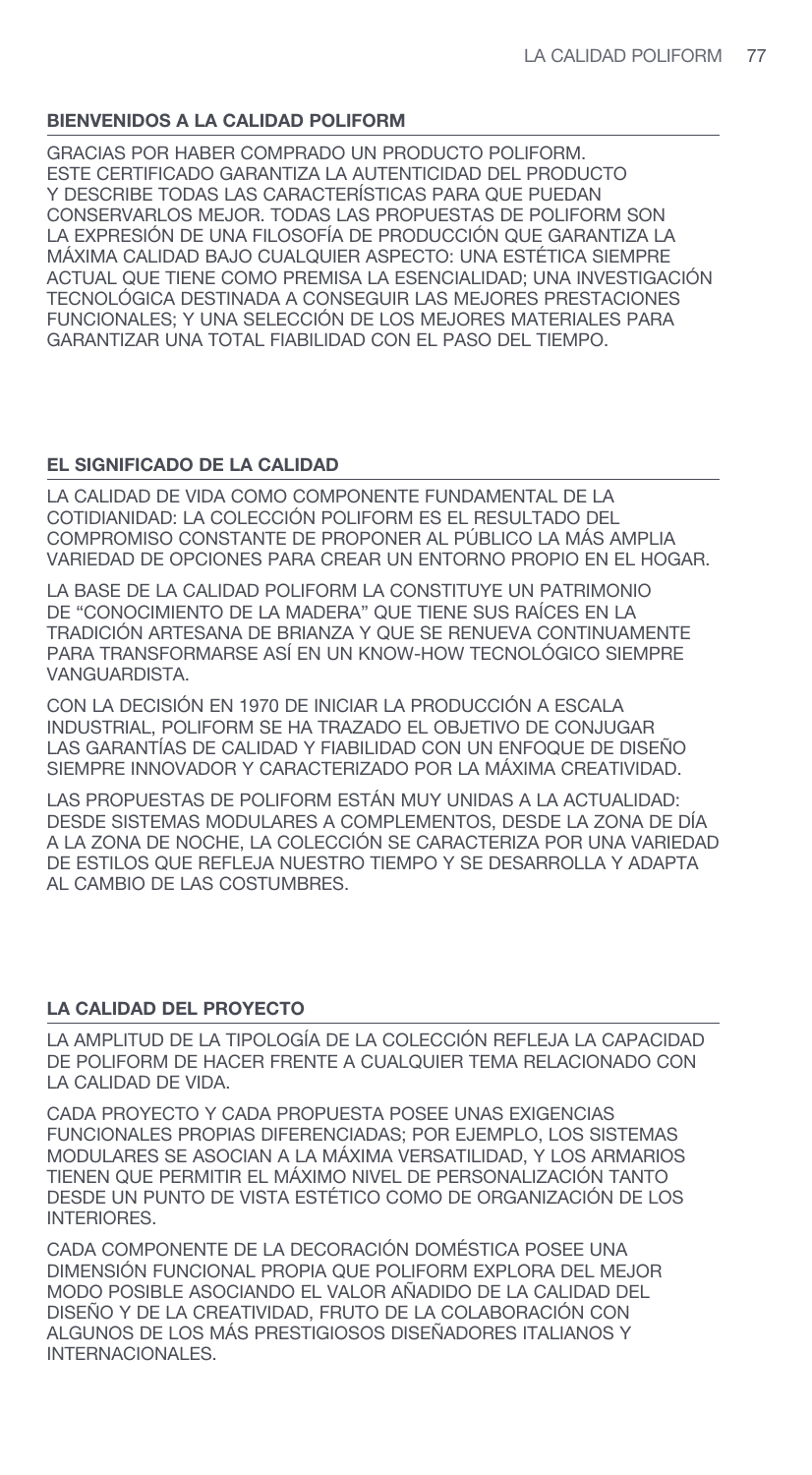### **LA CALIDAD MADE IN ITALY**

TODAS LAS PROPUESTAS DE POLIFORM SE FABRICAN EN ITALIA Y SON EL RESULTADO DE UNA RED INDUSTRIAL QUE INCLUYE A LOS MEJORES PROVEEDORES EUROPEOS E INTERNACIONALES.

LO QUE CONVIERTE A CADA PRODUCTO POLIFORM EN UN EJEMPLO DE "MADE IN ITALY" AL 100% SON SOBRE TODO SUS VALORES: UNA CREATIVIDAD SIN LÍMITES, UNA TRADICIÓN EN EL MUNDO DEL MUEBLE QUE SE REMONTA A 1942 Y UN KNOW-HOW TECNOLÓGICO ESPECÍFICO SIEMPRE VANGUARDISTA. TODAS ELLAS CUALIDADES FUNDAMENTALES PARA UNA EMPRESA QUE SE CONFRONTA CONTINUAMENTE CON SU PÚBLICO Y SUS EXIGENCIAS.

### **LA INNOVACIÓN AL SERVICIO DEL PÚBLICO**

LA INNOVACIÓN ES UNA CUALIDAD QUE SIEMPRE HA FORMADO PARTE DE LA CULTURA DE PRODUCCIÓN DE POLIFORM. CON EL OBJETIVO CONSTANTE DE SATISFACER LAS EXIGENCIAS DEL PÚBLICO, POLIFORM SIEMPRE HA CENTRADO SUS INVESTIGACIONES ESTILÍSTICAS Y TECNOLÓGICAS EN PROYECTOS MUY CONCRETOS Y DESTINADOS A GARANTIZAR LA MÁXIMA CALIDAD.

LA INNOVACIÓN DE POLIFORM ES PATENTE EN LA CALIDAD DE LAS MATERIAS PRIMAS, QUE SIEMPRE SE VERIFICAN Y SE PRUEBAN EXHAUSTIVAMENTE, ASÍ COMO EN LA GRAN ATENCIÓN QUE SE PRESTA A LA FIABILIDAD, SEGURIDAD Y DURACIÓN CON EL PASO DEL TIEMPO.

LA INVESTIGACIÓN ESTILÍSTICA ES CONTINUA Y SE CENTRA SIEMPRE EN INTERPRETAR LO MEJOR POSIBLE LAS TENDENCIAS MÁS CONTEMPORÁNEAS DE LA VIDA Y EN PROPORCIONAR LA MÁXIMA LIBERTAD DE COMBINACIÓN ENTRE LAS DISTINTAS PROPUESTAS.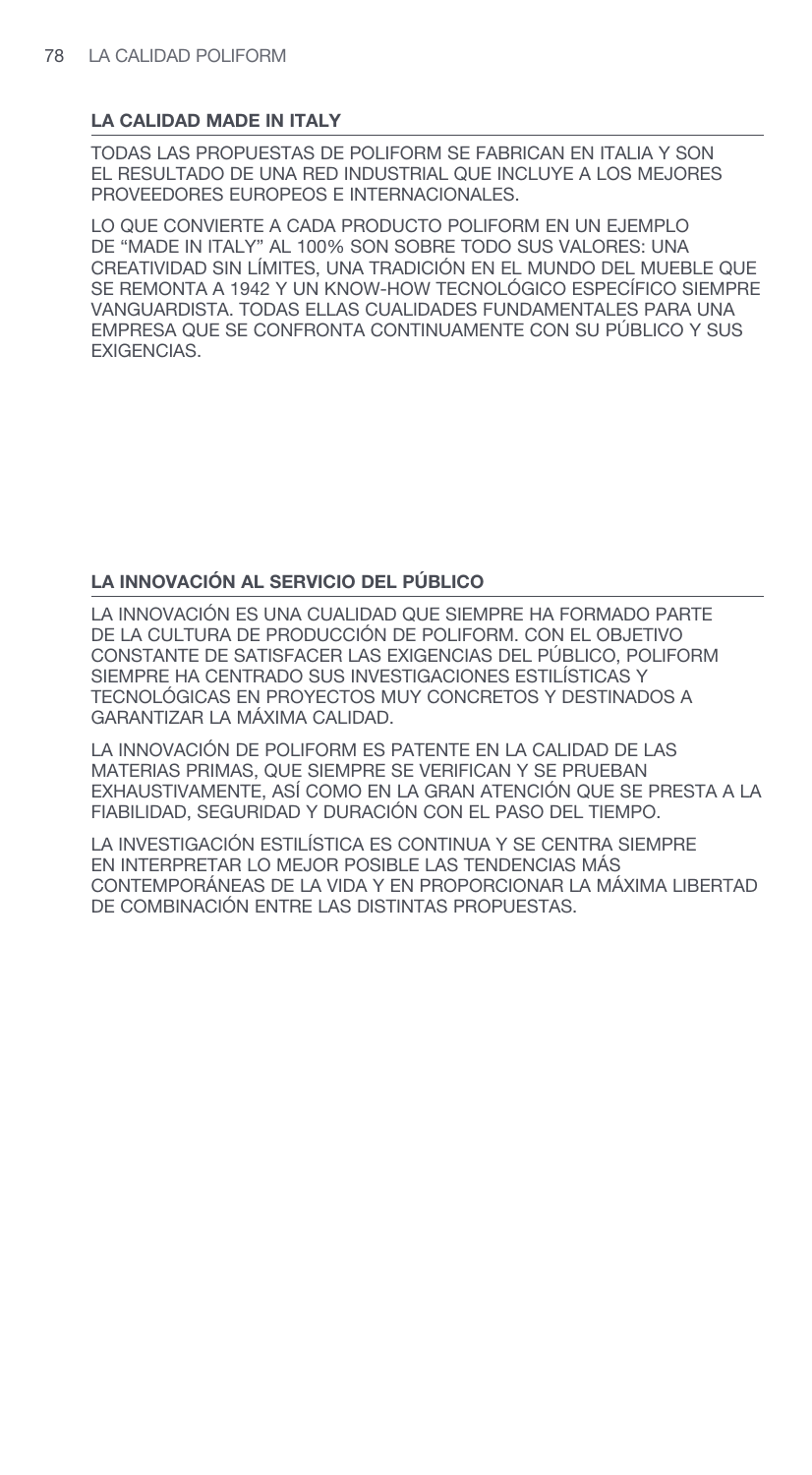### **LA GARANTÍA POLIFORM**

LA GARANTÍA TIENE DOS (2) AÑOS DE VALIDEZ A PARTIR DE LA FECHA DE COMPRA Y CUBRE LOS DEFECTOS ORIGINALES DE FABRICACIÓN. LA GARANTÍA INICIA A PARTIR DE LA FECHA DEL TICKET O EL BOLETÍN DE EXPEDICIÓN, QUE DEBEN MOSTRARSE CUANDO SE REALICE CUALQUIER SOLICITUD DE INTERVENCIÓN.

LA GARANTÍA TIENE VALIDEZ SÓLO FRENTE AL COMPRADOR ORIGINAL Y CONSISTE EN LA REPARACIÓN O SUSTITUCIÓN GRATUITA DE LOS ELEMENTOS INUTILIZABLES O DEFECTUOSOS CONSTATADOS EN FASE DE PRUEBA O RECONOCIDOS COMO TALES POR POLIFORM O POR QUIEN ELLA DELEGUE DURANTE EL PERIODO DE VALIDEZ DE LA GARANTÍA.

NO PUEDEN CONSIDERARSE DEFECTOS LA VARIACIÓN NATURAL DE LAS MADERAS, LAS VARIACIONES DE COLOR OCASIONADAS POR LUCES AMBIENTALES O ARTIFICIALES, LAS PEQUEÑAS VARIACIONES DE TAMAÑO A CAUSA DE ÍNDICES DE HUMEDAD ANÓMALOS O SEQUEDAD, VETAS, NUDOS Y OTRAS CARACTERÍSTICAS NATURALES DE LOS PRODUCTOS DE MADERA.

EN LO QUE RESPECTA A LA PIEL Y EL CUERO, LAS POSIBLES MARCAS NATURALES, LA RUGOSIDAD, UN GRADO DE BRILLO Y TONALIDAD DISTINTO, LOS PUNTOS Y LAS IMPERFECCIONES, EN GENERAL, PLIEGUES DEBIDAS A LA NORMAL DILATACIÓN EN EL USO, NO DEBEN CONSIDERARSE DEFECTOS SINO CUALIDADES QUE CARACTERIZAN A UN PRODUCTO NATURAL Y SU AUTENTICIDAD.

EN ALGUNOS CASOS (PIEL ENVEJECIDA, PIEL NABUK Y PIEL VINTAGE, SOBRE TODO EN LOS COLORES CLAROS), ESTAS CARACTERISTÍCAS ESTÁN MUY EVIDENTES, PORQUE EL TIPO DE CURTIDO DE ESTAS PIELES TIENDE A EVIDENCIAR LA NATURALIDAD DEL PRODUCTO Y NO A CUBRIRLA CON LA BARNIZADO O LA IMPRENTA A PRESIÓN.

EL EFECTO ABSORBENTE DE LA PIEL NABUK TIENE QUE CONSIDERARSE COMO UNA CARACTERÍSTICA DEL PRODUCTO. PARA LA PIEL NABUK Y VINTAGE EL PROLONGADO CONTACTO CON LA GRASA DE LA EPIDERMIS Y DE LOS CABELLOS PUEDE PROVOCAR CON EL TIEMPO MANCHAS OSCURAS.

ALGUNAS TIPOLOGÍAS DE TEJIDO TIENEN CARACTERISTÍCAS DEBIDAS A LA COMPOSICIÓN Y AL TIPO DE MANUFACTURA QUE NO DEBEN SER CONSIDERADAS DEFECTOS. PARA EJEMPLO: "NUDO" O "RAYADO" Y "EFECTO REFREGÓN" DEL LINO, "EFECTO A MANCHA" O "JASPEADO", EL EFECTO CLARO/OSCURO" Y "EL EFECTO IMPRONTA" DE VELLUDILLO Y FELPILLAS.

EN LOS TEJIDOS, LAS PIELES Y LOS CUEROS, CUALQUIER BULTO PUEDE PRODUCIR VARIACIONES MÍNIMAS DE TONALIDAD, TANTO RESPECTO AL MUESTRARIO COMO A OTROS ARTÍCULOS FABRICADOS EN MOMENTOS DISTINTOS.

LA GARANTÍA NO CUBRE LAS PIEZAS QUE HAYAN SUFRIDO DAÑOS COMO CONSECUENCIA DE UNA INSTALACIÓN DE LOS MUEBLES MAL HECHA O INCORRECTA, NI LOS POSIBLES DAÑOS CAUSADOS POR ACONTECIMIENTOS ACCIDENTALES COMO CAÍDAS, GOLPES, DESASTRES NATURALES O INCENDIOS Y, EN CUALQUIER CASO, CUALQUIER DEFECTO QUE NO PUEDA RELACIONARSE CON UN DEFECTO DE FABRICACIÓN DEL PRODUCTO.

DEL MISMO MODO, LA GARANTÍA NO TIENE VALIDEZ SI PERSONAS QUE NO FORMAN PARTE DEL PERSONAL AUTORIZADO DE POLIFORM DESMONTAN, MODIFICAN O REPARAN LOS PRODUCTOS.

NO SE CONSIDERAN DEFECTOS DE FABRICACIÓN LOS DAÑOS PRODUCIDOS POR UN MANTENIMIENTO Y UN USO IMPROPIOS DEL PRODUCTO. EN EL MANUAL DE INSTRUCCIONES DE USO Y MANTENIMIENTO SE INDICAN LAS PRINCIPALES PRECAUCIONES QUE DEBEN ADOPTARSE; EN CASO DE DUDA O SI SE DESEA OBTENER MÁS INFORMACIÓN, SE ACONSEJA CONSULTAR CON EL VENDEDOR AL QUE SE HAYA COMPRADO EL PRODUCTO.

EN TODOS LOS CASOS QUE NO ESTÉN PREVISTOS EXPRESAMENTE EN ESTA GARANTÍA SERÁN DE APLICACIÓN LAS DISPOSICIONES LEGALES.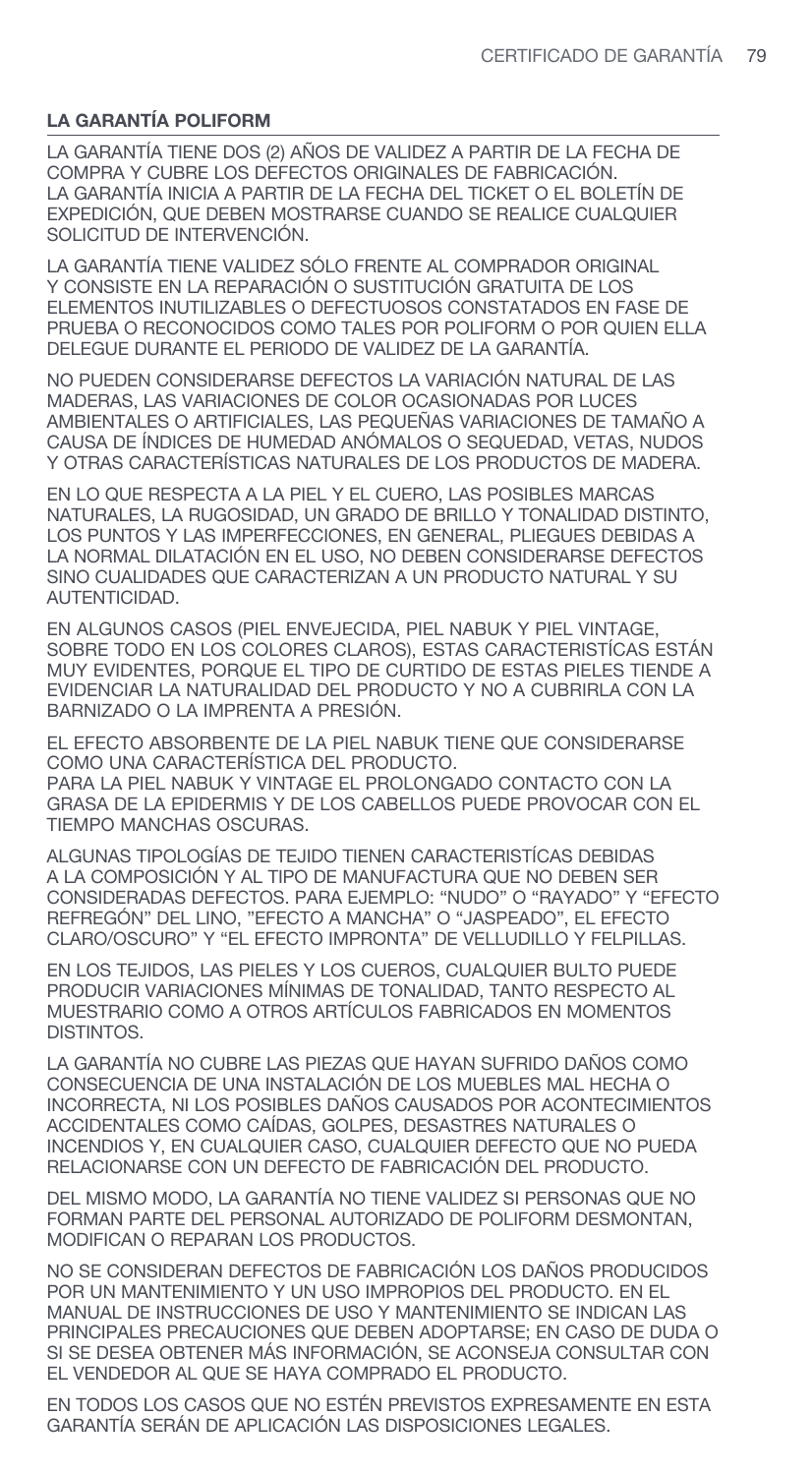### **EL KNOW-HOW DE POLIFORM**

CONOCER LOS DETALLES DE SU MUEBLE POLIFORM LE AYUDARÁ A APRECIAR AÚN MÁS SU VALOR. LAS PROPUESTAS DE POLIFORM SON EL RESULTADO DE SELECCIONAR LAS MEJORES MATERIAS PRIMAS Y USAR LAS TECNOLOGÍAS MÁS RECIENTES, ADEMÁS DE PRESTAR LA MÁXIMA ATENCIÓN A GARANTIZAR EL RESPETO DE LAS NORMAS VIGENTES EN MATERIA DE SEGURIDAD.

### **LAS NORMAS DE SEGURIDAD**

POLIFORM UTILIZA TABLEROS DE PARTÍCULAS DE MADERA DE CLASE EPF-S E0.5; ES DECIR, LOS MÁS SEGUROS EN SEGÚN LO DISPUESTO EN LAS NORMAS EUROPEAS EN 120 Y EN 717-2 RELATIVAS AL CONTENIDO Y LA EMISIÓN DE FORMALDEHÍDO.

EN LO QUE RESPECTA A LOS LACADOS, POLIFORM USA EXCLUSIVAMENTE BARNICES POLIURETÁNICOS QUE NO CONTIENEN METALES PESADOS NI COV DE LAS CLASES INCLUIDAS EN LA TABLA A1 DEL DECRETO MINISTERIAL 12/07/90 Y/O DE LAS CLASES I Y II DE LA TABLA D DEL DECRETO MINISTERIAL 12/07/90.

### **MATERIALES ESTRUCTURALES**

### **MADERA MACIZA**

ES LA SECCIÓN QUE SE ENCUENTRA DEBAJO DE LA CORTEZA DEL TRONCO DEL ÁRBOL, CERCA DE LOS CÍRCULOS MÁS INTERNOS Y OSCUROS, TAMBIÉN LLAMADA DURAMEN. CON LA MADERA MACIZA SE HACE REFERENCIA A LA AUTÉNTICA MADERA, LA MÁS VALIOSA, EN OPOSICIÓN A LOS TABLEROS DE AGLOMERADOS DE PARTÍCULAS DE MADERA O AL CONTRACHAPADO.

### **TABLERO DE PARTÍCULAS CHAPADO**

TABLERO COMPUESTO POR PARTÍCULAS DE MADERA Y RECUBIERTO CON UNA FINA CHAPA DE MADERA MACIZA LLAMADA CONTRACHAPADO DE UN ESPESOR INFERIOR A 7 MM.

### **CHAPADO TABLERO**

QUE SE OBTIENE PEGANDO DOS CHAPAS DE CONTRACHAPADO (NORMALMENTE DE 4 MM) EN UN BASTIDOR DE LISTONES DE ABETO U OTRA MADERA COMÚN. LOS LADOS EXTERNOS PUEDEN SER CHAPADOS O LACADOS. LOS TABLEROS DE GRAN TAMAÑO TIENEN EN LA RANURA LISTONES VERTICALES DE CONTRACHAPADO PARA DAR RIGIDEZ A LA SUPERFICIE. ESTE MÉTODO DE CONSTRUCCIÓN PERMITE CREAR TABLEROS QUE CONJUGAN ROBUSTEZ Y LIGEREZA Y ES IDEAL POR EJEMPLO PARA LAS PUERTAS DE LOS ARMARIOS.

### **TABLERO DE PARTÍCULAS DE MADERA (AGLOMERADO)**

TABLERO DE MADERA COMPUESTO POR PARTÍCULAS DE MADERA (VIRUTAS, FRAGMENTOS, ETC.) UNIDAS ENTRE SÍ MEDIANTE EL ENCOLADO CON RESINAS SINTÉTICAS TERMOENDURECEDORAS Y PRENSADAS EN CALIENTE. EL TABLERO DE AGLOMERADO APROVECHA LAS VARIEDADES DE MADERA DE MENOS VALOR Y LOS SUBPRODUCTOS DE OTROS PROCESOS. POR ELLO, ES UN PRODUCTO MUY INTERESANTE DESDE EL PUNTO DE VISTA ECOLÓGICO.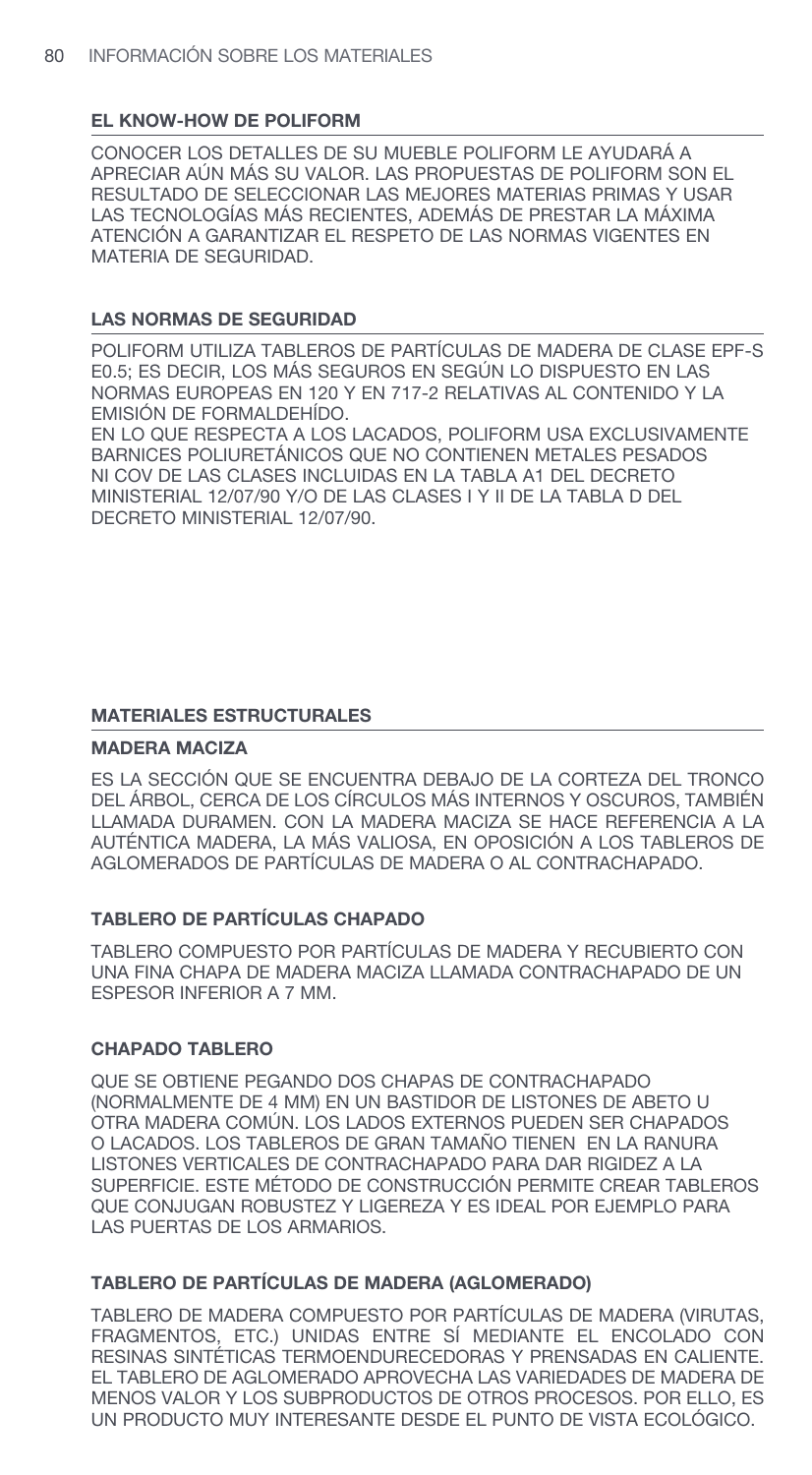### **MATERIALES ESTRUCTURALES**

### **TABLERO DE FIBRA DE MADERA DE DENSIDAD MEDIA (MDF)**

TABLERO DE MADERA COMPUESTO POR FIBRAS O MANOJOS DE FIBRAS DE MADERA QUE SE OBTIENEN POR DESFIBRADO TERMOMECÁNICO A ALTA TEMPERATURA. LAS FIBRAS SE UNEN ENTRE SÍ MEDIANTE EL ENCOLADO CON RESINAS SINTÉTICAS TERMOENDURECEDORAS.

### **PANEL CONTRACHAPADO**

PANEL DE MADERA COMPUESTO POR MÁS DE TRES CHAPAS DE MADERA SUPERPUESTAS PARA QUE LA FIBRA DE LAS CHAPAS ADYACENTES FORME UN ÁNGULO RECTO.

### **PANEL ENNOBLECIDO**

PANEL COMPUESTO POR PARTÍCULAS DE MADERA Y REVESTIDO CON MATERIALES CON SOPORTE CELULÓSICO (PAPELES), CON HOJAS POLIMÉRICAS (HOJAS DE PVC, ABS, ETC.) O CON RESINAS MELAMÍNICAS.

#### **MELAMINA**

RESINA SINTÉTICA TERMOENDURECEDORA QUE SE OBTIENE POR POLICONDENSACIÓN DEL FORMALDEHÍDO. ES UNA RESINA INCOLORA E INODORA, RESISTENTE AL AGUA, A LOS AGENTES QUÍMICOS, A LA ABRASIÓN, AL CALOR Y CON UNA NOTABLE PENETRACIÓN DE LAS RADIACIONES LUMINOSAS.

#### **ABS**

(ACRONITRILO-BUTADIENO–ESTIRENO) RESINA TERMOPLÁSTICA SINTÉTICA. POSEE UNA BUENA RESISTENCIA A LOS ÁCIDOS, NO ATRAE EL POLVO Y NO SE DEFORMA; POR ESTAS PROPIEDADES EL ABS SE UTILIZA PARA FABRICAR BORDES Y HOJAS PARA REVESTIR SUPERFICIES.

#### **CONTRACHAPADO**

CONTRACHAPADO DE FINAS CHAPAS DE MADERA DE UN ESPESOR DE 0,3 A 3 MILÍMETROS. LA DENOMINACIÓN CONTRACHAPADO SE DERIVA PRECISAMENTE DEL HECHO DE QUE EL TRONCO SE CORTA LONGITUDINALMENTE CON UNA CUCHILLA, SIN PRODUCIR SERRÍN. LAS CHAPAS SE UNEN Y LUEGO SE PEGAN Y PRENSAN EN MADERA MENOS NOBLE Y/O EN TABLEROS EN BRUTO DE CUALQUIER TIPO (CONTRACHAPEADO, AGLOMERADO, LAMINADO, , CHAPADO, ETC.). EL CONTRACHAPADO PERMITE OBTENER PRODUCTOS FINALES DE MADERA DE MAYOR ESTABILIDAD, CON UN MENOR RIESGO DE SER ATACADO POR LA CARCOMA, MÁS HOMOGÉNEOS Y QUE PERMITEN TENER UN MAYOR CUIDADO A LA HORA DE ELEGIR LAS PARTES MOSTRADAS. EL USO DE CONTRACHAPADO TAMBIÉN RESPONDE A LAS EXIGENCIAS DE UN APROVECHAMIENTO ECOCOMPATIBLE DE LOS RECURSOS DE MADERA.

#### **LACADOS BRILLANTES/MATES**

TABLEROS DE FIBRA DE MADERA ENNOBLECIDOS Y REVESTIDOS DE POLIÉSTER EN LA CARA ANTERIOR Y POSTERIORMENTE LACADOS POR AMBAS CARAS CON BARNICES A BASE DE POLÍMEROS POLIURETÁNICOS DE ELEVADO PESO MOLECULAR. EL TABLERO POSEE CARACTERÍSTICAS DE ESTABILIDAD DIMENSIONAL.

**ANEA**  FIBRA DE ANEA PARA REVESTIMIENTO, PRODUCTO NATURAL, DIÁMETRO 4/5 MM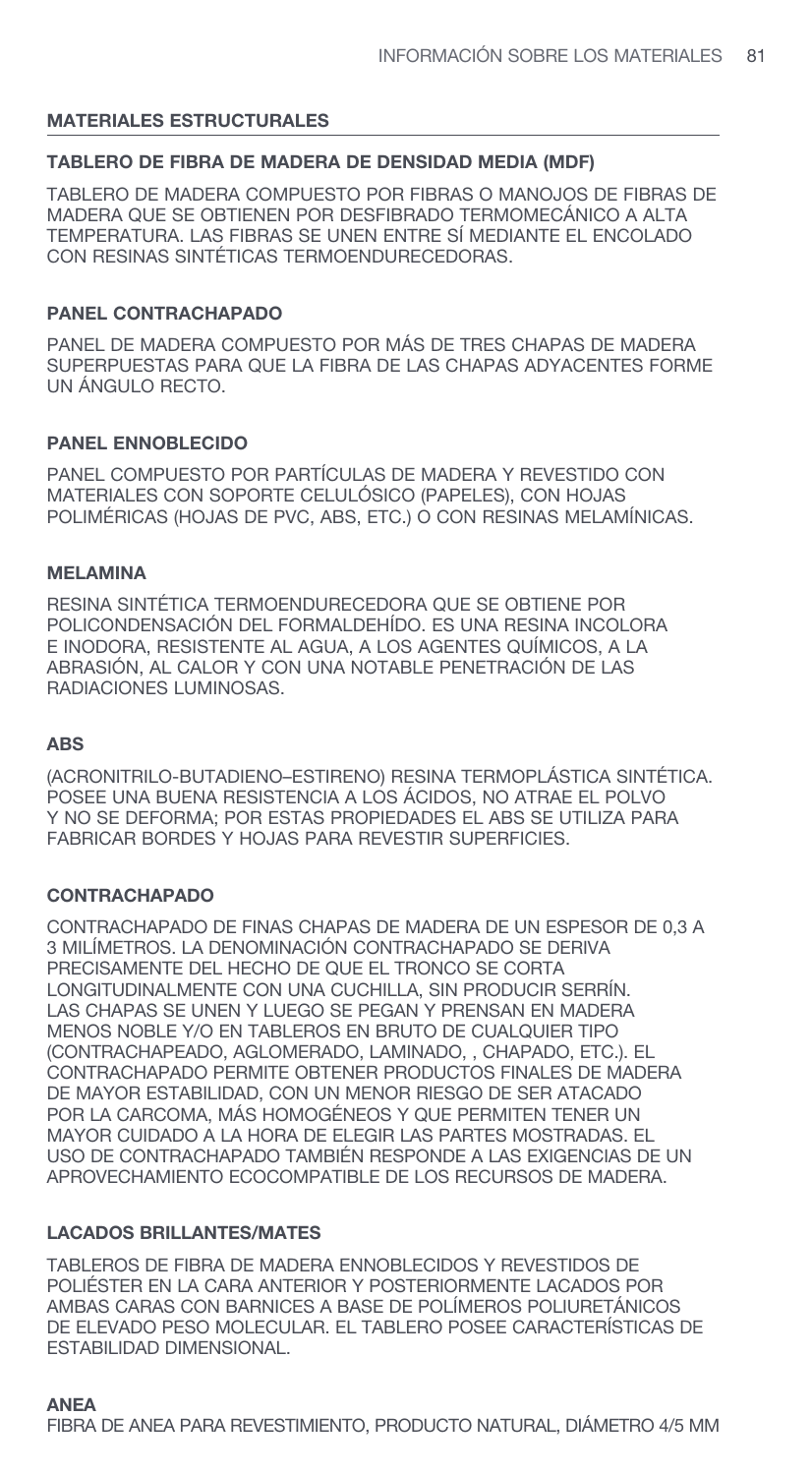### **MATERIALES ESTRUCTURALES**

### **POLIPROPILENO**

EL POLIPROPILENO (PP) ES UN COMPUESTO PLÁSTICO (POLÍMERO VINÍLICO), EXTREMADAMENTE VERSÁTIL Y DE GRAN CALIDAD YA QUE REQUIERE TECNOLOGÍAS DE ELABORACIÓN IMPECABLES.

ALGUNAS DE LAS EXTRAORDINARIAS CARACTERÍSTICAS DE ESTE MATERIAL SON: LA EXCEPCIONAL RESISTENCIA, LA ÓPTIMA ESTABILIDAD A TEMPERATURAS ELEVADAS, LA ELASTICIDAD Y LA RESISTENCIA A LOS CHOQUES, LA BAJA DENSIDAD Y LA LIGEREZA. EL POLIPROPILENO TAMBIÉN ES UNA MATERIA PLÁSTICA CON UNA ELEVADA ECOCOMPATIBILIDAD: ES TOTALMENTE ATÓXICO Y NO LIBERA SUSTANCIAS NOCIVAS NI CUANDO SE UTILIZA NI DESPUÉS DE SER UTILIZADO. SU ELABORACIÓN REQUIERE POCA ENERGÍA Y SU ALTO CONTENIDO ENERGÉTICO PERMITE UN EFICAZ RECICLAJE TÉRMICO.

### **NYLON**

EL NYLON ES UN MATERIAL TERMOPLÁSTICO DE LA FAMILIA DE LOS POLÍMEROS SINTÉTICOS (POLIAMIDOS): SU DUREZA, SU FUERZA, SU LIGEREZA, SU ELEVADA RESISTENCIA A LOS CHOQUES INCLUSO A BAJAS TEMPERATURAS, SU BAJO COEFICIENTE DE FRICCIÓN, SU ELEVADO PODER AMORTIGUADOR Y SU RESISTENCIA A LA CORROSIÓN HACEN QUE SE PREFIERA UTILIZARLO A OTRAS MATERIAS PLÁSTICAS. POSEE BUENAS CARACTERÍSTICAS DE RESISTENCIA QUÍMICA A LOS COMPONENTES ORGÁNICOS E INORGÁNICOS Y MENOS BUENA A LOS ÁCIDOS.

### **CRISTAL**

EL CRISTAL COMÚN ESTÁ CONSTITUIDO CASI EXCLUSIVAMENTE POR SÍLICE, EL MISMO COMPONENTE DEL CUARZO. EN ESTADO PURO EL CRISTAL ES TRANSPARENTE, RELATIVAMENTE DURO, PRÁCTICAMENTE INERTE DESDE EL PUNTO DE VISTA QUÍMICO Y BIOLÓGICO Y TIENE UNA SUPERFICIE MUY LISA. EL CRISTAL DE DECORACIÓN ESTÁ DISPONIBLE EN UNA AMPLIA GAMA DE ACABADOS Y COLORES. SE PUEDE EVITAR SU INTRÍNSECA FRAGILIDAD CON TRATAMIENTOS QUÍMICOS (AÑADIENDO OTROS MINERALES A LA MEZCLA) O PROCESOS FÍSICOS, COMO EL TEMPLE.

### **MÁRMOL**

EL MÁRMOL ES UN MATERIAL NATURAL DE ORIGEN SEDIMENTARIO Y ESTÁ FORMADO PRINCIPALMENTE POR CARBONATO DE CALCIO (CACO3). SE FORMA A TRAVÉS DE UN PROCESO METAMÓRFICO A PARTIR DE ROCAS SEDIMENTARIAS, UN PROCESO QUE PROVOCA UNA COMPLETA RECRISTALIZACIÓN DEL CARBONATO DE CALCIO.

EL COLOR DEL MÁRMOL PUEDE DEPENDER DE LA PRESENCIA DE IMPUREZAS MINERALES (ARCILLA, ARENA, ÓXIDOS DE HIERRO, LIMO, NÓDULOS DE SÍLEX) EXISTENTES EN GRÁNULOS O EN ESTRATOS EN EL INTERIOR DE LA ROCA SEDIMENTARIA ORIGINAL O DEL PROCESO DE METAMORFOSIS DE ROCAS CALCÁREAS SIN IMPUREZAS.

#### **ALUMINIO**

METAL DÚCTIL DE COLOR PLATEADO. SUS CARACTERÍSTICAS PRINCIPALES SON LA RESISTENCIA A LA OXIDACIÓN Y LA DUREZA, ASOCIADA A LA LIGEREZA, UNAS CUALIDADES QUE PERMITEN SU USO PARA CREAR ELEMENTOS ESTRUCTURALES SÓLIDOS Y LIGEROS AL MISMO TIEMPO. EL ALUMINIO EN BRUTO SE TRABAJA CON DISTINTOS PROCESOS DE FABRICACIÓN INDUSTRIAL COMO, POR EJEMPLO, LA FUSIÓN, EL FORJADO O EL MOLDEADO.

#### **ACERO**

ALEACIÓN DE HIERRO QUE CONTIENE UN PORCENTAJE DE CARBONO QUE NO SUPERA EL 2,11%. EL ACERO INOXIDABLE ES EL NOMBRE QUE SE DA COMÚNMENTE A LOS ACEROS CON UN ALTO CONTENIDO DE CROMO QUE SE CARACTERIZAN PORQUE NO SE OXIDAN SI SE EXPONEN AL AIRE Y AL AGUA.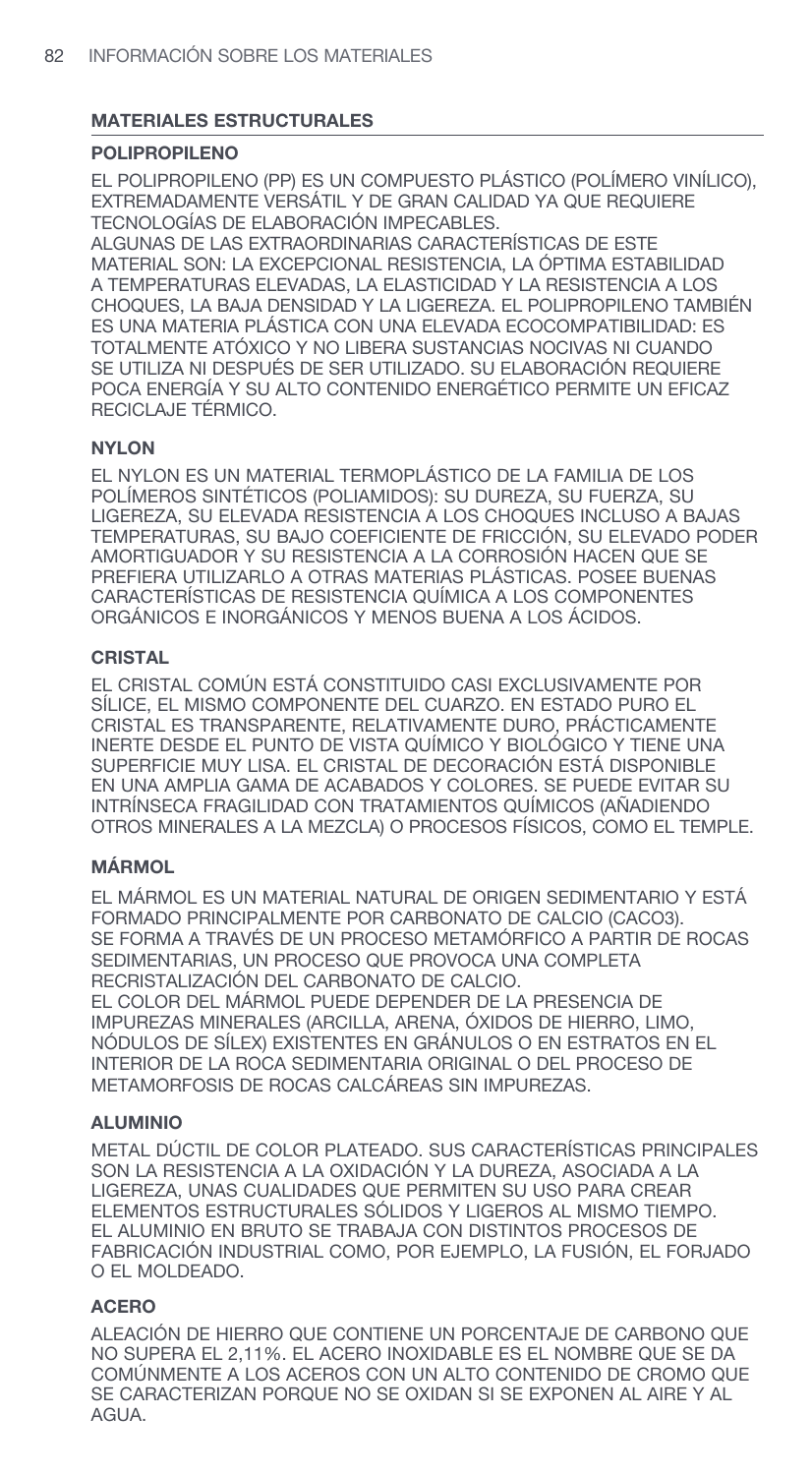### **MATERIALES ESTRUCTURALES**

### **COBRE**

EL COBRE ES UN METAL ROSADO O ROJIZO, DE CONDUCTIVIDAD ELÉCTRICA Y TÉRMICA MUY ELEVADA, SUPERADA SÓLO POR LA DE LA PLATA; ES MUY RESISTENTE A LA CORROSIÓN Y NO ES MAGNÉTICO. ES FÁCIL DE TRABAJAR, SUMAMENTE DÚCTIL Y MALEABLE, Y SE PUEDE RECICLAR FÁCILMENTE; SE COMBINA CON OTROS METALES PARA FORMAR NUMEROSAS ALEACIONES METÁLICAS, COMO POR EJEMPLO EL BRONCE. ADEMÁS, EL COBRE ES BACTERIOSTÁTICO, ES DECIR, COMBATE LA PROLIFERACIÓN DE BACTERIAS EN SU SUPERFICIE.

## **RESINA ACRÍLICA**

RESINA ACRÍLICA ES UN MATERIAL SÓLIDO, NO POROSO, HOMOGÉNEO, COMPUESTO POR APROXIMADAMENTE 1/3 DE RESINA (POLIMETILMETACRILATO) Y 2/3 DE MINERALES NATURALES FORMADOS PRINCIPALMENTE POR TRIHIDRATO DE ALUMINIO (ATH), MINERAL OBTENIDO DE LA BAUXITA LA CON QUE SE PRODUCE EL ALUMINIO.

ES UN MATERIAL INERTE Y NO TÓXICO. NO EMITE GASES ANTE LA EXPOSICIÓN A TEMPERATURAS NORMALES. CUANDO SE QUEMA, EMITE SOLO ÓXIDO DE CARBONO. EL HUMO QUE PRODUCE TIENE UNA DENSIDAD ÓPTICA LIMITADA Y NO CONTIENE GASES HALOGENADOS TÓXICOS.

RESINA ACRÍLICA TAMBIÉN PUEDE SOMETERSE A MOLDEADO TÉRMICO CON MOLDES DE MADERA O METAL Y TEMPERATURA CONTROLADA PARA MOLDEARLO Y OBTENER FORMAS BI Y TRIDIMENSIONALES.

SE PRODUCE DE ACUERDO CON NORMAS SEVERAS PARA LIMITAR LOS RESIDUOS Y EL CONSUMO DE ENERGÍA EN TODAS LAS FASES DEL PROCESO DE FABRICACIÓN. EL MATERIAL, LOS ADHESIVOS Y LOS SELLADORES EMPLEADOS EN LA INSTALACIÓN PRODUCEN PEQUEÑAS EMISIONES DE COMPUESTOS ORGÁNICOS VOLÁTILES (VOC) Y HAN OBTENIDO LA CERTIFICACIÓN GREEN GUARD INDOOR AIR QUALITY CERTIFIED.

#### **CORIAN**

DUPONT CORIAN ES UN MATERIAL SÓLIDO, NO POROSO, HOMOGÉNEO, COMPUESTO POR APROXIMADAMENTE 1/3 DE RESINA ACRÍLICA (POLIMETILMETACRILATO) Y 2/3 DE MINERALES NATURALES FORMADOS PRINCIPALMENTE POR TRIHIDRATO DE ALUMINIO (ATH), MINERAL OBTENIDO DE LA BAUXITA LA CON QUE SE PRODUCE EL ALUMINIO.

ES UN MATERIAL INERTE Y NO TÓXICO. NO EMITE GASES ANTE LA EXPOSICIÓN A TEMPERATURAS NORMALES. CUANDO SE QUEMA, EMITE SOLO ÓXIDO DE CARBONO. EL HUMO QUE PRODUCE TIENE UNA DENSIDAD ÓPTICA LIMITADA Y NO CONTIENE GASES HALOGENADOS TÓXICOS.

DUPONT CORIAN TAMBIÉN PUEDE SOMETERSE A MOLDEADO TÉRMICO CON MOLDES DE MADERA O METAL Y TEMPERATURA CONTROLADA PARA MOLDEARLO Y OBTENER FORMAS BI Y TRIDIMENSIONALES.

SE PRODUCE DE ACUERDO CON NORMAS SEVERAS PARA LIMITAR LOS RESIDUOS Y EL CONSUMO DE ENERGÍA EN TODAS LAS FASES DEL PROCESO DE FABRICACIÓN. EL MATERIAL, LOS ADHESIVOS Y LOS SELLADORES EMPLEADOS EN LA INSTALACIÓN PRODUCEN PEQUE— AS EMISIONES DE COMPUESTOS ORGÁNICOS VOLÁTILES (VOC) Y HAN OBTENIDO LA CERTIFICACIÓN GREEN GUARD INDOOR AIR QUALITY CERTIFIED.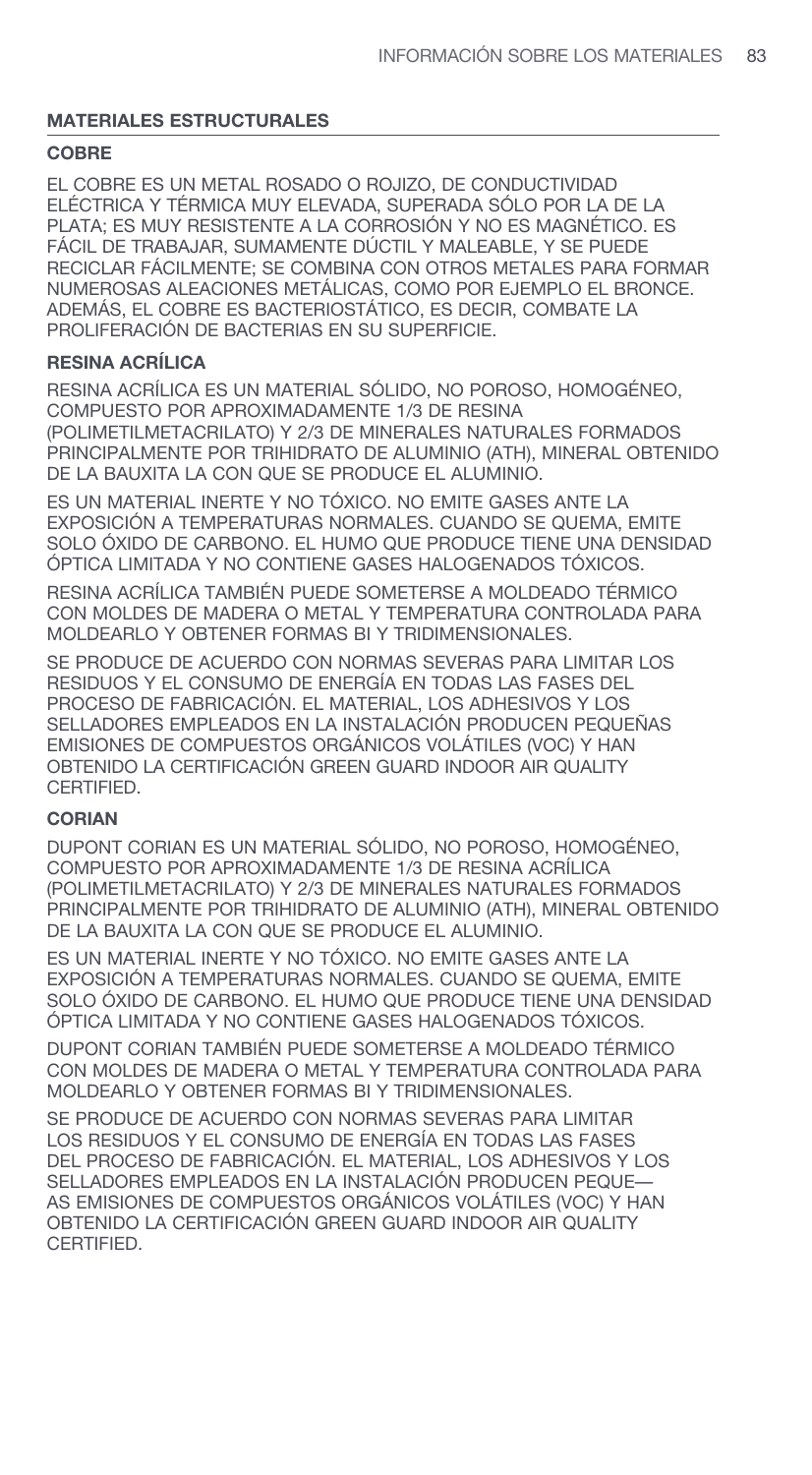### **ACOLCHADOS**

### **POLIURETANO MOLDEADO**

MEDIANTE LA TECNOLOGÍA DE MOLDEADO EN FRÍO, SE PUEDE CONSEGUIR QUE LA ESPUMA DE POLIURETANO ADOPTE CUALQUIER FORMA. GRACIAS A LA "MEMORIA" DEL MATERIAL, SU FORMA NO CAMBIA UNA VEZ FINALIZADA LA FASE DE MOLDEADO. CON UNA DOSIFICACIÓN ADECUADA DE COMPONENTES, SE PUEDE LOGRAR UNA PLASTICIDAD APROPIADA PARA CUALQUIER EXIGENCIA DE CONFORT. EN EL MOLDE, TAMBIÉN SE PUEDEN INCORPORAR LOS ELEMENTOS ESTRUCTURALES DEL ASIENTO PARA CREAR ASÍ ESTRUCTURAS AUTOPORTANTES.

#### **POLIURETANO EXPANDIDO**

MATERIAL POLIMÉRICO, SÓLIDO, ELÁSTICO Y DE ESTRUCTURA CELULAR ABIERTA. EL POLIURETANO EXPANDIDO FLEXIBLE ES, SEGÚN LOS CONOCIMIENTOS ACTUALES, TOXICOLÓGICAMENTE INERTE. ES UN PRODUCTO COMBUSTIBLE Y, POR TANTO, NO DEBE EXPONERSE A FUENTES DE IGNICIÓN. EL POLIURETANO USADO EN LOS ACOLCHADOS DE LOS SOFÁS ES DE DENSIDAD DIFERENCIADA, ES DECIR, POSEE UNA MAYOR CONCENTRACIÓN DE CÉLULAS EN LOS PUNTOS QUE SOPORTAN EL PESO.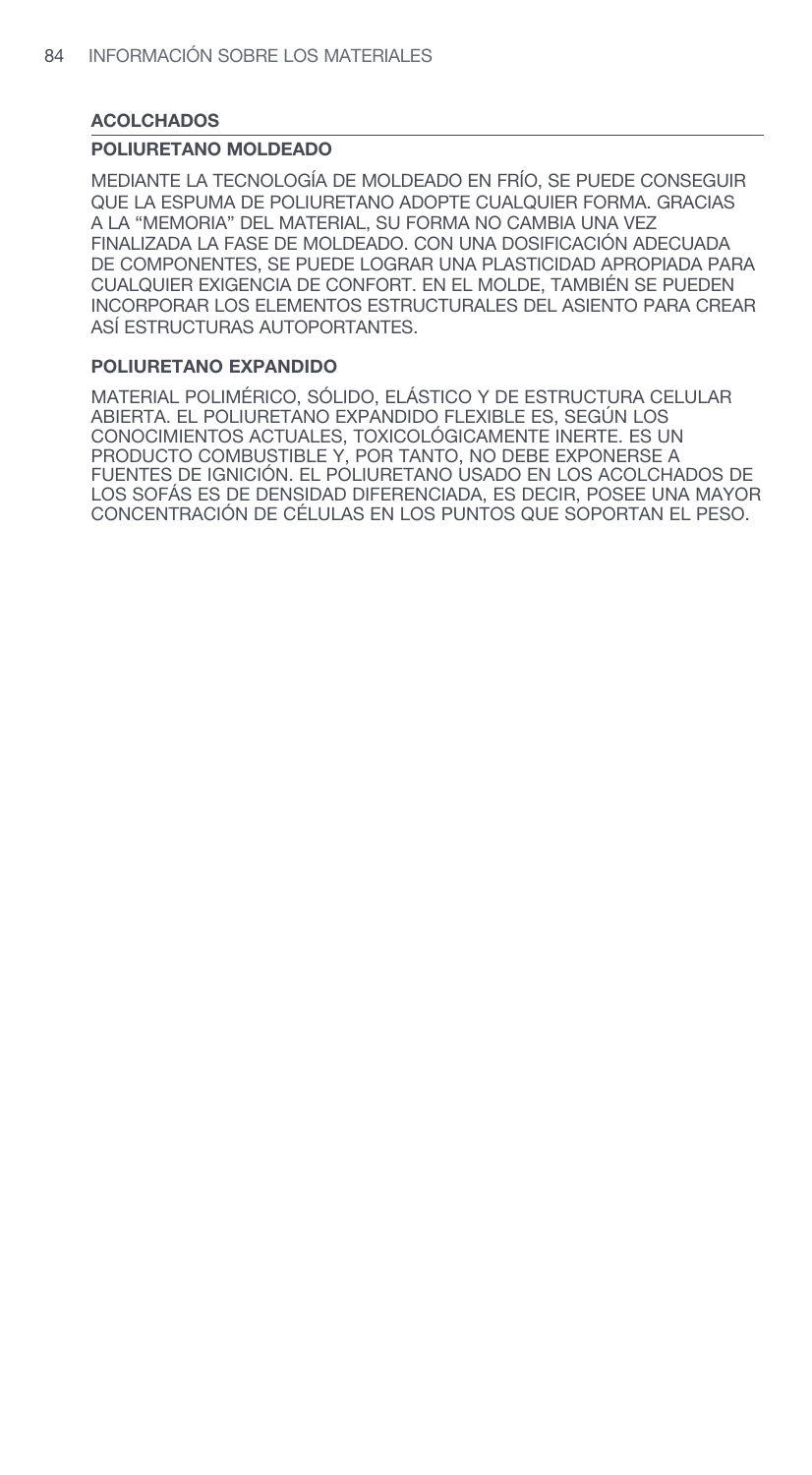#### **LANA Y PAÑO**

FIBRA DE TEJIDO NATURAL QUE SE OBTIENE DEL PELO DE LOS OVINOS Y LOS CAMÉLIDOS. GRACIAS A SU PARTICULAR ESTRUCTURA Y A LA DENSA ONDULACIÓN DE LAS FIBRAS, POSEE ELEVADAS CARACTERÍSTICAS DE HIGROSCOPICIDAD (ABSORBE EL PESO DE LA HUMEDAD HASTA EL 30%), ALTA PROTECCIÓN TÉRMICA, ELASTICIDAD Y RESISTENCIA AL DESGASTE Y AL FUEGO. EL TEJIDO IDENTIFICADO COMÚNMENTE COMO PAÑO ES UN HILADO DE LANA CARDADA, SIEMPRE ABATANADO, QUE TAMBIÉN PUEDE SER PERCHADO.

#### **LINO**

FIBRA VEGETAL COMPUESTA QUE SE EXTRAE DEL LÍBER (CORTEZA SUPERFICIAL) DEL LINUM USITATISSIMUM, COMPUESTA EN UN 70% APROXIMADAMENTE POR CELULOSA. ES UNA FIBRA FRESCA, RESISTENTE AL DESGASTE Y LIGERA. POR SU PARTICULAR ESTRUCTURA MOLECULAR, EL LINO ABSORBE AGUA HASTA EL 20% DEL PESO SIN QUE EL CUERPO NOTE HUMEDAD, UNA PARTICULARIDAD QUE HACE QUE RESULTE INDICADO PARA LOS TEJIDOS QUE ESTÁN EN CONTACTO CON LA PIEL. EN PARTICULAR, LAS CUALIDADES ANALÉRGICAS, TRANSPIRANTES Y ANTIESTÁTICAS CONVIERTEN AL LINO EN EL MATERIAL MÁS INDICADO PARA LA ROPA DE CAMA.

### **ALGODÓN**

FIBRA VEGETAL QUE SE EXTRAE DEL TRONCO DE LA CANNABIS SATIVA. EL CÁÑAMO, QUE SE PARECE AL LINO EN EL ASPECTO Y EL TACTO, ES EL TEJIDO NATURAL MÁS RESISTENTE A LA HUMEDAD.

### **CÁÑAMO**

FIBRA VEGETAL QUE SE EXTRAE DEL TRONCO DE LA CANNABIS SATIVA. EL CÁÑAMO, QUE SE PARECE AL LINO EN EL ASPECTO Y EL TACTO, ES EL TEJIDO NATURAL MÁS RESISTENTE A LA HUMEDAD.

### **YUTE**

FIBRA VEGETAL QUE SE EXTRAE DE LA CORTEZA DE LAS PLANTAS DEL GÉNERO CORCHORUS. LA FIBRA, QUE POSEE ALTAS CUALIDADES HIGROSCÓPICAS, ES ÁSPERA Y FUERTE. EL HILADO TAMBIÉN RESULTA ÁSPERO, RÍGIDO Y MUY RESISTENTE.

### **TERCIOPELO**

TEJIDO EN EL QUE LOS HILOS SE DISTRIBUYEN DE MANERA MUY UNIFORME, CON UN PELO CORTO Y DENSO, QUE LE DA EL TACTO QUE LO CARACTERIZA. SE TEJE EN UN TELAR ESPECIAL QUE HILA DOS PEDAZOS DE TERCIOPELO A LA VEZ. POSTERIORMENTE, LOS DOS PEDAZOS SE CORTAN Y LAS DOS LONGITUDES DE TELA SE COLOCAN EN RODILLOS DE POSICIONAMIENTO SEPARADOS. EL TERCIOPELO PUEDE HACERSE CON MUCHOS TIPOS DE FIBRAS DISTINTOS, SEDA Y ALGODÓN PRINCIPALMENTE.

#### **SEDA**

FIBRA NATURAL PROTEICA DE ORIGEN ANIMAL QUE SE OBTIENE DEL CAPULLO DE LOS GUSANOS DE LOS INSECTOS SERÍFEROS BOMBYX MORI. EN EL MICROSCOPIO, LA FIBRA TIENE UN ASPECTO REGULAR MUY SIMILAR A LAS FIBRAS QUÍMICAS. UNA CARACTERÍSTICA PARTICULAR DE LA SEDA ES LA LONGITUD DEL FILAMENTO: PUEDE LLEGAR FÁCILMENTE A 700-800 METROS. ESTO HACE QUE SEA LA FIBRA ANIMAL MÁS LARGA. HAY CUATRO GRUPOS DE TEJIDOS DE SEDA: LAS TELAS O TAFETANES, LAS SARGAS O DIAGONALES, LOS RASOS O SATENES Y LOS JACQUARD. LA SEDA ES LA MÁS NOBLE, LA MÁS SUAVE Y LA MÁS FINA DE LAS FIBRAS NATURALES Y ES MUY FRESCA EN VERANO Y CALIENTE EN INVIERNO.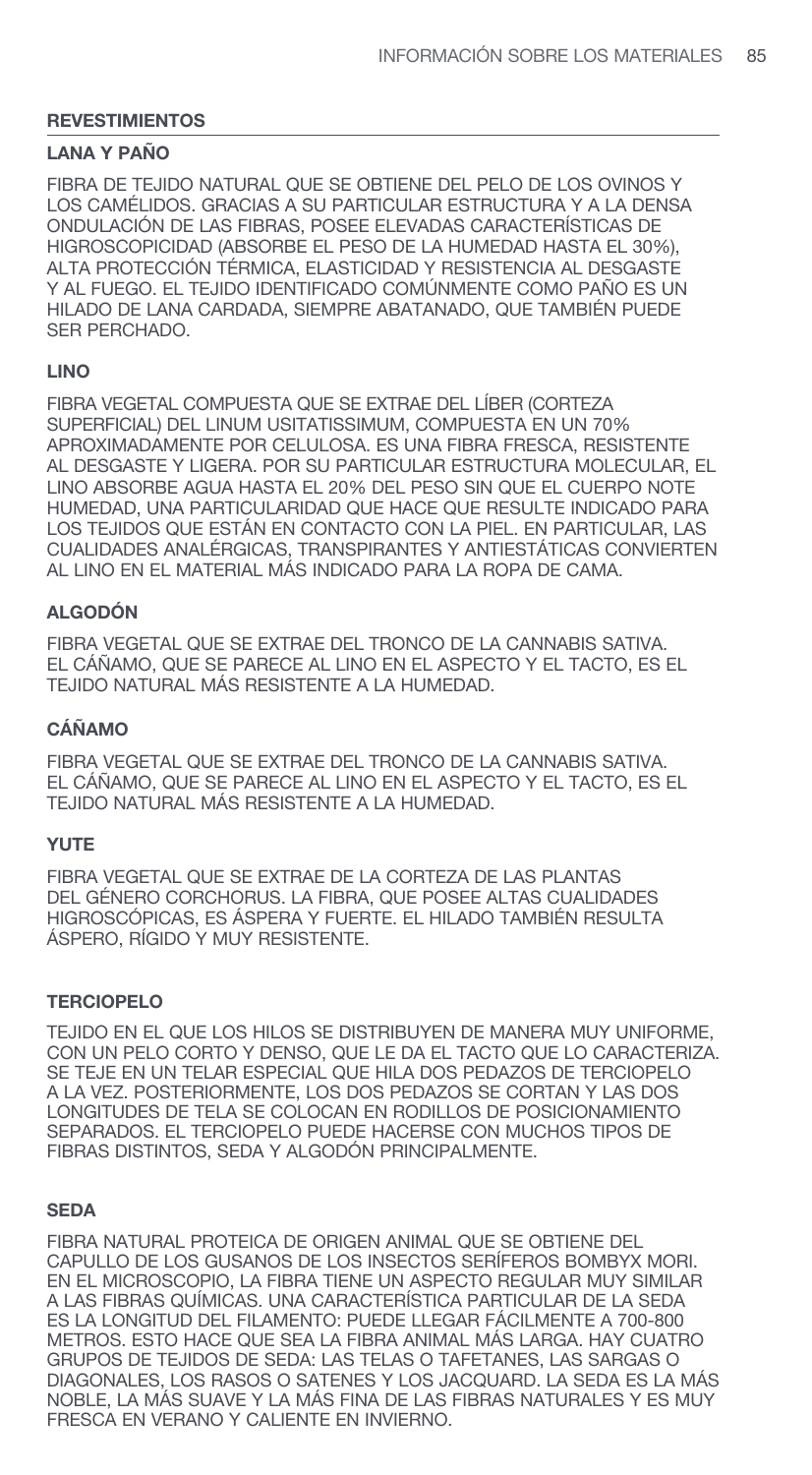#### **TEJIDOS MIXTOS**

EN UNA MISMA TELA SE PUEDEN UTILIZAR DOS O MÁS FIBRAS DISTINTAS; POR EJEMPLO, ALGODÓN Y LANA, LANA Y ACRÍLICO, ETC. ESTOS TEJIDOS MIXTOS POSEEN CARACTERÍSTICAS DIFERENTES SEGÚN LAS FIBRAS QUE LOS COMPONEN Y LOS PORCENTAJES DE ÉSTAS. EN GENERAL, LA MEZCLA DE FIBRAS PERMITE QUE EL TEJIDO RESULTANTE MANTENGA LAS CUALIDADES PRINCIPALES DE LAS FIBRAS QUE LO COMPONEN; POR EJEMPLO, AL MEZCLAR ALGODÓN CON FIBRAS SINTÉTICAS, AUMENTA LA RESISTENCIA AL ARRUGAMIENTO.

### **FIBRAS QUÍMICAS ARTIFICIALES Y SINTÉTICAS**

PARA OBTENER LAS FIBRAS QUÍMICAS ARTIFICIALES, SE TRATA LA CELULOSA NATURAL DE DISTINTAS PLANTAS (LA MISMA QUE CONSTITUYE LAS FIBRAS VEGETALES), SE TRANSFORMA DE LA FORMA APROPIADA, SE DISUELVE CON DISOLVENTES Y, POSTERIORMENTE, SE HILA COMO FIBRA TEXTIL EN HILO CONTINUO O EN COPO. LA FAMILIA COMPRENDE: MODAL, ACETATO, CUPRO, LYOCEL Y VISCOSA. LAS FIBRAS QUÍMICAS SINTÉTICAS SON FIBRAS PROCEDENTES DE SUSTANCIAS ORGÁNICAS DE SÍNTESIS QUE SE POLIMERIZAN OBTENIENDO LARGAS CADENAS MOLECULARES (MACROMOLÉCULAS) HILABLES COMO HILO CONTINUO O EN COPO (FIBRA DISCONTINUA). LA FAMILIA COMPRENDE: ACRÍLICO, MODACRÍLICA, POLIAMIDA, POLIÉSTER, POLIPROPILENO Y POLIURETANO.

### **VISCOSA**

FIBRA TEXTIL ARTIFICIAL QUE SE INVENTÓ EN 1883. HILADO CELULÓSICO COMO HILO CONTINUO O COPO (TAMBIÉN DENOMINADA RAYÓN). POSEE CARACTERÍSTICAS FORMALES MUY SIMILARES A LAS DE LA SEDA, EL CONFORT TÍPICO DE LAS FIBRAS VEGETALES, UNA BUENA RESISTENCIA AL DESGASTE (EN ESTADO SECO) Y UNA ELEVADA CAPACIDAD HIGROSCÓPICA. TAMBIÉN SE UTILIZA MEZCLADA CON OTRAS FIBRAS NATURALES O SINTÉTICAS.

#### **MODACRÍLICA**

FIBRA SINTÉTICA QUE SE OBTIENE DE MACROMOLÉCULAS CONSTITUIDAS POR EL 50% COMO MÍNIMO DE ACRILONITRILO, GENERALMENTE DISPONIBLE EN COPOS. POSEE UNA ÓPTIMA RESISTENCIA AL FUEGO Y UNAS CUALIDADES TÁCTILES MUY SIMILARES A LA FIBRA ACRÍLICA. ADEMÁS, ES MUY FUERTE, POSEE UNA ÓPTIMA ESTABILIDAD DIMENSIONAL, ES RESISTENTE A LA LUZ Y A LOS LAVADOS, TIENE UN TACTO SUAVE, LOS COLORES SON FUERTES Y BRILLANTES, RESISTE A LOS AGENTES QUÍMICOS, ES FÁCIL DE MANTENER, AISLA TÉRMICAMENTE Y ES ATÓXICA.

### **POLIAMIDA (NYLON)**

FIBRA SINTÉTICA QUE SE OBTIENE DE MACROMOLÉCULAS LINEALES QUE TIENEN EN LA CADENA ENLACES AMÍDICOS, DE LOS QUE AL MENOS EL 85% ESTÁN UNIDOS A GRUPOS ALIFÁTICOS O CICLOS ALIFÁTICOS. SE UTILIZA EN HILO CONTINUO Y COPO. POSEE CARACTERÍSTICAS DE ELEVADA RESISTENCIA A LA ROTURA, A LA DEFORMACIÓN (UNA ÓPTIMA RECUPERACIÓN ELÁSTICA) Y A LA ABRASIÓN. GARANTIZA UN MANTENIMIENTO FÁCIL (LAVADO, SECADO Y NO EXIGE PLANCHADO), UN ÓPTIMO TEÑIDO E INARRUGABILIDAD.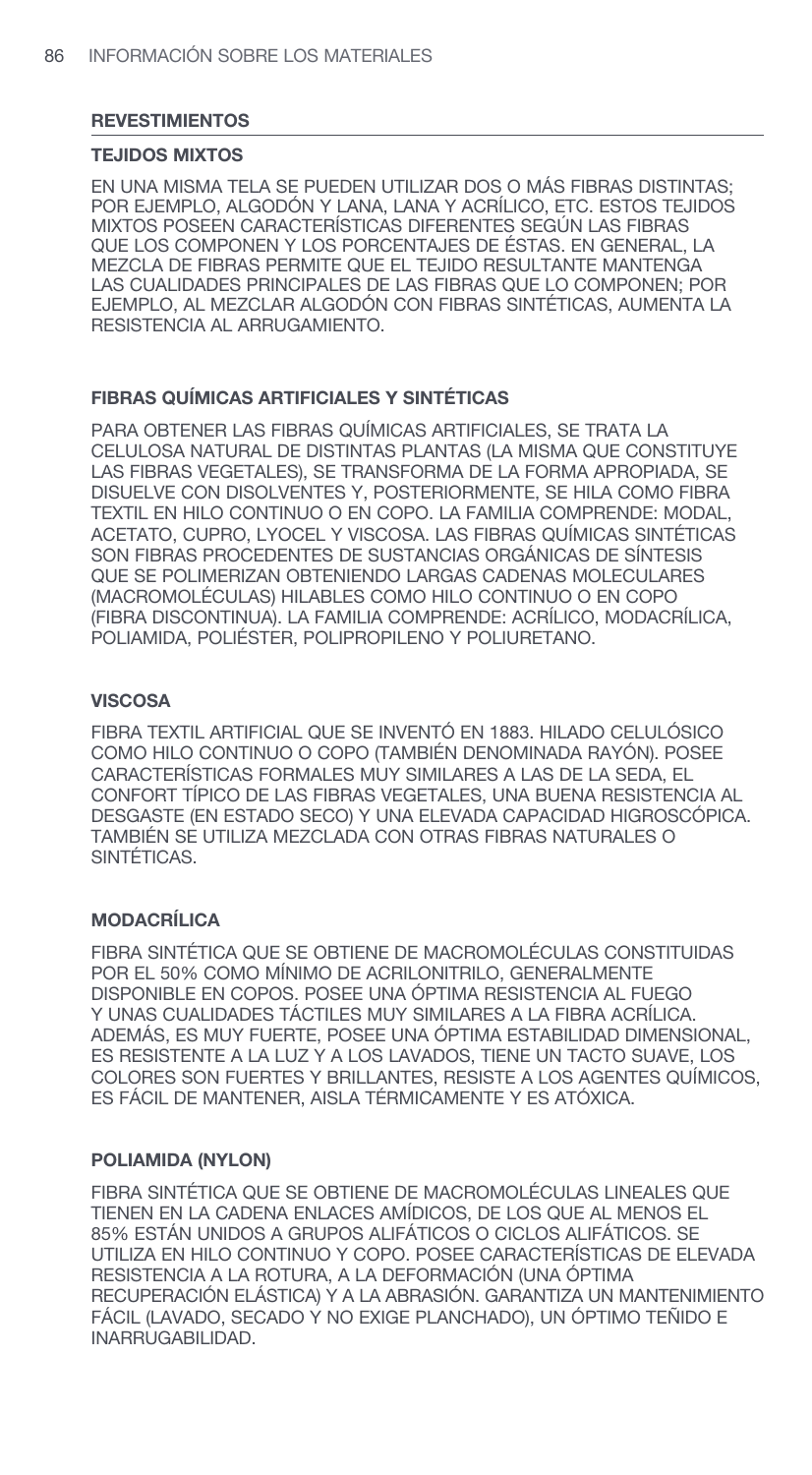#### **TREVIRA (PET)**

(POLIETILENTEREFTALATO) FIBRA SINTÉTICA QUE SE OBTIENE DE MACROMOLÉCULAS CONSTITUIDAS POR POLIÉSTER, DISPONIBLE TANTO EN COPO COMO EN HILO LISO O VOLUMINIZADO. TREVIRA ES UNO DE LOS NOMBRES CON QUE SE COMERCIALIZA. POSEE ÓPTIMAS CARACTERÍSTICAS DE DURACIÓN, ES FÁCIL DE MANTENER Y RESISTE A LA LUZ, A LA HUMEDAD Y A LOS MICROORGANISMOS.

#### **POLIPIEL**

POLIPIEL ES UN TEJIDO ECOLÓGICO ESPECIAL, SIMILAR A LA PIEL O AL CUERO PERO REALIZADO CON MATERIAL SINTÉTICO.

SE PUEDE COMPONER CON TEJIDO O CON UN PUNTO Y SE CUBRE CON UN MATERIAL PLÁSTICO PARA IMITAR LA SUPERFICIE DE LA PIEL. AL TACTO PUEDE SER LISA O ASPERA CON VETAS O CARACTERISTICAS SUPERFICIALES QUE SON TÍPICAS DE LAS PIELES CURTIDAS DE VARIOS ANIMALES.

LOS COLORES PUEDEN SER PARECIDOS A COLORES NATURALES, TANTO DE UN SOLO COLOR COMO CON MATICES Y MANCHAS A IMITACIÓN DEL NATURAL, O PUEDEN TENER DIBUJOS Y TONALIDADES QUE SIGUEN LAS TENDENCIAS DE LA MODA.

ES DE FÁCIL MANTENIMIENTO, GARANTIZA UNA EXCELENTE DURACIÓN EN EL TIEMPO CONSERVANDO INVARIABLES SUS CARACTERÍSTICAS.

### **CUERO**

MEMBRANA DE TIPO PROTEICO QUE SE EXTRAE DE LOS BOVINOS Y SE SOMETE A UN TRATAMIENTO PARA QUE NO SE ALTERE. EL PROCESO SE LLAMA CURTIDO Y CONSISTE EN LA ELIMINACIÓN DE LA CAPA MÁS SUPERFICIAL Y DEL TEJIDO CONECTIVO SUBCUTÁNEO (HIPODERMIS). LA CAPA MÁS IMPORTANTE ES LA DERMIS Y LA FORMAN MANOJOS DE FIBRAS CONECTIVAS Y ELÁSTICAS. LA PARTE SUPERIOR DE LA DERMIS, QUE SE LLAMA FLOR, IDENTIFICA EL TIPO DE CUERO MÁS VALIOSO QUE SE LLAMA "PLENA FLOR".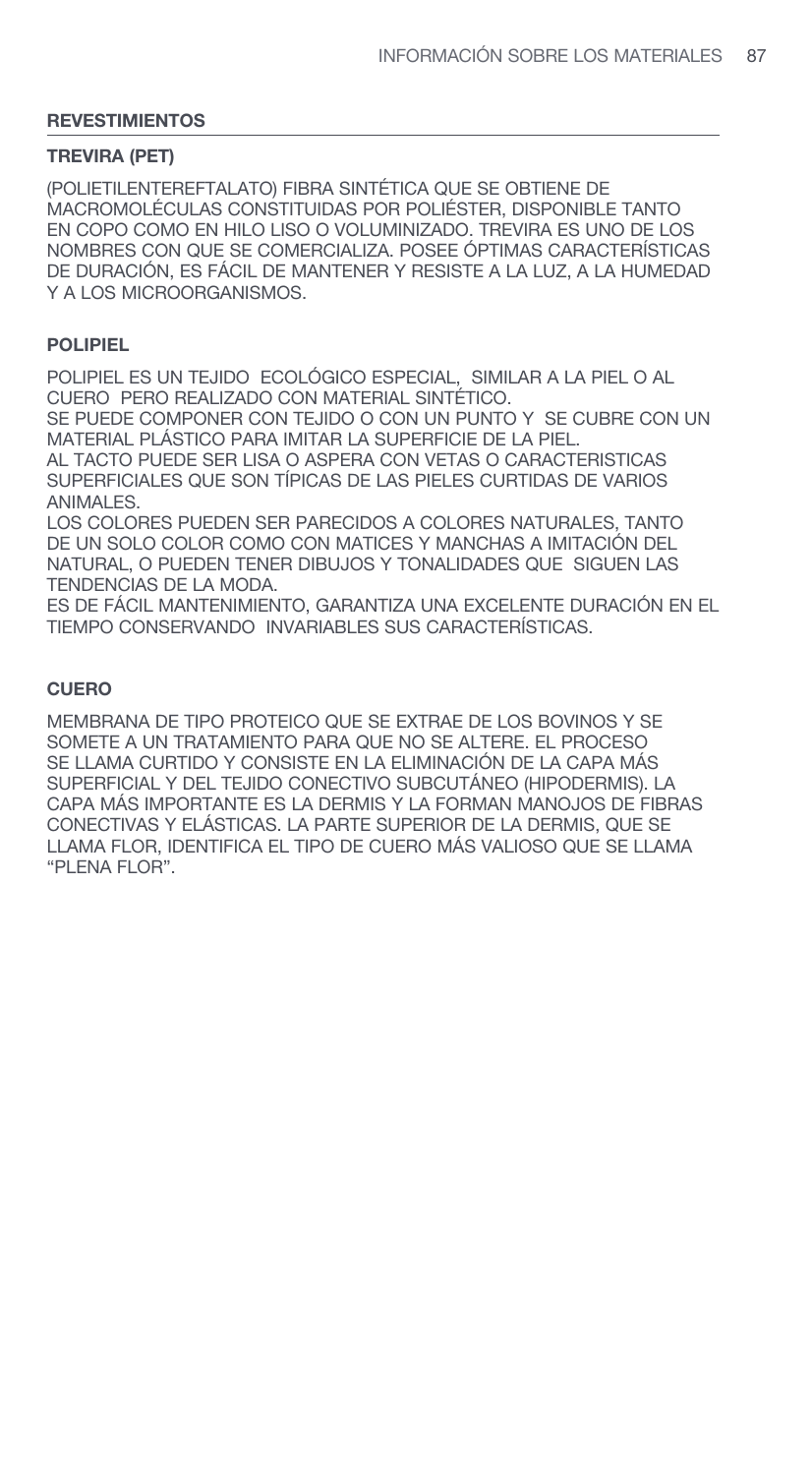#### **PIEL**

MEMBRANA DE TIPO PROTEICO QUE SE EXTRAE DE LOS BOVINOS Y SE SOMETE AL PROCESO DE CURTIDO. TIENE UN ESPESOR MÁS SUTIL Y ES MÁS LIGERA QUE EL CUERO.

CONSIDERACIONES GENERALES. NOS DAMOS USTED ALGUNAS INFORMACIONES POR LA COMPRENSIÓN DE LAS CARACTERÍSTICAS DE LAS PIELES MÁS ADELANTE ENUMERADAS. LA PIEL, COMO DICE LA PALABRA MISMA, DERIVA DE LA EPIDERMIS DE LOS ANIMALES, QUE ES FORMADA DE VARIAS CAPAS Y ORIGINARIAMENTE TIENE UN GROSOR DE CASI 1 CM.

CALIDAD. CUANDO SE HABLA DE FLOR, SE ENTIENDE LA CAPA MÁS SUPERFICIAL DE LA EPIDERMIS, QUE MANTIENE LAS CARACTERÍSTICAS NATURALES DE GRANO, VETAS Y SUAVIDAD (MÁS O MENOS MARCADAS). LA DIMENSIÓN DE EL GRANO NO DETERMINA LA CALIDAD DE LA PIEL, DERIVA SINO DE LAS ELECCIONES ESTÉTICAS. EN EL CASO DE PIELES MÁS ECONÓMICAS, SE USAN CAPAS MÁS INTERNOS, QUE SE TRABAJAN POR REPRODUCIR LAS CARACTERÍSTICAS NATURALES DE LA PIEL (ESMERILADO Y IMPRENTA A PRESIÓN DE EL GRANO).

PROVENIENCIA. LA PROVENIENCIA EUROPEA DE LAS PIELES ESTÁ SIN DUDA DE PREFERIR A AQUELLA EXÓTICA O DE ALLENDE EL OCÉANO (QUE PRESENTAN MÁS DEFECTUOSIDAD DEBIDAS A LAS CICATRICES Y A LAS PICADURAS DE INSECTOS POR LA GANADERÍA EXTENSIVA).

CURTIDO MINERAL. EL CURTIDO, PROCEDIMIENTO QUE PRESERVA LA PIEL DE EL NATURAL DECAIMIENTO ORGÁNICO, SIRVE TAMBIÉN A EXALTAR SUS SUAVIDAD, EL COLOR, EL ESPLENDOR Y LA LUMINOSIDAD. NORMALMENTE SE REALIZA CON SALES DE CROMO Y SÓLO EN EL CASO DE PIELES DE ELEVADA CALIDAD SE REALIZA UN RECURTIDO AL VEGETAL, POR OBTENER UN EFECTO EL MÁS POSIBLE NATURAL.

TEÑIDO. EL TEÑIDO, QUE SIRVE POR OBTENER TODOS LOS DIFERENTES COLORES A PARTIR DE AQUELLO NATURAL, SE HACE POR INMERSIÓN DE LAS PIELES EN CUBAS CON EL COLORANTE: EN NUESTRO CASO SE UTILIZA SIEMPRE LA ANILINA, CON TEÑIDO PASANTE EN TODO EL GROSOR (PREFERIR A EL TEÑIDO SUPERFICIAL).

SECADO. EL SECADO, NORMALMENTE EFECTUADO SOBRE TELARES EN HORNOS, PARA LAS PIELES MÁS PRECIOSAS SE HACE NATURALMENTE A EL AIRE.

GRANO. EL GRANO NATURAL (NO ESTAMPADO) Y LA AUSENCIA DE ESMERILADO (UNA ESPECIE DE ALISADO) CONFIRMAN LA UTILIZACIÓN DE PIEL FLOR (O LLENO FLOR) DE CADA CALIDAD QUE NO NECESITA DE ACCIONES DE CORRECCIÓN Y RETOQUE.

ACABADO. EL ACABADO FINAL MEJOR, QUE DETERMINA DESPUÉS EL REAL ASPECTO DE LA PIEL, ES AQUELLA A LA ANILINA, CON UN ASPECTO MÁS NATURAL PERO TAMBIÉN MÁS DELICADO.EL ACABADO CON RESINAS DE POLIURETANO, GARANTIZA EN VEZ MAYOR UNIFORMIDAD Y RESISTENCIA EN LA UTILIZACIÓN.

GROSOR Y DIMENSIÓN. EL GROSOR MAYOR DETERMINA UNA PIEL MEJORA, ASÍ COMO LAS MAYORES DIMENSIONES ESTÁN DE PREFERIR, PORQUÉ SE TIENEN MENOS DERROCHES EN LA UTILIZACIÓN.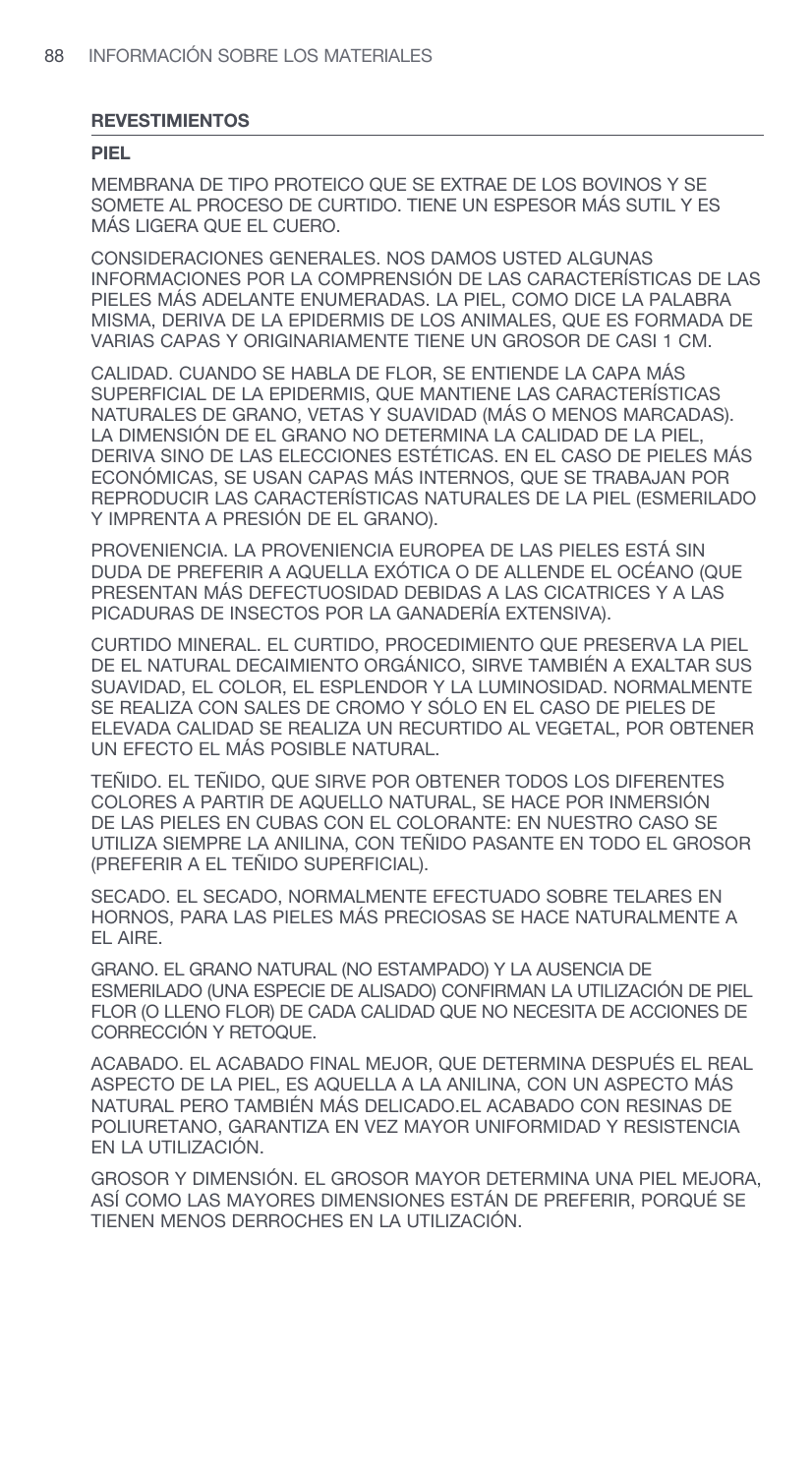#### **PIEL SPRING CATEGORÍA P**

- PIELES VAQUILLONA
- PROVENIENCIA EUROPEA
- CURTIDO A LOS SALES DE CROMO - TEÑIDO PASANTE EN CUBAS A LA
- ANILINA
- SECADO AL VACÍO
- GRANO ESTAMPADO
- ESMERILADA
- ACABADO CON RESINA DE POLIURETANO
- GROSOR 1,0/1,2 MM
- DIMENSIÓN MEDIA 4,5/5,0 MQ

#### **PIEL COLORS CATEGORÍA S**

- PIELES BOVINO ELOR
- PROVENIENCIA EUROPEA
- CURTIDO A LOS SALES DE CROMO
- TEÑIDO PASANTE EN CUBAS A LA ANILINA
- GRANO NATURAL FINO
- NO ESMERILADA
- ACABADO CON RESINA DE POLIURETANO
- GROSOR 1,0/1,2 MM
- DIMENSIÓN MEDIA 5,00/5,50 MQ

### **PIEL SUPER CATEGORÍA S**

- PIELES BOVINO FLOR
- PROVENIENCIA EUROPEA
- CURTIDO A LOS SALES DE CROMO
- TEÑIDO PASANTE
- GRANO NATURAL FINO
- NO ESMERILADA
- ACABADO LEVEMENTE PIGMENTADO
- GROSOR 2,0/2,3 MM
- DIMENSIÓN MEDIA 5,00

#### **PIEL SPECIAL CATEGORIA X**

- PIEL ESPECIAL CATEGORÍA X
- PIELES BOVINO FLOR
- PROCEDENCIA EUROPEA
- CURTIDO A LOS SALES DE CROMO
- TEÑIDO PASANTE
- GRANO NATURAL FINO
- LEVEMENTE CORRECTA
- ACABADO PIGMENTADO
- GROSOR 1,2/1,3 MM
- DIMENSION MEDIA 5,00/5,50 MQ

#### **PIEL ENVEJECIDA CATEGORÍA Y**

- PIELES TOROS FLOR
- PROVENIENCIA NORTE EUROPEA
- CURTIDO A LOS SALES DE CROMO Y RE-CURTIDO AL VEGETAL
- TEÑIDO PASANTE EN CUBAS A LA ANILINA
- SECADO A EL NATURAL
- GRANO NATURAL
- NO ESMERILADA
- ACABADO A LA ANILINA
- GROSOR 1,3/1,4 MM
- DIMENSIÓN MEDIA 5,00/5,50 MQ

### **PIEL VINTAGE CATEGORÍA S**

- PIELES BOVINO ESCARCHADO CON EFECTO NUBE
- PROVENIENCIA EUROPEA
- CURTIDO A LOS SALES DE CROMO
- GRANO NATURAL
- COLORE CON EFECTO ACLARANTE (PULL-UP)
- ACABADO PIGMENTATO EFECTO ANTIGUADO
- TRATAMIENTO CON ACEITE
- HIDROREPELENTE
- GROSOR 1,4/1,5 MM
- DIMENSIÓN MEDIA 4,40/4,80 MQ

#### **PIEL NABUK CATEGORÍA Y**

- PIELES BOVINO
- PROVENIENCIA EUROPEA
- CURTIDO A LOS SALES DE CROMO
- TEÑIDO PASANTE EN CUBAS A LA ANILINA
- SECADO A EL NATURAL
- GRANO NATURAL
- ESMERILADA
- 3M SCOTCHGARD
- GROSOR 4,5/5,0 MM
- DIMENSIÓN MEDIA 4,50/5,00 MQ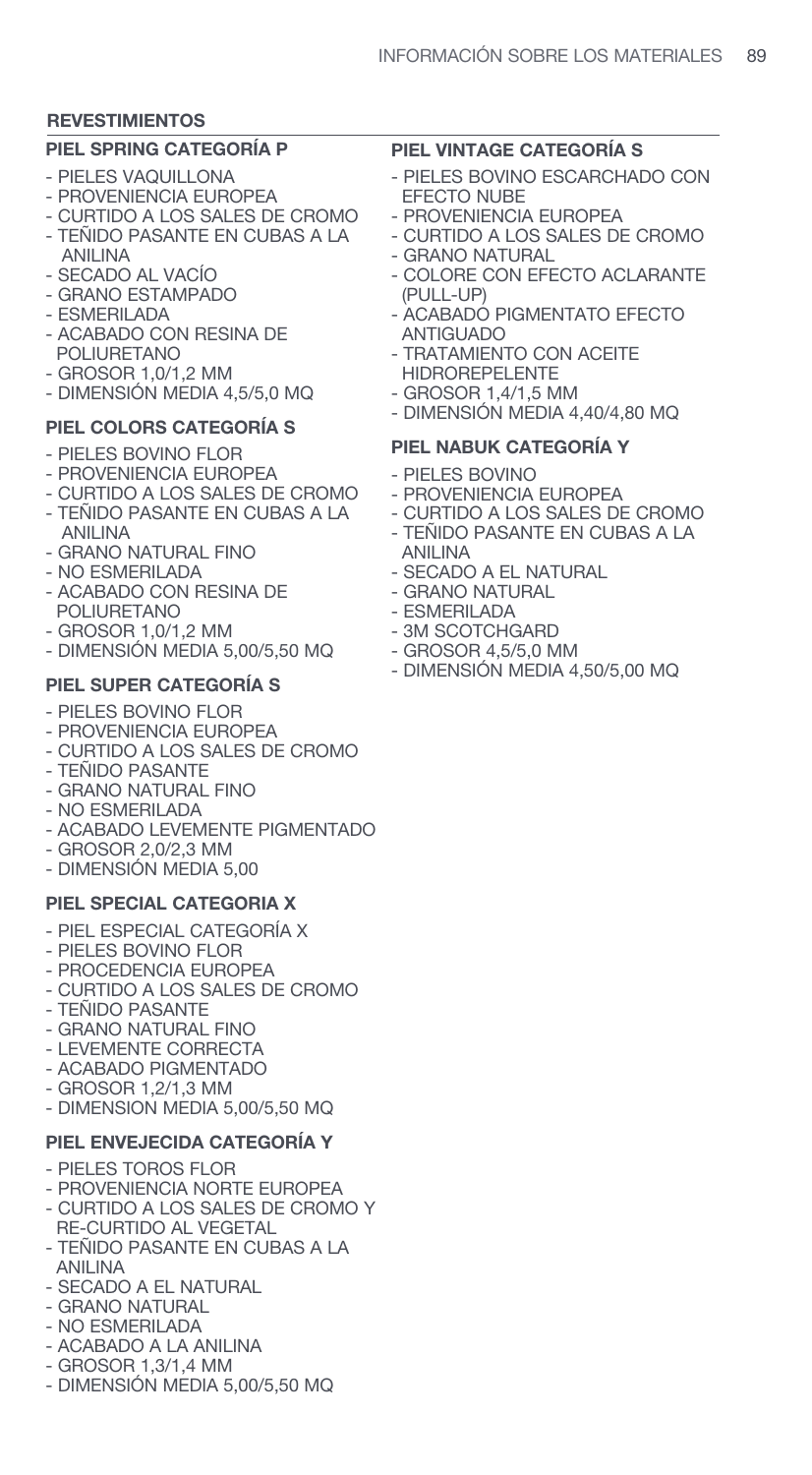EN LAS SIGUIENTES INSTRUCCIONES, SUBDIVIDIDAS POR MATERIAL, SE RECOMIENDA EL MEJOR MÉTODO PARA QUE EL MUEBLE POLIFORM DURE CON EL PASO DEL TIEMPO. UTILICE LOS PRODUCTOS DE LIMPIEZA QUE SE ACONSEJAN Y EVITE EN GENERAL DETERGENTES DEMASIADO AGRESIVOS O ABRASIVOS. DE ESTE MODO, PODRÁ DISFRUTAR DURANTE MUCHOS AÑOS DE LA CALIDAD DE POLIFORM.

#### **MANTENIMIENTO DE PIEZAS DE MADERA O CHAPADO DE MADERA**

SE ACONSEJA UTILIZAR UN DETERGENTE NEUTRO. HAY QUE EVITAR UTILIZAR PRODUCTOS QUE CONTENGAN ACETONA, DILUYENTES, AMONIACO, DETERGENTES ABRASIVOS O CERAS PARA MUEBLES. ATENCIÓN: LA SUPERFICIE DE LA MADERA SE TRATA DE FORMA QUE REPELA LA GRASA Y LA SUCIEDAD EN UNA CANTIDAD MODERADA. ADEMÁS LOS BARNICES UTILIZADOS SON HIDRORREPELENTES Y ANTIAMARILLEAMIENTO, A PESAR DE ELLO NO TIENEN QUE RAYARSE NI SOMETERSE A ALTAS TEMPERATURAS.

### **MANTENIMIENTO DE LAS PIEZAS LACADAS**

SE ACONSEJA UTILIZAR UN DETERGENTE NEUTRO. DEBE EVITARSE UTILIZAR PRODUCTOS QUE CONTENGAN ACETONA, DISOLVENTES, AMONIACO Y DETERGENTES ABRASIVOS O CERAS PARA MUEBLES. ATENCIÓN PUEDE QUE DURANTE LAS PRIMERAS LIMPIEZAS EL PAÑO COJA UN POCO DE COLOR. ESTE ES UN HECHO FISIOLÓGICO Y SE DEBE A LA PRESENCIA DE POLVOS DE BARNIZ QUE EN LA OPERACIÓN DE SECADO SALEN A LA SUPERFICIE: UNA VEZ QUE SE ELIMINAN NO VUELVEN A APARECER.

#### **MANTENIMIENTO TABLERO ENNOBLECIDO CON MELAMINA**

SE ACONSEJA UTILIZAR UN DETERGENTE NEUTRO. DEBE EVITARSE UTILIZAR PRODUCTOS QUE CONTENGAN ACETONA, CLORO, DISOLVENTES O DETERGENTES ABRASIVOS.

### **MANTENIMIENTO TABLERO DE CRISTAL**

SE ACONSEJA UTILIZAR VINAGRE DILUIDO EN MUCHA AGUA O PRODUCTOS PARA LIMPIAR CRISTALES. ATENCIÓN CUANDO EL CRISTAL ESTÉ MONTADO EN PERFILES DE ALUMINIO HAYQUE EVITAR UTILIZAR ALCOHOL Y AMONIACO YA QUE PODRÍAN MANCHAR EL PERFIL.

#### **MANTENIMIENTO DE TABLEROS DE MÁRMOL**

HAY QUE UTILIZAR AGUA CON UN PAÑO O UNA ESPONJA. EL MÁRMOL ES UN MATERIAL QUE DEBE SER LIMPIADO CON EXTREMA DELICADEZA: ES POROSO Y POR TANTO TIENDE A ABSORBER LOS LÍQUIDOS Y COMO CONSECUENCIA A MANCHARSE.

LOS TABLEROS POLIFORM SE TRATAN CON UN PRODUCTO ESPECÍFICO ANTIMANCHAS Y ANTIACEITE Y ASIMISMO EN ESTE CASO LAS MANCHAS DE VINO, CAFÉ, LIMÓN, VINAGRE Y OTROS PRODUCTOS QUE CONTIENEN SUSTANCIAS AGRESIVAS TIENEN QUE ELIMINARSE DE INMEDIATO.

PARA QUE LOS TABLEROS SE CONSERVEN BIEN ES ACONSEJABLE TRATARLOS CON PRODUCTOS TÍPICOS PARA LA LIMPIEZA Y LA MANUTENCIÓN DE LOS MARMOLES, ASEGURANDOSE QUE LOS PRODUCTOS SEAN NEUTROS Y ESPEC FICOS PARA EL ACABADO BRILLANTE O MATE DEL MARMOL. HAY QUE EVITAR EN CUALQUIER CASO UTILIZAR PRODUCTOS ABRASIVOS Y AGRESIVOS: DETERGENTES ÁCIDOS, LEJÍA Y ESTROPAJOS METÁLICOS.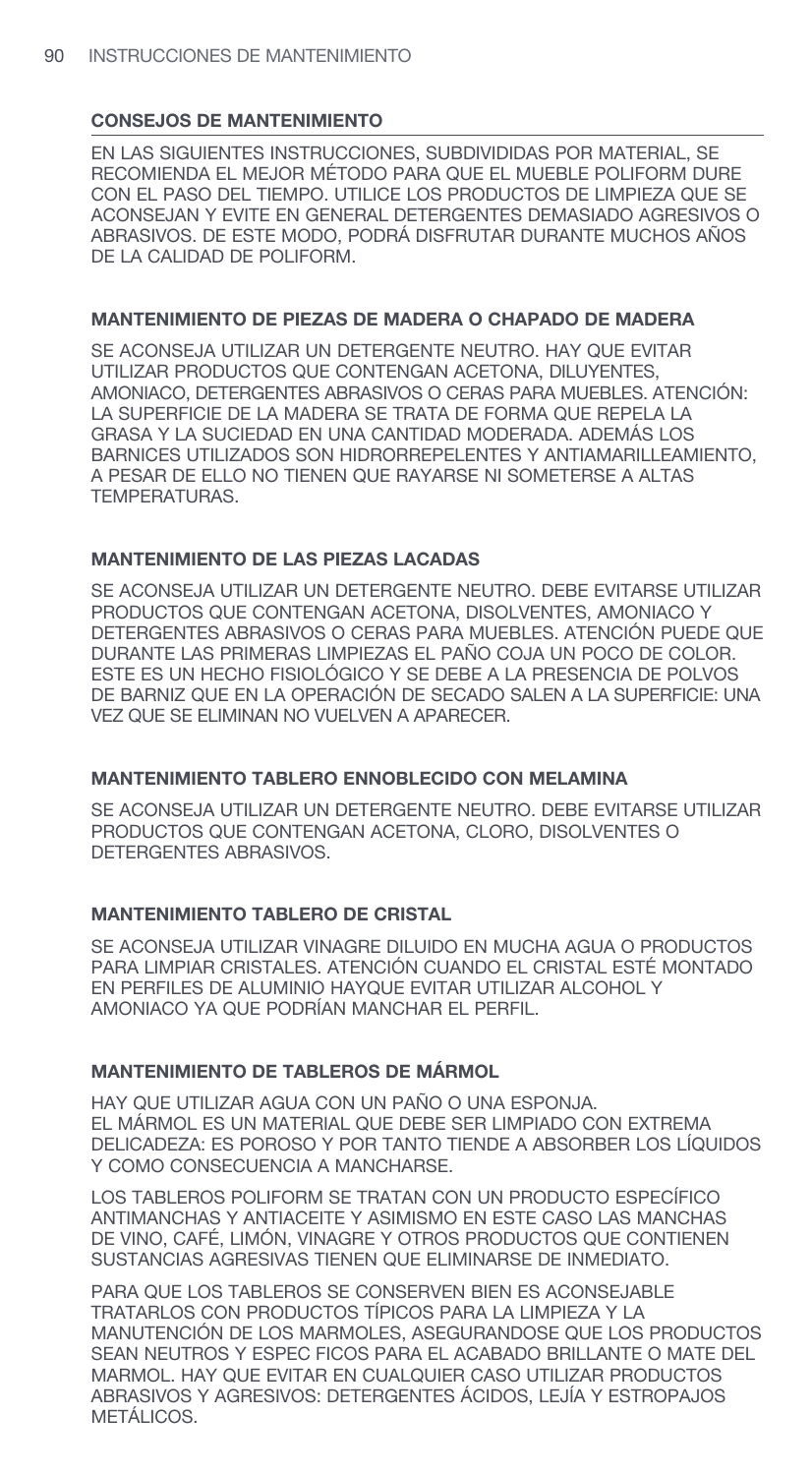### **MANTENIMIENTO PARTES EN COBRE**

MANTENIMIENTO DIARIO: PARA QUITAR EL POLVO ES SUFICIENTE LIMPIAR LAS PARTES CON SUAVIDAD UTILIZANDO UN TRAPO DE FRANELA LIMPIO Y SECO. SE RECOMIENDA NO UTILIZAR EL PLUMERO PORQUE PODRÍA RAYAR LA SUPERFICIE.

SI LA MESITA SE ENCUENTRA EXPUESTA A UNA HUMEDAD ELEVADA O ENTRA DIRECTAMENTE EN CONTACTO, Y POR LARGO TIEMPO, CON LÍQUIDOS QUE PROVOCAN LA APARICIÓN DE MANCHAS EXTENDIDAS Y DENSAS, SERÁ POSIBLE APLICAR PASTA ABRASIVA. DISTRIBUIR CON SUAVIDAD LA PASTA ABRASIVA SOBRE LA MANCHA EN CUESTIÓN PARA ELIMINARLA DE FORMA GRADUAL. EVITAR RASCAR/FROTAR EXCESIVAMENTE LAS MANCHAS PARA PREVENIR LA ELIMINACIÓN DEL COLOR COBRE ORIGINAL.

### **MANTENIMIENTO DE RESINA ACRÍLICA**

EL CORIAN ES UN MATERIAL AUTOLIMPIANTE Y ES EXTREMADAMENTE HIGIÉNICO AL SER UN MATERIAL NO POROSO. A PESAR DE QUE LOS LÍQUIDOS NO PUEDEN PENETRAR EN ELINTERIOR DE LA RESINA ACRÍLICA, ES MEJOR QUITARLOS INMEDIATAMENTE. USAR UN PAÑO HÚMEDO CON UNA CREMA ABRASIVA LIGERA O UN DETERGENTE COMÚN (POR EJEMPLO, CIF). REALIZAR MOVIMIENTOS CIRCULARES.

PARA LAS MANCHAS ORIGINADAS POR LA CAÍDA DE LÍQUIDOS: EN PRIMER LUGAR, SEGUIR SIEMPRE LOS PROCEDIMIENTOS MÁS SIMPLES; DESPUÉS, USAR UN ESTROPAJO ABRASIVO Y UN DETERGENTE A BASE DE AMONIACO. SÓLO SI HAY MANCHAS ESPECIALMENTE TENACES, COMO MANCHAS DE POLÉN DE LIRIO, O UN ARAÑAZO IMPORTANTE, SE PUEDE UTILIZAR UN ESTROPAJO ABRASIVO CON LEJÍA. ENJUAGAR MUCHAS VECES CON AGUA CALIENTE Y SECAR CON UN PAÑO SUAVE. PARA RECUPERAR EL ASPECTO ORIGINAL, PASAR UN PAÑO HÚMEDO Y UNA CREMA ABRASIVA LIGERA SOBRE TODA LA SUPERFICE CON MOVIMIENTOS CIRCULARES.

LAS MANCHAS ACCIDENTALES DE SUSTANCIAS QUÍMICAS (COMO DISOLVENTES DE PINTURAS, PRODUCTOS DE LIMPIEZA, PRODUCTOS QUE CONTIENEN CLORURO DE METILENO, ÁCIDOS, DISOLVENTES DE ESMALTES PARA UÑAS, PRODUCTOS A BASE DE ACETONAS, ETC.)DEBEN UMPIARSE INMEDIATAMENTE CON ABUNDANTE AGUA Y JABÓN PARA EVITAR QUE SE DAÑE LA SUPERFICÍE . CORIAN, AL SER SÓLIDO Y HOMOGÉNEO, SE PUEDE REFORMAR. MUCHOS DE LOS DAÑOS ORIGINADOS POR GOLPES, CALOR O PRODUCTOS QUÍMICOS PUEDEN REPARARSE POR LO GENERAL Y PUEDE LOGRAR RECUPERARSE EL ASPECTO ORIGINAL, REGULAR E HIGIÉNICO EN TODA LA SUPERFICÍE.

#### **MANTENIMIENTO BISAGRAS, RIELES DE CAJONES Y COMPONENTES METÁLICOS**

TIENEN QUE ENGRASARSE CON LOS PRODUCTOS QUE SE ENCUENTRAN NORMALMENTE A LA VENTA. EL LUBRIFICANTE TIENE QUE UTILIZARSE PERIÓDICAMENTE TANTO EN LAS BISAGRAS COMO EN LOS RIELES DE DESLIZAMIENTO UNA VEZ QUE SE HAYA LIMPIADO EL POLVO QUE PUEDA HABER.

PARA LOS DEMÁS COMPONENTES METÁLICOS ES SUFICIENTE PASAR PERIÓDICAMENTE UN PAÑO HÚMEDO.

DEBE EVITARSE UTILIZAR CUALQUIER TIPO DE PRODUCTO ABRASIVO.

## **MANTENIMIENTO ORDINARIO DE LOS REVESTIMIENTOS**

SE ACONSEJA UTILIZAR UNA ASPIRADORA DOTADA DE CEPILLOS SUAVES. PERIÓDICAMENTE, PUEDE UTILIZARSE UN CEPILLO ADHESIVO. PARA QUITAR LAS MANCHAS, ACTÚE DE INMEDIATO Y SÉQUELAS CON UN PAÑO LIMPIO PARA IMPEDIR QUE LA MANCHA SE EXTIENDA. LA MAYORÍA DE LAS SUSTANCIAS LÍQUIDAS QUE HAY EN LAS CASAS (BEBIDAS O ALIMENTOS) PUEDEN ELIMINARSE CON AGUA TEMPLADA Y JABÓN NEUTRO. TENGA CUIDADO CUANDO UTILICE DISOLVENTES; DEBEN APLICARSE CON UN PAÑO Y NUNCA DIRECTAMENTE EN EL REVESTIMIENTO.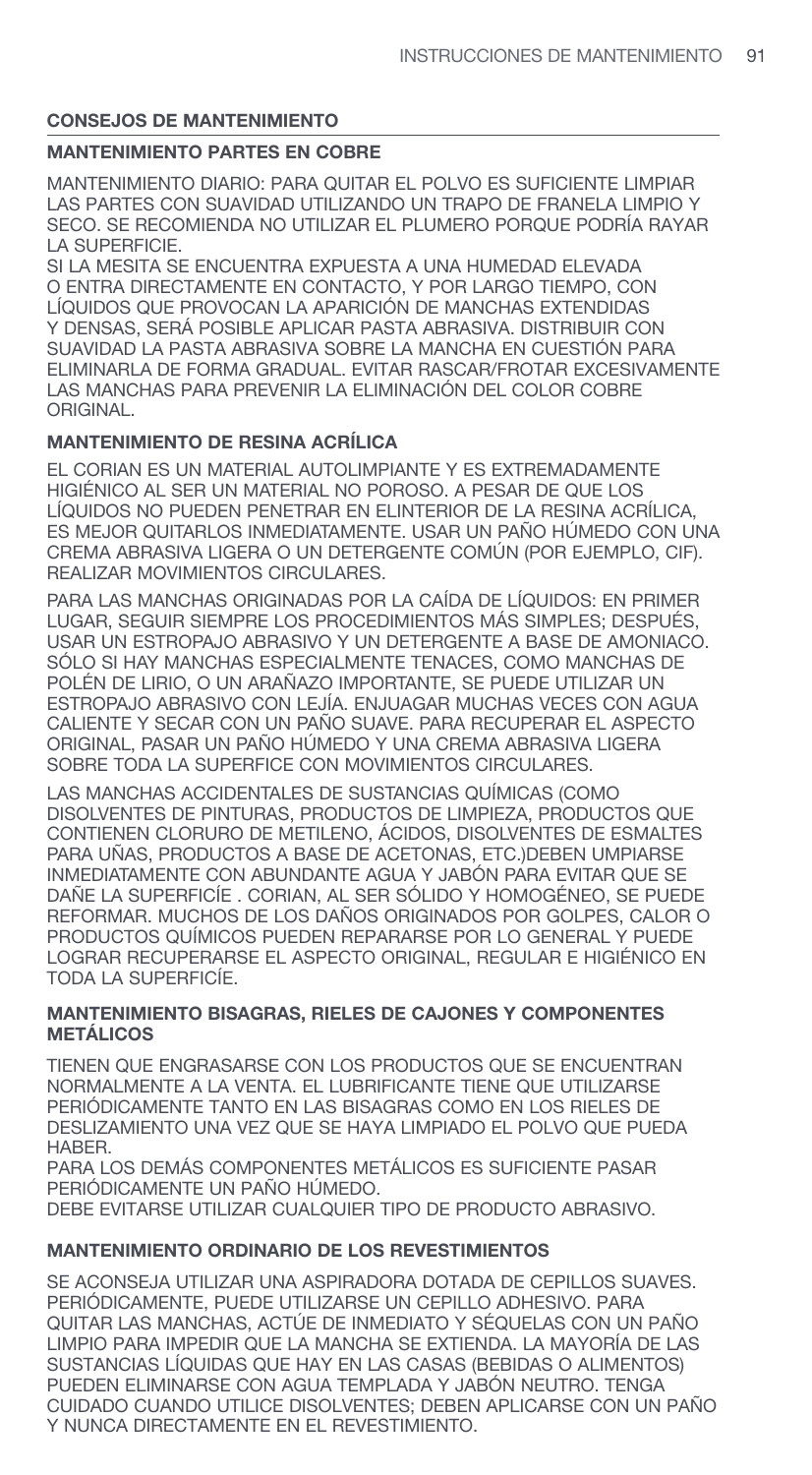#### **LAVADO REVESTIMIENTO DESENFUNDABLE**

SE ACONSEJA SEGUIR CUIDADOSAMENTE LAS INSTRUCCIONES DE MANTENIMIENTO INDICADAS EN LAS ETIQUETAS QUE ENCUENTRA EN EL REVESTIMIENTO Y SEÑALADAS AL FINAL DE ESTE CERTIFICADO DE ORIGEN Y GARANTÍA.

RECORDAMOS QUE CADA TEJIDO LAVADO CON AGUA O A SECO PODRÍA SUFRIR VARIACIONES EN LA DIMENSIÓN A PESAR QUE SEA LAVADO DE ACUERDO A LAS INSTRUCCIONES DE MANTENIMIENTO.

## **LAVADO CON AGUA (EN SU CASO)**

LAVE LOS REVESTIMIENTOS DEL REVÉS. EFECTÚE UN PRELAVADO SUMERGIÉNDOLOS EN AGUA FRÍA CON CUATRO CUCHARADAS DE JABÓN NEUTRO. LÁVELOS EN LA LAVADORA A 30°. PARA PLANCHARLOS, CONSULTE LA ETIQUETA DE CADA TEJIDO. NO LOS CENTRIFUGUE. NO UTILICE LEJÍA NI PRODUCTOS BLANQUEADORES.

SE ACONSEJA DE CUBRIR LAS PARTES RÍGIDAS DEL VELCRO DURANTE EL LAVADO DE LAS FUNDAS, POR NO ARAÑAR O DAÑAR LAS FUNDAS.

### **LAVADO EN SECO (EN SU CASO)**

ACUDA A EMPRESAS ESPECIALIZADAS Y LLEVE SIEMPRE LA INFORMACIÓN SOBRE EL TEJIDO QUE APARECE AL FINAL DE ESTA FICHA DE PRODUCTO. SE ACONSEJA DE CUBRIR LAS PARTES RÍGIDAS DEL VELCRO DURANTE EL LAVADO DE LAS FUNDAS, POR NO ARAÑAR O DAÑAR LAS FUNDAS.

#### **MANTENIMIENTO DE LOS REVESTIMIENTOS DE PIEL**

LA LIMPIEZA ORDINARIA PUEDE REALIZARSE CON UNA ASPIRADORA DOTADA DE CEPILLOS SUAVES, CON LA MÁXIMA DELICADEZA. POSTERIORMENTE, SE PUEDEN LIMPIAR LAS SUPERFICIES DE PIEL CON UN PAÑO HUMEDECIDO CON AGUA TEMPLADA Y ESCURRIDO MENOS LA PIEL NABUK QUE SE TIENE QUE DESEMPOLVAR CON UN TRAPO SECO. LAS POSIBLES MANCHAS DEBEN ELIMINARSE INMEDIATAMENTE CON UN PAÑO ABSORBENTE. NUNCA FROTE CON DEMASIADA FUERZA. SE ACONSEJA EFECTUAR UN TRATAMIENTO HIDRATANTE CADA SEIS MESES CON PRODUCTOS A LA VENTA ESPECÍFICOS..

### **MANTENIMIENTO DE LOS REVESTIMIENTOS DE CUERO**

UTILICE UN PAÑO DE FIELTRO O DE LANA SUAVE. APLIQUE CERA PARA PIELES SÓLO CUANDO SEA NECESARIO. LAS POSIBLES MANCHAS DEBEN ELIMINARSE INMEDIATAMENTE CON UN PAÑO ABSORBENTE. NO LAS FROTE; EN LUGAR DE ELLO, SÉQUELAS DESDE LOS BORDES HACIA EL CENTRO DE LA MANCHA. EVITE UTILIZAR CUALQUIER TIPO DE PRODUCTO AGRESIVO (DISOLVENTES) O ABRASIVO. NO LOS LIMPIE CON VAPOR. NO UTILICE PRODUCTOS PARA ZAPATOS.

### **MANTENIMIENTO DE LOS REVESTIMIENTOS DE POLIPIEL**

LA POLIPIEL ES RESISTENTE A LAS MANCHAS. EN EFECTO LA GRAN PARTE DE LOS LIQUIDOS SE QUEDAN EN LA SUPERFICIE CREANDO GOTAS QUE SE PUEDEN LIMPIAR CON UNA ESPONJA O CON UN PAÑO SUAVE . NO ES POSIBLE UTILIZAR SOLVENTES, LEJIA, DETERGENTES QUÍMICOS O SPRAY PARA DAR BRILLO.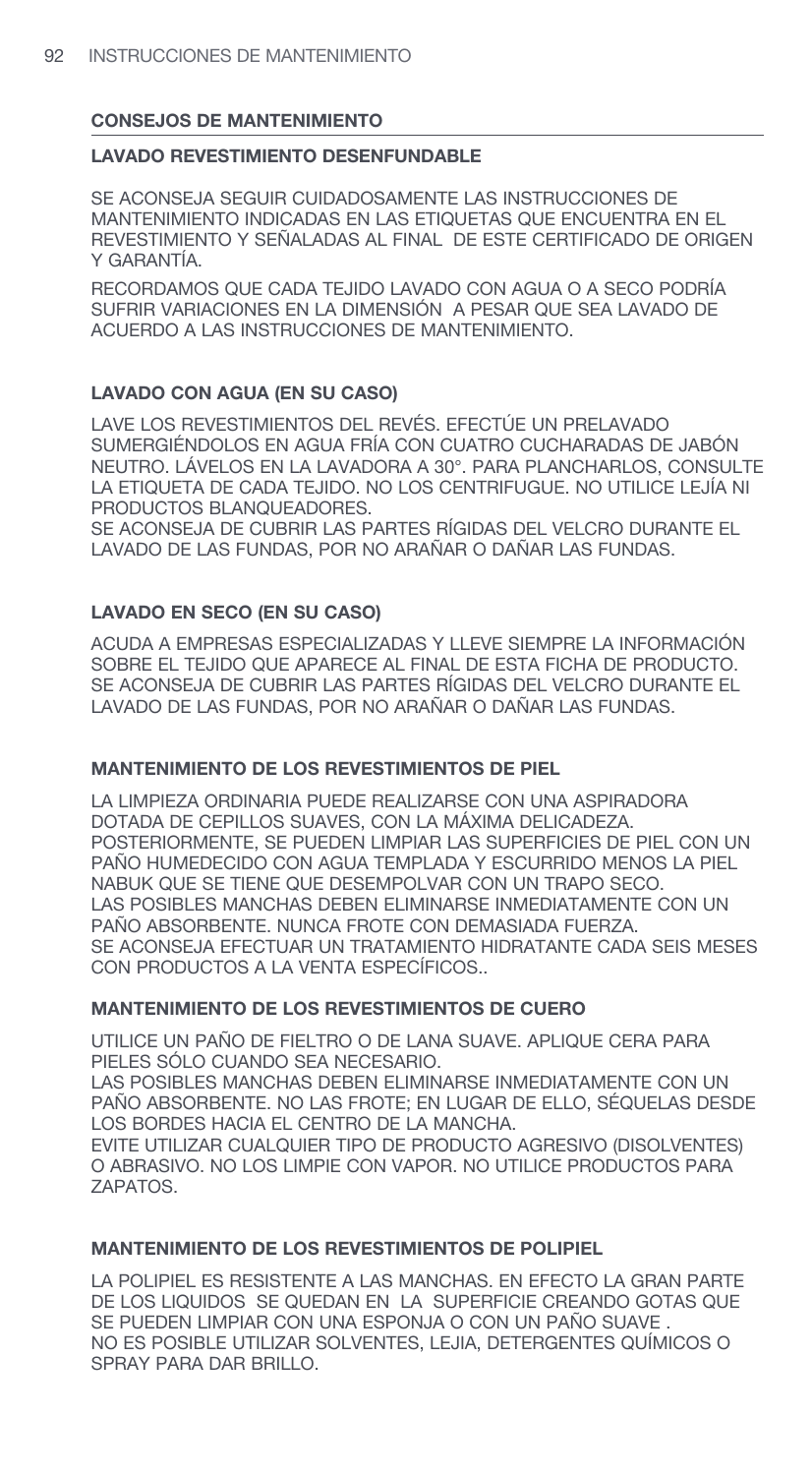## **MANTENIMIENTO CEDRO MACIZO**

PARA EVITAR PROBLEMAS CON LAS MANCHAS Y LA ABSORCIÓN DE LA RESINA QUE TIENE EL CEDRO, NO SE DEBE COLOCAR EL PRODUCTO EN LAS ALFOMBRAS O SUPERFICIE SUAVES PORQUE NO PERMITEN UNA ADECUADA VENTILACIÓN DE LA PARTE INFERIOR DEL PRODUCTO, ESPECIALMENTE EN LOS MESES SIGUIENTES A LA COMPRA DEL PRODUCTO. POR FAVOR, MANTENGA ESTOS PRODUCTOS EN UN LUGAR SECO Y BIEN VENTILADO.

LAS RAJADURAS O GRIETAS SON CARACTERISTICAS DE LA MADERA MACIZA Y NO DEFECTOS ESTRUCTURALES.

## **ELIMINACIÓN Y DESECHO**

POLIFORM ACONSEJA NO DESECHAR LOS PRODUCTOS EN EL MEDIO AMBIENTE. GRACIAS A LA TECNOLOGÍA DE PRODUCCIÓN Y AL AMPLIO USO DE MATERIALES RECICLABLES, LAS PROPUESTAS DE POLIFORM EN DESUSO PUEDEN UTILIZARSE PARA FABRICAR NUEVOS PRODUCTOS FINALES. POR ESTE MOTIVO, ENTREGUE SU MUEBLE POLIFORM A LOS SISTEMAS PÚBLICOS DE ELIMINACIÓN Y DESECHO DE SU AYUNTAMIENTO.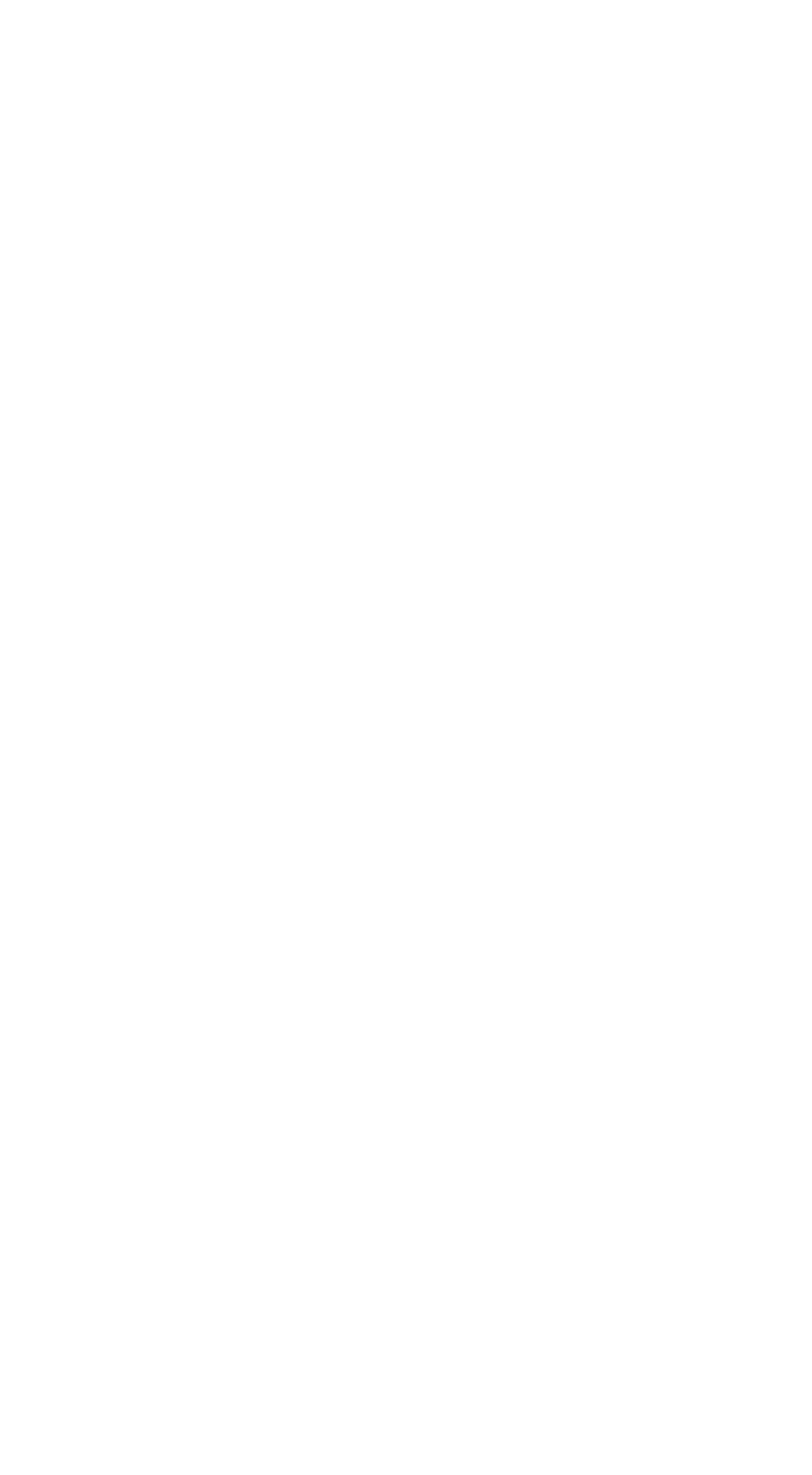$\Box$ 

**SCHEDA PRODOTTO/PRODUCT INFORMATION SHEET**

1

 $\overline{\phantom{a}}$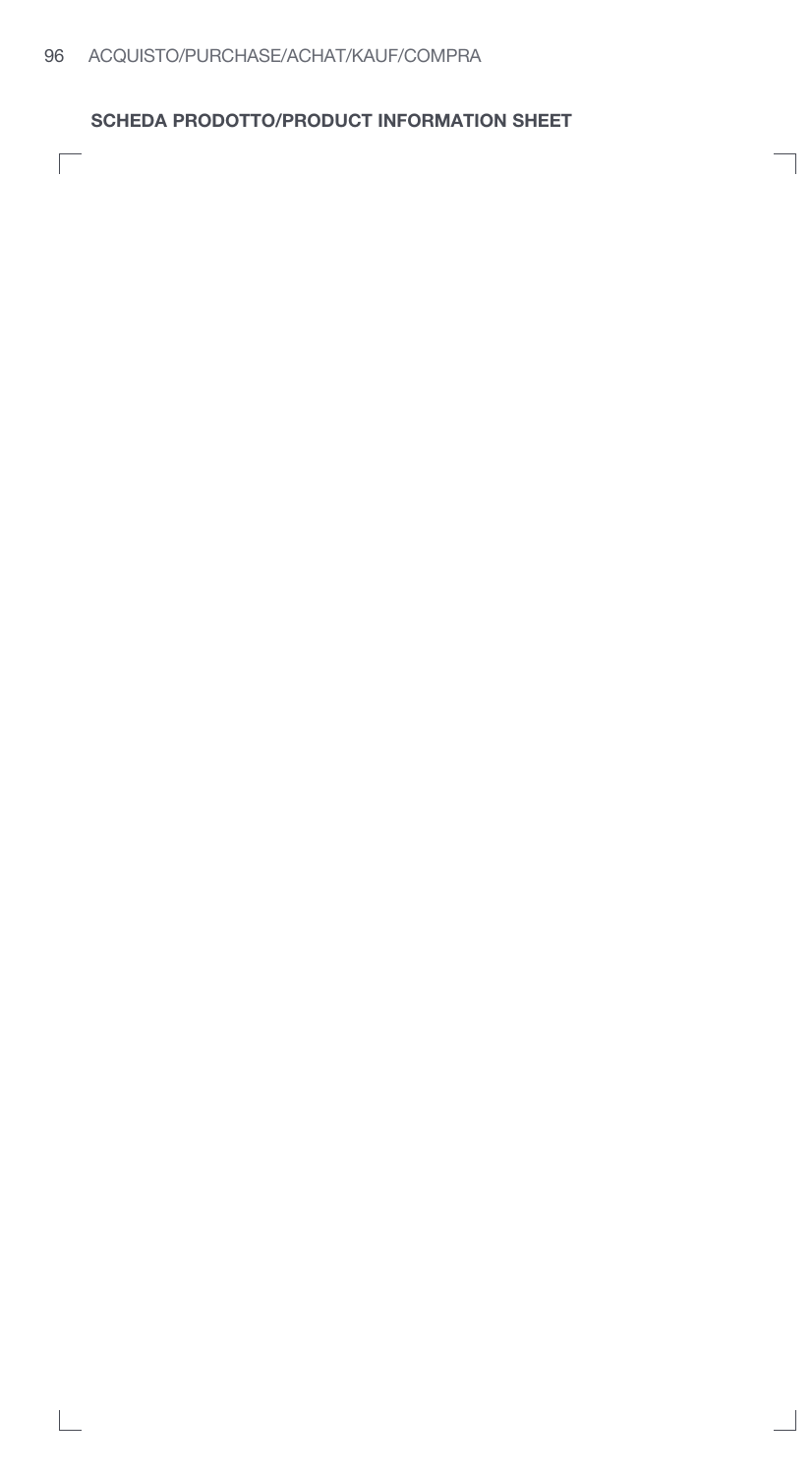## **FICHE PRODUIT/PRODUKTBLATT/FICHA DEL PRODUCTO**

 $\Box$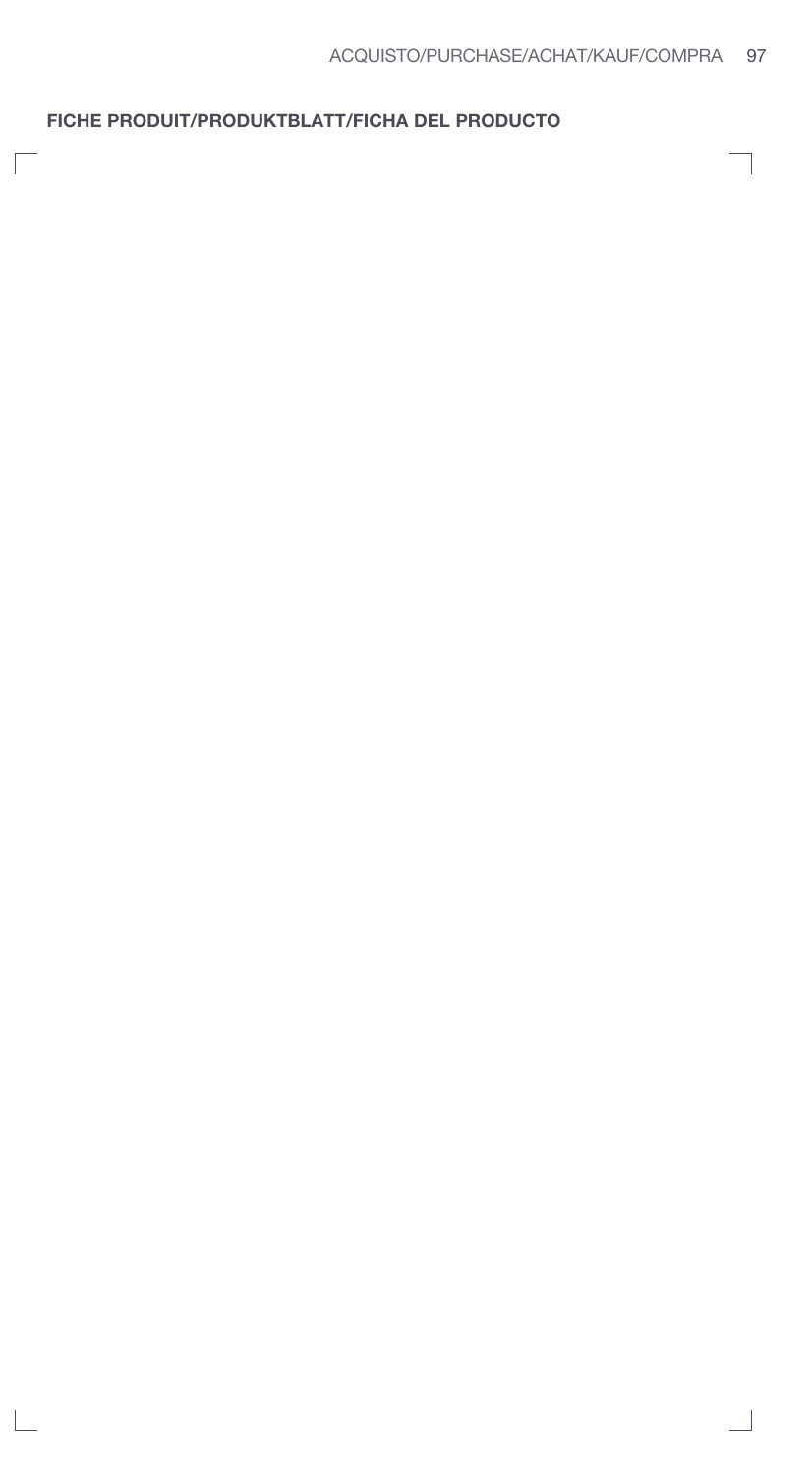### **SIMBOLI/MEANING OF SYMBOLS/SYMBOLES/SYMBOLE/SÍMBOLOS**



NON LAVARE AD ACQUA NON LAVARE AD ACQUA<br>20 NOT WASH IN WATER TO MASH IN COLD WATER NE PAS LAVER À L'EAU NICHT MIT WASSER WASCHEN NO LAVAR CON AGUA



WASH IN COLD WATER 30 LAVER À L'EAU FROIDE KALT WASCHEN LAVAR CON AGUA FRÍA



LAVATRICE MAX 30 GRADI  $\widetilde{30}$  LAVATRICE MAX 30 GRADI  $\widetilde{40}$  LAVATRICE MAX 40 GRADI<br>MACHINE WASH AT 30° C MAX MACHINE WASH AT 40° C MACHINE À LAVER MAX 30 DEGRÉS MASCHINENWÄSCHE BEI MAX. 30 GRAD LAVADORA MÁX. 30 GRADOS



MACHINE WASH AT 40° C MAX MACHINE À LAVER MAX 40 DEGRÉS MASCHINENWÄSCHE BEI MAX. 40 GRAD LAVADORA MÁX. 40 GRADOS



LAVATRICE MAX 60 GRADI MACHINE WASH AT 60° C MAX MACHINE À LAVER MAX 60 DEGRÉS MASCHINENWÄSCHE BEI MAX. 60 GRAD LAVADORA MÁX. 60 GRADOS



NON CANDEGGIARE DO NOT BLEACH 30 NE PAS UTILISER DE JAVEL NICHT BLEICHEN NO UTILIZAR LEJÍA  $\chi$  NON CANDEGGIARE  $\sim$  CANDEGGIARE



BLEACH UTILISER DE JAVEL BLEICHEN UTILIZAR LEJÍA



NON LAVARE A SECCO DO NO DRY CLEAN NE PAS LAVER À SEC KEINE CHEMISCHE REINIGUNG NO LAVAR EN SECO  $\oslash$  NON LAVARE A SECCO DRY CLEAN<br>DO NO DRY CLEAN<br>DRY CLEAN

DRY CLEAN LAVER À SEC CHEMISCHE REINIGUNG LAVAR EN SECO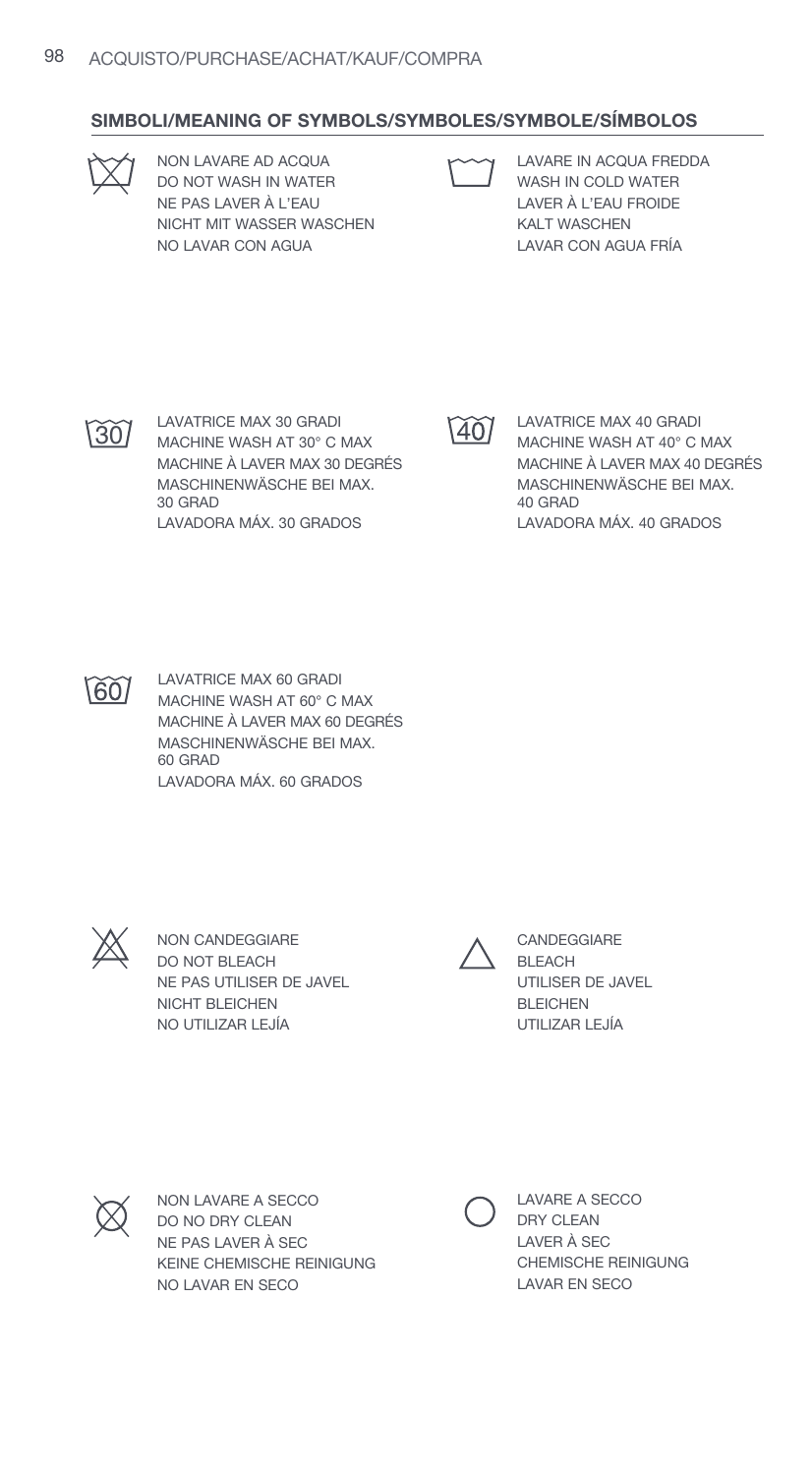### **SIMBOLI/MEANING OF SYMBOLS/SYMBOLES/SYMBOLE/SÍMBOLOS**

| LAVARE A SECCO CON<br><b>PERCLOROETILENE</b>      |
|---------------------------------------------------|
| DRY CLEAN USING<br>PERCHLOROETHYLENE ONLY         |
| LAVER À SEC AVEC DU<br>PERCHLOROÉTHYLÈNE          |
| CHEMISCHE REINIGUNG MIT<br><b>PERCHLORETHYLEN</b> |
| LAVAR EN SECO CON<br><b>PERCLOROETILENO</b>       |



**30 LAVARE A SECCO CON CONTROLLATION CONTROLLER CONTRECAUZIONI**<br> **CONTRECAUZIONIC PERCLOROETILENE**<br> **CONTRECAUZIONIC PRECAUZIONIC PRECAUZIONIC** DRY CLEAN WITH PERCHLO-ROETHYLENE, USE PRECAUTIONS LAVER À SEC AVEC DU PERCHLO-ROÉTHYLÈNE. AVEC PRÉCAUTION CHEMISCHE REINIGUNG MIT PERCHLO-RETHYLEN, VORSICHTS **BEACHTEN** LAVAR EN SECO CON PERCLOROETILENO CON CUIDADO

NON STIRARE DO NOT IRON NE PAS REPASSER NICHT BÜGELN NO PLANCHAR

NON STIRARE CON FERRO STIRARE CON FERRO POCO TIEPIDO (MAX 110°) TO IRON, USE COOL SETTING (MAX. 110° C) REPASSER AVEC UN FER À PEINE TIÈDE (MAX 110°) BÜGELN IM UNTEREN TEMPERATURBEREICH (MAX. 110º) PLANCHAR CON LA PLANCHA UN POCO TEMPLADA (MÁX. 110°)

| ۰. |  |
|----|--|

STIRARE CON FERRO POCO CALDO (MAX 150°) TO IRON, USE WARM SETTING (MAX. 150° C) REPASSER AVEC UN FER PEU CHAUD (MAX 150°) BÜGELN IM MITTLEREN TEMPERATURBEREICH (MAX. 150º) PLANCHAR CON LA PLANCHA UN POCO CALIENTE (MÁX. 150°) STIRARE CON FERRO<br>
POCO CALDO (MAX 150°) 
<br> **CALDO (MAX 200°)** 



CALDO (MAX 200°) TO IRON, USE HOT SETTING (MAX. 200° C) REPASSER AVEC UN FER CHAUD (MAX 200°) BÜGELN IM HÖHEREN TEMPERATURBEREICH (MAX. 200º) PLANCHAR CON LA PLANCHA CALIENTE (MÁX. 200°)

NON ASCIUGARE IN TAMBURO CON ARIA CALDA DO NOT TUMBLE DRY NE PAS SÉCHER EN TAMBOUR AVEC DE L'AIR CHAUD NICHT IM WÄSCHETROCKNER MIT HEISSLUFT TROCKNEN NO SECAR EN EL TAMBOR CON AIRE CALIENTE △ NON ASCIUGARE IN TAMBURO<br>△ CON ARIA CALDA COLORA CON ARIA CALDA



ASCIUGARE IN TAMBURO A TEMPERATURA RIDOTTA TUMBLE DRY WITH REDUCED **TEMPERATURE** SÉCHER EN TAMBOUR À TEMPÉRATURE RÉDUITE IM WÄSCHETROCKNER BEI VERRINGERTER TEMPERATUR **TROCKNEN** SECAR EN EL TAMBOR CON TEMPERATURA REDUCIDA



CON ARIA CALDA TUMBLE DRY SÉCHER EN TAMBOUR AVEC DE L'AIR CHAUD TROCKNEN IM WÄSCHETROCKNER MIT HEISSLUFT MÖGLICH SECAR EN EL TAMBOR CON AIRE CALIENTE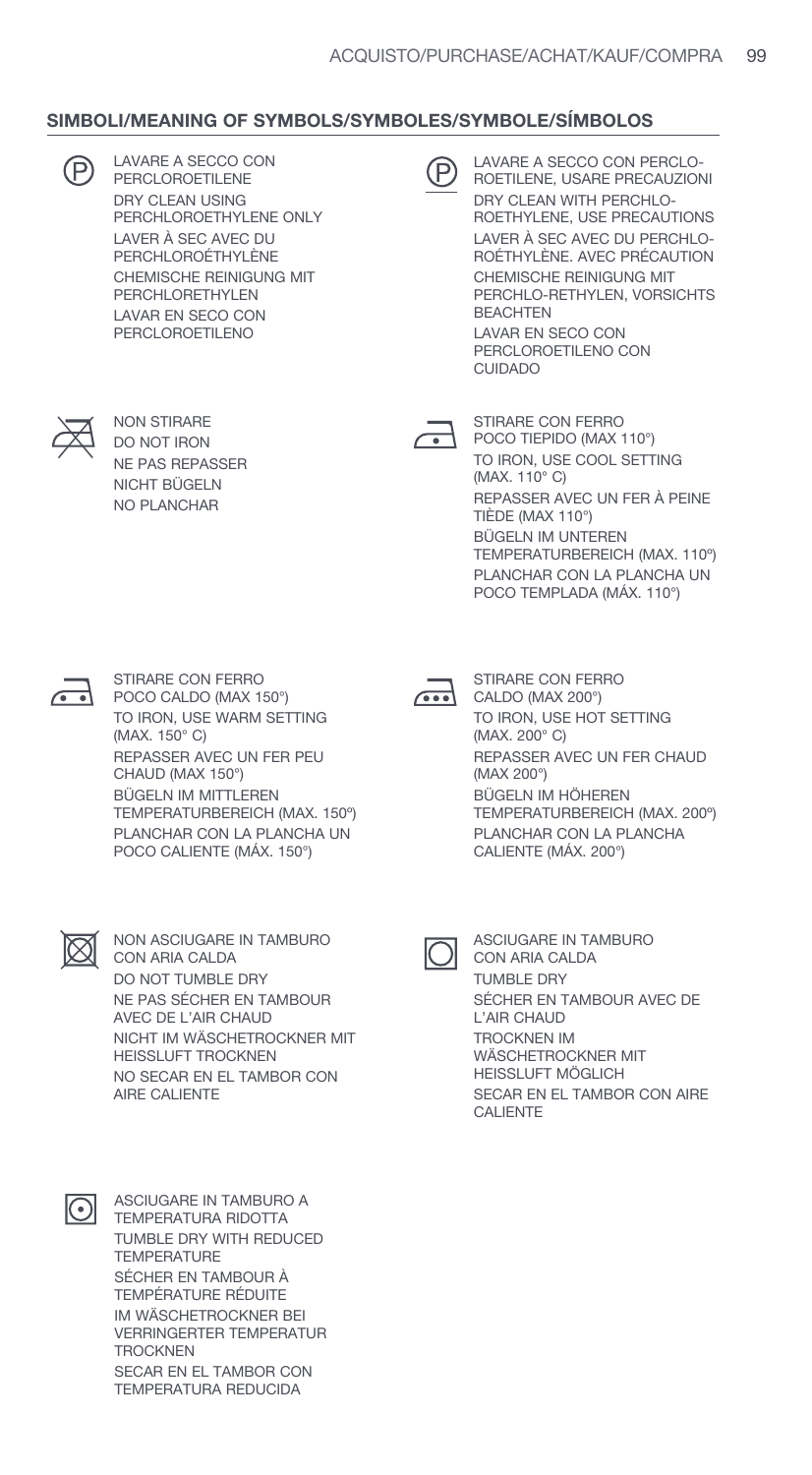# ACQUISTO/PURCHASE/ACHAT/KAUF/COMPRA

 $\Box$ 

# **RIVESTIMENTO/UPHOLSTERY/REVÊTEMENT/BEZÜGE/REVESTIMIENTO**

 $\overline{\phantom{a}}$